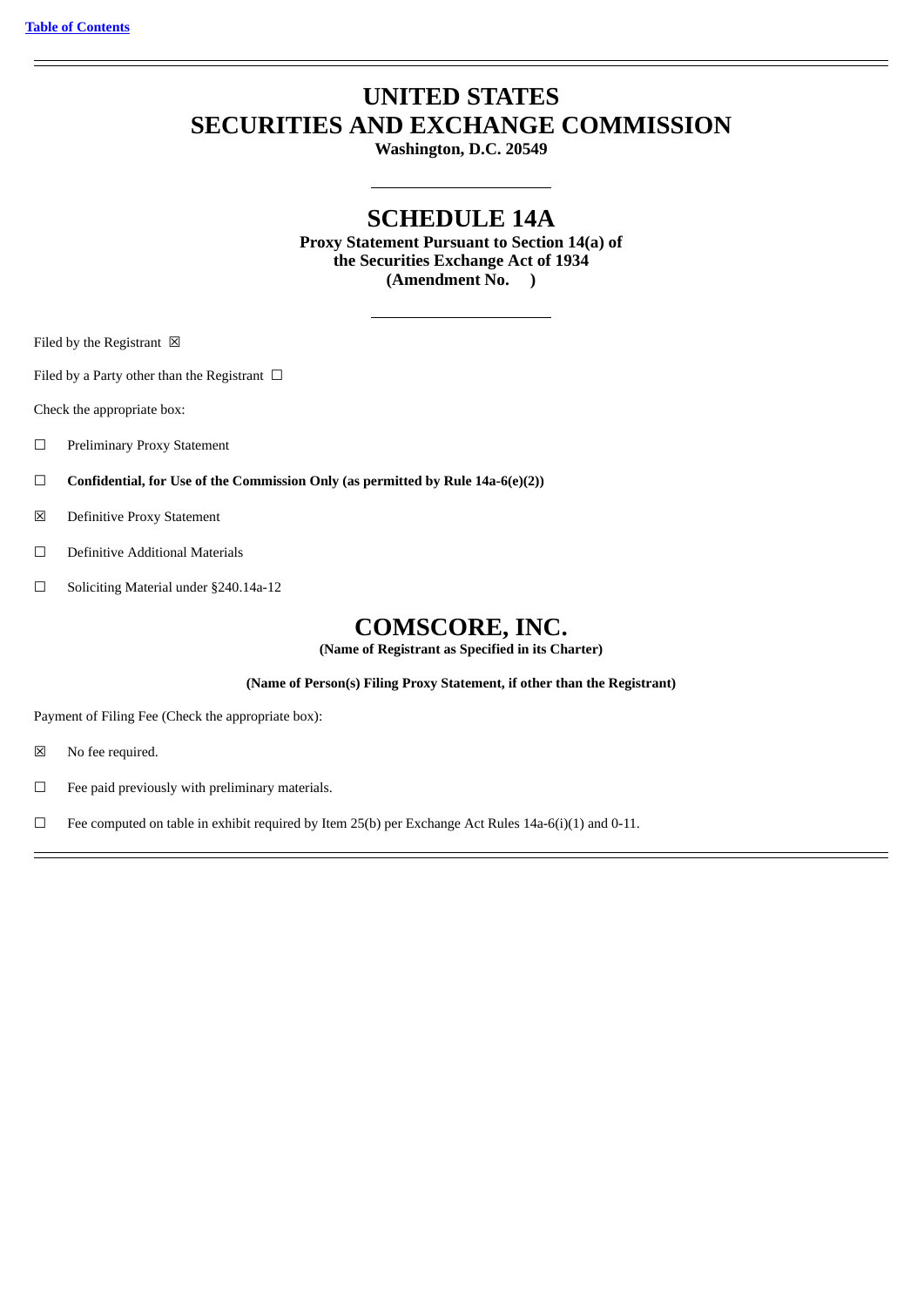

**11950 Democracy Drive, Suite 600 Reston, Virginia 20190**

#### **NOTICE OF ANNUAL MEETING OF STOCKHOLDERS TO BE HELD ON JUNE 15, 2022**

Notice is hereby given that the 2022 annual meeting of stockholders (the "2022 Annual Meeting") of comScore, Inc. (the "company," "Comscore," "we" or "our") will be held at Carr Workplaces, located at 1818 Library Street, Suite 500, Reston, Virginia 20190 on June 15, 2022, at 10:00 a.m. Eastern Time for the following purposes:

- 1) to elect the three nominees named in this proxy statement as Class III directors to serve for terms expiring at our 2025 annual meeting of stockholders, to hold office until their respective successors have been duly elected and qualified;
- 2) to approve, on a non-binding advisory basis, the compensation paid to our named executive officers;
- 3) to ratify the appointment of Deloitte & Touche LLP as our independent registered public accounting firm for the fiscal year ending December 31, 2022;
- 4) to approve an amendment to our Amended and Restated 2018 Equity and Incentive Compensation Plan to increase the number of shares of our common stock available for grant by 7,600,000; and
- 5) to transact any other business that is properly brought before the meeting or any adjournment or postponement thereof.

We intend to hold the 2022 Annual Meeting in person. To support the health and well-being of our stockholders, employees and communities, attendees will be expected to comply with important health and safety protocols, including wearing an appropriate face covering while on the meeting premises, hand washing and/or applying hand sanitizer upon arrival, and practicing social distancing by maintaining at least a six-foot distance from other attendees. You should not attend if you feel unwell or if you have been exposed to COVID-19. Any person in attendance who exhibits cold- or flu-like symptoms or who has been exposed to COVID-19 may be asked to leave for the protection of other attendees. We reserve the right to take any additional precautionary measures deemed appropriate in relation to the meeting, and may ask attendees to leave the meeting if they are not following our procedures. In the event it is not possible or advisable to hold the 2022 Annual Meeting in person, we will announce alternative arrangements for the meeting as promptly as practicable, which may include holding the meeting partially or solely by means of remote communication. Please monitor our website at *https://ir.comscore.com/news-events/events-presentations* for updated information. If you are planning to attend our meeting, please check the website 10 days prior to the meeting date. As always, we encourage you to vote your shares prior to the meeting.

Stockholders of record at the close of business on April 19, 2022 are entitled to notice of, and to vote at, the 2022 Annual Meeting or any adjournment or postponement thereof. The presence, in person or represented by proxy, of a majority of shares of the company's common stock, par value \$0.001 per share (the "Common Stock") and Series B Convertible Preferred Stock, par value \$0.001 per share ("Series B Convertible Preferred Stock") issued and outstanding (on an as-converted basis) on the record date will be required to establish a quorum at the 2022 Annual Meeting.

We are furnishing our proxy materials to our stockholders over the Internet rather than in paper form. We believe that this delivery process reduces our environmental impact and lowers the costs of printing and distributing our proxy materials without affecting our stockholders' timely access to this important information. Accordingly, stockholders of record at the close of business on April 19, 2022 will receive a Notice of Internet Availability of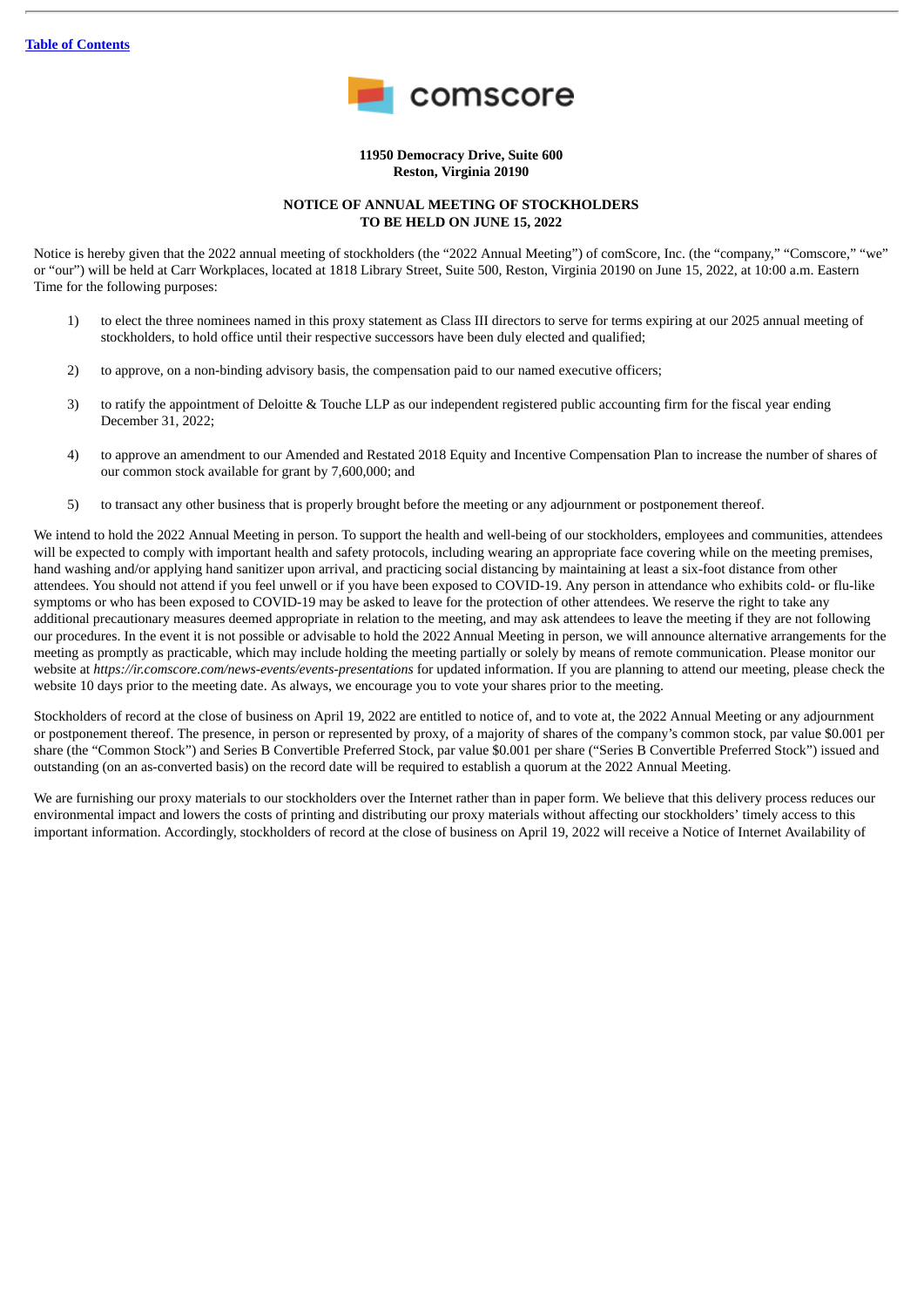Proxy Materials (the "Notice of Internet Availability") and will receive notice of any postponements or adjournments of the meeting. The Notice of Internet Availability is being distributed to stockholders beginning on April 29, 2022.

Your vote is very important. Whether or not you plan to attend the 2022 Annual Meeting, we encourage you to read the proxy statement and vote as soon as possible. For specific instructions on how to vote your shares, please refer to the section in the proxy statement entitled "Questions and Answers About the 2022 Annual Meeting and Procedural Matters" and the instructions in the Notice of Internet Availability. If you are a stockholder of record of the company's Common Stock or Series B Convertible Preferred Stock, you may cast your vote by proxy or in person at the 2022 Annual Meeting. If your shares are held by a bank, broker or other nominee, you should instruct such nominee on how to **vote your shares.**

Thank you for your continued support of Comscore.

April 29, 2022

Reston, Virginia **By Order of the Board of Directors**,

Ashley wright

Ashley Wright Secretary

**Important Notice Regarding the Availability of Proxy Materials for the Stockholder Meeting to Be Held on June 15, 2022.** This proxy statement and our Annual Report on Form 10-K for the year ended December 31, 2021 are available at: https://materials.proxyvote.com/20564W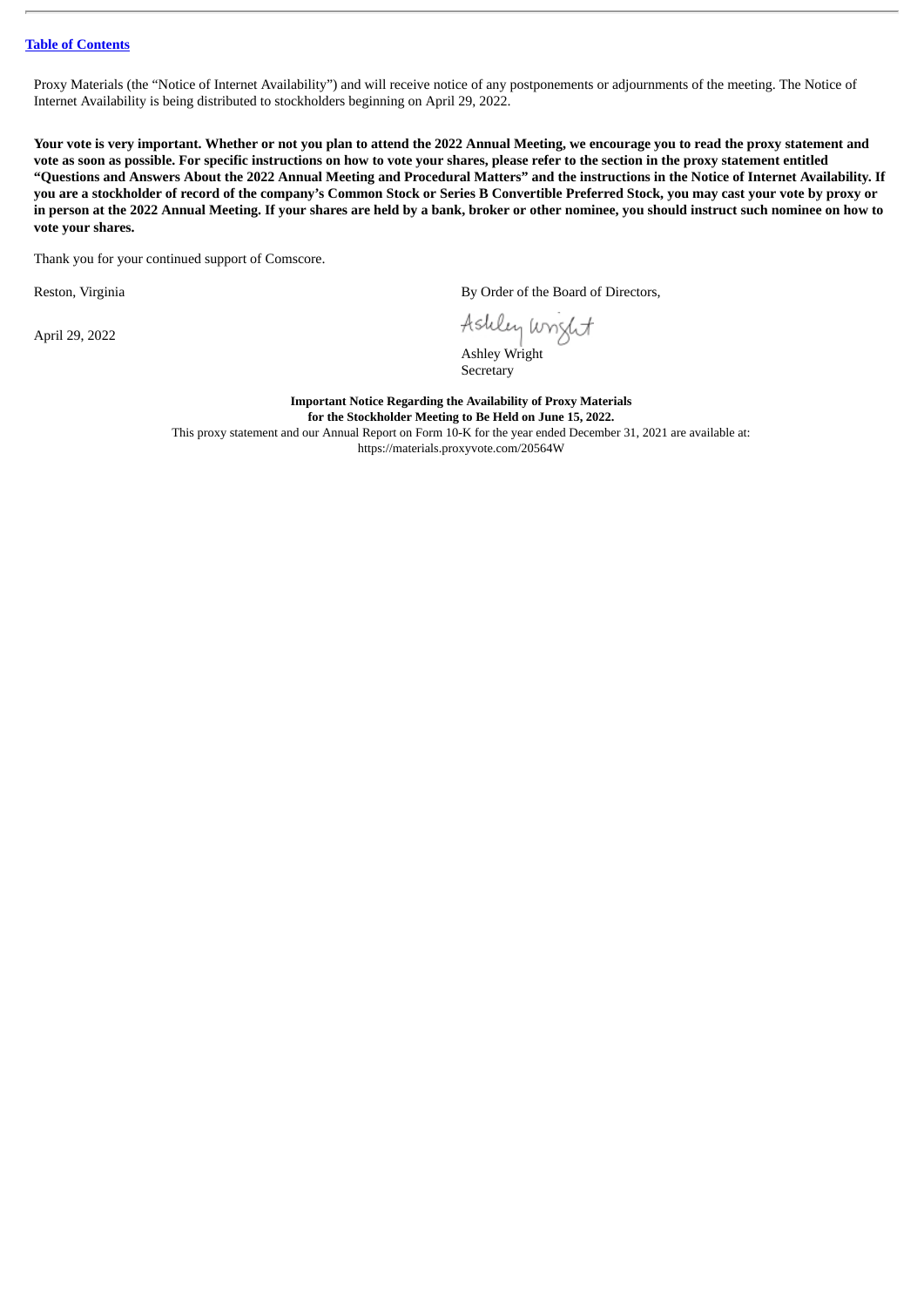## **COMSCORE, INC. PROXY STATEMENT FOR ANNUAL MEETING OF STOCKHOLDERS TO BE HELD ON JUNE 15, 2022**

## **Table of Contents**

<span id="page-3-0"></span>

|                                                                                                                             | Page           |
|-----------------------------------------------------------------------------------------------------------------------------|----------------|
| QUESTIONS AND ANSWERS ABOUT THE 2022 ANNUAL MEETING AND PROCEDURAL MATTERS                                                  | $\overline{2}$ |
| DIRECTORS, DIRECTOR NOMINEES, EXECUTIVE OFFICERS AND CORPORATE GOVERNANCE                                                   | 10             |
| Directors, Director Nominees and Executive Officers                                                                         | 10             |
| <b>Board Structure, Composition and Leadership</b>                                                                          | 13             |
| <b>Standing Committees of the Board of Directors</b>                                                                        | 14             |
| <b>Risk Management</b>                                                                                                      | 15             |
| <b>Board of Directors and Committee Meeting Attendance</b>                                                                  | 16             |
| <b>Annual Meeting Attendance</b>                                                                                            | 16             |
| <b>Director Nomination Process and Qualifications</b>                                                                       | 16             |
| <b>Director and Director Nominee Independence</b>                                                                           | 17             |
| <b>Compensation Committee Interlocks and Insider Participation</b>                                                          | 17             |
| <b>Code of Business Conduct and Ethics</b>                                                                                  | 17             |
| <b>Reporting and Non-Retaliation Policy</b>                                                                                 | 18             |
| <b>Corporate Governance Guidelines</b><br><b>Director Resignation Policy</b>                                                | 18<br>18       |
| <b>Board Diversity Policy</b>                                                                                               | 18             |
| <b>Stock Ownership Guidelines</b>                                                                                           | 18             |
| <b>Clawback Policy</b>                                                                                                      | 19             |
| <b>Anti-Hedging and Pledging Policy</b>                                                                                     | 19             |
| <b>Political Activity Policy</b>                                                                                            | 19             |
| <b>DIRECTOR COMPENSATION</b>                                                                                                | 20             |
| <b>EXECUTIVE COMPENSATION</b>                                                                                               | 24             |
| <b>CERTAIN RELATIONSHIPS AND RELATED TRANSACTIONS</b>                                                                       | 49             |
| Policies and Procedures for Transactions with Related Parties                                                               | 49             |
| 2021 Transactions with Related Parties                                                                                      | 49             |
| <b>Series B Convertible Preferred Stock Transactions</b>                                                                    | 50             |
| SECURITY OWNERSHIP OF CERTAIN BENEFICIAL OWNERS AND MANAGEMENT AND RELATED STOCKHOLDER MATTERS                              | 54             |
| PRINCIPAL ACCOUNTING FEES AND SERVICES                                                                                      | 57             |
| <b>AUDIT COMMITTEE REPORT</b>                                                                                               | 58             |
| PROPOSALS TO BE VOTED ON                                                                                                    | 59             |
| Proposal No. 1 - Election of Directors                                                                                      | 59             |
| Proposal No. 2 - Advisory Vote to Approve Named Executive Officer Compensation                                              | 60             |
| Proposal No. 3 - Ratification of Appointment of Independent Registered Public Accounting Firm                               | 61             |
| Proposal No. 4 - Approval of an Amendment to the comScore, Inc. 2018 Equity and Incentive Compensation Plan (as Amended and |                |
| Restated Effective as of July 9, 2020)                                                                                      | 62             |
| <b>OTHER INFORMATION</b>                                                                                                    | 77             |
| Other Matters to be Presented at the Annual Meeting                                                                         | 77             |
| <b>Security Holder Communication with Board Members</b>                                                                     | 77             |
| Annex A - First Amendment to the comScore, Inc. Amended and Restated 2018 Equity and Incentive Compensation Plan            | $A-1$          |

i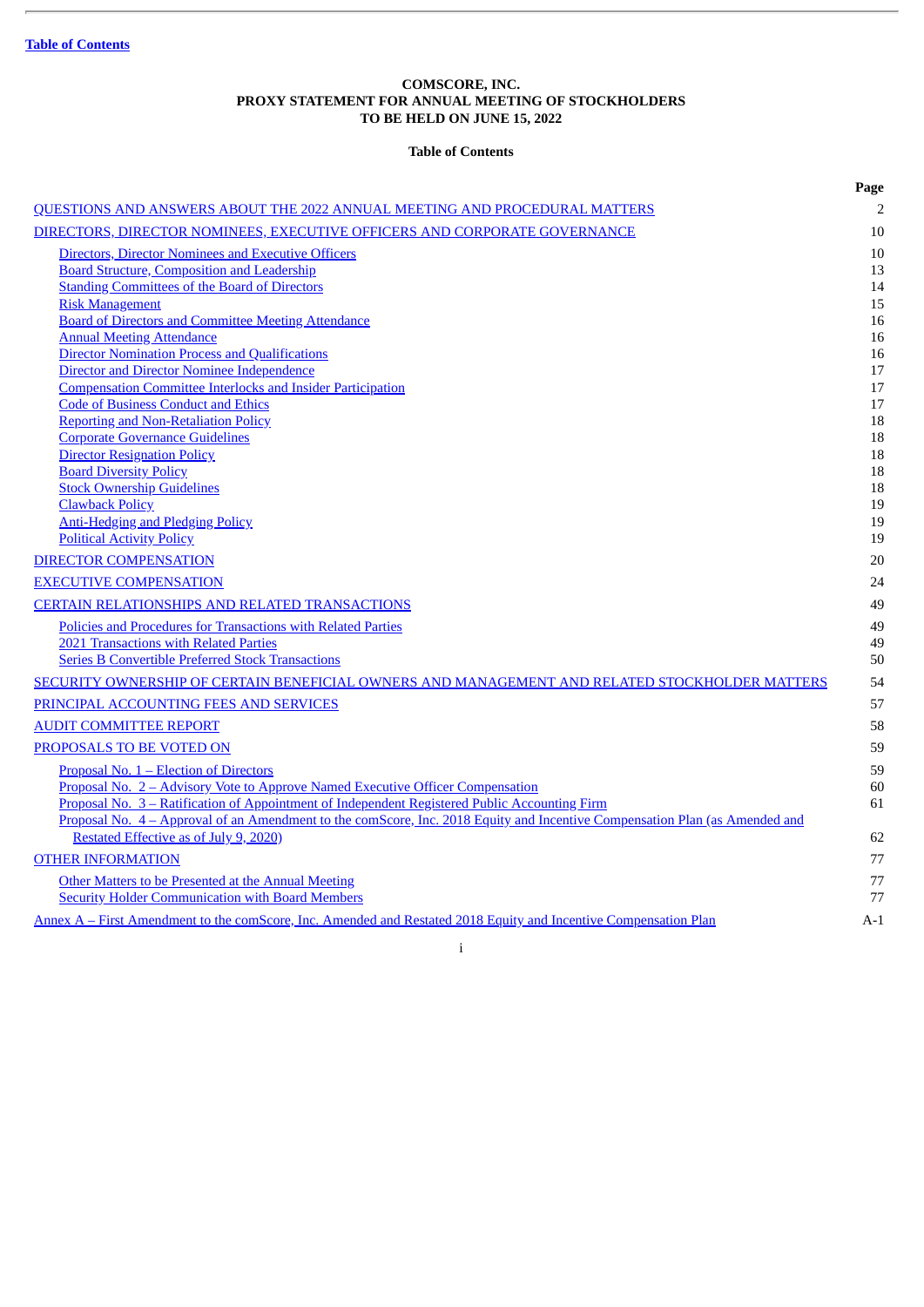#### **COMSCORE, INC. PROXY STATEMENT FOR ANNUAL MEETING OF STOCKHOLDERS TO BE HELD ON JUNE 15, 2022**

In accordance with rules and regulations adopted by the U.S. Securities and Exchange Commission ("SEC"), we are pleased to provide access to our proxy materials over the Internet to our stockholders rather than in paper form. Accordingly, a Notice of Internet Availability of Proxy Materials (the "Notice of Internet Availability") has been mailed to our stockholders beginning on April 29, 2022. Stockholders will have the ability to access the proxy materials on the website listed above, or to request that a printed set of the proxy materials be sent to them by following the instructions in the Notice of Internet Availability. By furnishing a Notice of Internet Availability and access to our proxy materials by the Internet, we are lowering the costs and reducing the environmental impact of our annual meeting.

The Notice of Internet Availability will also provide instructions on how you may request that we send future proxy materials to you electronically by e-mail or in printed form by mail. If you elect to receive future proxy materials by e-mail, you will receive an e-mail next year with instructions containing a link to those materials and a link to the proxy voting site. Your election to receive proxy materials by e-mail or printed form by mail will remain in effect until you terminate it. We encourage you to elect to receive future proxy materials by e-mail, which will allow us to provide you with the information you need in a more timely manner, will save us the cost of printing and mailing documents to you, and will conserve natural resources.

This proxy statement and accompanying proxy card and notice are being made available or distributed to stockholders beginning on April 29, 2022.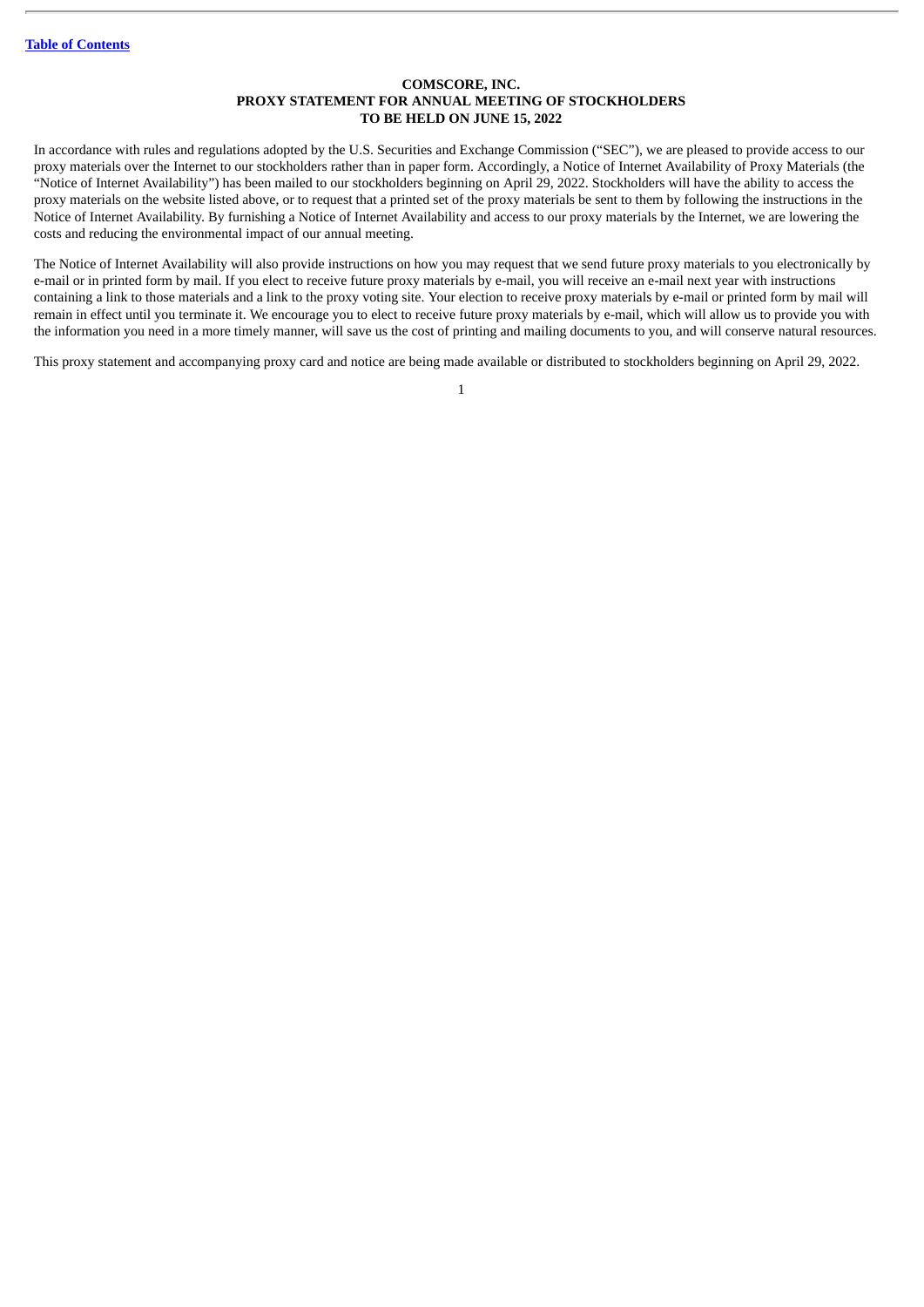## **QUESTIONS AND ANSWERS ABOUT THE 2022 ANNUAL MEETING AND PROCEDURAL MATTERS**

#### <span id="page-5-0"></span>**Q: Why am I receiving these proxy materials?**

A: The Board of Directors (the "Board") of comScore, Inc. (the "company," "Comscore," "we," "us" or "our") has made these proxy materials available to you over the Internet, or is providing printed proxy materials to you, in connection with the Board's solicitation of proxies for use at Comscore's 2022 Annual Meeting of Stockholders (the "2022 Annual Meeting") to be held on June 15, 2022, at 10:00 a.m. Eastern Time, and at any adjournment or postponement thereof, for the purpose of considering and acting upon the matters set forth in this proxy statement. These proxy materials are being made available or distributed to you beginning on April 29, 2022. As a stockholder, you are invited to attend the 2022 Annual Meeting and are requested to vote on the proposals described in this proxy statement.

## **Q: Where is the 2022 Annual Meeting?**

A: The 2022 Annual Meeting will be held at 1818 Library Street, Suite 500, Reston, Virginia 20190.

We intend to hold the 2022 Annual Meeting in person. To support the health and well-being of our stockholders, employees and communities, attendees will be expected to comply with important health and safety protocols, including wearing an appropriate face covering while on the meeting premises, hand washing and/or applying hand sanitizer upon arrival, and practicing social distancing by maintaining at least a six-foot distance from other attendees. You should not attend if you feel unwell or if you have been exposed to COVID-19. Any person in attendance who exhibits cold- or flu-like symptoms or who has been exposed to COVID-19 may be asked to leave for the protection of other attendees. We reserve the right to take any additional precautionary measures deemed appropriate in relation to the meeting, and may ask attendees to leave the meeting if they are not following our procedures. In the event it is not possible or advisable to hold the meeting in person, we will announce alternative arrangements for the meeting as promptly as practicable, which may include holding the meeting partially or solely by means of remote communication. Please monitor our website at *https://ir.comscore.com/news-events/events-presentations* for updated information. If you are planning to attend our meeting, please check the website 10 days prior to the meeting date. As always, we encourage you to vote your shares prior to the 2022 Annual Meeting.

## **Q: Can I attend the 2022 Annual Meeting?**

A: You are invited to attend the 2022 Annual Meeting if you were a stockholder of record or a beneficial owner as of April 19, 2022 (the "Record Date") or if you are a proxy holder for a stockholder of record or beneficial owner as of the Record Date. You should bring photo identification and your Notice of Internet Availability, a statement from your bank, broker or other nominee or other proof of stock ownership as of the Record Date, for entrance to the 2022 Annual Meeting. The meeting will begin promptly at 10:00 a.m. Eastern Time, and you should allow ample time for check-in procedures. We will not be able to accommodate guests who were not stockholders as of the Record Date (or proxy holders for such stockholders) at the 2022 Annual Meeting.

## **Q: Who is entitled to vote at the 2022 Annual Meeting?**

A: You may vote your shares of Comscore common stock, par value \$0.001 per share ("Common Stock"), or Series B Convertible Preferred Stock, par value \$0.001 per share (the "Series B Convertible Preferred Stock"), if our records show that you owned your shares at the close of business on the Record Date. At the close of business on the Record Date, there were 90,705,342 shares of Common Stock and 82,527,609 shares of Series B Convertible Preferred Stock issued and outstanding and entitled to vote at the 2022 Annual Meeting. Holders of Common Stock may cast one vote for each share of Common Stock held as of the Record Date on each matter presented. Holders of Series B Convertible Preferred Stock may vote their shares held as of the Record Date on an "as-converted basis" on each matter presented. Such holders will vote together as a single class.

 $\overline{2}$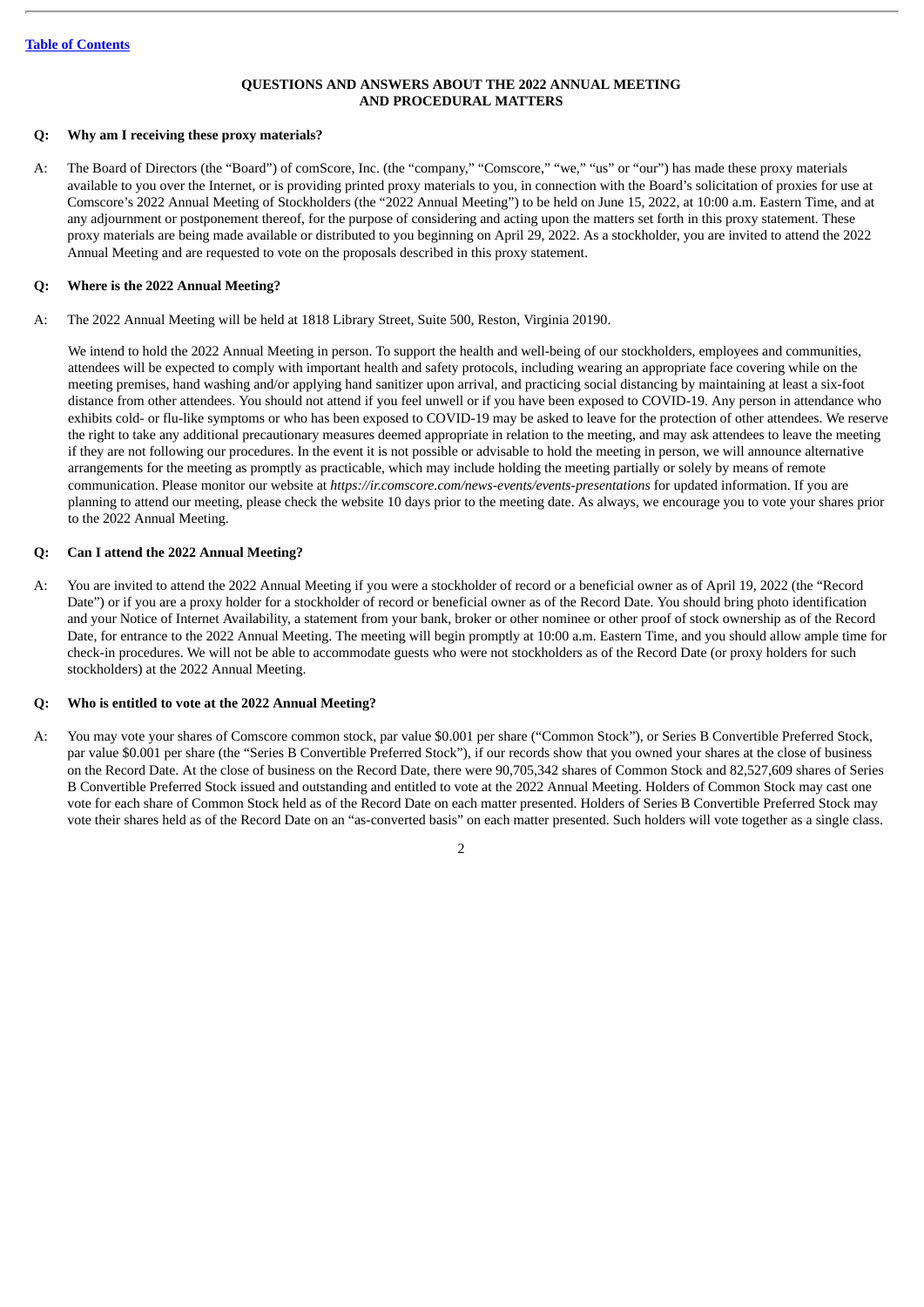## Q: What is the difference between holding shares as a stockholder of record and as a beneficial owner?

A: If your shares are registered directly in your name with Comscore's transfer agent, American Stock Transfer & Trust Company, you are considered, with respect to those shares, the "stockholder of record," and the Notice of Internet Availability has been sent directly to you by Comscore. As the stockholder of record, you have the right to grant your voting proxy directly to Comscore or to a third party, or to vote in person at the 2022 Annual Meeting.

If you hold your shares through a bank, broker or another nominee, you are considered the "beneficial owner" of shares held in "street name," and the Notice of Internet Availability has been forwarded to you by your bank, broker or other nominee who is considered, with respect to those shares, the stockholder of record. As a beneficial owner, you have the right to direct your bank, broker or other nominee how to vote your shares. Please refer to the voting instruction card provided by your bank, broker or other nominee. You are also invited to attend the 2022 Annual Meeting. However, because a beneficial owner is not the stockholder of record, you may not vote these shares in person at the 2022 Annual Meeting unless you obtain a "legal proxy" from the bank, broker or other nominee that holds your shares, giving you the right to vote the shares at the 2022 Annual Meeting.

#### **Q: How can I vote my shares in person at the 2022 Annual Meeting?**

A: Shares held in your name as the stockholder of record may be voted in person at the 2022 Annual Meeting. Shares held beneficially in street name may be voted in person at the 2022 Annual Meeting only if you obtain a "legal proxy" from the bank, broker or other nominee that holds your shares giving you the right to vote the shares. Even if you plan to attend the 2022 Annual Meeting, we recommend that you also submit your vote as instructed on the Notice of Internet Availability and below, to ensure that your shares are represented and so that your vote will be counted even if you later decide not to attend the 2022 Annual Meeting. If you attend the 2022 Annual Meeting, any votes you cast at the meeting in person will supersede your proxy.

## **Q: How can I vote my shares without attending the 2022 Annual Meeting?**

A: Whether you hold shares directly as the stockholder of record or beneficially in street name, you may direct how your shares are voted without attending the 2022 Annual Meeting. If you are a stockholder of record, you may vote by submitting a proxy. If you hold shares beneficially in street name, you may vote by submitting voting instructions to your bank, broker or other nominee. For instructions on how to vote, please refer to the instructions below and those included on the Notice of Internet Availability or, for shares held beneficially in street name, the voting instructions provided to you by your bank, broker or other nominee.

*By Telephone or Internet* – Stockholders of record may vote by telephone or the Internet by following the instructions on the Notice of Internet Availability to access the proxy materials. If you are a beneficial owner of Common Stock or Series B Convertible Preferred Stock held in street name, please check the voting instructions provided by your bank, broker or other nominee for telephone or Internet voting availability.

*By Mail* – Stockholders of record may request a paper proxy card from Comscore by following the procedures outlined in the Notice of Internet Availability. If you elect to vote by mail, please indicate your vote by completing, signing and dating the proxy card where indicated and by returning it in the prepaid envelope that will be included with the proxy card. Proxy cards submitted by mail must be received by the time of the meeting in order for your shares to be voted. Comscore stockholders who hold shares beneficially in street name may vote by mail by completing, signing and dating the voting instructions provided by their bank, broker or other nominee and mailing them in the accompanying pre-addressed envelopes.

#### O: How many shares must be present or represented by proxy to conduct business at the 2022 Annual Meeting?

A: The presence of the holders of a majority of the shares of Common Stock and Series B Convertible Preferred Stock (on an as-converted basis) issued and outstanding and entitled to vote at the 2022 Annual Meeting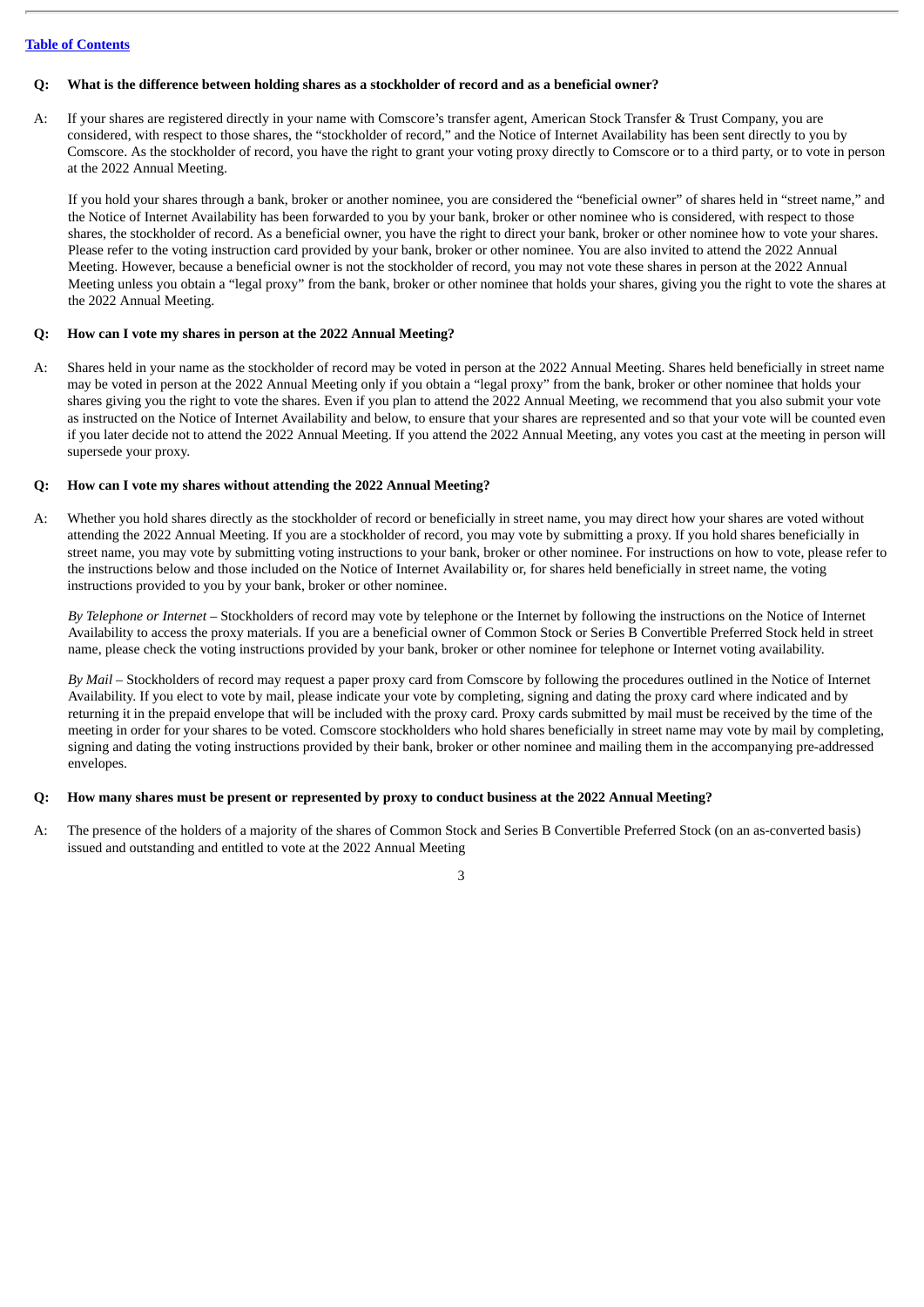shall constitute a quorum at the 2022 Annual Meeting. Such stockholders are counted as present at the meeting if (1) they are present in person at the 2022 Annual Meeting or (2) they have properly submitted a proxy. In addition, cast abstentions and broker non-votes (which are described below) are counted as present and entitled to vote for purposes of determining whether a quorum is present. At the close of business on the Record Date, there were 90,705,342 shares of Common Stock issued and outstanding and entitled to vote and 82,527,609 shares of Series B Convertible Preferred Stock issued and outstanding and entitled to vote (representing 80,952,378 shares of Common Stock on an as-converted basis) at the 2022 Annual Meeting; therefore the presence of the holders of at least 85,828,861 shares is required to establish a quorum.

#### **Q: What proposals will be voted on at the 2022 Annual Meeting?**

- A: The proposals scheduled to be voted on at the 2022 Annual Meeting are:
	- 1) The election of the three nominees named in this proxy statement as Class III directors to serve for terms expiring at our 2025 annual meeting of stockholders, to hold office until their respective successors have been duly elected and qualified;
	- 2) The approval, on a non-binding advisory basis, of the compensation paid to our named executive officers (known as "Say on Pay");
	- 3) The ratification of the appointment of Deloitte & Touche LLP as our independent registered public accounting firm for the fiscal year ending December 31, 2022; and
	- 4) The approval of an amendment to our Amended and Restated 2018 Equity and Incentive Compensation Plan (the "2018 Plan") to increase the number of shares of our Common Stock available for grant by 7,600,000.

**Broker**

#### **Q: What is the vote required to approve each of the proposals?**

| A: Proposal                                                            | <b>Vote Required</b>                                                                                       | -------<br><b>Discretionary</b><br><b>Voting Allowed</b> |
|------------------------------------------------------------------------|------------------------------------------------------------------------------------------------------------|----------------------------------------------------------|
| Proposal No. $1$ – Election of Directors                               | Plurality of votes cast by the shares present in person or represented by<br>proxy at the meeting          | No                                                       |
| Proposal No. 2 – Say on Pay Advisory Vote                              | Affirmative vote of a majority of shares present in person or represented<br>by proxy and entitled to vote | No                                                       |
| Proposal No. 3 – Ratification of Appointment of Independent Registered | Affirmative vote of a majority of shares present in person or represented                                  | Yes                                                      |
| <b>Public Accounting Firm</b>                                          | by proxy and entitled to vote                                                                              |                                                          |
| Proposal No. 4 – Amendment to 2018 Plan                                | Affirmative vote of a majority of shares present in person or represented<br>by proxy and entitled to vote | No                                                       |

#### **Q: How are votes counted?**

A: You may vote "FOR" or "WITHHOLD" on each of the nominees for election as director (Proposal No. 1). The nominees for director receiving the highest number of affirmative votes with respect to each class will be elected as directors for their respective term of office.

You may vote "FOR," "AGAINST" or "ABSTAIN" on the proposals to approve, by non-binding advisory vote, executive compensation (Proposal No. 2), to ratify the appointment of Deloitte & Touche LLP as the company's independent registered public accounting firm (Proposal No. 3), and to approve an amendment to the 2018 Plan (Proposal No. 4). An abstention has the same effect as a vote against these proposals.

All shares entitled to vote and represented by properly executed proxies received prior to the 2022 Annual Meeting (and not revoked) will be voted at the 2022 Annual Meeting in accordance with the instructions indicated.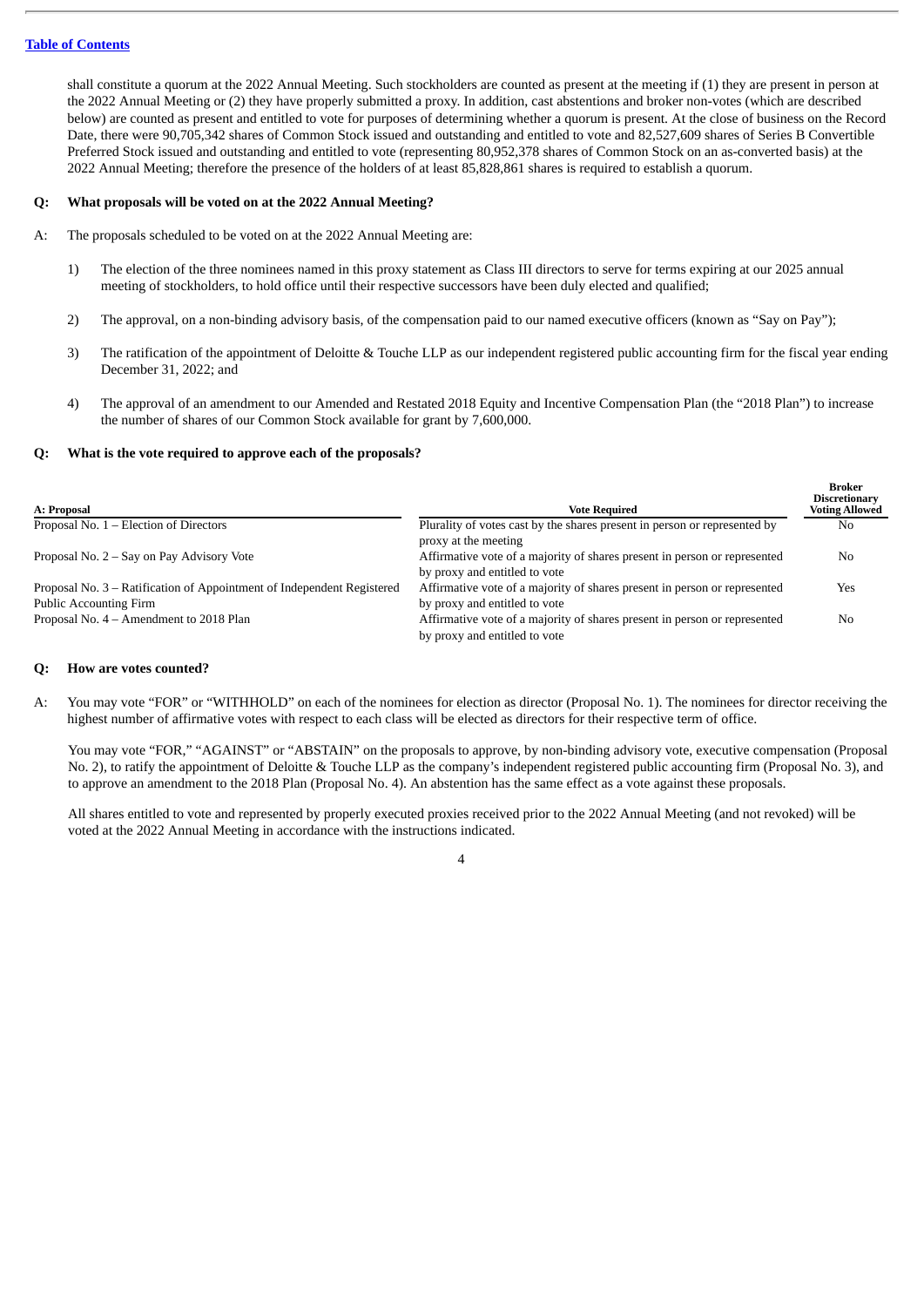#### **Q: How does the company's director resignation policy work?**

A: Our Board has adopted a director resignation policy, which provides that any nominee for director who receives a majority of "withhold" votes in an uncontested election of directors is expected to tender his or her resignation promptly following the certification of the election results. In such event, the Nominating and Governance Committee will promptly consider the tendered resignation and will recommend to the Board whether to accept or reject the resignation. The Board will act on the Nominating and Governance Committee's recommendation no later than 90 days following the certification of the stockholder vote. The company will promptly disclose the Board's decision (and, if the Board rejects the resignation, the Board's reasons for doing so).

#### **Q: What if I do not specify how my shares are to be voted?**

A: If you are a stockholder of record and you submit a proxy, but you do not provide voting instructions, your shares will be voted as recommended by the Board.

If you are a beneficial owner and you do not provide the bank, broker or other nominee that holds your shares with voting instructions, the bank, broker or other nominee will determine if it has the discretionary authority to vote on the particular matter. Under applicable regulations, banks, brokers and other nominees have the discretion to vote on routine matters, such as Proposal No. 3, but do not have discretion to vote on non-routine matters, such as Proposal No. 1, Proposal No. 2 and Proposal No. 4, which results in a "broker non-vote." Therefore, if you do not provide voting instructions to your bank, broker or other nominee, such nominee may only vote your shares on Proposal No. 3 and on any other routine matters properly presented for a vote at the 2022 Annual Meeting.

#### **Q: What is the effect of a broker non-vote?**

A: A broker non-vote with respect to a proposal occurs when shares are held by a bank, broker or other nominee for a beneficial owner and the bank, broker or other nominee does not receive voting instructions from the beneficial owner as to how to vote such shares, and the bank, broker or other nominee does not have the authority to exercise discretion to vote on such proposal.

Broker non-votes will be counted for purposes of calculating whether a quorum is present at the 2022 Annual Meeting, but they will not be counted for purposes of determining the number of votes present in person or represented by proxy and entitled to vote with respect to a particular proposal. Thus, broker non-votes will not negatively impact our ability to obtain a quorum and will not otherwise affect the outcome of the vote on a proposal that requires a plurality of votes cast (Proposal No. 1) or the approval of a majority of the shares present in person or represented by proxy and entitled to vote (Proposal No. 2, Proposal No. 3 and Proposal No. 4).

#### **Q: What is the effect of not casting a vote at the 2022 Annual Meeting?**

A: If you are the stockholder of record of your shares and you do not vote by proxy card, via telephone, via the Internet or in person at the 2022 Annual Meeting, your shares will not be voted at the 2022 Annual Meeting. If you are a beneficial owner of shares held in street name, it is critical that you provide voting instructions if you want your vote to count in the election of directors (Proposal No. 1), the Say on Pay advisory vote (Proposal No. 2) or the vote to approve an amendment to the 2018 Plan (Proposal No. 4). As discussed above, banks, brokers and other nominees have the discretion to vote on routine matters, such as Proposal No. 3, but do not have discretion to vote on non-routine matters, such as Proposal No. 1, Proposal No. 2 and Proposal No. 4. Thus, if you hold your shares in street name and you do not instruct your bank, broker or other nominee how to vote on these or other non-routine matters, no votes will be cast on your behalf. Your bank, broker or other nominee will, however, continue to have discretion to vote any uninstructed shares on the ratification of the appointment of Comscore's independent registered public accounting firm and other routine matters.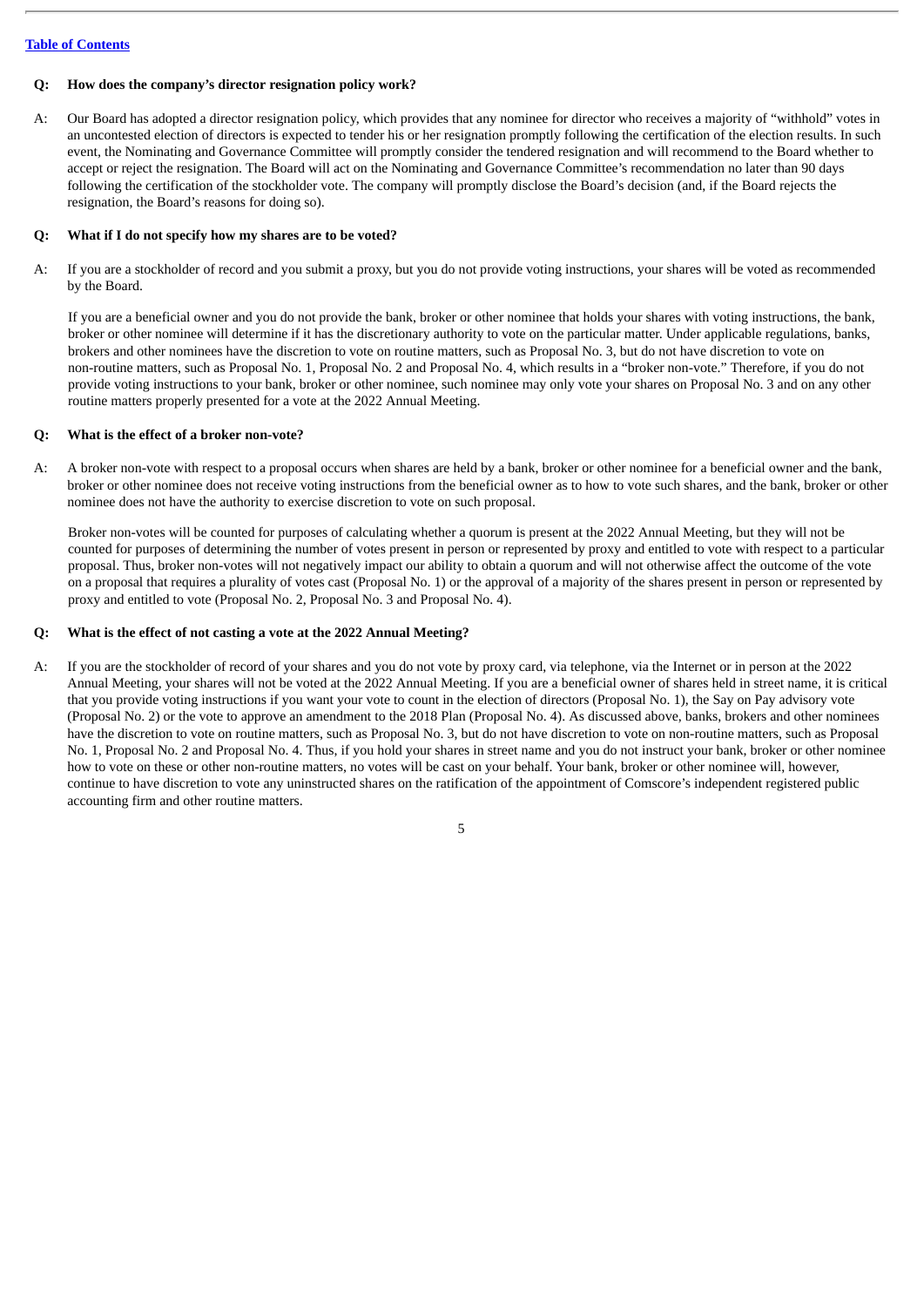## **Q: How does the Board recommend that I vote?**

A: The Board recommends that you vote your shares:

- 1) "FOR" each of the company's nominees for election as Class III directors (Proposal No. 1);
- 2) "FOR" the approval, on a non-binding advisory basis, of the compensation of the named executive officers (Proposal No. 2);
- 3) "FOR" the ratification of the appointment of Deloitte & Touche LLP as Comscore's independent registered public accounting firm for the fiscal year ending December 31, 2022 (Proposal No. 3); and
- 4) "FOR" the approval of an amendment to the 2018 Plan to increase the number of shares of our Common Stock available for grant by 7,600,000 (Proposal No. 4).

## **Q: What happens if additional matters are presented at the 2022 Annual Meeting?**

A. If any other matters are properly presented for consideration at the 2022 Annual Meeting, including, among other things, consideration of a motion to adjourn the 2022 Annual Meeting to another time or place (including, without limitation, for the purpose of soliciting additional proxies), the persons named as proxy holders, Jon Carpenter and Ashley Wright (each officers of the company), or any of them, will have discretion to vote on those matters in accordance with their best judgment. Other than the matters described in this proxy statement, Comscore does not currently know of any other matters that will be raised at the 2022 Annual Meeting.

## **Q: Can I change my vote?**

A: If you are the stockholder of record, you may change your vote by (1) granting a new proxy bearing a later date (which automatically revokes the earlier proxy) using any of the voting methods described above (and until the applicable deadline for each voting method), (2) providing a written notice of revocation to Comscore's Corporate Secretary at comScore, Inc., 11950 Democracy Drive, Suite 600, Reston, Virginia 20190 prior to your shares being voted, or (3) attending the 2022 Annual Meeting and voting in person.

If you are a beneficial owner of shares held in street name, you may change your vote, subject to any rules your bank, broker or other nominee may have, at any time before your proxy is voted at the 2022 Annual Meeting, (1) by submitting new voting instructions to your bank, broker or other nominee or (2) if you have obtained a legal proxy from the bank, broker or other nominee that holds your shares giving you the right to vote your shares, by attending the 2022 Annual Meeting and voting in person.

#### Q: What happens if I decide to attend the 2022 Annual Meeting, but I have already voted or submitted a proxy card covering my shares?

A: You may attend the 2022 Annual Meeting and vote in person even if you have already voted or submitted a proxy card. Any previous votes that were submitted by you by proxy will be superseded by the vote you cast in person at the 2022 Annual Meeting. Please be aware that attendance at the 2022 Annual Meeting will not, by itself, revoke a proxy.

If a bank, broker or other nominee beneficially holds your shares in street name and you wish to attend the 2022 Annual Meeting and vote in person, you must obtain a legal proxy from the bank, broker or other nominee that holds your shares giving you the right to vote the shares.

## **Q: Are any shares subject to voting restrictions?**

A: For so long as a holder of Series B Convertible Preferred Stock beneficially owns voting stock representing at least 5% of the outstanding shares of Common Stock of the company on an as-converted basis, each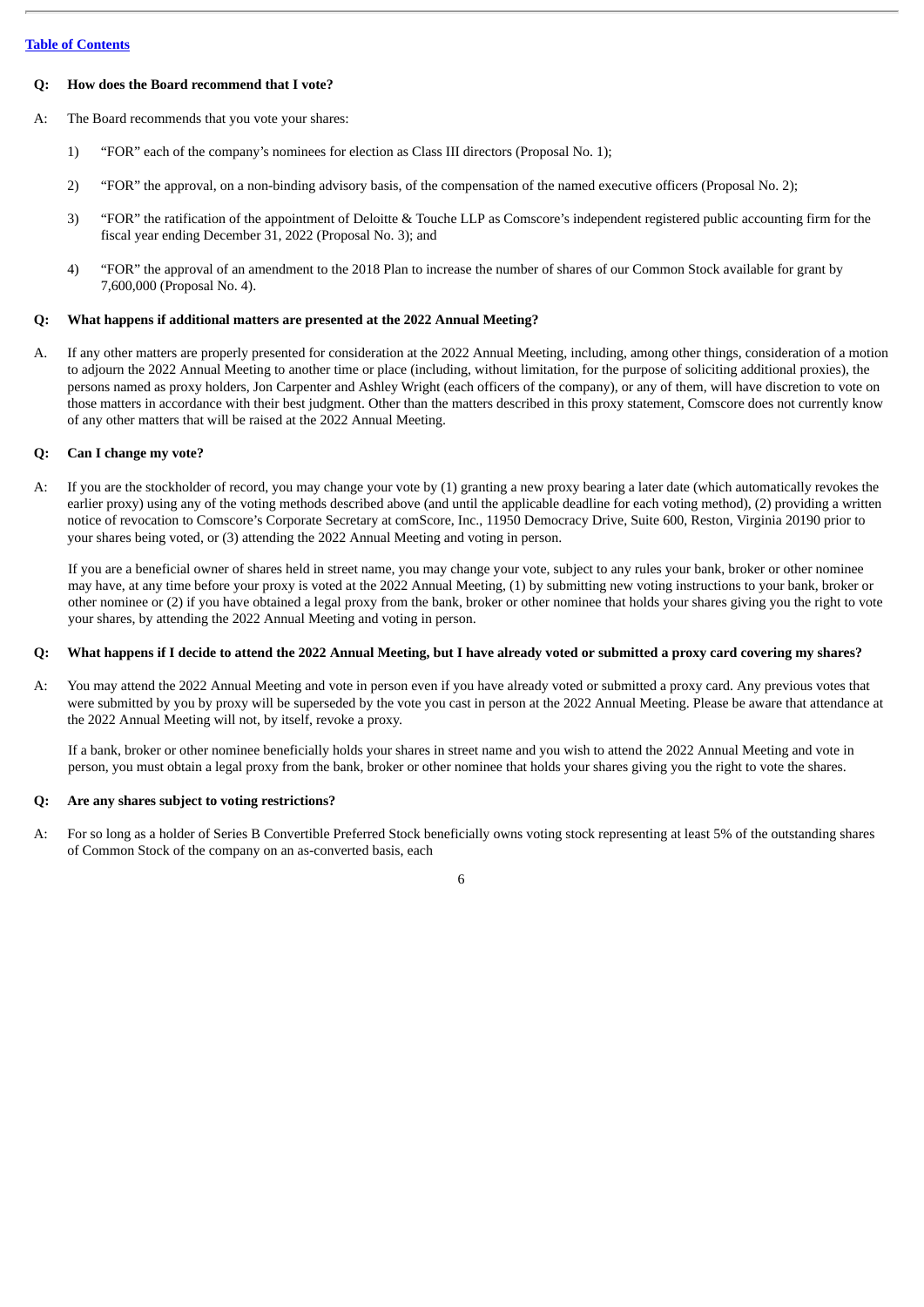holder of Series B Convertible Preferred Stock agrees to vote, or provide a written consent or proxy with respect to, its shares in the same proportion as all other outstanding Common Stock of the company (excluding any and all voting stock beneficially owned, directly or indirectly, by certain holders of Series B Convertible Preferred Stock) (a "neutral manner") in the election of any directors nominated by the Board, other than pursuant to any Series B Convertible Preferred Stock holder's right to designate such director pursuant to the terms of the SHA (as defined below). All of the director nominees standing for election at the 2022 Annual Meeting were designated pursuant to a Series B Convertible Preferred Stock holder's right under the SHA; therefore, the holders of the Series B Convertible Preferred Stock are not required to vote their shares in a neutral manner on Proposal No. 1.

Similarly, if a holder of Series B Convertible Preferred Stock holds such shares that, in the aggregate, represent voting rights with respect to more than 16.66% of the company's Common Stock (the "Voting Threshold"), such holder will not be permitted to exercise the voting rights with respect to any shares of Series B Convertible Preferred Stock held by them in excess of the Voting Threshold and the company shall exercise the voting rights with respect to such shares of Series B Convertible Preferred Stock in excess of the Voting Threshold in a neutral manner. Therefore, the holders of Series B Convertible Preferred Stock are entitled to vote their shares up to the Voting Threshold on Proposals No. 1, 2, 3 and 4, and other voting rights of the holders of Series B Convertible Preferred Stock (if any) will be exercised by the company in a neutral manner.

#### Q: What should I do if I receive more than one Notice of Internet Availability or set of proxy materials?

A: You may receive more than one Notice of Internet Availability or set of proxy materials, including multiple copies of proxy cards or voting instruction cards. For example, if you hold your shares in more than one brokerage account, you may receive a separate Notice of Internet Availability or voting instruction card for each brokerage account in which you hold shares. If you are a stockholder of record and your shares are registered in more than one name, you will receive more than one Notice of Internet Availability or proxy card. Please complete, sign, date and return each Comscore proxy card or voting instruction card that you receive to ensure that all your shares are voted.

## **Q: Who will count the votes?**

A: The Board has designated representatives of Broadridge Financial Solutions, Inc. to serve as inspector of election.

#### **Q: Where can I find the voting results of the 2022 Annual Meeting?**

A: We intend to announce preliminary voting results at the 2022 Annual Meeting and will publish final voting results in a Current Report on Form 8-K, which will be filed with the SEC within four business days following the 2022 Annual Meeting.

#### **Q: Who will bear the cost of soliciting votes for the 2022 Annual Meeting?**

A: Comscore will pay the entire cost of preparing, assembling, printing, mailing and distributing these proxy materials and soliciting votes. The company has engaged Innisfree M&A Incorporated ("Innisfree") to aid in the solicitation of proxies. The company will pay Innisfree a fee of \$15,000 as compensation for its services and will reimburse Innisfree for its reasonable out-of-pocket expenses. Our directors, officers and employees may also solicit proxies in person or by other means of communication. Such directors, officers and employees will not be additionally compensated but may be reimbursed for reasonable out-of-pocket expenses in connection with such solicitation.

If you choose to access the proxy materials and/or vote over the Internet, you are responsible for any Internet access charges you may incur. 7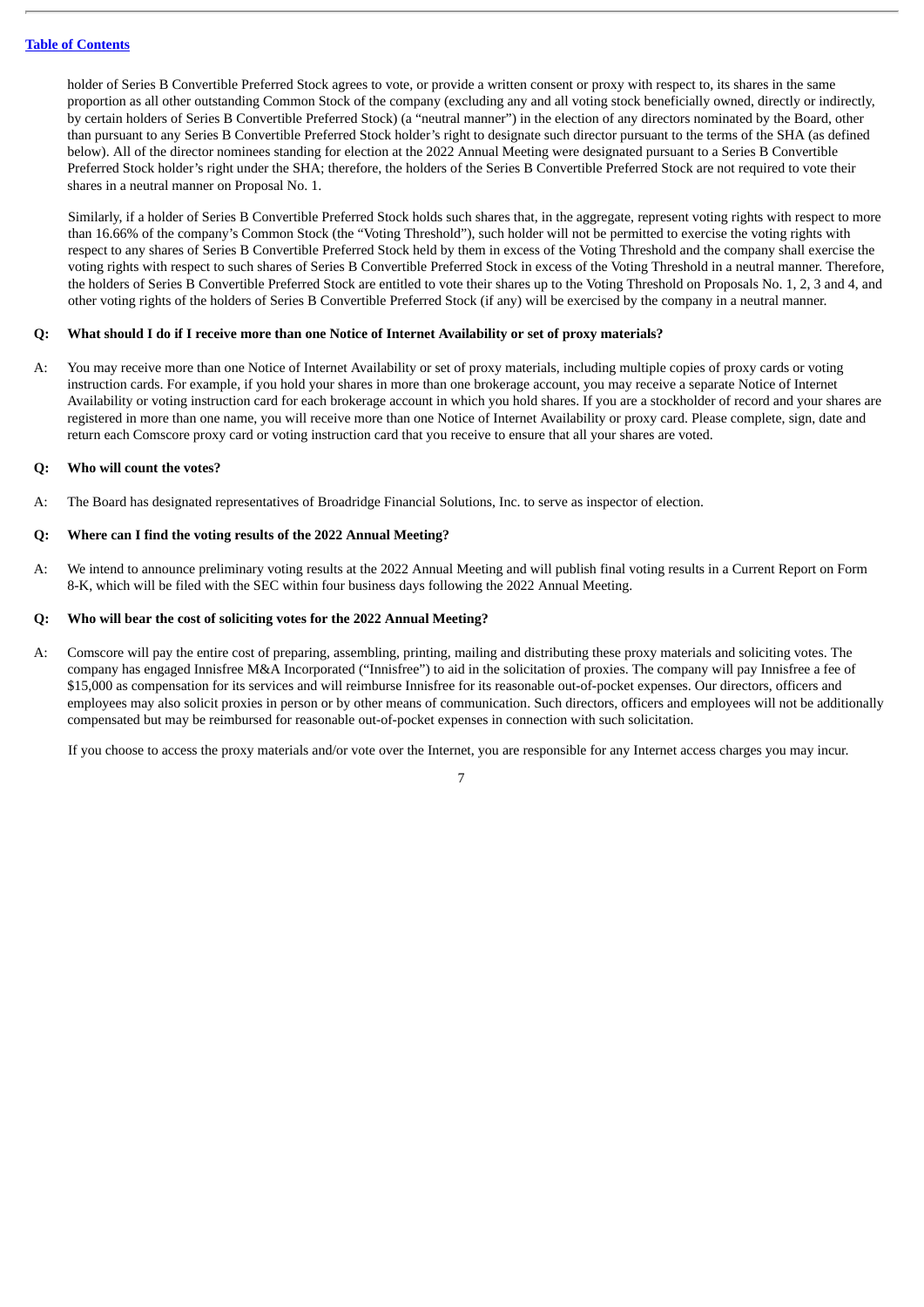- Q: What is the deadline to propose actions for consideration at next year's annual meeting of stockholders or to nominate individuals to **serve as directors?**
- A: You may submit proposals, including recommendations of director candidates, for consideration at future stockholder meetings. Comscore's bylaws provide for advance notice procedures to recommend a person for nomination as a director or to propose business to be considered by stockholders at a meeting. For the 2023 annual meeting of stockholders, such nominations or proposals, other than those made by or at the direction of the Board, must be submitted in writing and received by our Corporate Secretary at our principal executive offices 11950 Democracy Drive, Suite 600, Reston, Virginia 20190, Attn: Ashley Wright, no later than January 29, 2023, which is 90 days prior to the anniversary of the expected first mailing date of notice of availability of this proxy statement, and no earlier than December 30, 2022, which is 120 days prior to the anniversary of the expected mailing date of the notice of availability of this proxy statement. If our 2023 annual meeting of stockholders is moved more than 30 days before or after the anniversary date of our 2022 Annual Meeting, then the deadline for such nominations or proposals to be received by our Corporate Secretary is the close of business on the tenth day following the day notice of the date of the meeting was mailed or first made public, whichever occurs first. Such proposals also must comply with all the information requirements contained in the bylaws and applicable requirements of the rules and regulations of the SEC. The chairperson of the stockholder meeting may refuse to acknowledge the introduction of a proposal if it is not made in compliance with the foregoing procedures or the applicable provisions of our bylaws. If a stockholder who has notified Comscore of his or her intention to present a proposal at an annual meeting does not appear to present his or her proposal at such meeting, Comscore need not present the proposal for vote at such meeting.

For a stockholder proposal to be considered for inclusion in our proxy statement for the 2023 annual meeting of stockholders, the proposal must comply with all the requirements of Rule 14a-8 under the Securities Exchange Act of 1934, as amended (the "Exchange Act") and must be submitted in writing and received by our Corporate Secretary at our principal executive offices at 11950 Democracy Drive, Suite 600, Reston, Virginia 20190, Attn: Ashley Wright, no later than December 30, 2022, which is 120 days prior to the anniversary of the expected mailing date of the notice of availability of this proxy statement.

A copy of the full text of the bylaw provisions discussed above may be obtained by writing to Comscore's Corporate Secretary at our principal executive offices at 11950 Democracy Drive, Suite 600, Reston, Virginia 20190, Attn: Ashley Wright, or by accessing Comscore's filings on the SEC's website at *www.sec.gov*. All notices of proposals by stockholders, whether or not to be considered for inclusion in Comscore's proxy materials, should be sent to Comscore's Corporate Secretary at our principal executive offices.

#### **Q: How may I obtain a separate copy of the Notice of Internet Availability?**

A: If you share an address with another stockholder, each stockholder might not receive a separate copy of the Notice of Internet Availability, a practice known as "householding." Stockholders may request to receive separate or additional copies of the Notice of Internet Availability by writing to our Corporate Secretary at our principal executive offices at 11950 Democracy Drive, Suite 600, Reston, Virginia 20190, Attn: Ashley Wright. Stockholders who have multiple accounts in their names or who share an address with other stockholders can request "householding" and authorize your broker to discontinue mailings of multiple sets of proxy materials by contacting your broker.

#### **Q: How may I obtain Comscore's 2021 Form 10-K and other financial information?**

A: Our Annual Report on Form 10-K for the year ended December 31, 2021 (the "2021 10-K") is available at *https://materials.proxyvote.com/20564W*. Stockholders can also access our 2021 10-K and other financial information on the Investor Relations section of our website at *www.comscore.com* or on the SEC's website at *www.sec.gov*. Alternatively, current and prospective investors may request a free copy of our 2021 10-K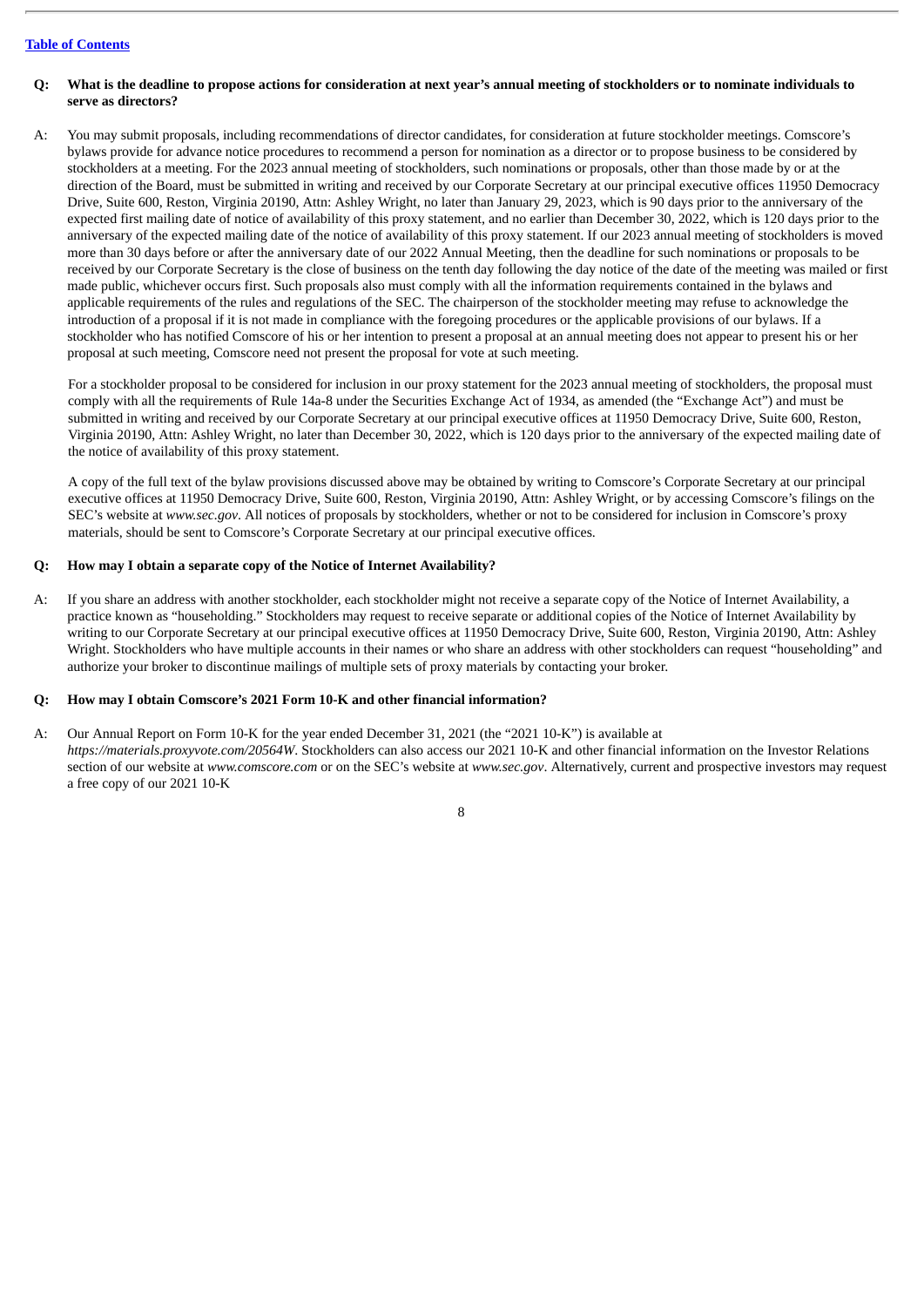by writing to our Corporate Secretary at our principal executive offices at 11950 Democracy Drive, Suite 600, Reston, Virginia 20190, Attn: Ashley Wright. We also will furnish any exhibit to the 2021 10-K if specifically requested upon payment of charges that approximate our cost of reproduction.

## **Q: Who can help answer my questions?**

A: Please contact Innisfree, our proxy solicitor, by calling toll-free at (877) 825-8971.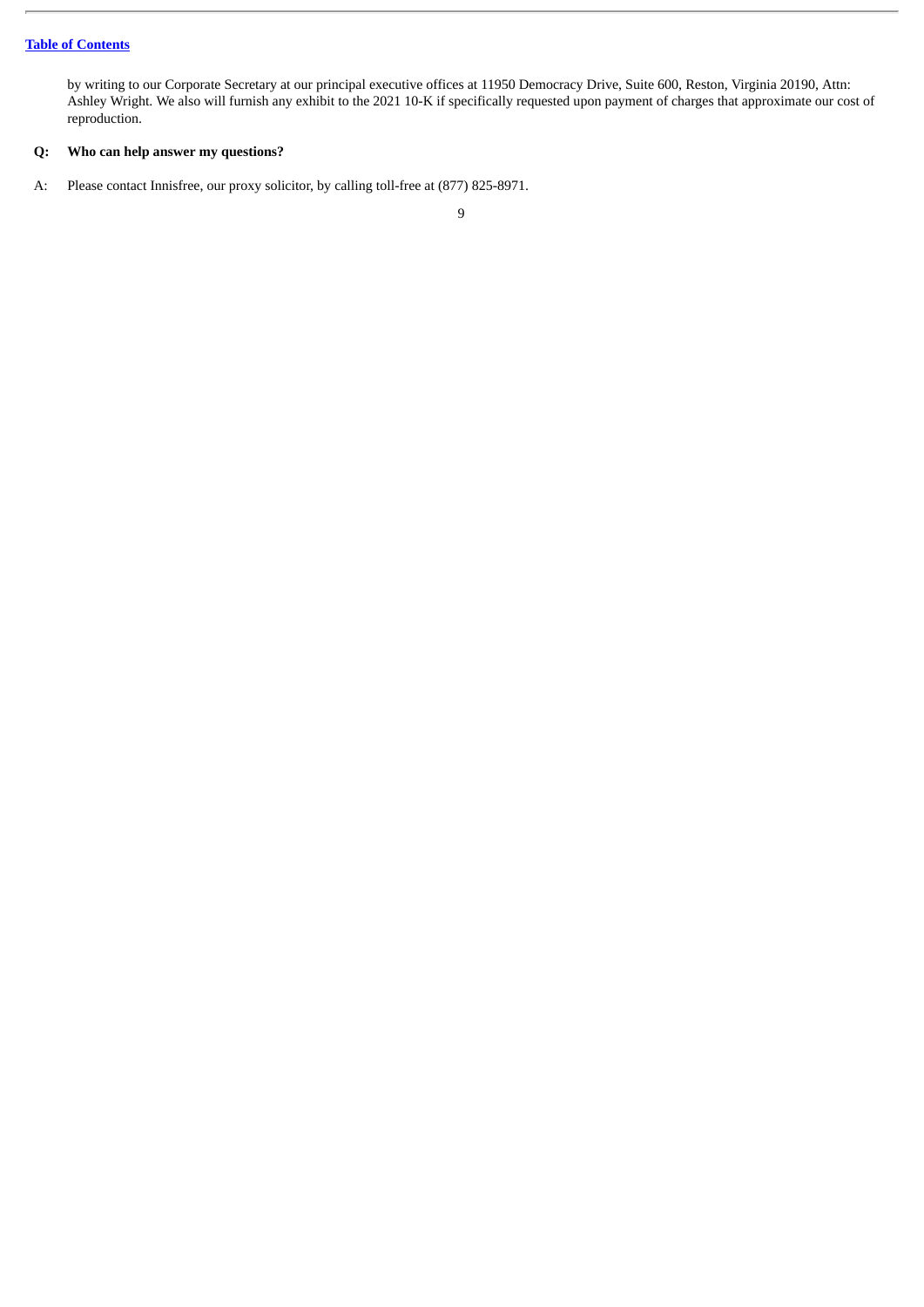## **DIRECTORS, DIRECTOR NOMINEES, EXECUTIVE OFFICERS AND CORPORATE GOVERNANCE**

#### <span id="page-13-1"></span><span id="page-13-0"></span>**Directors, Director Nominees and Executive Officers**

The names of our directors and executive officers and their ages, positions and biographies are set forth below. Also included for our directors is information regarding their service on other public company boards, and their specific experience, qualifications, attributes or skills that led to the conclusion that each director should serve on our Board. This information is as of April 19, 2022.

| <b>Name</b>                                      | Age | <b>Position</b>                                                        |
|--------------------------------------------------|-----|------------------------------------------------------------------------|
| <b>Executive Officers and Executive Director</b> |     |                                                                        |
| William (Bill) Livek                             | 67  | Chief Executive Officer, Executive Vice Chairman and Class II Director |
| Jonathan (Jon) Carpenter                         | 46  | Chief Financial Officer and Treasurer                                  |
| Christopher (Chris) Wilson                       | 55  | Chief Commercial Officer                                               |
| <b>Non-Executive Directors</b>                   |     |                                                                        |
| Brent Rosenthal (1)(5)                           | 50  | Chairman of the Board and Class II Director                            |
| Nana Banerjee $(2)(3)(4)$                        | 52  | Class I Director                                                       |
| Itzhak Fisher $(1)(5)$                           | 66  | Class III Director                                                     |
| Irwin Gotlieb (4)                                | 72  | Class II Director                                                      |
| David Kline $(2)(4)$                             | 65  | Class I Director                                                       |
| Pierre Liduena $(1)(3)(5)$                       | 44  | Class III Director                                                     |
| Kathleen (Kathi) Love (2)(3)                     | 69  | Class I Director                                                       |
| Martin (Marty) Patterson (1)(3)                  | 35  | <b>Class III Director</b>                                              |
| Brian Wendling (2)(5)                            | 49  | Class I Director                                                       |

(1) Member of Nominating and Governance Committee

(2) Member of Compensation Committee

(3) Member of Audit Committee

(4) Member of Growth Committee

(5) Member of Finance and Acquisitions Committee

## *Executive Officers and Executive Director*

*William (Bill) Livek* has served as our Chief Executive Officer since November 2019 and as our Vice Chairman since January 2016. He was our President from January 2016 through May 2018. Mr. Livek previously served as Vice Chairman and Chief Executive Officer of Rentrak Corporation, a media measurement and consumer targeting company, from June 2009 until our merger with Rentrak in January 2016. Prior to Rentrak, Mr. Livek was founder and Chief Executive Officer of Symmetrical Capital, an investment and consulting firm; Senior Vice President, Strategic Alliances and International Expansion, of Experian Information Solutions, Inc., a provider of information, analytical and marketing services; and co-President of Experian's subsidiary Experian Research Services. He holds a B.S. degree in Communications Radio/Television from Southern Illinois University. Mr. Livek brings substantial industry experience and audience measurement expertise to our Board and management team.

*Jonathan (Jon) Carpenter* has served as our Chief Financial Officer and Treasurer since November 2021. Mr. Carpenter previously served as Chief Financial Officer of Publishers Clearing House, a direct marketing and media company, from June 2016 until November 2021. Prior to Publishers Clearing House, he served in divisional CFO roles for Nielsen Company, Sears Holdings and NBC Universal. He began his career with General Electric in the GE Financial Management Program. Mr. Carpenter holds a bachelor's degree in economics from the University of Vermont.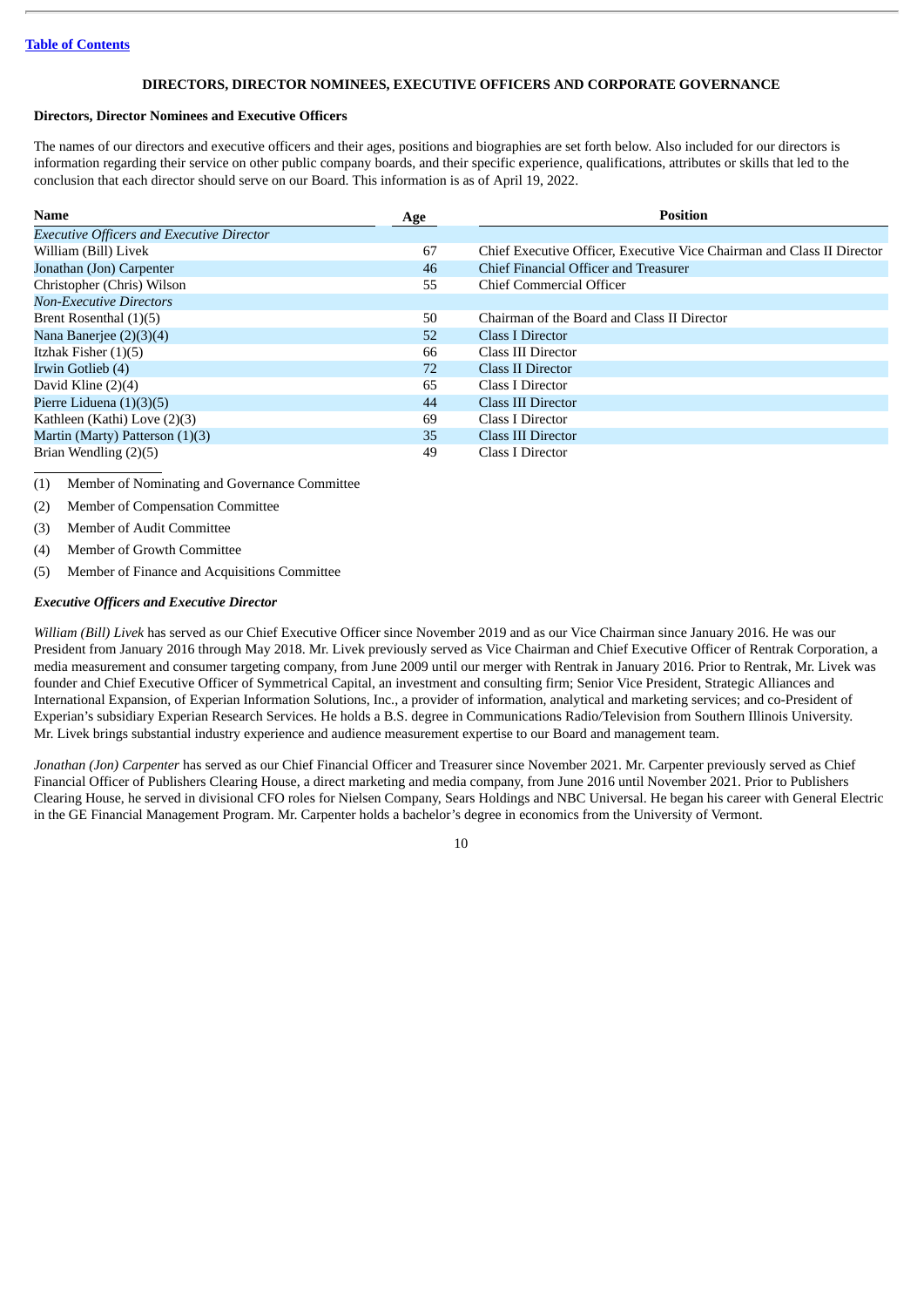*Christopher (Chris) Wilson* has served as our Chief Commercial Officer since April 2019. He previously served as our Chief Revenue Officer from June 2017 to December 2018 and as our Executive Vice President, Commercial from January 2016 to June 2017. Prior to joining the company, Mr. Wilson served as President, National Television at Rentrak Corporation from 2010 until our merger with Rentrak in January 2016. Before Rentrak, he was Senior Vice President, Sales at Scarborough Research Company; President at Experian Research Services; President and COO of Simmons Market Research Bureau; and CEO and President of LogicLab, a division of Merkle LLC. Mr. Wilson holds a bachelor's degree in Broadcast Communications from Southern Illinois University, Carbondale.

#### *Non-Executive Directors*

*Brent Rosentha*l has served as Chairman of the Board since April 2018 and as a director since January 2016. Mr. Rosenthal is the Founder of Mountain Hawk Capital Partners, LLC., an investment fund focused on small and microcap equities in the technology, media, telecom (TMT) and food industries. Mr. Rosenthal has been the Lead Independent Director/Non-Executive Chairman of the board of directors of RiceBran Technologies, a food company, since July 2016 and served as an advisor to the board of directors and executive management of FLYHT Aerospace from December 2019 to June 2020 and as a member of the FLYHT Aerospace board of directors since June 2020. He also served on the board of directors of SITO Mobile, Ltd., a mobile location-based media platform, from August 2016 to July 2018, and as Non-Executive Chairman of its board of directors from June 2017 to July 2018. Previously, Mr. Rosenthal was a Partner in affiliates of W.R. Huff Asset Management where he worked from 2002 to 2016. Mr. Rosenthal served as the Non-Executive Chairman of Rentrak Corporation from 2011 to 2016. He was Special Advisor to the board of directors of Park City Group from November 2015 to February 2018. Mr. Rosenthal earned his B.S. from Lehigh University and M.B.A. from the S.C. Johnson Graduate School of Management at Cornell University. He is an inactive Certified Public Accountant. Mr. Rosenthal brings to our Board financial expertise and experience in the media and information industries.

*Nana Banerjee* has served as a director since March 2021. Dr. Banerjee has been a consultant to Cerberus Capital Management, a private equity firm, since September 2021. From March 2020 to September 2021, he served as a senior managing director of Cerberus Global Technology Solutions. Dr. Banerjee brings extensive experience in leading, innovating and scaling analytics and technology businesses globally. Prior to joining Cerberus, he served as the President and CEO of McGraw-Hill, an education solutions company, and a member of its Board of Directors from April 2018 to October 2019. From September 2012 to March 2018, he was group president and an executive officer of Verisk Analytics, a data analytics company, with responsibility for its high-growth businesses as well as oversight responsibility for its joint data and development environment and its centralized AI and advanced analytics organizations. He joined Verisk as part of its acquisition of Argus Information and Advisory Services, where he was CEO, and co-president and chief operating officer in prior roles. In other prior roles, Dr. Banerjee served as head of Citibank's credit card business in the United Kingdom and as vice president of marketing and analytics at GE Capital. Dr. Banerjee has a Ph.D. in applied mathematics from the State University of New York, a M.S. degree in mathematics from the Indian Institute of Technology, Delhi, and a B.S. degree with honors in mathematics from St. Stephens College, Delhi. Dr. Banerjee's extensive experience in analytics and technology enable him to bring valuable perspective to our Board.

*Itzhak Fisher* has served as a director since March 2021. Mr. Fisher is the Chairman and founder (2014 to present) of Pereg Ventures, a venture capital fund that invests in B2B information services businesses across the United States and Israel. Previously, he served in senior product and business development roles at Nielsen, as founder and Executive Chairman of Trendum, and as President and CEO of RSL Communications, where he built a telecommunications company that operated in over 20 countries and generated more than \$1.5 billion in revenues. He also served on the board of directors of SITO Mobile from June 2017 to July 2018. Mr. Fisher received a B.S. in Computer Science from New York Institute of Technology and completed advanced studies in computer science at New York University. His other affiliations include the Strategic Advisory Group, Goldman Sachs; Advisory Board, NYU Courant Institute of Mathematical Sciences; and President's Council, Tufts University. Mr. Fisher brings to our Board substantial experience in creating, operating and investing in digital, media and retail companies.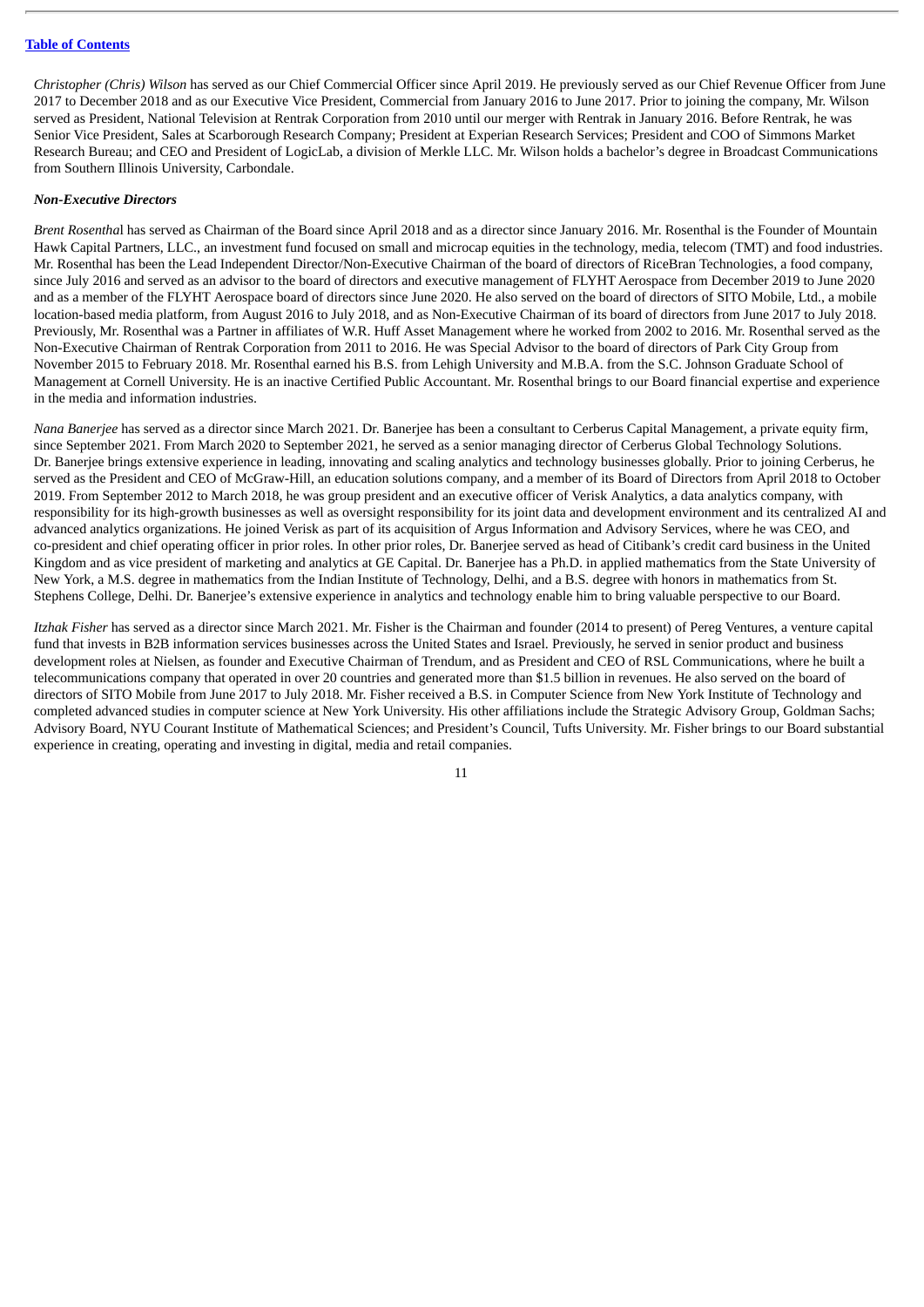*Irwin Gotlieb* has served as a director since April 2019. Mr. Gotlieb was a senior advisor to WPP plc, a multinational advertising and public relations company, from April 2018 through December 2020. He was formerly the global Chief Executive Officer and Chairman of GroupM, a global media investment group, from its formation until 2012 and Chairman of GroupM until April 2018. Mr. Gotlieb served on the board of directors of Invidi, a media solutions company, from October 2007 to June 2020, and on the advisory board of Harland Clarke, a payment solutions company, from January 2014 to December 2018. Mr. Gotlieb brings over 40 years of industry experience to the Board and is the first media agency executive inducted into both the American Advertising Federation Hall of Fame and the Broadcasting & Cable Hall of Fame.

*David Kline* has served as a director since March 2021. Mr. Kline is Executive Vice President at Charter Communications, a communications and media company, and President of Spectrum Reach, the advertising sales division of Charter. Mr. Kline joined Charter in 2015 and provides strategic leadership to guide the company in both the traditional and advanced TV advertising space. Mr. Kline joined Charter from Visible World (now FreeWheel), where he served as President and COO directing their household addressable sales and programmatic advertising efforts. Earlier in his career, he served as President and COO of Cablevision Media Sales (now Altice Media Solutions) for more than 17 years. Mr. Kline serves on the board of directors for the Video Advertising Bureau and private companies Ampersand, Blockgraph (where he was appointed as Chairman in April 2022) and Canoe. He received a B.A. in a personalized study program focusing on marketing, finance, accounting and management from Ohio State University. Mr. Kline is a pioneering leader in the traditional and advanced TV advertising space and brings valuable relationships and perspective to our Board.

*Pierre Liduena* has served as a director since April 2021. Mr. Liduena is Group Vice President, Business Development at Charter Communications, a communications and media company, where he manages strategic partnerships for Charter. Prior to this he was Vice President, Corporate Development at Charter, where he managed M&A and Corporate Ventures activities. Prior to joining Charter in 2012, Mr. Liduena worked at UBS in the Technology, Media & Telecom investment banking group, and at EY in the Audit and Transaction Advisory groups. Mr. Liduena holds a Master in Management from EDHEC Business School in France, and an M.B.A. from the Wharton School of the University of Pennsylvania. In addition, he is a graduate of the Cable Executive Management program at Harvard Business School. Mr. Liduena brings to our Board financial expertise and substantial M&A and industry experience.

*Kathleen (Kathi) Love* has served as a director since April 2019. Ms. Love is currently the CEO of Motherwell Resources LLC, a company devoted to management consulting and executive coaching. Prior to founding Motherwell in 2013, Ms. Love served as the President and CEO of GFK MRI (formerly Mediamark Research). MRI produced audience ratings for the consumer magazine industry in the United States, along with offering a projectable database on the demographics, attitudes, activities and buying behaviors of the U.S. consumer. MRI also developed and sold various software products. In 2018, Ms. Love was inducted into the Market Research Council Hall of Fame. Prior to joining MRI, Ms. Love held executive positions at The New York Times, EMAP Publishing and The Magazine Publishers of America. She has been an adjunct or guest instructor at Rutgers University, Brooklyn College and Queens College. Ms. Love holds a B.A. degree from Douglass College, Rutgers – The State University, an M.A. from Michigan State University and an M.Phil. from The Graduate Center, C.U.N.Y. She has advanced to candidacy for a Ph.D. in psychology and is a professional certified executive coach (PCC) and a member of the International Coach Federation (ICF). She has served on the board of directors of the Advertising Research Foundation, The Media Behavior Institute and the Market Research Council, of which she is past President. She sits on the board of the Associate Alumnae of Douglass College and serves as the treasurer and on the investment committee. She also uses her coaching skills during pro bono work at the Atlas School for Autism.

*Martin (Marty) Patterson* has served as a director since March 2021. Mr. Patterson currently serves as Vice President of Liberty Media Corporation, Qurate Retail, Inc., Liberty TripAdvisor Holdings, Inc. and Liberty Broadband Corporation. He has been with Liberty Media Corporation, a media, communications and entertainment company, and its predecessors since 2010. Mr. Patterson currently serves as a director of Skyhook Wireless, Inc. and was formerly a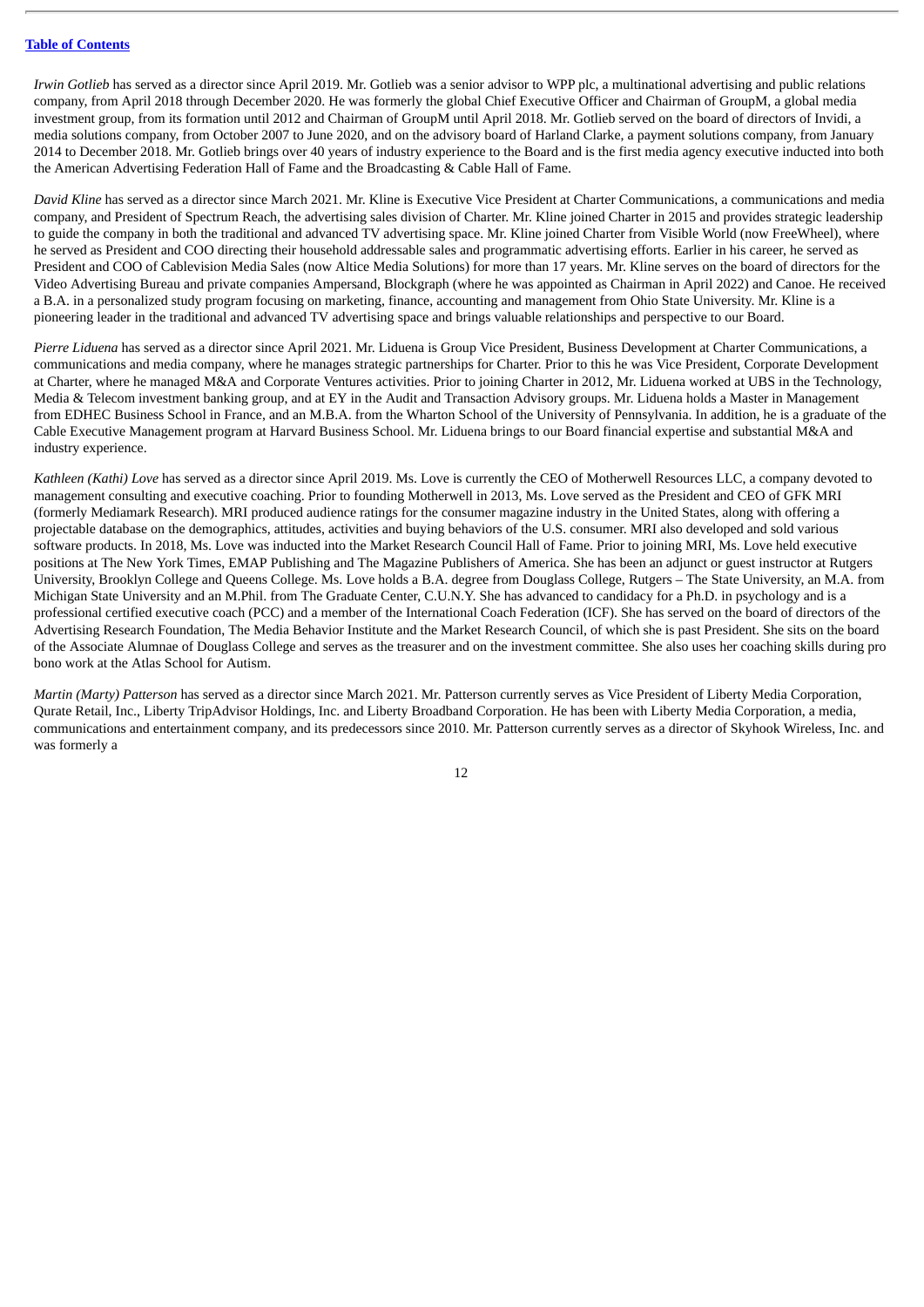director of Ideiasnet S.A. He received his B.A. from Colorado College and is a CFA Charterholder. Mr. Patterson brings to our Board extensive experience identifying and evaluating investment opportunities in the technology, media and telecommunications sectors.

*Brian Wendling* has served as a director since March 2021. Mr. Wendling is Chief Accounting Officer and Principal Financial Officer of Liberty Media Corporation, Qurate Retail, Inc. and Liberty Broadband Corporation. He is also Senior Vice President and Chief Financial Officer of Liberty TripAdvisor Holdings, Inc. Mr. Wendling has held various positions with these companies and their predecessors since 1999. Prior to joining these companies, he worked in the assurance practice of the accounting firm KPMG. Mr. Wendling has previously served on the boards of Fun Technologies Inc. and CommerceHub, Inc. He also serves on the board of Clothes to Kids of Colorado. He received his Bachelor of Science degree in accounting from Indiana University. Mr. Wendling brings over 25 years of accounting, public reporting and compliance experience to our Board.

## <span id="page-16-0"></span>**Board Structure, Composition and Leadership**

Our Board is currently composed of 10 directors and is divided into three classes (Class I, Class II and Class III) with staggered three-year terms. At the 2022 Annual Meeting, our stockholders will elect three Class III directors to serve for terms expiring at our 2025 annual meeting of stockholders, to hold office until their respective successors have been duly elected and qualified.

As discussed in more detail below, the Board has determined that nine of our 10 current directors are independent under applicable standards. The average Board tenure of our directors is approximately 2.5 years, and the average age of our directors is 57. We asked our directors to voluntarily disclose their race, ethnicity and gender identity. Of the responses we received, two of our current directors are considered diverse (one with respect to race/ethnicity and the other with respect to gender).

The following matrix sets forth diversity statistics regarding the members of our Board.

| <b>Board Diversity Matrix (As of April 19, 2022)</b> |          |          |            |                            |  |
|------------------------------------------------------|----------|----------|------------|----------------------------|--|
| <b>Total Number of Directors</b>                     |          |          | 10         |                            |  |
|                                                      | Female   | Male     | Non-Binary | Did Not Disclose<br>Gender |  |
| <b>Part I: Gender Identity</b>                       |          |          |            |                            |  |
| <b>Directors</b>                                     |          | 9        | 0          | 0                          |  |
| <b>Part II: Demographic Background</b>               |          |          |            |                            |  |
| African American or Black                            | $\Omega$ | $\theta$ |            | 0                          |  |
| Alaskan Native or Native American                    |          | 0        |            | 0                          |  |
| Asian                                                |          |          |            | ſ                          |  |
| Hispanic or Latinx                                   |          | $\Omega$ |            |                            |  |
| Native Hawaiian or Pacific Islander                  |          | $\Omega$ |            | 0                          |  |
| White                                                |          | 8        |            | O                          |  |
| Two or More Races or Ethnicities                     |          | $\theta$ |            | 0                          |  |
| LGBTO+                                               | $\Omega$ |          |            |                            |  |
| Did Not Disclose Demographic Background              |          |          | $\Omega$   |                            |  |

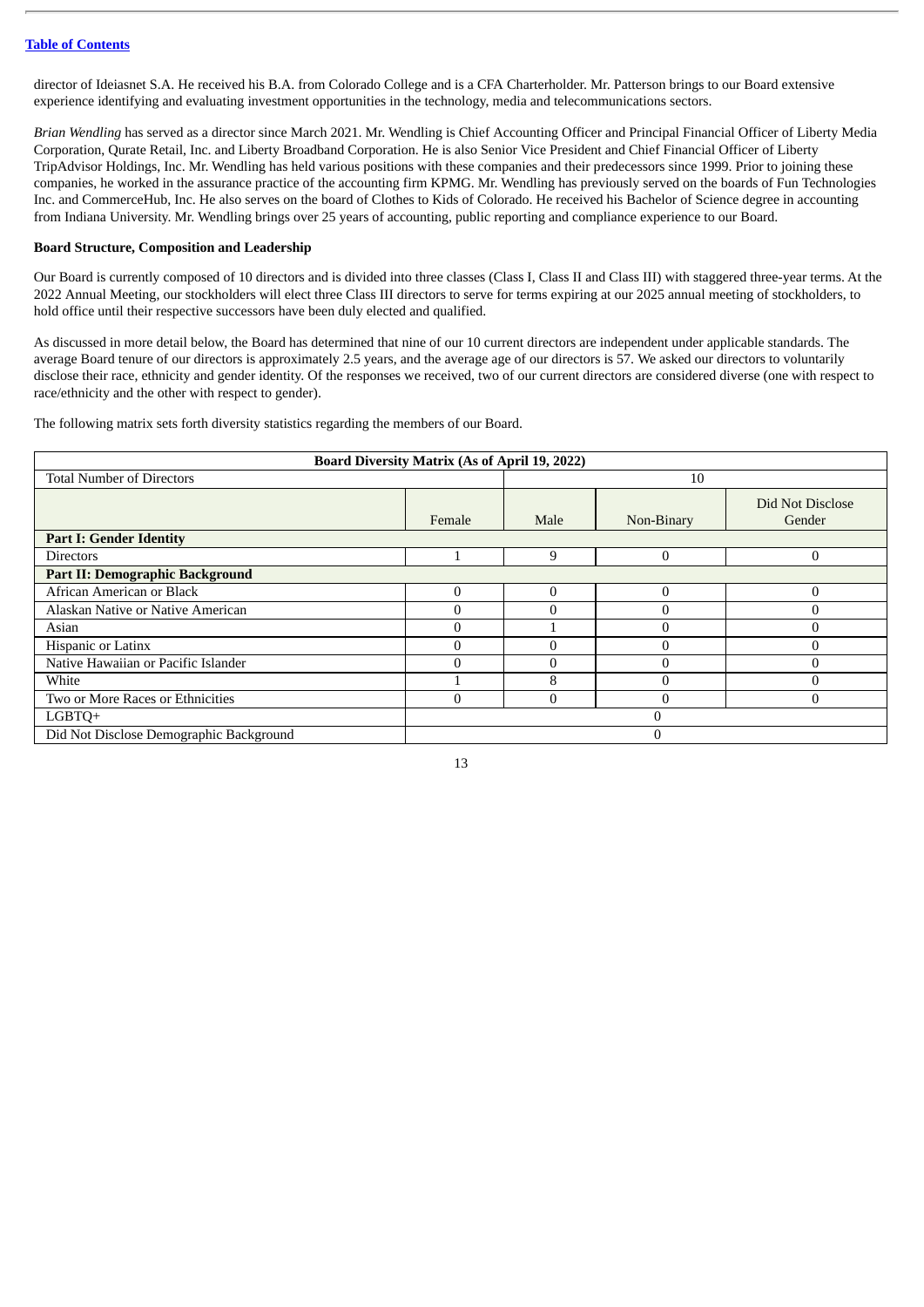#### *Stockholders Agreement*

On March 10, 2021, we entered into a Stockholders Agreement, or SHA, with Charter Communications Holding Company, LLC ("Charter"), Qurate Retail, Inc. ("Qurate") and Pine Investor, LLC ("Pine," and together with Charter and Qurate, the "Investors") in connection with the Investors' purchase of our Series B Convertible Preferred Stock. Under the SHA, we agreed to take all necessary action to ensure that our Board consists of 10 total directors – two designees of each Investor, the Chief Executive Officer of the company and three other individuals (then incumbent directors of the company) – and that certain committees of the Board are constituted as set forth in the SHA. In accordance with the SHA, Nana Banerjee, David Kline, Kathi Love and Brian Wendling are serving as Class I directors; Irwin Gotlieb, Bill Livek and Brent Rosenthal are serving as Class II directors; and Itzhak Fisher, Pierre Liduena and Marty Patterson are serving as Class III directors. Mr. Kline and Mr. Liduena were designated by Charter, Mr. Patterson and Mr. Wendling were designated by Qurate, and Dr. Banerjee and Mr. Fisher were designated by Pine. **For the avoidance of doubt, it is** our understanding that Dr. Banerjee, Mr. Liduena and Mr. Patterson, who serve on our Audit Committee, are not executive officers of Pine, **Charter or Qurate, respectively.** Pursuant to the SHA, we are obligated to take all necessary action (to the extent not prohibited by applicable law) to cause the Board to nominate each Investor's designee(s) for election until such time as such Investor beneficially owns a certain percentage of Series B Convertible Preferred Stock or Voting Stock (as defined in the SHA) as set forth in the SHA.

## *Board Leadership*

Our governance framework provides the Board with flexibility to select the appropriate Board leadership structure for the company. In making leadership structure determinations, our Board considers many factors, including the specific needs of the company and what is in the best interests of our stockholders. While the Board does not currently have a formal policy on whether the role of the Chief Executive Officer and Chairman of the Board should be separate, since 2016 the Board has elected its Chairman from among the independent directors. Moreover, our Corporate Governance Guidelines provide that if the positions of Chief Executive Officer and Chairman are ever combined, or if the Chairman is not an independent director, the independent members of the Board will select an independent director to serve as Lead Independent Director.

Mr. Rosenthal, an independent director, currently serves as Chairman of the Board. We believe this structure is appropriate for the company at this time, based on the current composition of our Board and management team and the diverse interests of our stockholders.

#### <span id="page-17-0"></span>**Standing Committees of the Board of Directors**

Our Board has a standing Audit Committee, Compensation Committee and Nominating and Governance Committee. In addition to the standing committees, the Board has appointed two special committees (the Finance and Acquisitions Committee and the Growth Committee) to identify and evaluate financing, M&A, business development and growth opportunities as delegated by the Board. The Board and its committees meet regularly throughout the year and also hold special meetings and act by written consent from time to time as appropriate.

The Board has determined that all standing committee members are independent within the meaning of the requirements of the Sarbanes-Oxley Act of 2002, The Nasdaq Stock Market ("Nasdaq"), and the rules and regulations of the SEC, as applicable. Each standing committee operates under a written charter approved by the Board, each of which is available under "Corporate Governance" on the Investor Relations section of our website at *www.comscore.com*. Our Board has delegated various responsibilities and authority to its standing committees as generally described below.

*Audit Committee*. We have a separately designated standing Audit Committee established in accordance with Section 3(a)(58)(A) of the Exchange Act. The Audit Committee's responsibilities include appointing and overseeing the work of our independent auditors, reviewing the adequacy and effectiveness of our system of internal controls, reviewing and discussing with management and the independent auditors the company's annual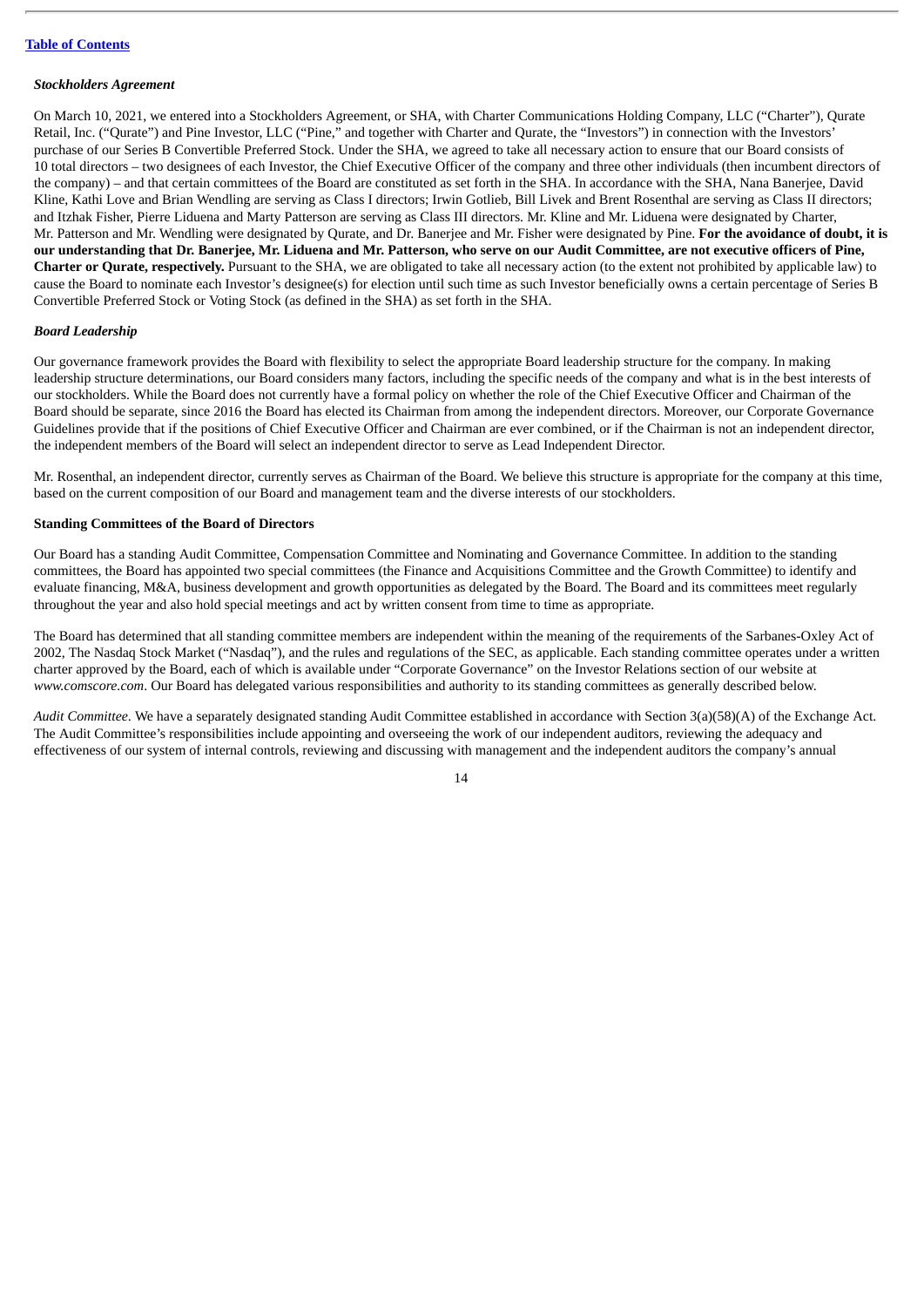audited financial statements and quarterly unaudited financial statements, and overseeing the company's legal and regulatory compliance programs. Among other things, the Audit Committee is charged with setting the overall corporate tone for quality financial reporting, sound business risk practices and ethical behavior.

Our Audit Committee met 17 times (including telephonic meetings, but not including actions by written consent) during 2021. The Audit Committee is currently composed of Nana Banerjee (Chair), Pierre Liduena, Kathi Love and Marty Patterson. For the avoidance of doubt, it is our understanding that Dr. Banerjee, Mr. Liduena and Mr. Patterson are not executive officers of Pine, Charter or Qurate, respectively. The Board has determined that each member of the Audit Committee is an "audit committee financial expert" as defined under SEC rules. Designation or identification of a person as an audit committee financial expert does not impose any duties, obligations or liability that are greater than the duties, obligations or liability imposed on such person as a member of the Audit Committee and the Board in the absence of such designation or identification. We believe that the composition and functioning of our Audit Committee complies with all applicable requirements of the Sarbanes-Oxley Act of 2002 and Nasdaq and SEC rules and regulations.

*Compensation Committee*. The Compensation Committee's responsibilities include reviewing and approving or recommending to our Board the compensation of our executive officers and non-employee directors, administering our incentive compensation and equity compensation plans, and reviewing and making recommendations to the Board regarding compensation-related policies and procedures. The Compensation Committee may form and delegate authority to subcommittees when appropriate, including in connection with the allocation of equity awards (subject to conditions and limitations established by the Compensation Committee).

Our Compensation Committee met 12 times (including telephonic meetings, but not including actions by written consent) during 2021. The Compensation Committee is currently composed of Kathi Love (Chair), Nana Banerjee, David Kline and Brian Wendling. We believe that the composition and functioning of our Compensation Committee complies with all applicable requirements of the Sarbanes-Oxley Act of 2002 and Nasdaq and SEC rules and regulations.

*Nominating and Governance Committee*. The Nominating and Governance Committee's responsibilities include evaluating the composition and size of our Board, identifying and recommending candidates for Board membership, overseeing annual Board and committee evaluations, recommending to the Board a management succession plan, and reviewing and overseeing our corporate governance policies and procedures.

Our Nominating and Governance Committee met five times (including telephonic meetings, but not including actions by written consent) during 2021. The Nominating and Governance Committee is currently composed of Itzhak Fisher (Chair), Pierre Liduena, Marty Patterson and Brent Rosenthal. We believe that the composition and functioning of our Nominating and Governance Committee complies with all applicable requirements of the Sarbanes-Oxley Act of 2002 and Nasdaq and SEC rules and regulations.

#### <span id="page-18-0"></span>**Risk Management**

Our Board has an active role, as a whole and also at the committee level, in overseeing management of our company's risks. The Board regularly reviews information regarding our liquidity and operations, as well as the risks associated with each. Our Audit Committee oversees management of financial, regulatory, security (including cybersecurity) and compliance risks, including quarterly reports from our Chief Compliance Officer. Our Compensation Committee is responsible for overseeing management of risks relating to our executive compensation plans and arrangements. Our Nominating and Governance Committee evaluates risks associated with the independence and composition of our Board, our governance practices and management succession. While each committee is responsible for evaluating certain risks and overseeing the management of such risks, our entire Board is regularly informed about such risks through committee reports, attendance at committee meetings and otherwise.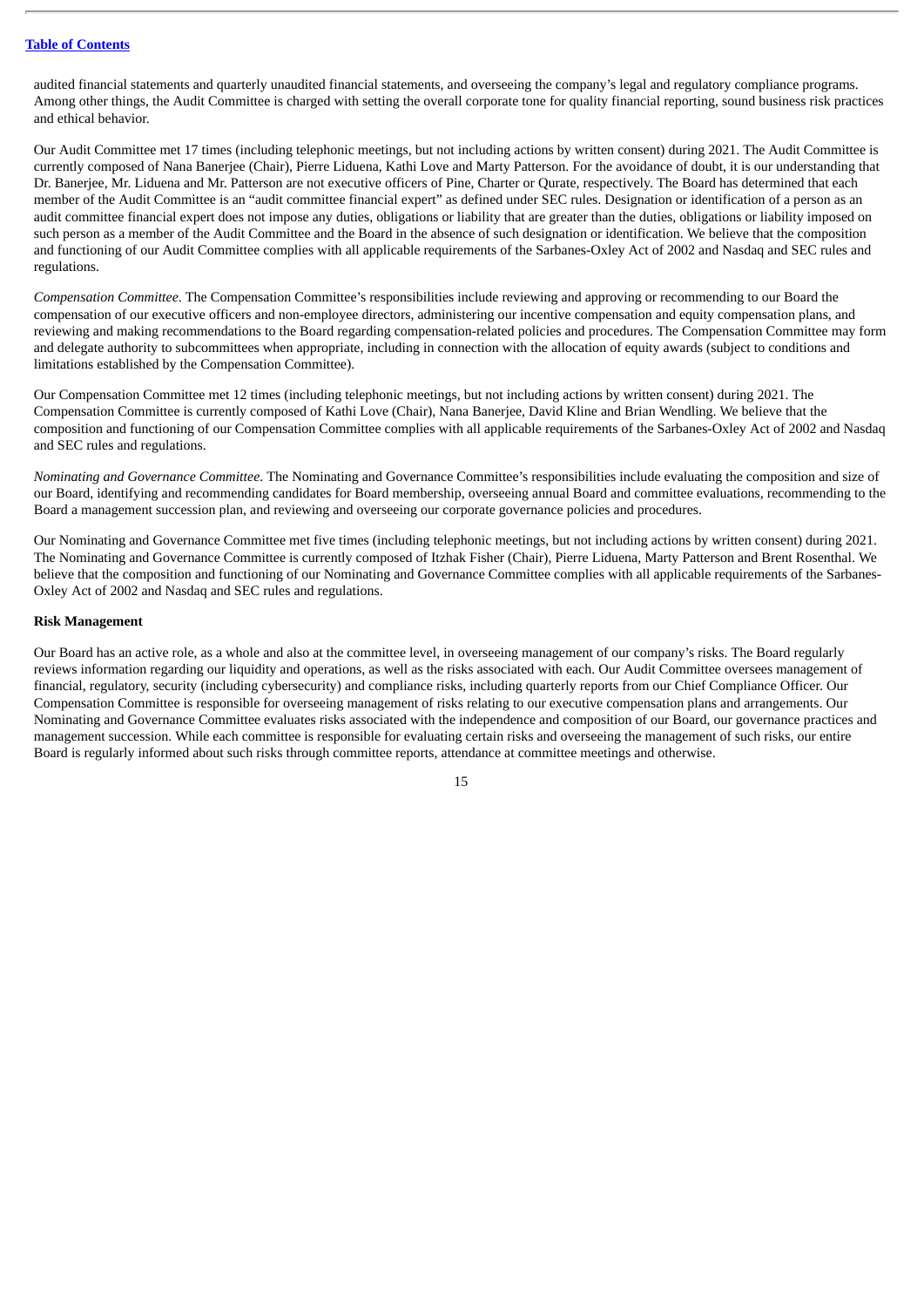## <span id="page-19-0"></span>**Board of Directors and Committee Meeting Attendance**

Our Board met 14 times (including telephonic meetings, but not including actions by written consent) during 2021. Each of our current directors attended at least 75% of the aggregate of (i) the total number of meetings held by the Board during the period in 2021 for which he or she was a director and (ii) the total number of meetings held by all committees of the Board on which such individual served during the period in 2021 for which he or she served as a committee member.

The independent and non-management members of our Board regularly meet in executive session without management present.

#### <span id="page-19-1"></span>**Annual Meeting Attendance**

Directors are expected to attend our annual meeting of stockholders absent extraordinary circumstances. All of our then-current directors attended our 2021 annual meeting of stockholders.

#### <span id="page-19-2"></span>**Director Nomination Process and Qualifications**

Our Nominating and Governance Committee identifies director nominees by first reviewing the appropriate skills, qualifications and experience required of directors, as well as the composition of the Board as a whole, taking into consideration our obligations under the SHA. While the Nominating and Governance Committee has not established specific minimum qualifications for director candidates, the committee's assessment includes factors such as judgment, integrity, business acumen, leadership, experience with companies of comparable size or industry, the interplay of a candidate's experience with the experience of other directors (which may include experience with operating management, public company governance, financing, strategy and marketing), the extent to which a candidate would be a desirable addition to the Board and any committees of the Board, a candidate's commitment to promoting the long-term interests of our stockholders, his or her ability to devote adequate time to Board responsibilities, director independence and other attributes relevant to satisfying SEC and Nasdaq requirements, and any other factors that the Nominating and Governance Committee deems relevant to the needs of the Board.

Since 2019, our Board has also maintained a policy to promote diversity among the members nominated for election to the Board. The Board believes that a diverse membership with varying perspectives and breadth of experience is an important attribute of a well-functioning Board, and diversity (based on factors commonly associated with diversity such as race, ethnicity, nationality, gender identity and expression, sexual orientation, religion and disability, as well as on broader principles such as diversity of perspective and experience) is one of the elements the Nominating and Governance Committee considers when identifying and evaluating the composition of the Board. Pursuant to the Board diversity policy, when conducting a director candidate search or otherwise identifying potential director candidates to fill one or more vacancies or newly created directorships on the Board, the Nominating and Governance Committee has committed to include among the individuals it identifies as potential candidates at least one diverse candidate.

Within the framework described above, the Nominating and Governance Committee evaluates the current members of our Board who are willing to continue in service. Current members with skills and experience that are important to our business and who are willing to continue in service are considered for nomination. If any member of the Board does not wish to continue in service, or if the Nominating and Governance Committee or Board decides not to nominate a member for re-election, the committee identifies the desired skills and experience of a new nominee or, where appropriate, considers whether to reduce the size of the Board. Current members of the Board and senior management are then asked for their recommendations. We have also engaged third-party search firms from time to time to identify and evaluate potential nominees.

As discussed under "Board Structure, Composition and Leadership – Stockholders Agreement," the Investors have certain rights to designate director nominees in accordance with the SHA. The Nominating and Governance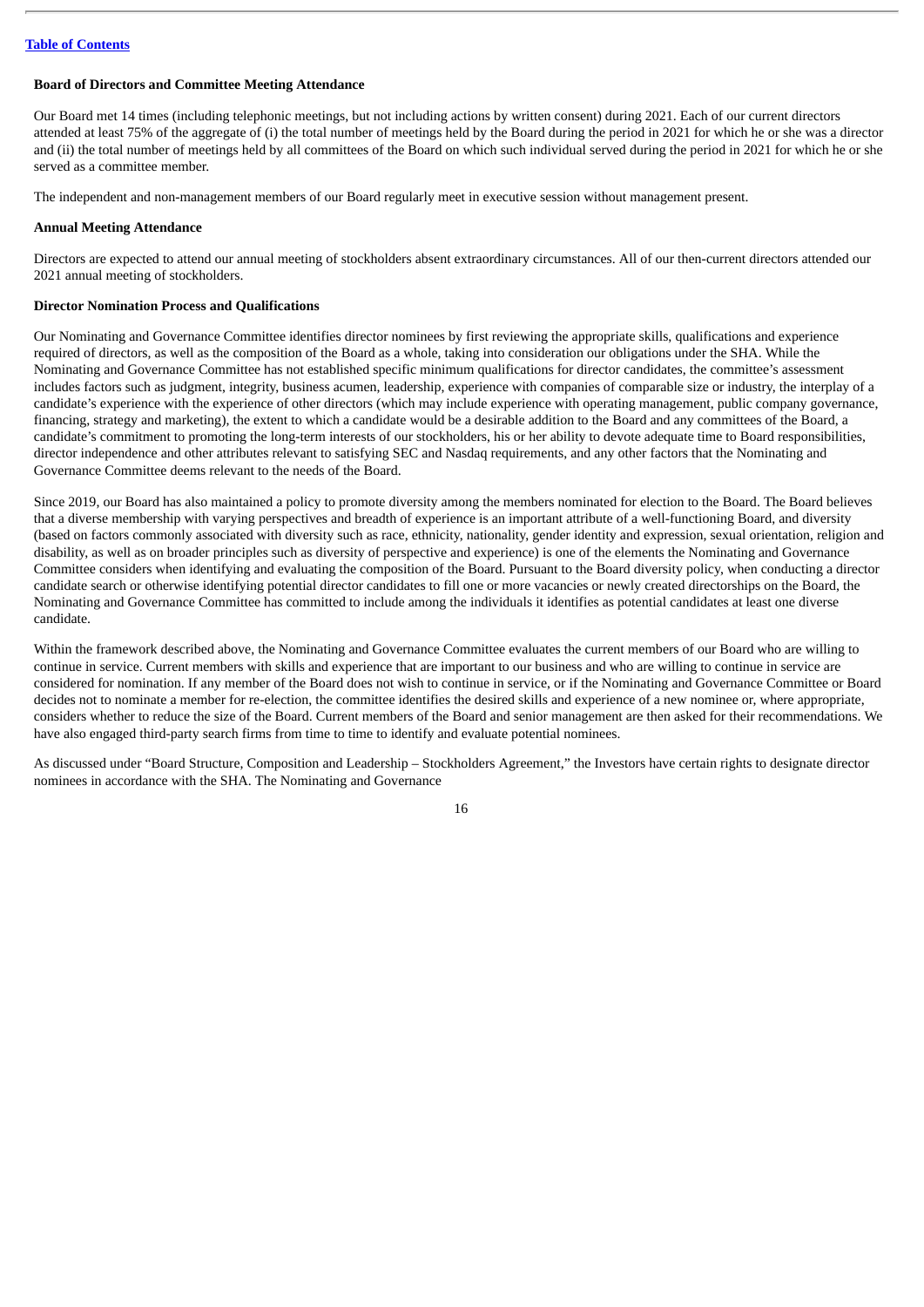Committee also considers nominees recommended by other stockholders, using the same criteria described above. Any such recommendations should be forwarded to our Corporate Secretary in writing at our executive offices as identified in this proxy statement. In accordance with our bylaws, such recommendations should include the following information:

- the name, age, business address and residence address of the proposed candidate;
- the principal occupation or employment of the proposed candidate;
- the class and number of shares of our stock (or other rights with respect to our stock) that the proposed candidate beneficially owns;
- a completed questionnaire (in a form provided by our Corporate Secretary upon written request) with respect to the identity, background and qualifications of the proposed candidate;
- a description of all arrangements or understandings between the stockholder making the recommendations and each director nominee and any other person or persons (naming such person or persons) pursuant to which the nominations are to be made by the stockholder; and
- any other information relating to such director candidate that is required to be disclosed in solicitations of proxies for elections of directors or is otherwise required pursuant to Regulation 14A under the Exchange Act (including without limitation such nominee's written consent to being named in any proxy statement as a nominee and to serve as a director if elected).

#### <span id="page-20-0"></span>**Director and Director Nominee Independence**

The Board has determined that each of Nana Banerjee, Itzhak Fisher, Irwin Gotlieb, David Kline, Pierre Liduena, Kathi Love, Marty Patterson, Brent Rosenthal and Brian Wendling is independent under SEC rules and Nasdaq listing standards. The Board previously determined that each of Charles Fisher, Jacques Kerrest and John Martin was independent under SEC rules and Nasdaq listing standards during his service as a director in 2021. Therefore, each member of the Audit Committee, Compensation Committee and Nominating and Governance Committee during 2021 was, and each current member is, independent in accordance with those rules and standards during the time that he or she served. In addition, our Board was composed of a majority of independent directors at all times during 2021 and continues to be so composed. In determining the independence of our directors, our Board considered all transactions in which we and any director had any interest, including those involving payments made to or from companies where any of our directors or their immediate family members serve on the board of directors or in management or advisory roles, payments made in connection with our acquisition of Shareablee, Inc. in 2021, current and prior employment relationships of the directors or their immediate family members, and compensation for service in Board leadership roles.

#### <span id="page-20-1"></span>**Compensation Committee Interlocks and Insider Participation**

Independent directors Nana Banerjee, David Kline, Kathi Love, Brent Rosenthal, Brian Wendling and John Martin served as members of the Compensation Committee at various times during 2021. No person who served as a member of the Compensation Committee during 2021 was an officer or employee of our company during such year or a prior year. Moreover, none of our executive officers served on the board of directors or compensation committee of any entity that had one or more of its executive officers serving on our Board or Compensation Committee during 2021.

Mr. Wendling serves as an executive officer of Qurate. In 2021, we recognized revenue of approximately \$0.8 million from transactions with Qurate and its affiliates in the normal course of business.

## <span id="page-20-2"></span>**Code of Business Conduct and Ethics**

Our Board has adopted a Code of Business Conduct and Ethics that applies to all directors, officers and employees of the company, including our principal executive officer, principal financial officer and principal

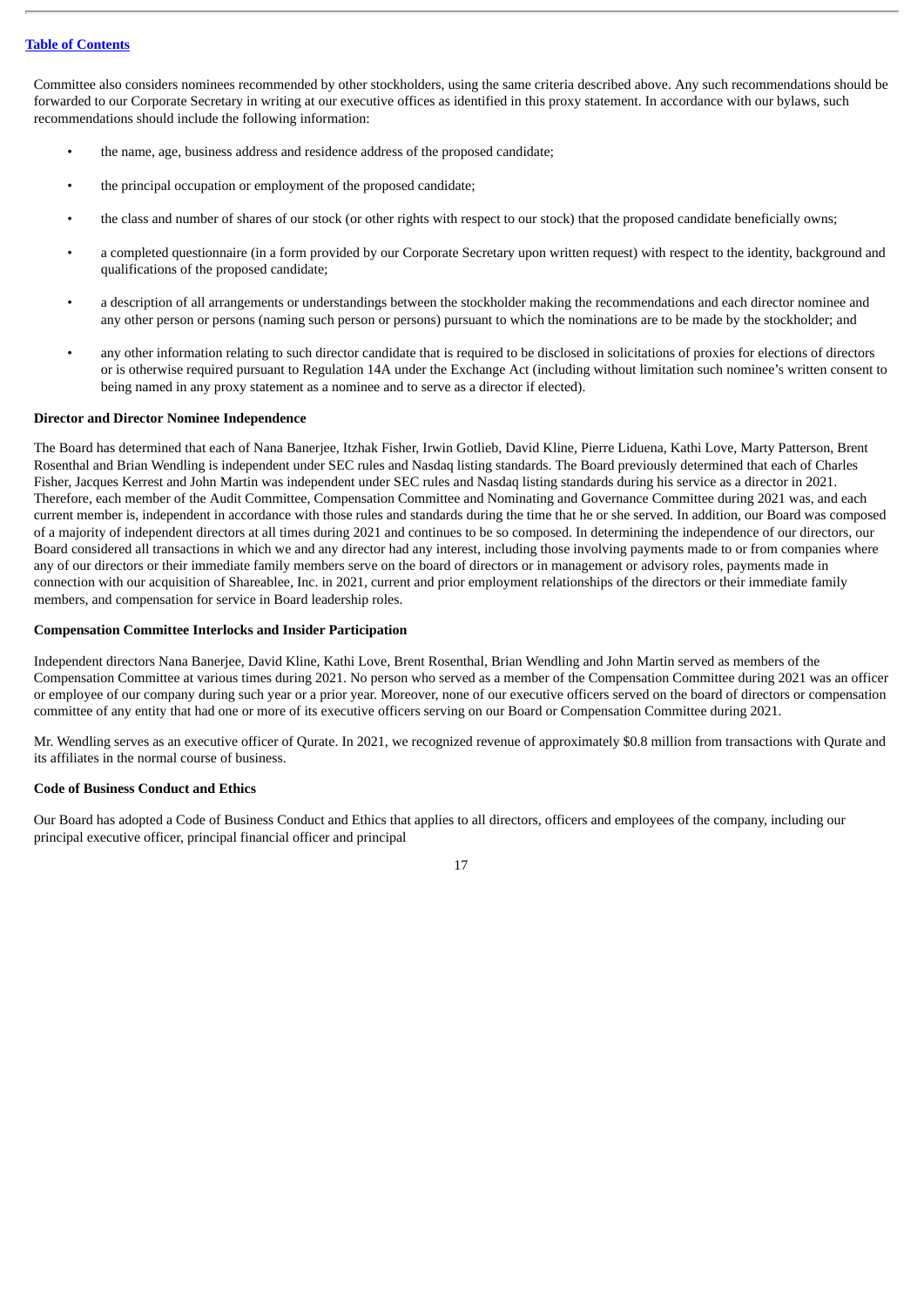accounting officer/controller, and persons performing similar functions. The full text of our Code of Business Conduct and Ethics is posted under "Corporate Governance" on the Investor Relations section of our website at *www.comscore.com*. To the extent permissible under Nasdaq rules, we intend to disclose any amendments to our Code of Business Conduct and Ethics or waivers thereto that apply to our principal executive officer, principal financial officer or principal accounting officer/controller by posting such information on the same website.

#### <span id="page-21-0"></span>**Reporting and Non-Retaliation Policy**

Our Board has adopted a reporting and non-retaliation policy to encourage employees and others to disclose wrongdoing or suspected wrongdoing that could adversely impact the company, our reputation, or our stockholders, customers, employees or other stakeholders, and to set forth the procedures by which reports should be made, investigated and addressed.

#### <span id="page-21-1"></span>**Corporate Governance Guidelines**

Our Board has adopted corporate governance guidelines that set forth key principles to guide its actions, including:

- the Board's commitment to appropriate diversity among the candidates nominated for election to the Board;
- limits on outside boards, including that directors who are executive officers of the company may serve on the board of directors of no more than two public companies, including our Board, and non-management directors should not serve on more than four public company boards, including our Board;
- a requirement that a substantial majority of the members of our Board must be independent;
- a commitment to appointing a Lead Independent Director should the roles of Chairman and Chief Executive Officer ever be combined; and
- a commitment to an annual review of the performance of the Board and its committees.

#### <span id="page-21-2"></span>**Director Resignation Policy**

Our Board has adopted a director resignation policy, which provides that any nominee for director who receives a majority of "withhold" votes in an uncontested election of directors is expected to tender his or her resignation promptly following the certification of the election results. In such event, the Nominating and Governance Committee will promptly consider the tendered resignation and will recommend to the Board whether to accept or reject the resignation. The Board will act on the Nominating and Governance Committee's recommendation no later than 90 days following the certification of the stockholder vote. The company will promptly disclose the Board's decision (and, if the Board rejects the resignation, the Board's reasons for doing so).

#### <span id="page-21-3"></span>**Board Diversity Policy**

As described above, our Board has adopted a policy to promote diversity among the members nominated for election to the Board. Pursuant to this policy, when conducting a director candidate search or otherwise identifying potential director candidates to fill one or more vacancies or newly created directorships on the Board, the Nominating and Governance Committee has committed to include among the individuals it identifies as potential candidates at least one diverse candidate. The Nominating and Governance Committee reviews the Board diversity policy and its effectiveness annually.

#### <span id="page-21-4"></span>**Stock Ownership Guidelines**

Our Board has adopted stock ownership guidelines to further align the interests of our directors and executive officers with those of our stockholders. These guidelines are described under "Executive Compensation – Compensation Discussion and Analysis – Other Compensation Policies" below.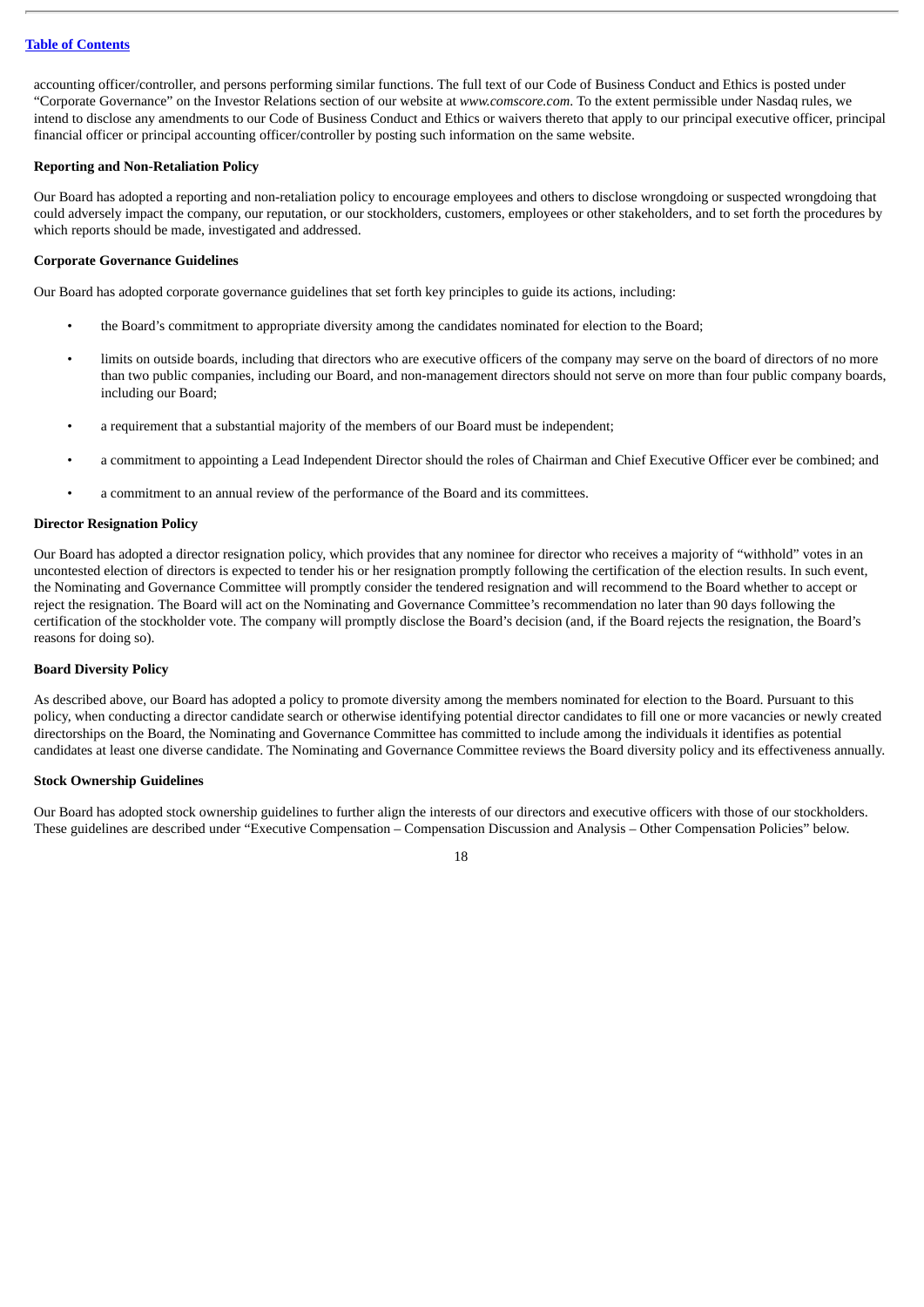#### <span id="page-22-0"></span>**Clawback Policy**

Our Board has adopted a clawback policy that provides for recovery of executive compensation in the event of an accounting restatement, fraud, error or egregious conduct. This policy is described under "Executive Compensation – Compensation Discussion and Analysis – Other Compensation Policies" below.

## <span id="page-22-1"></span>**Anti-Hedging and Pledging Policy**

Our Board has adopted an anti-hedging and pledging policy, which prohibits directors, executive officers, their family members and entities that they control from hedging and pledging Comscore securities. We also maintain a robust insider trading policy with similar restrictions for other employees. These policies are described under "Executive Compensation – Compensation Discussion and Analysis – Other Compensation Policies" below.

## <span id="page-22-2"></span>**Political Activity Policy**

Our Board has adopted a political activity policy that gives the Nominating and Governance Committee oversight over any lobbying and political activities conducted by our company. The policy states that such activities will be conducted for the purpose of promoting the commercial interests of the company as a whole, be in furtherance of the interests of our stockholders, and be in compliance with applicable laws, rules and regulations. The policy further provides that employees may not make or commit to make political contributions on behalf of the company, and we will not reimburse or otherwise compensate an employee for his or her personal political contributions.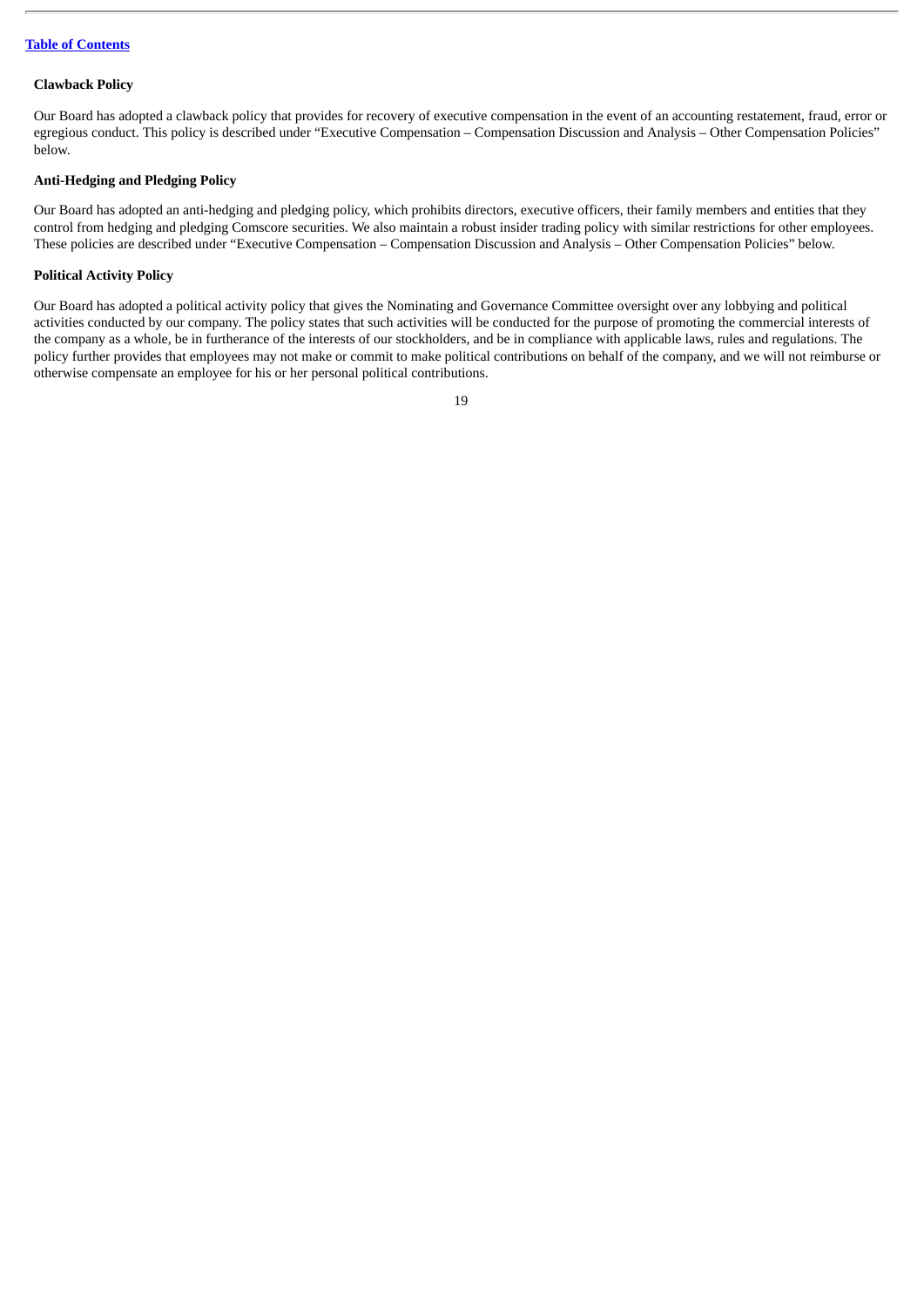## **DIRECTOR COMPENSATION**

#### <span id="page-23-0"></span>**Cash Retainers**

For the 2020-2021 director compensation term, which ended on June 30, 2021, our non-employee directors (other than our Board Chairman, Mr. Rosenthal) were eligible to receive an annual cash retainer of \$30,000 for their service on the Board. Non-employee directors other than Mr. Rosenthal were also eligible to receive annual cash retainers for their service on Board committees during the term, as set forth below. Cash retainers were paid quarterly in arrears and were prorated for directors who joined or left the Board or relevant committees during the term.

| Committee                 | Chair  | <b>Other Members</b> |  |
|---------------------------|--------|----------------------|--|
| Audit                     | 50,000 | 25,000               |  |
| Compensation              | 15,000 | 5,000                |  |
| Nominating and Governance | 10,000 | 4,000                |  |
| Finance $(1)$             | N/A(2) | 20,000               |  |

(1) Finance Committee members also received \$2,000 in meeting fees in 2021, reflecting a fee of \$1,000 for each committee meeting held, excluding (i) meetings held in conjunction with a regularly scheduled Board meeting and (ii) the first committee meeting held outside of a regularly scheduled Board meeting. (2) Our Finance Committee Chair did not receive an incremental retainer for such service during the 2020-2021 director compensation term.

For the first quarter of 2021, the Board temporarily increased Mr. Rosenthal's compensation in connection with his role as the independent Board representative working with management to complete our strategic review process. In consideration of the significant responsibilities, heightened oversight and extraordinary time commitment required for this role: (i) the retainer for such position was set at \$90,000 per quarter, and (ii) Mr. Rosenthal earned a temporary stipend of \$180,000 per month for the first quarter of 2021. As described under "Equity Compensation" below, based on input from investors, the Board determined to convert Mr. Rosenthal's first-quarter 2021 compensation into a restricted stock unit ("RSU") award.

For the second quarter of 2021, Mr. Rosenthal was eligible to receive the standard cash retainer of \$7,500 per quarter for service on the Board, as well as cash retainers for his service on Board committees, as set forth above. He was also eligible for an additional cash retainer of \$30,000 per quarter for his service as Board Chairman.

For the 2021-2022 director compensation term, which began on July 1, 2021, our non-employee directors (including Mr. Rosenthal) were eligible to receive an annual cash retainer of \$50,000 for their service on the Board. Mr. Rosenthal was eligible for an additional annual cash retainer of \$150,000 for his service as Board Chairman. Non-employee directors (including Mr. Rosenthal) were also eligible to receive annual cash retainers for their service on Board committees during the term, as set forth below. Cash retainers were paid quarterly in arrears and were prorated for directors who joined or left the Board or relevant committees during the term.

| Committee                 | Chair |        | <b>Other Members</b> |        |
|---------------------------|-------|--------|----------------------|--------|
| Audit                     |       | 30,000 |                      | 15,000 |
| Compensation              |       | 15,000 |                      | 7,500  |
| Nominating and Governance |       | 10,000 |                      | 5,000  |
| Finance $(1)$             |       | 15,000 |                      | 7,500  |
| Growth                    |       | N/A    |                      | 5,000  |

(1) Finance Committee meeting fees were eliminated effective July 1, 2021.

#### **Equity Compensation**

For the 2020-2021 director compensation term, our non-employee directors (other than Mr. Rosenthal) were eligible to receive RSU awards with a grant-date fair value of \$250,000, consistent with previous compensation terms. Due to our strategic review process, however, these awards could not be made in 2020 as scheduled.

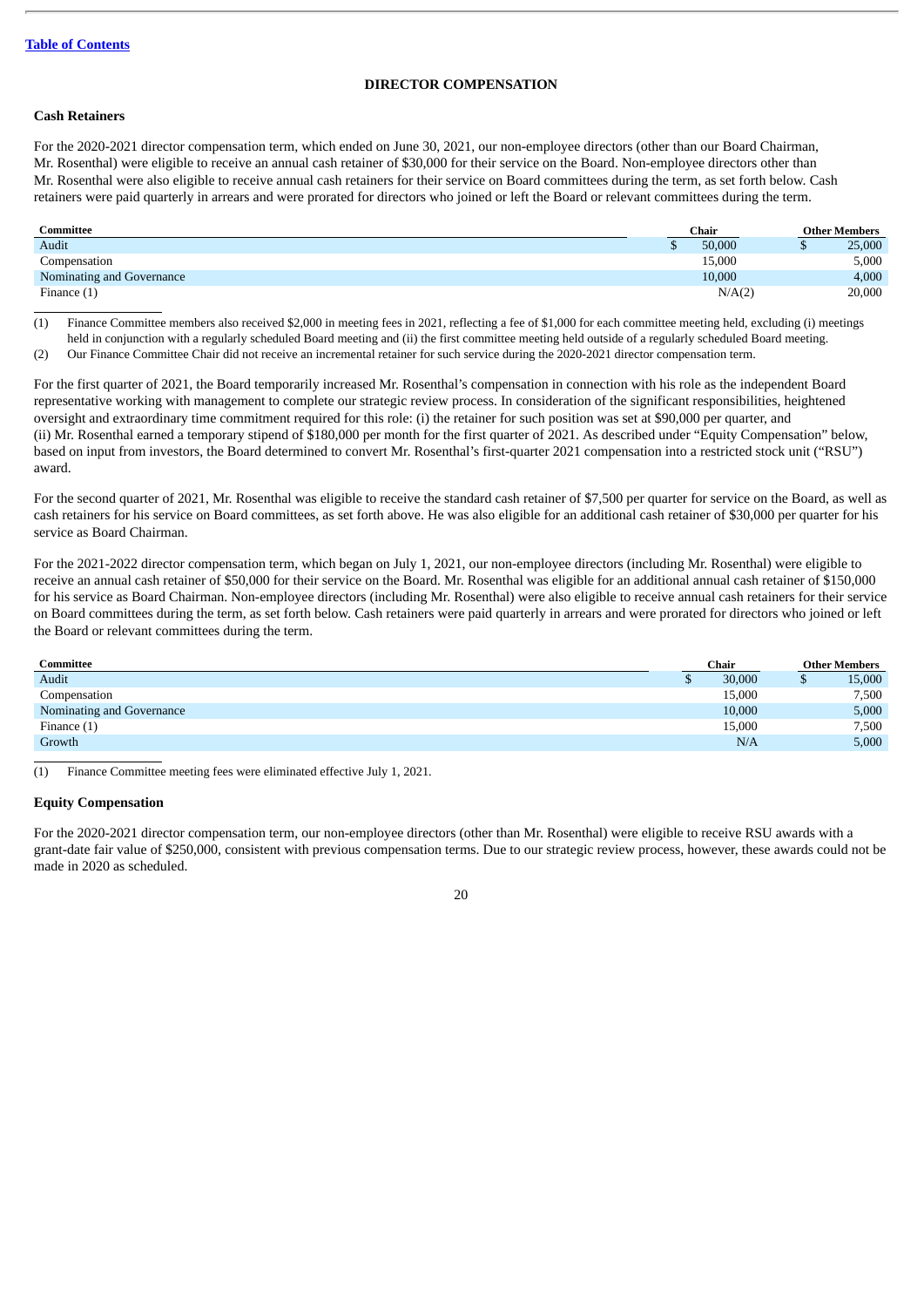Instead, the awards for incumbent directors were made upon completion of the investment transactions we announced in January 2021. The number of shares subject to each award was determined by dividing \$250,000 by the share price used in the transactions, which was \$2.4719 (the "Share Price"). For incumbent directors who continued to serve on the Board after consummation of the transactions, the awards vested in full on the date of our 2021 annual meeting of stockholders (June 10, 2021). Vested units were deferred and will be delivered in shares of Common Stock upon the earlier of a director's separation from service or a change in control of the company. For incumbent directors who departed in connection with the transactions (Mr. Kerrest and Mr. Martin), the awards vested upon grant and were delivered in shares of Common Stock upon separation from service.

For new non-employee directors who joined the Board in connection with the investment transactions, the Board determined to grant prorated awards for the remainder of the 2020-2021 director compensation term. The number of RSUs subject to each award was equal to \$250,000 divided by the closing market price of our Common Stock on the date of grant, prorated for the remainder of the term. The awards vested in full on the date of our 2021 annual meeting of stockholders (June 10, 2021), except for Charles Fisher, who left the Board prior to the vesting date and forfeited his award. Vested units were deferred and will be delivered in shares of Common Stock upon the earlier of a director's separation from service or a change in control of the company.

Based on input from investors, the Board determined in January 2021 to convert Mr. Rosenthal's compensation for the first quarter of 2021 (described above) into an RSU award. The number of shares subject to this award was determined by dividing \$630,000 (comprising the first-quarter retainer and monthly stipend) by the Share Price. The award vested upon grant and will be delivered in shares of Common Stock upon the earlier of Mr. Rosenthal's separation from service or a change in control of the company.

For the 2021-2022 director compensation term, our non-employee directors were eligible to receive a number of RSUs equal to \$250,000 divided by the closing market price of our Common Stock on the date of grant. These RSUs, which were granted on July 1, 2021, will vest in full on the earliest of (i) June 30, 2022, (ii) the date of our 2022 Annual Meeting, and (iii) the date of a change in control of the company, subject to continued service on the Board through the applicable vesting date. Vested units will be deferred and delivered in shares of Common Stock upon the earlier of a director's separation from service or a change in control of the company. Due to the additional compensation Mr. Rosenthal received in early 2021 (as described above), he received only a portion of the standard RSU award in 2021, with the remainder granted in 2022.

#### **Director Compensation**

The following table sets forth summary information concerning compensation for the non-employee members of our Board in 2021. Mr. Livek did not receive any compensation for his service as a director in 2021. We reimburse all of our directors for reasonable out-of-pocket expenses incurred in the performance of their duties as directors. Such expense reimbursements are not included as a component of compensation in the table below.

| Name                   | <b>Fees Earned or</b><br><b>Paid in Cash</b><br>(S) | <b>Stock Awards</b><br>(5)(1) |      | <b>Total</b><br>$($)$ |
|------------------------|-----------------------------------------------------|-------------------------------|------|-----------------------|
| Nana Banerjee (2)      | 72,694                                              | 333,333                       | (3)  | 406,027               |
| Charles Fisher (4)     | 3,150                                               | 83,334                        | (5)  | 86,484                |
| Itzhak Fisher (6)      | 54,417                                              | 333,333                       | (7)  | 387,750               |
| Irwin Gotlieb          | 42,500                                              | 497,785                       | (8)  | 540,285               |
| Jacques Kerrest (9)    | 19,167                                              | 247,786                       | (10) | 266,953               |
| David Kline (11)       | 42,139                                              | 333,333                       | (12) | 375,472               |
| Pierre Liduena (13)    | 63,382                                              | 312.501                       | (14) | 375,883               |
| Kathi Love             | 75,767                                              | 497,785                       | (15) | 573,552               |
| John Martin (16)       | 11.308                                              | 247,786                       | (17) | 259,094               |
| Marty Patterson (18)   | 54,078                                              | 333,333                       | (19) | 387,411               |
| <b>Brent Rosenthal</b> | 151,750                                             | 724,419                       | (20) | 876,169               |
| Brian Wendling (21)    | 50,944                                              | 333,333                       | (22) | 384,277               |

(1) Amounts reflected in this column represent the aggregate grant date fair value of stock awards computed in accordance with Financial Accounting Standards Board (FASB) Accounting Standards Codification Topic 718, or ASC Topic 718.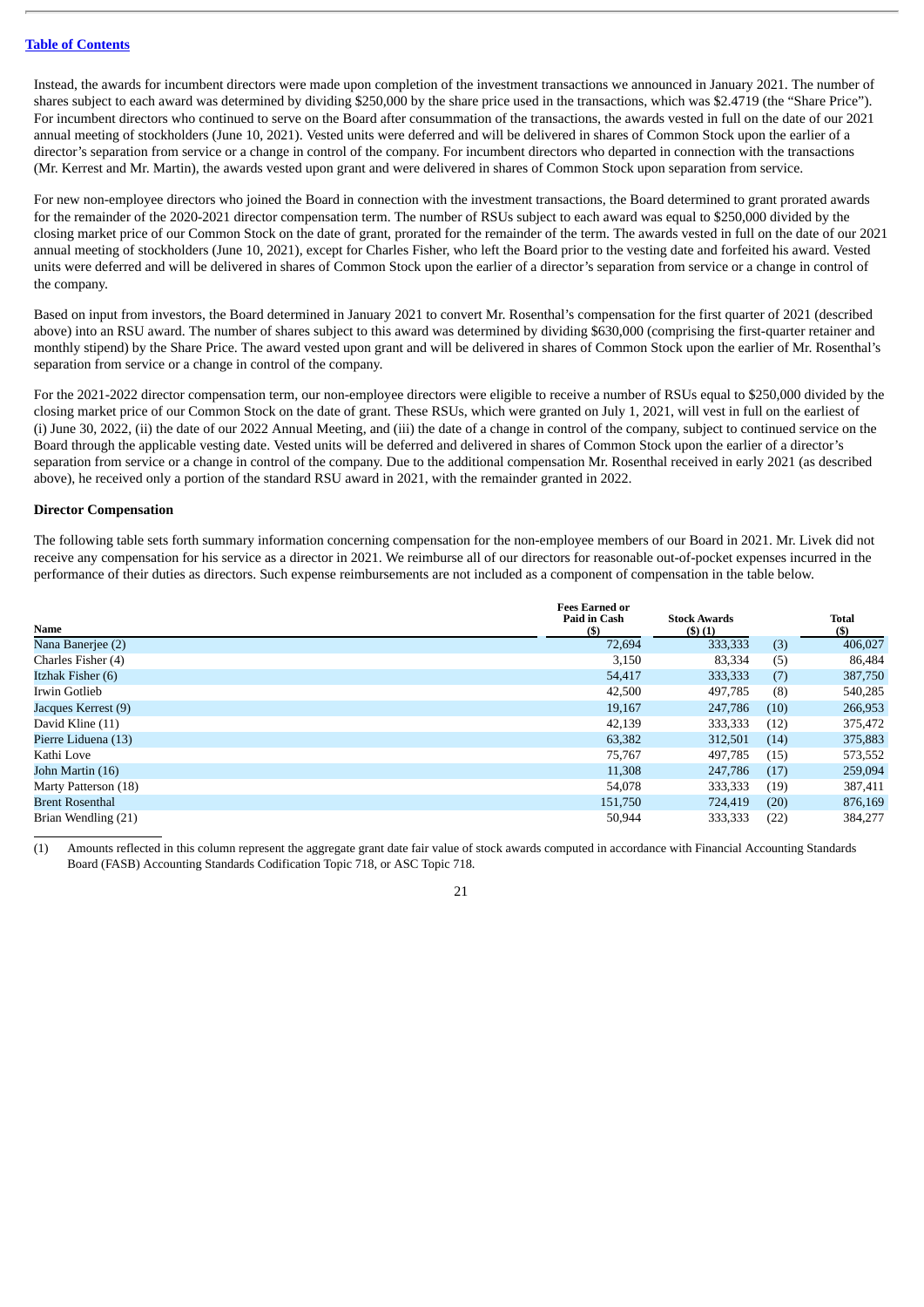Assumptions used in the calculation of these amounts are described in Note 5 to the consolidated financial statements included in our Annual Report on Form 10-K for the fiscal year ended December 31, 2021. **As discussed above, amounts in this column include grants covering multiple Board terms due to our inability to issue awards to directors in 2020.** Amounts for each term are set forth below.

- (2) Dr. Banerjee joined the Board on March 10, 2021.
- (3) Amount reflects (a) an RSU award for the 2020-2021 term (prorated at grant based on service inception date) with a grant date fair value of \$83,334, awarded March 10, 2021, and (b) an RSU award for the 2021-2022 term with a grant date fair value of \$249,999, awarded July 1, 2021. As of December 31, 2021, Dr. Banerjee held vested, deferred stock units with respect to 26,969 shares of our Common Stock and unvested RSUs with respect to 50,100 shares of our Common Stock. The company understands that Dr. Banerjee has assigned his interests in these shares to Cerberus Capital Management, L.P.
- (4) Charles Fisher joined the Board on March 10, 2021 and left the Board on March 30, 2021.
- (5) Amount reflects an RSU award for the 2020-2021 term (prorated at grant based on service inception date) with a grant date fair value of \$83,334, awarded March 10, 2021. Charles Fisher forfeited this award when he left the Board on March 30, 2021. As of December 31, 2021, Charles Fisher did not hold any outstanding awards with respect to our Common Stock.
- (6) Itzhak Fisher joined the Board on March 10, 2021.
- (7) Amount reflects (a) an RSU award for the 2020-2021 term (prorated at grant based on service inception date) with a grant date fair value of \$83,334, awarded March 10, 2021, and (b) an RSU award for the 2021-2022 term with a grant date fair value of \$249,999, awarded July 1, 2021. As of December 31, 2021, Itzhak Fisher held vested, deferred stock units with respect to 26,969 shares of our Common Stock and unvested RSUs with respect to 50,100 shares of our Common Stock. He also held unvested options with respect to 157,629 shares of our Common Stock assumed in connection with our acquisition of Shareablee, Inc. in December 2021.
- (8) Amount reflects (a) an RSU award for the 2020-2021 term with a grant date fair value of \$247,786, approved January 7, 2021 and awarded March 10, 2021, and (b) an RSU award for the 2021-2022 term with a grant date fair value of \$249,999, awarded July 1, 2021. As of December 31, 2021, Mr. Gotlieb held vested, deferred stock units with respect to 188,093 shares of our Common Stock and unvested RSUs with respect to 50,100 shares of our Common Stock. (9) Mr. Kerrest left the Board on March 10, 2021.
- (10) Amount reflects an RSU award for the 2020-2021 term with a grant date fair value of \$247,786, approved January 7, 2021 and awarded March 10, 2021. As of December 31, 2021, Mr. Kerrest did not hold any outstanding awards with respect to our Common Stock.
- (11) Mr. Kline joined the Board on March 10, 2021.
- (12) Amount reflects (a) an RSU award for the 2020-2021 term (prorated at grant based on service inception date) with a grant date fair value of \$83,334, awarded March 10, 2021, and (b) an RSU award for the 2021-2022 term with a grant date fair value of \$249,999, awarded July 1, 2021. As of December 31, 2021, Mr. Kline held vested, deferred stock units with respect to 26,969 shares of our Common Stock and unvested RSUs with respect to 50,100 shares of our Common Stock. The company understands that Mr. Kline has assigned his interests in these shares to Charter.
- (13) Mr. Liduena joined the Board on April 5, 2021.
- (14) Amount reflects (a) an RSU award for the 2020-2021 term (prorated at grant based on service inception date) with a grant date fair value of \$62,502, awarded April 5, 2021, and (b) an RSU award for the 2021-2022 term with a grant date fair value of \$249,999, awarded July 1, 2021. As of December 31, 2021, Mr. Liduena held vested, deferred stock units with respect to 17,077 shares of our Common Stock and unvested RSUs with respect to 50,100 shares of our Common Stock. The company understands that Mr. Liduena has assigned his interests in these shares to Charter.
- (15) Amount reflects (a) an RSU award for the 2020-2021 term with a grant date fair value of \$247,786, approved January 7, 2021 and awarded March 10, 2021, and (b) an RSU award for the 2021-2022 term with a grant date fair value of \$249,999, awarded July 1, 2021. As of December 31, 2021, Ms. Love held vested, deferred stock units with respect to 131,331 shares of our Common Stock and unvested RSUs with respect to 50,100 shares of our Common Stock.
- (16) Mr. Martin left the Board on March 10, 2021.
- (17) Amount reflects an RSU award for the 2020-2021 term with a grant date fair value of \$247,786, approved January 7, 2021 and awarded March 10, 2021. As of December 31, 2021, Mr. Martin did not hold any outstanding awards with respect to our Common Stock.
- (18) Mr. Patterson joined the Board on March 10, 2021.
- (19) Amount reflects (a) an RSU award for the 2020-2021 term (prorated at grant based on service inception date) with a grant date fair value of \$83,334, awarded March 10, 2021, and (b) an RSU award for the 2021-2022 term with a grant date fair value of \$249,999, awarded July 1, 2021. As of December 31, 2021, Mr. Patterson held vested, deferred stock units with respect to 26,969 shares of our Common Stock and unvested RSUs with respect to 50,100 shares of our Common Stock.

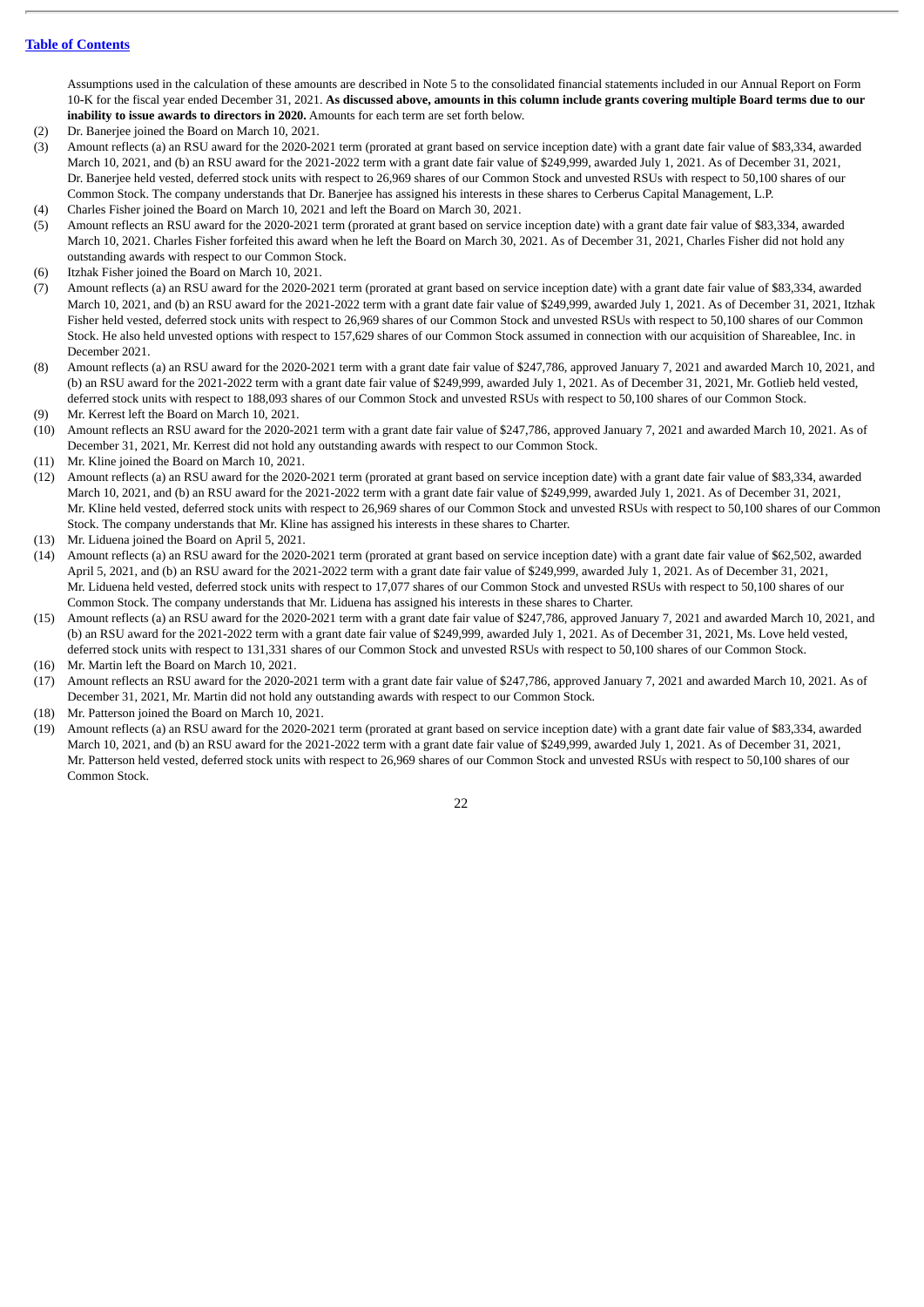- (20) Amount reflects (a) an RSU award for the first quarter of 2021 with a grant date fair value of \$624,419, approved January 7, 2021 and awarded March 10, 2021, and (b) an RSU award representing partial compensation for the 2021-2022 term with a grant date fair value of \$100,000, awarded July 1, 2021. Amount excludes \$780,000 in cash fees earned in 2020 and subsequently converted into RSUs that were granted in 2021 (previously reported in the company's proxy statement for its 2021 annual meeting of stockholders), as there was no incremental value related to such RSUs. As of December 31, 2021, Mr. Rosenthal held vested, deferred stock units with respect to 605,957 shares of our Common Stock, unvested RSUs with respect to 20,040 shares of our Common Stock, and exercisable options with respect to 36,875 shares of our Common Stock.
- (21) Mr. Wendling joined the Board on March 10, 2021.
- (22) Amount reflects (a) an RSU award for the 2020-2021 term (prorated at grant based on service inception date) with a grant date fair value of \$83,334, awarded March 10, 2021, and (b) an RSU award for the 2021-2022 term with a grant date fair value of \$249,999, awarded July 1, 2021. As of December 31, 2021, Mr. Wendling held vested, deferred stock units with respect to 26,969 shares of our Common Stock and unvested RSUs with respect to 50,100 shares of our Common Stock.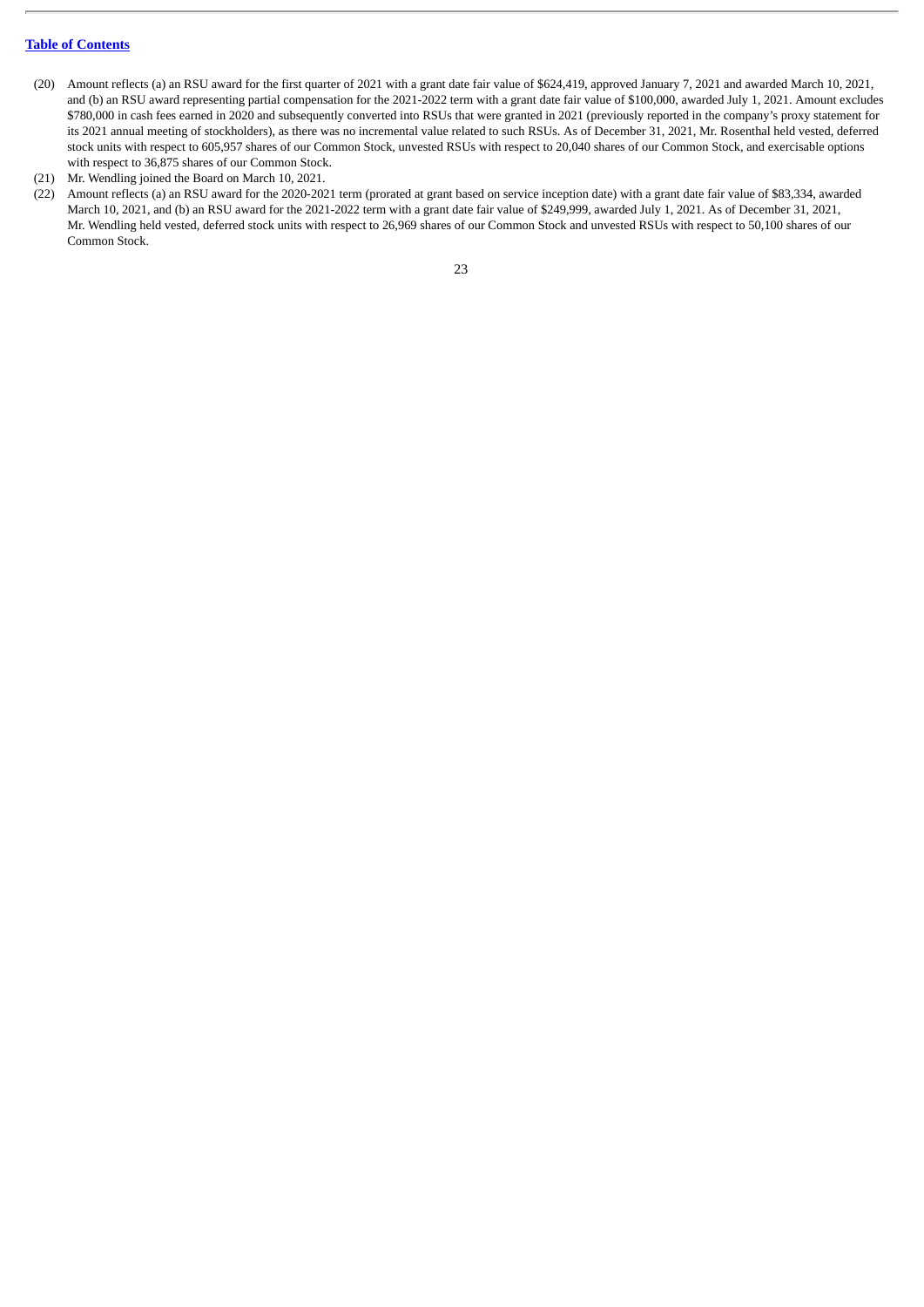## **EXECUTIVE COMPENSATION**

#### <span id="page-27-0"></span>**Compensation Discussion and Analysis**

The following Compensation Discussion and Analysis (CD&A) describes material elements of our named executive officer compensation for 2021 and provides information regarding the principles and objectives underlying our executive compensation programs, the decisions we made under those programs, and the factors we considered in making those decisions. Although this CD&A focuses on our executive compensation programs during the last fiscal year, it also describes compensation actions taken before or after 2021 to the extent such discussion enhances an understanding of our disclosure and actions taken in 2021. This CD&A should be read together with the compensation tables and related disclosures set forth elsewhere in this filing.

#### *Overview*

In 2021, our Compensation Committee was guided by certain core compensation principles, including aligning our executive officers' interests with those of our stockholders and promoting achievement of our strategic and operational objectives. At the same time, our 2021 compensation decisions were impacted by the ongoing COVID-19 pandemic and related closures, which continued to affect the media, advertising and entertainment industries in which we operate. Although our financial performance improved over the course of the year (ultimately resulting in revenue growth of 3.1% over 2020), we were unable to fully achieve the targets our Compensation Committee established at the beginning of the year, leading to below-target annual incentive awards for our executive officers. We also held executive officer salaries flat in 2021, as we continued to focus on managing costs and meeting our debt covenants in a challenging business environment.

Our compensation decisions were also impacted by our year-long strategic review process, which culminated in a series of transformational investment transactions that closed in March 2021. These transactions were received positively by the market, increased our financial flexibility, and included new commercial agreements to anchor and expand our data and analytics capabilities. During the strategic review process, which included consideration of a sale of the company among other alternatives, the Compensation Committee suspended our long-term incentive compensation program. As a result, our executive officers received no new equity awards during 2020. Instead, the Compensation Committee determined to grant equity awards to our executive team in early 2021, contingent upon successful completion of the investment transactions and subject to long-term vesting and holding requirements. These awards were intended both to reward our executive officers for their efforts in contributing to a successful outcome for our stockholders and to encourage their retention and continued focus following the closing of the transactions.

Finally, our compensation decisions were impacted by the departure of our former Chief Financial Officer in August 2021 and our hiring of a new Chief Financial Officer in November 2021. In evaluating the new Chief Financial Officer's compensation package, our Compensation Committee considered competitive market analyses prepared by its outside compensation consultant and sought to tie a significant portion of the Chief Financial Officer's compensation to performance. The Compensation Committee also took steps to align the Chief Financial Officer's interests with those of our stockholders, including by imposing long-term vesting and holding requirements for equity granted to him upon hire.

Throughout this CD&A, we provide insights into our compensation-setting process and the underlying philosophies and objectives that guided our decisions during the year. Our Compensation Committee is committed to ensuring that our executive compensation programs align executive and stockholder interests, motivate achievement of key performance objectives, attract and retain top talent, and prioritize a strong, ethical corporate culture. We also value input from our stockholders, and we regularly consider investor feedback in evaluating our executive compensation programs.

## *Named Executive Officers*

Our named executive officers for the year ended December 31, 2021 were:

• Bill Livek, our Chief Executive Officer and Executive Vice Chairman;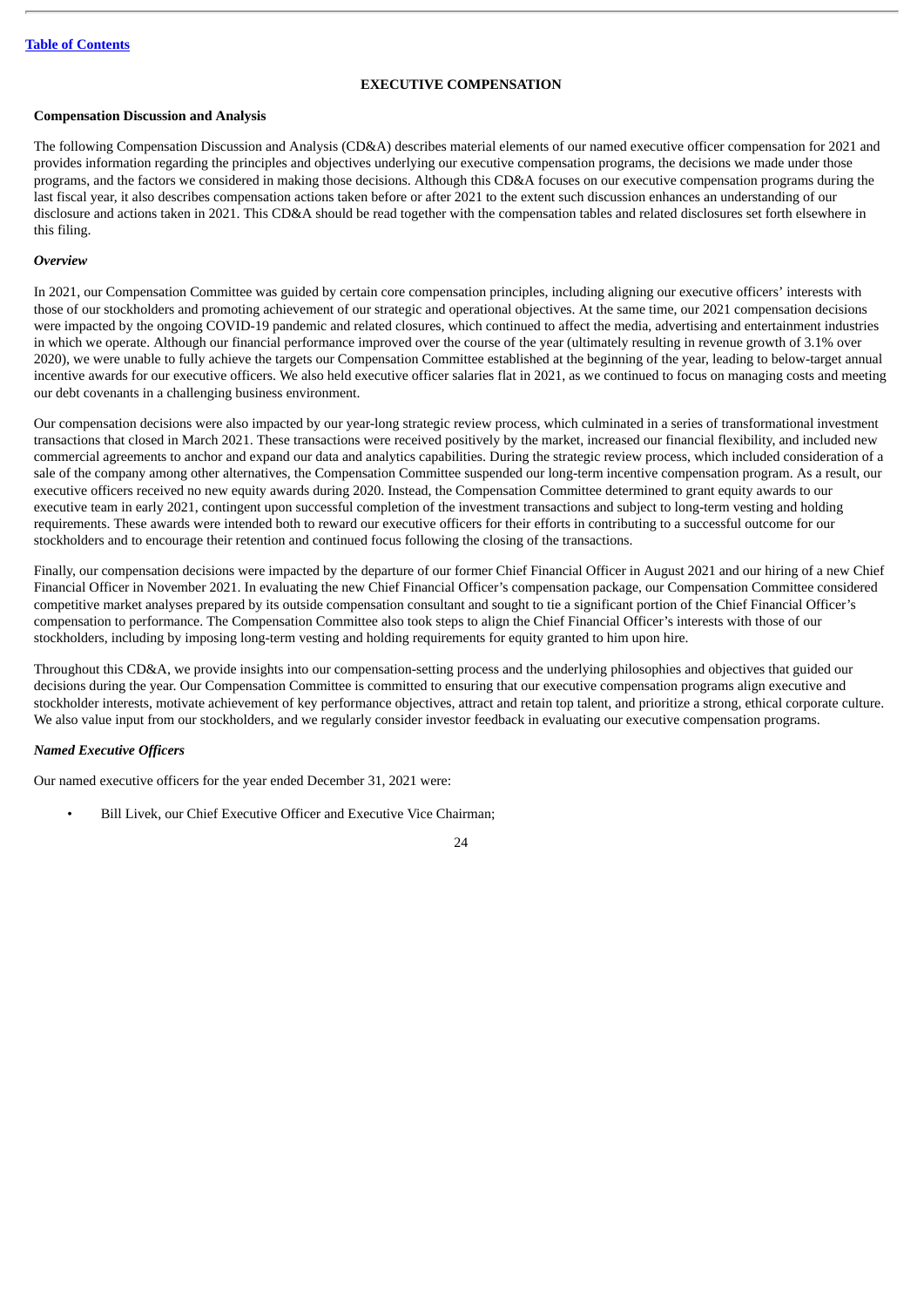- Jon Carpenter, our Chief Financial Officer (from November 29, 2021);
- Greg Fink, our former Chief Financial Officer (until August 31, 2021); and
- Chris Wilson, our Chief Commercial Officer.

## *Compensation Committee Composition*

During 2021, the following members and former members of our Board served on the Compensation Committee:

- Nana Banerjee (from March 10, 2021);
- David Kline (from March 10, 2021);
- Kathi Love;
- John Martin (until March 10, 2021);
- Brent Rosenthal (until March 10, 2021); and
- Brian Wendling (from March 10, 2021).

As of the date of this filing, our Compensation Committee is composed of Kathi Love (Chair), Nana Banerjee, David Kline and Brian Wendling. Dr. Banerjee and Messrs. Kline and Wendling were appointed to our Board and Compensation Committee on March 10, 2021, following the completion of the investment transactions described above.

## *Our Executive Compensation Philosophy*

Historically, our Compensation Committee has been guided by the following objectives and principles in establishing compensation arrangements for our executive officers:

*Align Stockholder Interests*. To further align our executive officers' interests with those of our stockholders, the Compensation Committee believes that compensation arrangements should be tied to long-term value creation for our stockholders.

*Promote Achievement of Company Objectives*. The Compensation Committee believes that executive compensation should promote the achievement of our financial, strategic and operational goals. Total compensation for executive officers should be both competitive and tied to preestablished objectives.

*Attract and Retain Top Talent*. The Compensation Committee believes that compensation arrangements should be sufficient to allow us to attract, retain and motivate executive officers with the skills and talent needed to manage our business successfully.

*Prioritize Tone at the Top*. Ensuring that our executive officers prioritize and maintain a strong, ethical corporate culture and appropriate tone at the top is an additional principle that guides our Compensation Committee's actions and decisions.

Finally, our compensation programs are intended to be consistent with corporate governance best practices. This is demonstrated by our:

- stock ownership guidelines for directors and executive officers;
- anti-hedging and pledging policy;
- insider trading policy and preclearance requirements;
- compensation recovery (clawback) policy;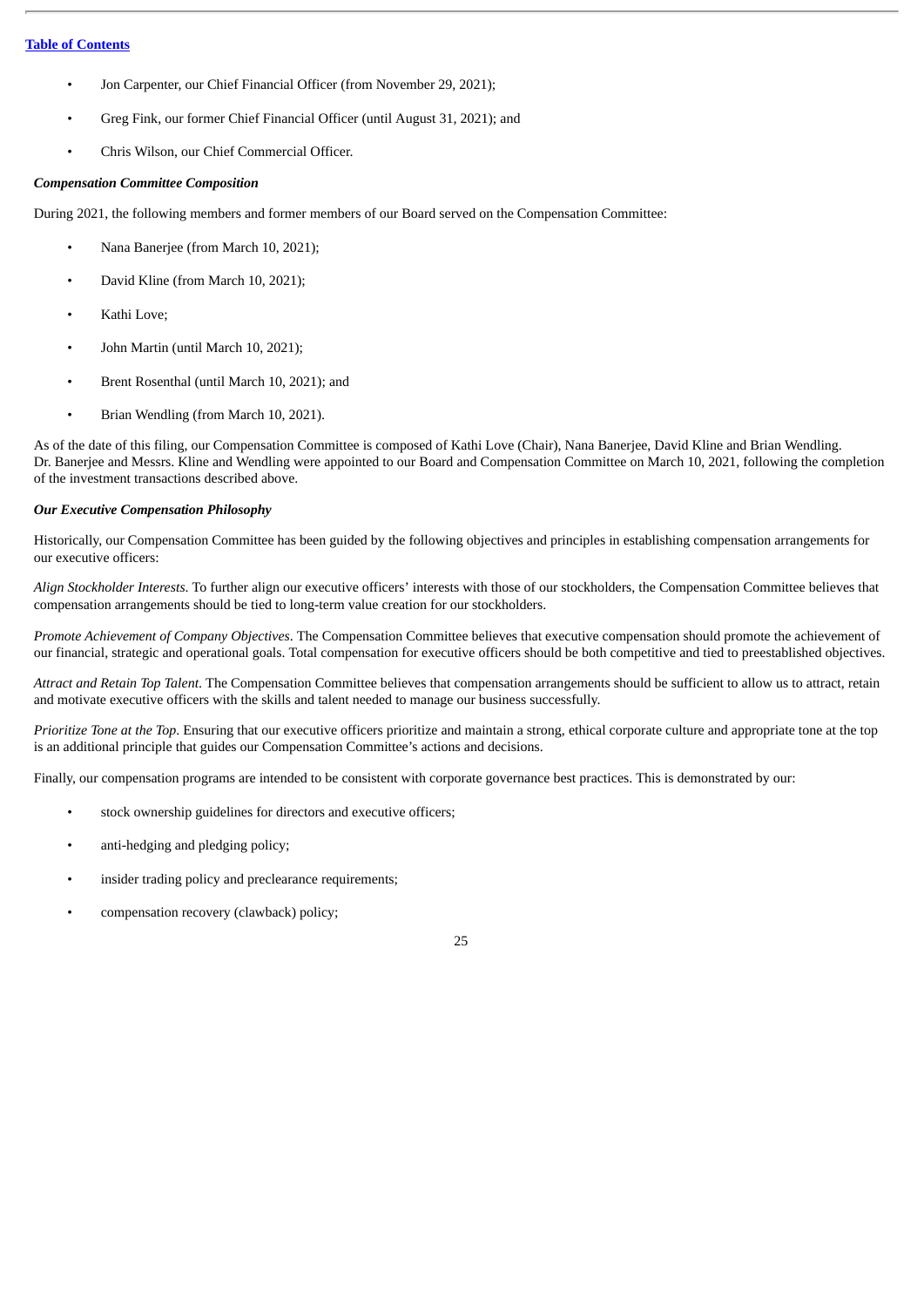- consideration of market data, input from stockholders and critiques from stockholder advisory firms;
- independent Compensation Committee oversight;
- annual Compensation Committee evaluation;
- engagement of an outside compensation consultant;
- long-term vesting and holding requirements;
- no automatic increases in executive salaries or lock-step changes in compensation based on peer group levels or metrics;
- no executive pension plans or supplemental executive retirement plans;
- limited perquisites; and
- no repricing or buyout of underwater stock options without stockholder approval.

## *Compensation-Setting Process*

Guided by our compensation philosophy, our Compensation Committee seeks to provide total compensation packages that are fair, reasonable and consistent with market practice. We generally aim to compensate our executive officers in a range around the median of the competitive market (as represented by our compensation peer group and published compensation survey data for the relevant period), with individual exceptions based on circumstances and using the Compensation Committee's judgment. Overall, we seek to maintain a performance-oriented culture with compensation opportunities that reward our executive officers when we achieve or exceed our goals, while putting a significant portion of their target compensation at risk in the event of underperformance.

In 2021, as discussed above, our compensation-setting process was also influenced by the COVID-19 pandemic, our strategic review, and changes in our executive team. During this period, certain compensation decisions were made on a case-by-case basis, taking into account the situation that confronted the company at the time that we needed to hire a new executive officer or respond to the incentive and retention challenges that were presented for continuing executive officers. At the same time, we sought to maintain a normalized compensation process, including by establishing performance targets for our annual incentive compensation program early in the year and adhering to those targets in determining final award amounts.

#### *Role of Compensation Committee*

The members of our Compensation Committee are appointed by our Board of Directors to oversee our executive compensation programs. At all times during 2021, the Compensation Committee was composed entirely of directors who were "independent directors" under Nasdaq listing standards.

Pursuant to its charter, the Compensation Committee approves, oversees and interprets our executive compensation programs and related policies and practices, including our equity incentive program and other compensation and benefits programs. The Compensation Committee is also responsible for establishing the compensation packages of our executive officers and ensuring that our executive compensation programs are consistent with our compensation philosophy and corporate governance policies.

Generally, the Compensation Committee takes the following actions in the discharge of its responsibilities:

• reviews the corporate goals and objectives of, and performance of and total compensation earned by or awarded to, our Chief Executive Officer, independent of input from our Chief Executive Officer;

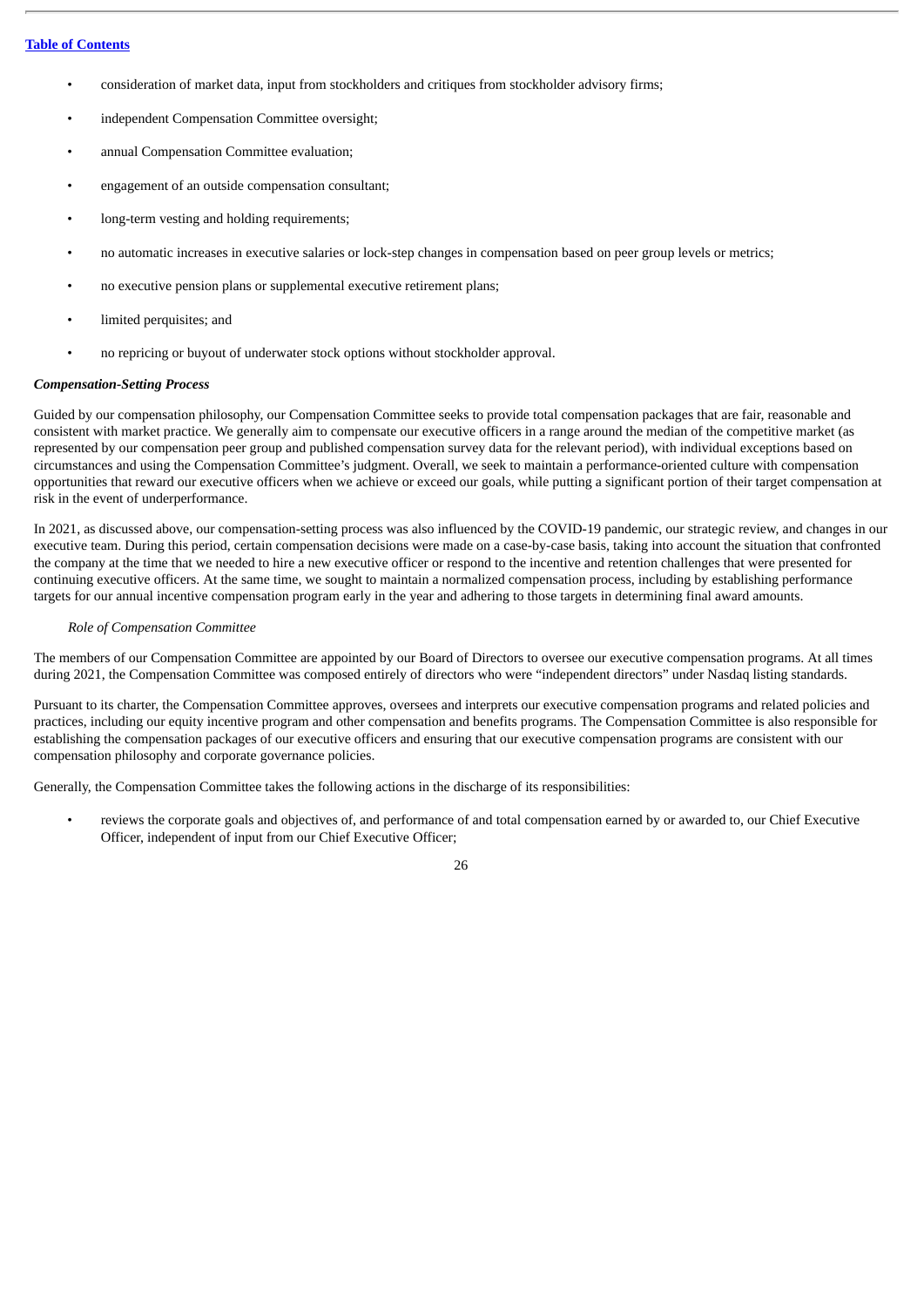- examines the performance of our other executive officers with assistance from our Chief Executive Officer and approves total compensation packages for them that it believes to be appropriate and consistent with those generally found in the marketplace for executives in comparable positions;
- regularly holds executive sessions without management present; and
- engages an outside compensation consultant to review our compensation policies and practices, provide analysis of the competitive market as needed, and make recommendations regarding the elements of our compensation packages.

As part of its decision-making process, the Compensation Committee periodically evaluates comparative compensation data from similarly situated companies. Historically, the Compensation Committee has determined the target total direct compensation opportunities for executive officers after considering the following factors, among others:

- the scope and nature of the executive officer's responsibilities;
- how much the executive officer might otherwise command in the employment marketplace;
- how much we would be willing to pay to retain the executive officer;
- how much we would expect to pay in the marketplace to replace the executive officer;
- past performance, as well as the strategic value of the executive officer's future contributions; and
- internal parity within the executive team.

The Compensation Committee also considers the recommendations of our Chief Executive Officer, who periodically reviews the performance, roles and responsibilities of our other executive officers and proposes adjustments to their compensation based on this review. The Chief Executive Officer does not participate in Compensation Committee discussions or make recommendations with respect to his own compensation.

## *Role of Compensation Consultant*

The Compensation Committee is authorized to retain the services of one or more compensation advisors from time to time, as it determines in its discretion, in connection with the discharge of its responsibilities. The Compensation Committee retained the services of Meridian Compensation Partners, LLC, a national compensation consulting firm, for this purpose during 2021. Meridian serves at the discretion of and reports directly to the Compensation Committee. Meridian did not provide any services to us or our management in 2021 other than those provided to the Compensation Committee as described below.

In 2021, Meridian assisted the Compensation Committee by providing the following services:

- participating in Compensation Committee meetings;
- advising on the impact of the COVID-19 pandemic on compensation plans and practices;
- reviewing and assisting in updates to our compensation peer group;
- providing market analyses of executive officers' compensation relative to peer group and survey data;
- evaluating annual and long-term incentive program design;
- advising on equity plan modeling and share usage;
- reviewing our compensation disclosures; and
- analyzing market data and other considerations related to compensation of members of our Board.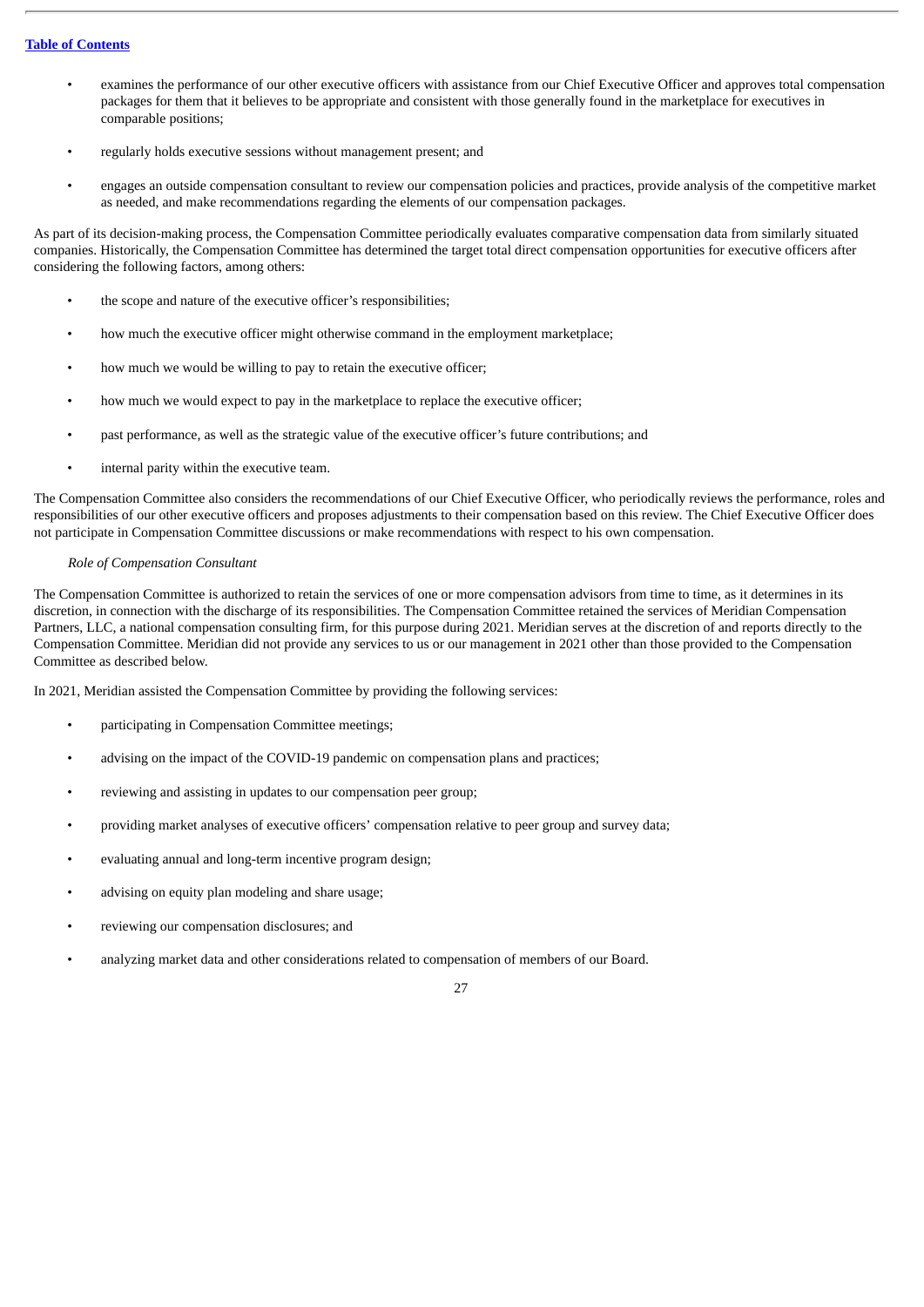The Compensation Committee considered all relevant factors relating to the independence of Meridian, including but not limited to applicable SEC rules and Nasdaq listing standards on compensation consultant independence, and concluded that the work performed by Meridian did not raise any conflict of interest in 2021.

#### *Competitive Market Data*

In order to attract and retain strong management talent, we believe we must provide a total compensation package that is competitive relative to our peers. For this purpose, we consider the practices of specific companies that we have identified as our peers. These companies are selected periodically by our Compensation Committee on the basis of industry, similar business models and comparable financials (including revenue and market capitalization). The peer companies we used in 2021 were as follows, reflecting a focus on research and data analytics companies as well as software and technology firms. At the time the Compensation Committee selected this peer group in April 2021, our revenue approximated the 35th percentile and our market capitalization approximated the 10<sup>th</sup> percentile of the peer group.

| $2U$ , Inc.                  | LiveRamp Holdings, Inc.                      |
|------------------------------|----------------------------------------------|
| Cardlytics, Inc.             | MDC Partners, Inc. (now named Stagwell Inc.) |
| Cars.com Inc.                | Medallia, Inc.                               |
| Cloudera, Inc.               | QuinStreet, Inc.                             |
| Fluent, Inc.                 | Resources Connection, Inc.                   |
| Forrester Research, Inc.     | SVMK Inc. (now named Momentive Global)       |
| Gray Television, Inc.        | TechTarget, Inc.                             |
| Hemisphere Media Group, Inc. | Viant Technology Inc.                        |
| Huron Consulting Group Inc.  |                                              |

Using data collected from these companies, Meridian provided analyses of our executive officers' and directors' compensation against the competitive market. For additional context in its review of executive compensation, Meridian also considered Radford survey data from the broader market, with a focus on companies from relevant industry groups with approximately \$200 million to \$1 billion in annual revenues.

#### *Stockholder Advisory Vote on Executive Compensation*

We conducted a non-binding stockholder advisory vote on the compensation of our named executive officers (known as a say-on-pay vote) for the year ended December 31, 2020 at the last annual meeting of stockholders that we held, which was in June 2021. Our stockholders expressed strong support for the 2020 compensation of our named executive officers, with approximately 99% of votes cast in favor of the proposal. Our Compensation Committee considered the results of the say-on-pay vote and other feedback from our stockholders, as well as critiques from stockholder advisory firms, in designing our compensation programs for 2021. In particular, the Compensation Committee considered investor input in implementing long-term vesting and holding requirements for executive officer equity awards in 2021.

#### *Executive Compensation Elements*

Our executive compensation program has historically consisted of three primary elements: base salary, annual incentive compensation and long-term incentive compensation. We use these elements as reflected in the table below. We also offer health and welfare benefits and certain separation-related benefits. Although we do not have a formal policy for allocating executive compensation among the primary compensation elements, our Compensation Committee seeks to provide compensation opportunities that are consistent with our philosophy described above.

| Element     | Compensation Uses                                                                                         |
|-------------|-----------------------------------------------------------------------------------------------------------|
| Base salary | To attract and retain top talent                                                                          |
|             | To recognize the experience, skills, knowledge and responsibilities required of our executive<br>officers |
|             | To reflect competitive market practice                                                                    |

|   | ٠       |
|---|---------|
| I | ٦<br>٦  |
|   | ٦<br>۰. |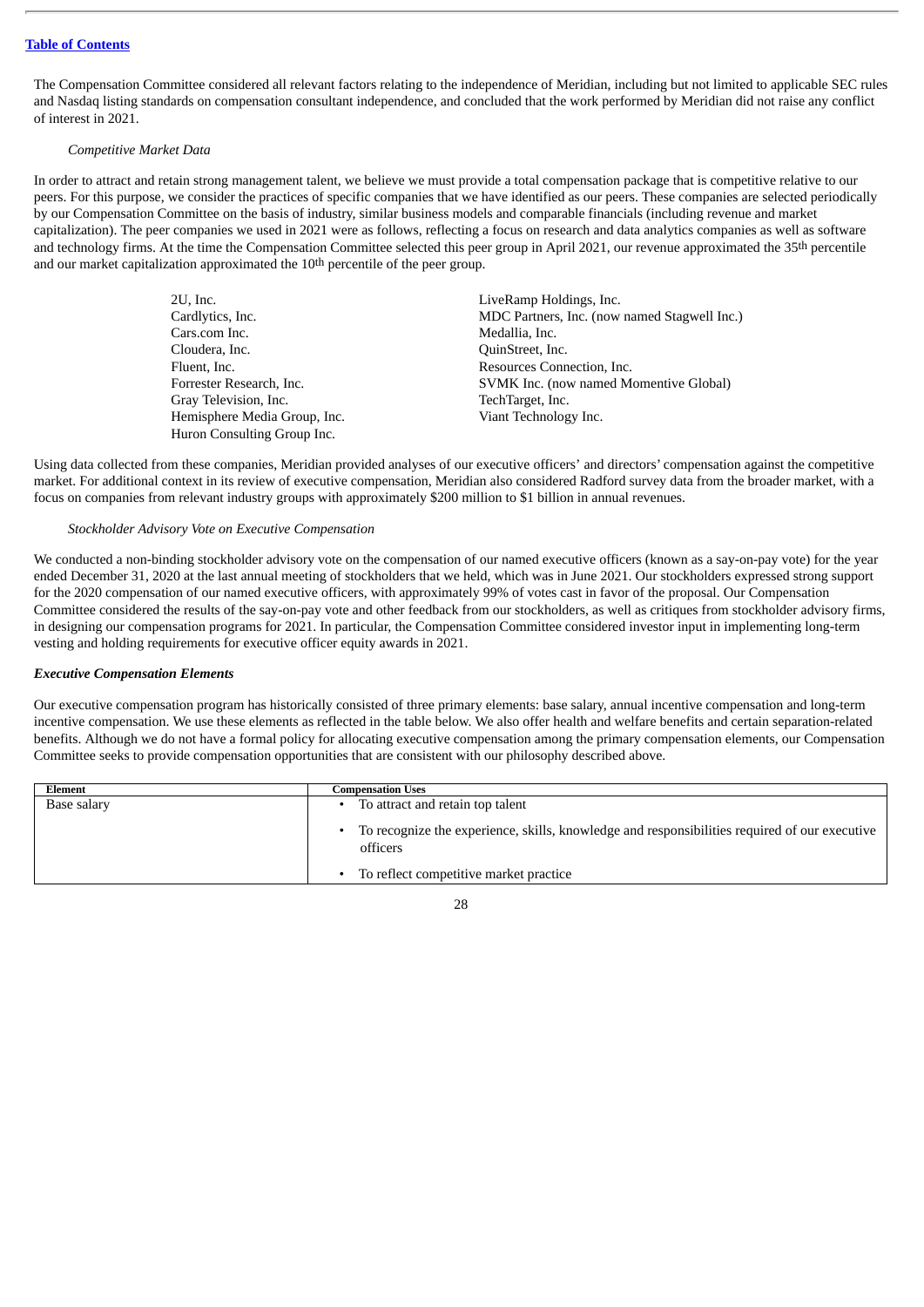| Element                          | Compensation Uses                                                     |
|----------------------------------|-----------------------------------------------------------------------|
| Annual incentive compensation    | To drive financial, strategic and operating performance               |
|                                  | To motivate achievement of our cultural and compliance objectives     |
| Long-term incentive compensation | To align executive officers' interests with those of our stockholders |
|                                  | To promote our hiring and retention objectives                        |

## *Executive Compensation Actions and Decisions for 2021*

*Base Salaries*

We did not adjust base salaries for our executive officers in 2021, as we continued to focus on managing costs and meeting our debt covenants during pandemic-related closures. The annual base salary levels of our named executive officers in 2021 were as follows:

|                   | <b>Base</b>   | $\%$     |
|-------------------|---------------|----------|
| Name              | <b>Salary</b> | Increase |
| <b>Bill Livek</b> | \$650,000     | $0\%$    |
| Jon Carpenter     | 515,000       | $N/A^*$  |
| <b>Greg Fink</b>  | 390,000       | 0%       |
| Chris Wilson      | 375,000       | $0\%$    |

Mr. Carpenter joined Comscore in November 2021.

#### *Annual Incentive Compensation*

In April 2021, following the completion of our strategic review, our Compensation Committee established performance goals and targets for annual incentive awards that our executive officers were eligible to earn for the year. Target awards for the continuing named executive officers, presented as a percentage of base salary, were as follows. Mr. Carpenter, who joined Comscore in November 2021, was not eligible to participate in the annual incentive compensation program for 2021.

| Name              | <b>Target Award</b><br>(% of Base<br>Salary) |
|-------------------|----------------------------------------------|
| <b>Bill Livek</b> | 100%                                         |
| Greg Fink         | 75%                                          |
| Chris Wilson      | 120%                                         |

These target percentages were unchanged from 2020.

For each of the eligible executive officers, 90% of the target award for 2021 was based on achievement of goals relating to revenue and adjusted EBITDA1 performance, weighted equally. The remaining 10% of each executive officer's target award was based on achievement of corporate culture objectives, including employee satisfaction and engagement and implementation of programs to strengthen corporate culture. The Compensation Committee believed these performance measures were appropriate for our business because they provided a balance between generating growth, managing our expenses, and maintaining a strong corporate culture – factors the Compensation Committee believed would enhance long-term stockholder value. Actual amounts payable under the annual incentive plan could range from 0% to 200% of the target award depending on the level of achievement, as determined by the Compensation Committee.

<sup>1</sup> We define adjusted EBITDA as net income (loss) plus or minus interest, taxes, depreciation, amortization, stock-based compensation expense, loss on extinguishment of debt, non-cash impairment charges, restructuring expense, settlement of certain litigation, transaction costs related to the issuance of equity securities, and non-cash changes in the fair value of financing derivatives, warrants liability and investments in equity securities.

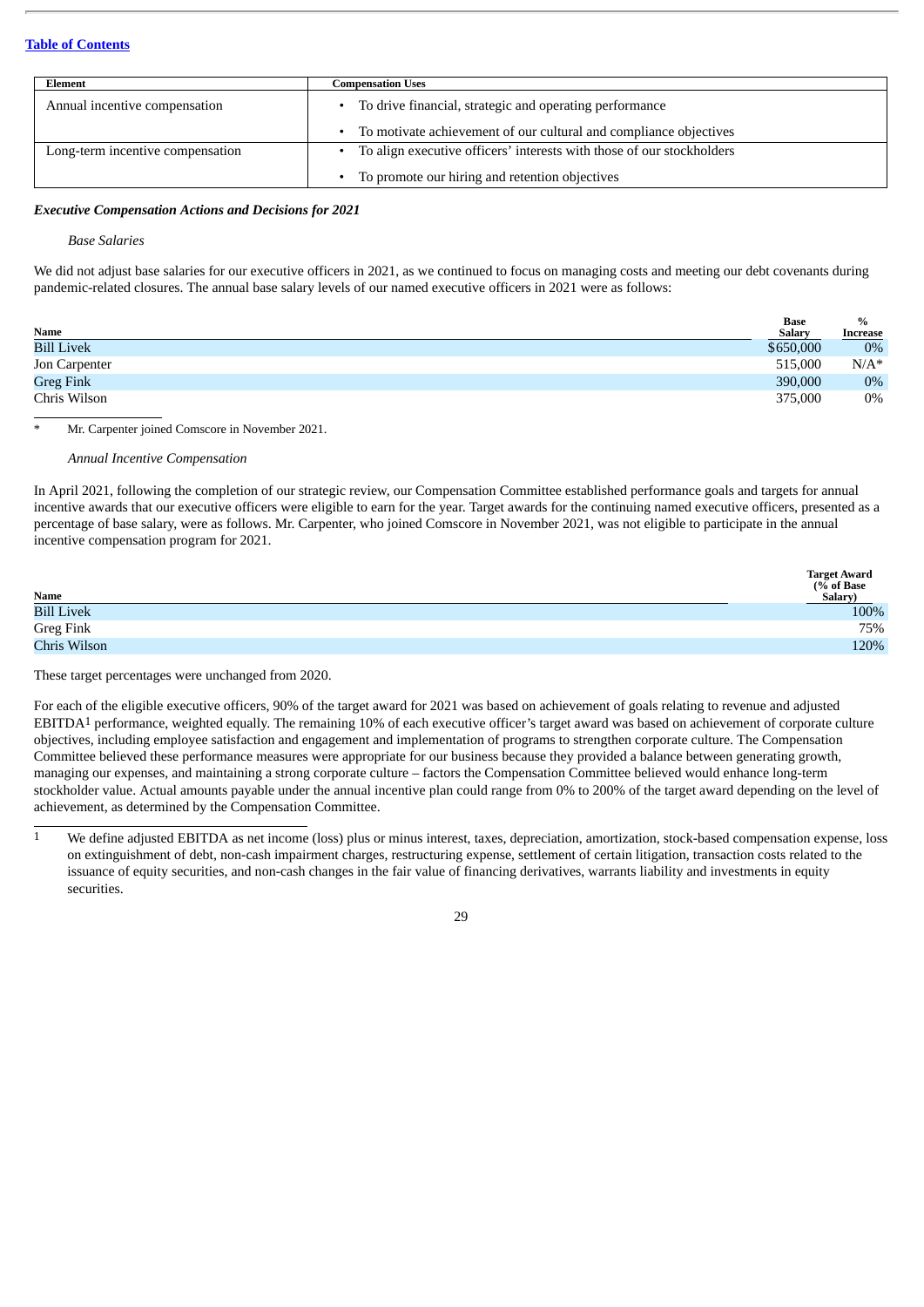The threshold, target and maximum performance levels for each measure were as follows, with linear interpolation for achievement between levels:

| Component              | <b>Below</b><br>Threshold                                                                              | Threshold<br>Performance                | 80%<br>Performance | Target<br>Performance | 110%<br>Performance | 150%<br>Performance         | Maximum<br>Performance |
|------------------------|--------------------------------------------------------------------------------------------------------|-----------------------------------------|--------------------|-----------------------|---------------------|-----------------------------|------------------------|
| Revenue                | $\leq$ 360 million \$360 million \$375 million \$385 million \$400 million \$410 million \$420 million |                                         |                    |                       |                     |                             |                        |
| <b>Adjusted EBITDA</b> |                                                                                                        | 25 million \$25 million \$30 million \$ |                    | 35 million            | 40 million          | 50 million<br>$\mathcal{L}$ | 60 million             |
| Culture                | (a)                                                                                                    | (a)                                     | (a)                | (a)                   | (a)                 | (a)                         | (a)                    |
| Payout Level           | 0%                                                                                                     | 50%                                     | 80%                | 100%                  | 110%                | 150%                        | 200%                   |

(a) Attainment of corporate culture objectives would be determined by the Compensation Committee based on improvements in employee satisfaction and engagement and implementation of programs to strengthen corporate culture.

The Compensation Committee established performance targets at levels that it believed to be challenging but achievable through the successful execution of our annual operating plan, taking into account ongoing pandemic-related closures, increased costs under our data license agreements, and other business factors. In addition, each performance level was assigned a payment amount that the Compensation Committee believed was reasonable and appropriate for those results.

In February 2022, the Compensation Committee reviewed our financial and operating results for 2021 and determined that the preestablished objectives had been achieved as follows:

| Component              | Weight | <b>Target</b><br>Performance | Actual<br>Performance | Pavout Level<br>(Interpolated) | <b>Pavout</b><br>Level<br>(Weighted) |
|------------------------|--------|------------------------------|-----------------------|--------------------------------|--------------------------------------|
| Revenue                | 45%    | \$385 million                | \$367 million         | 64%                            | 28.8%                                |
| <b>Adjusted EBITDA</b> | 45%    | \$ 35 million                | \$ 32 million         | 88%                            | 39.6%                                |
| Culture                | 10%    | (b)                          | Achieved              | 100%                           | 10.0%                                |
|                        |        |                              |                       |                                | 78.4%                                |

(b) In evaluating achievement of corporate culture objectives, the Compensation Committee considered improvements in employee diversity (including an increase in the percentage of female employees), increases in employee satisfaction and engagement scores, and employee surveys showing improved confidence in the direction of the company.

Based on these results, the Compensation Committee approved the following annual incentive awards for the named executive officers (other than Mr. Carpenter) for 2021, which awards were paid in cash in March 2022. Mr. Fink's award was prorated through his separation date, as set forth in his Separation and General Release Agreement described below.

| Name              | Award     | Award vs.<br><b>Target</b> |
|-------------------|-----------|----------------------------|
| <b>Bill Livek</b> | \$507,000 | 78%                        |
| Greg Fink         | 151,892   | 78%                        |
| Chris Wilson      | 351,000   | 78%                        |

*Long-Term Incentive Compensation*

*Transaction Awards*

In connection with the investment transactions announced in early 2021, our Compensation Committee approved an award of \$1,000,000 to Mr. Livek in recognition of his efforts in leading the strategic review process and in satisfaction of a refinance bonus commitment of the same amount set forth in a letter agreement between the company and Mr. Livek dated November 4, 2019. Mr. Livek's award was contingent upon the successful completion of the transactions and was paid to him in the form of time-based RSUs issued upon closing of the transactions on March 10, 2021. The number of RSUs subject to the award was determined by dividing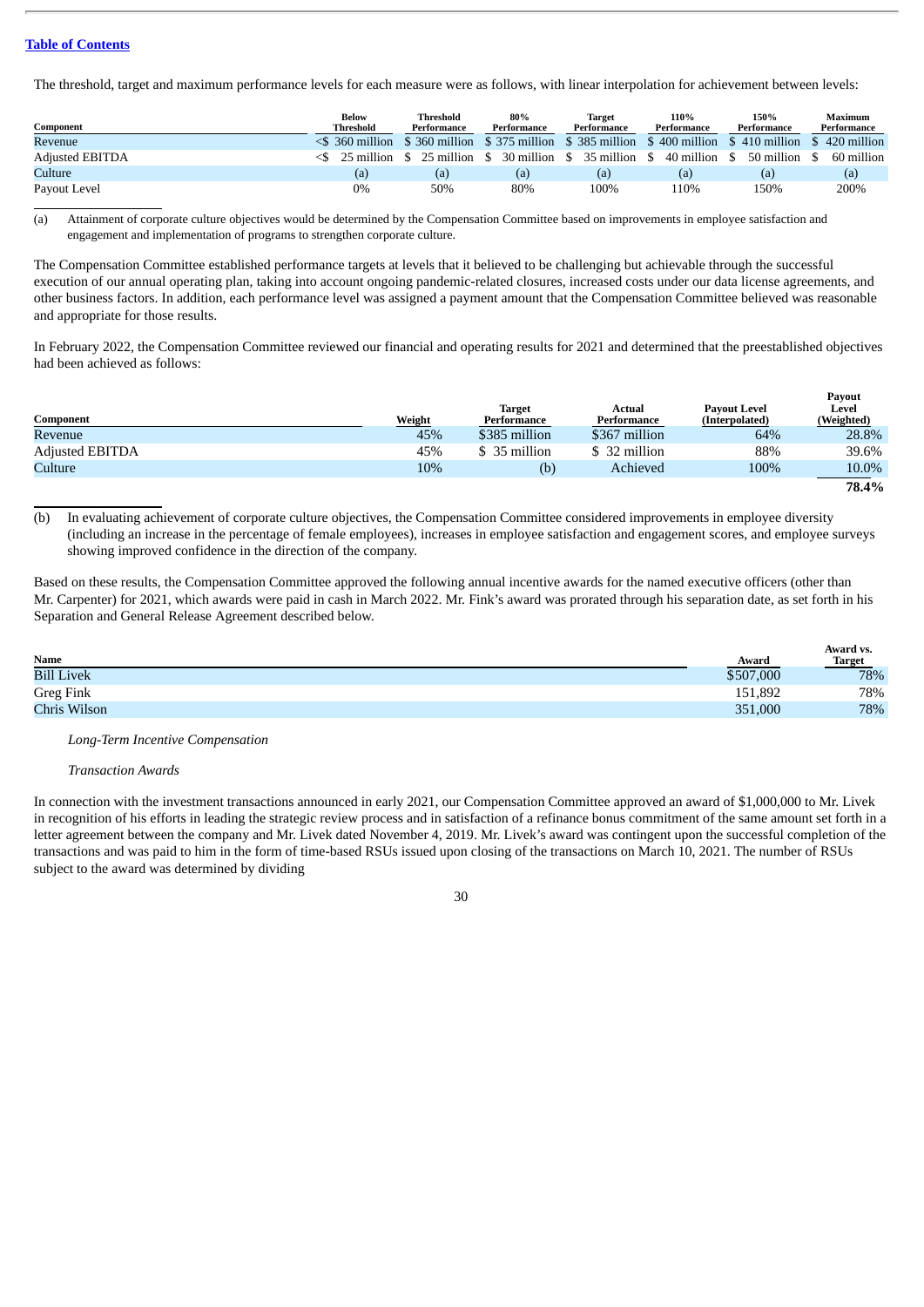\$1,000,000 by the share price used in the transactions, which was \$2.4719 (the "Share Price"). The 404,547 RSUs granted to Mr. Livek vested on December 31, 2021. Although we could not require an extended vesting period for this award due to tax restrictions (pursuant to Section 409A of the Internal Revenue Code of 1986, as amended) related to the prior letter agreement, Mr. Livek was required to hold the net shares of Common Stock delivered to him under the award over the three-year period following the closing of the transactions, with one-third of such shares being released from the hold on each anniversary of March 10, 2021. These holding requirements are expected to terminate upon Mr. Livek's retirement as our Chief Executive Officer, as described under "Payments Upon Termination or Change in Control" below.

The Compensation Committee also approved awards of \$350,000 each to Mr. Fink and Mr. Wilson in connection with the investment transactions. These awards, which were contingent upon completion of the transactions, were paid in the form of time-based RSUs issued upon closing. The number of RSUs subject to each award was determined by dividing \$350,000 by the Share Price. The 141,592 RSUs granted to each executive officer were to vest as to one-third on the first three anniversaries of March 10, 2021, subject to continued service through each vesting date, with accelerated vesting for certain qualifying terminations of employment. These awards were intended both to reward the executives for their efforts in contributing to a successful outcome for our stockholders and to encourage their retention and continued focus following the closing, with individual amounts recommended by our Chief Executive Officer. As described under "Payments Upon Termination or Change in Control" below, Mr. Fink's remaining transaction RSUs vested upon his termination of employment in August 2021.

#### *CFO Inducement Award*

In connection with his appointment as our Chief Financial Officer in November 2021, Mr. Carpenter received an inducement award with a grant date fair value of approximately \$1,600,000 in RSUs, which will vest as to one-third on each of the first three anniversaries of his start date (November 29, 2021) subject to continued service through each vesting date, with accelerated vesting for certain qualifying terminations of employment. In determining the amount of Mr. Carpenter's inducement award, our Compensation Committee considered Meridian's analyses of long-term incentive award levels for chief financial officers in our peer group and targeted the median of such awards. In light of the size of Mr. Carpenter's inducement award, he will not be eligible to receive additional long-term incentive compensation until 2023. To further align Mr. Carpenter's interests with those of our stockholders, the Compensation Committee provided that settlement of his vested RSUs would be deferred (held) until the earlier of his separation from service or a change in control of the company.

#### *Other Compensation Elements*

#### *CFO Offer Terms*

In addition to the new-hire equity award described under "CFO Inducement Award" above, our Compensation Committee approved the following initial compensation terms for Mr. Carpenter:

- an annualized base salary of \$515,000, which fell between the median and 75<sup>th</sup> percentile of competitive practice at the time;
- beginning in 2022, eligibility to participate in our annual incentive compensation program, with a target award equal to 100% of his base salary, commensurate with our other executive officers;
- beginning in 2023, eligibility to participate in our long-term incentive compensation program on terms commensurate with our other executive officers;
- a one-time cash signing bonus of \$300,000, which must be repaid if Mr. Carpenter's employment is terminated by the company for cause or if he voluntarily resigns without good reason prior to November 29, 2022;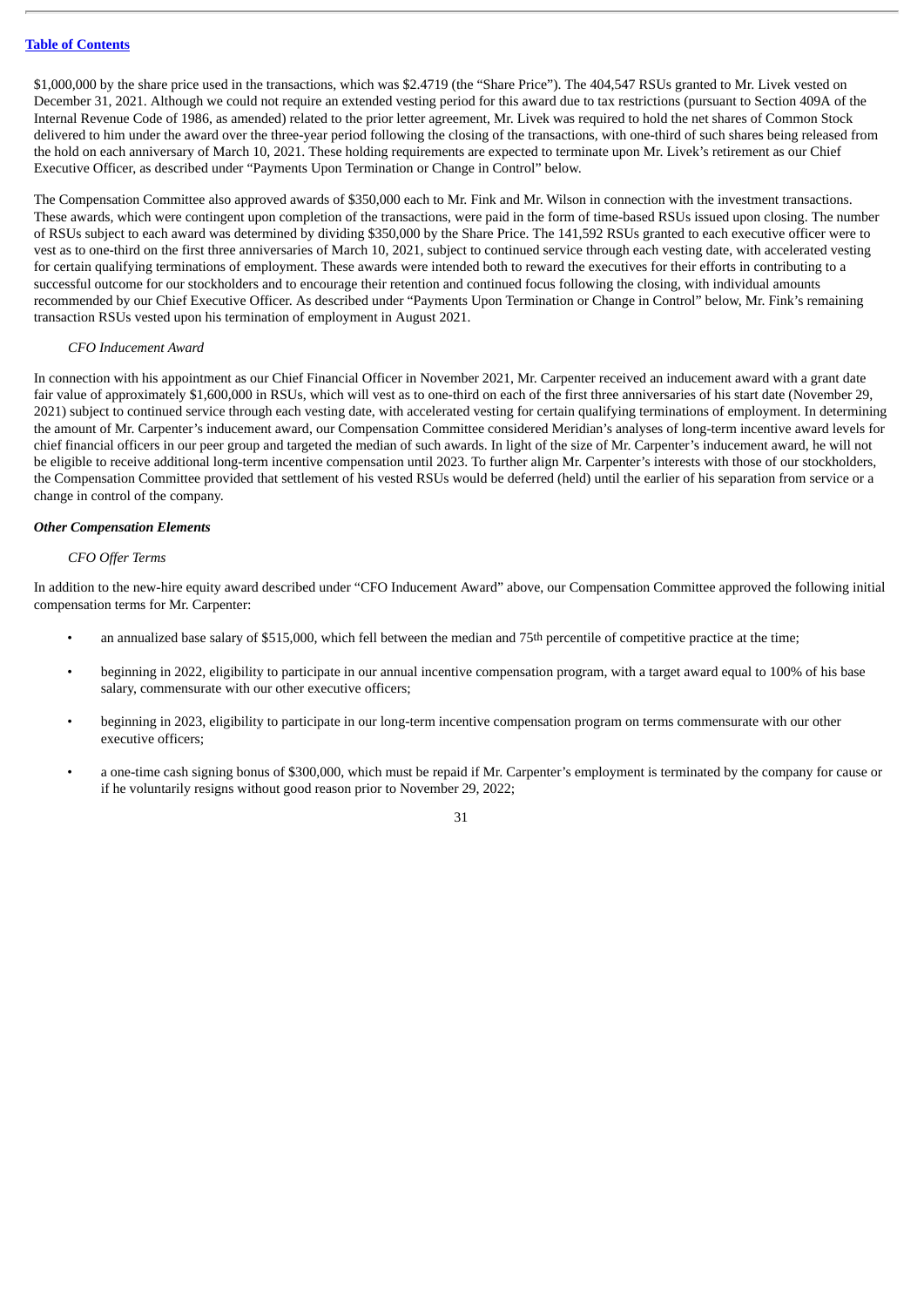- eligibility for our standard benefits programs; and
- eligibility for separation benefits as set forth in a Severance Agreement and a Change of Control Agreement with the company, as described under "Payments Upon Termination or Change in Control" below.

In evaluating compensation terms for Mr. Carpenter, our Compensation Committee considered the importance of linking a substantial portion of Mr. Carpenter's target direct compensation to performance. The Compensation Committee also considered comparative compensation analyses prepared by Meridian, as well as internal parity with our other executive officers. Finally, the Compensation Committee considered compensation forfeited by Mr. Carpenter as a result of leaving his previous employer.

## *Benefits and Perquisites*

We provide the following health and welfare benefits to our executive officers on the same basis as our other U.S. employees:

- medical and dental insurance;
- life insurance;
- short-term and long-term disability insurance; and
- $a$  401(k) plan with a company matching feature.

We believe these benefits are consistent with those offered by other companies, including those with whom we compete for executive talent.

In general, we do not provide significant perquisites or other personal benefits to our executive officers, and we do not view perquisites and personal benefits as a material element of our executive compensation program. We occasionally provide benefits, however, for retention purposes; to accommodate specific, and usually temporary, circumstances of executives who do not reside near their work locations; or to primarily serve a business purpose that may result in ancillary personal benefit to the executive. Moreover, we have provided for reimbursement of attorneys' fees in certain cases, including in connection with the negotiation of employment or separation terms.

## *Change of Control and Severance Agreements*

Our continuing executive officers are parties to agreements that provide for certain payments and benefits to them in the event of a termination of their employment or a change in control of the company. We believe these arrangements are valuable retention tools that are particularly necessary in an industry, such as ours, where there is frequent market consolidation. We recognize that it is possible that we may be subject to a change in control, and that this possibility could result in a sudden departure or distraction of our key executive officers to the detriment of our business. We believe that these arrangements help to encourage and maintain the continued focus and dedication of our executive officers to their assigned duties to maximize stockholder value, notwithstanding the possibility or occurrence of a change in control of the company. We also believe that these arrangements are necessary to attract and retain critical members of management. These arrangements do not contain any tax reimbursement or tax "gross up" provisions for our executive officers.

The material terms and conditions of our executive change of control and severance agreements are discussed under "Payments Upon Termination or Change in Control" below.

#### *CFO Separation Agreement*

In July 2021, we announced that Mr. Fink would depart the company effective August 31, 2021 and would become entitled to certain payments and benefits under his existing change of control and severance agreement.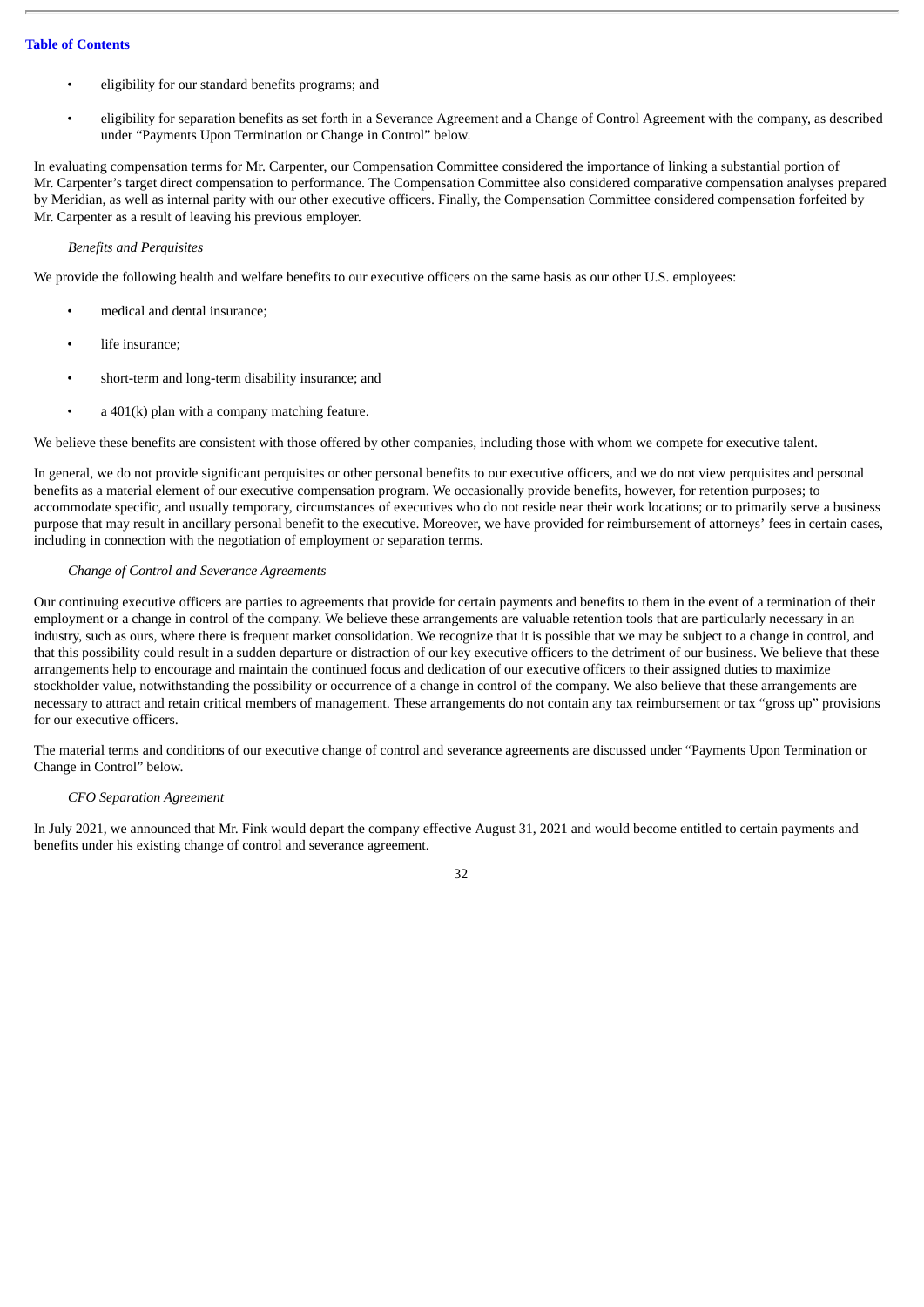On July 21, 2021, we and Mr. Fink entered into a Separation and General Release Agreement (the "Separation Agreement"), pursuant to which Mr. Fink would receive the amounts provided for under his existing agreement, subject to the following modifications:

- the prorated annual incentive award that Mr. Fink would receive for 2021 would not be less than \$97,366 (see "Annual Incentive Compensation" above for a description of the actual award paid to Mr. Fink);
- 8,254 RSUs awarded to Mr. Fink in 2018 would become fully vested on his separation date; and
- Mr. Fink would be reimbursed for up to \$10,000 of attorneys' fees incurred by him in connection with the review and negotiation of the Separation Agreement.

In addition, the Separation Agreement provided that the 141,592 transaction RSUs granted to Mr. Fink in 2021 (described under "Transaction Awards" above) would become fully vested as of his separation date, consistent with the terms of the transaction RSUs in the event of a termination without cause or for good reason.

The Separation Agreement also provided that, for the six-month period following his Separation Date, Mr. Fink would provide the company with certain consulting services upon request. We agreed to pay Mr. Fink \$350 per hour for such services to the extent he spent more than specified amounts of time providing such services following his separation date. No such fees were incurred or paid following Mr. Fink's separation date.

Under the Separation Agreement, Mr. Fink agreed to a comprehensive release of claims and reaffirmed his commitment to be bound by restrictive covenants regarding nondisclosure of confidential information and non-competition and non-solicitation requirements. Additional information regarding amounts paid to Mr. Fink in connection with his departure is set forth under "Payments Upon Termination or Change in Control" below.

# *CEO Transition Agreement*

After the end of 2021, Mr. Livek announced his intention to retire as our Chief Executive Officer. Information about the transition agreement we entered into with Mr. Livek in 2022 is set forth under "Payments Upon Termination or Change in Control" below.

# *Other Compensation Policies*

## *Stock Ownership Guidelines*

Our Board of Directors has adopted stock ownership guidelines to further align the long-term interests of our directors and executive officers with those of our stockholders. Under the guidelines, each director is expected to own shares of Common Stock with a value equal to at least five times the director's annual cash retainer for service on the Board. For executive officers, the Chief Executive Officer is expected to own shares of Common Stock with a value equal to at least five times his or her annual base salary, and the Chief Financial Officer, Chief Operating Officer and other named executives are expected to own shares of Common Stock with a value equal to at least three times their respective annual base salaries. Equity award holdings that qualify toward satisfaction of the guidelines include shares underlying vested stock options (less the value of the aggregate exercise price), restricted stock and RSUs, and deferred stock units. Awards subject to performance conditions are not counted until such awards are earned. A director or executive officer has five years from the date of becoming subject to the guidelines to achieve compliance and must hold 100% of the net shares acquired upon vesting or exercise of any equity award until he or she has satisfied the guidelines.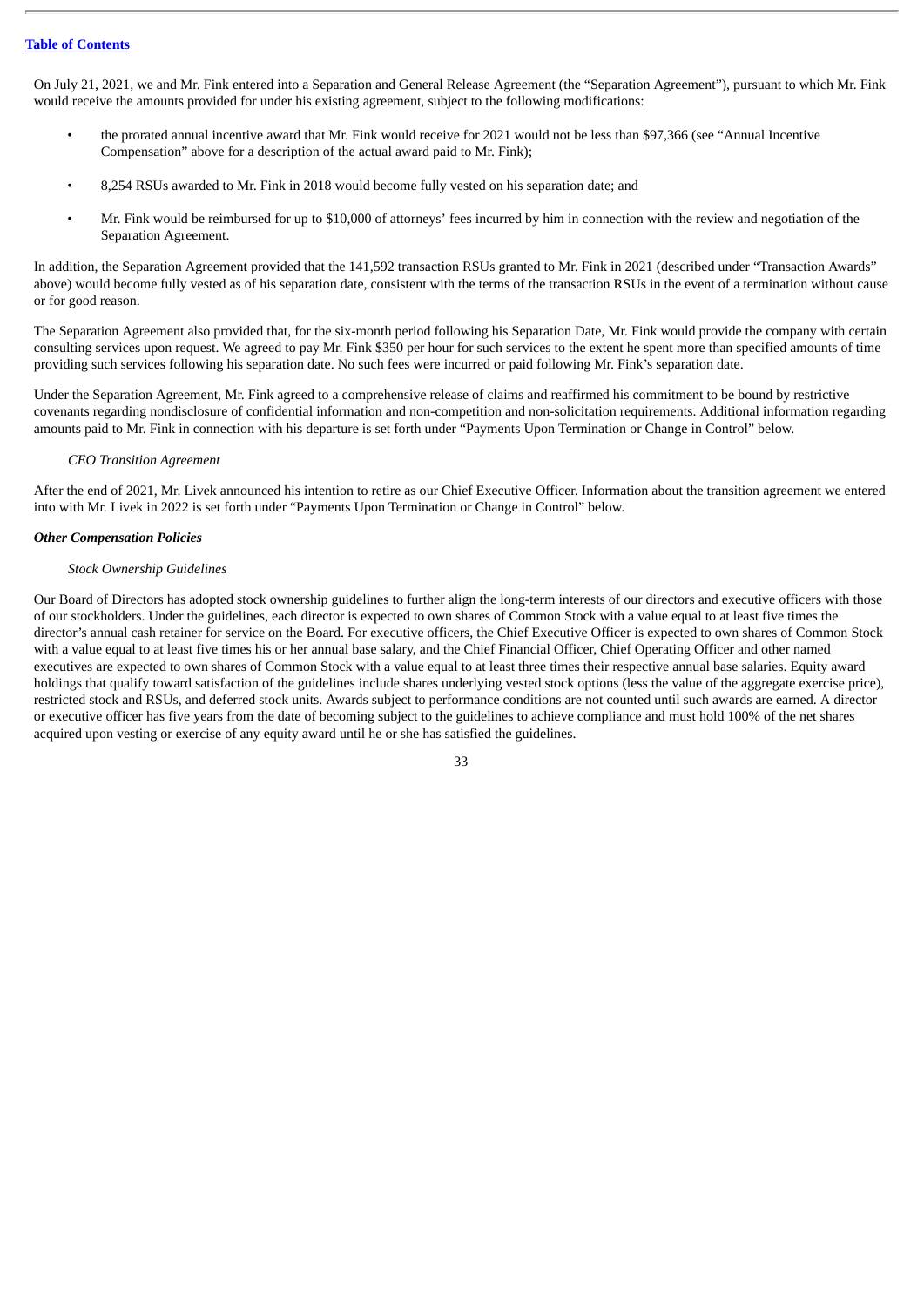#### *Clawback Policy*

Our clawback policy provides that, upon recommendation from the Compensation Committee, (i) if an accounting restatement occurs, the Board will seek to recover (a) any excess incentive-based compensation from an executive officer determined to have committed misconduct resulting in the restatement and (b) any compensation recoverable from the Chief Executive Officer or Chief Financial Officer under Section 304 of the Sarbanes-Oxley Act of 2002; (ii) the Board will seek to recover any incentive-based compensation or other compensation from an executive officer if the compensation was determined to be based on financial results or operating metrics that were satisfied as a result of such executive officer's knowing or intentional fraudulent or illegal conduct; (iii) the Board will seek to recover from an executive officer any incentive-based compensation it determines was awarded due to an error in the calculation of such compensation; and (iv) the Board will seek to recover from an executive officer who engages in egregious conduct (as defined below) any compensation that the Board reasonably deems appropriate. For purposes of part (iv), which was added in 2020 in response to stockholder feedback, "egregious conduct" includes an executive officer's felony conviction, theft or embezzlement, illegal drug use, material breach of an employment agreement, gross negligence or willful misconduct, breach of fiduciary duty, willful refusal to perform assigned duties, or material breach of our code of conduct or other policies, including (but not limited to) conduct involving sexual harassment, prohibited relationships or unlawful discrimination.

## *Anti-Hedging and Pledging Policy*

We maintain a robust anti-hedging and pledging policy, which prohibits our directors, executive officers, their family members and any entities they control from hedging and pledging Comscore equity securities as collateral for a loan or purchasing such securities on margin. More specifically, our policy prohibits covered persons from engaging in any type of hedging transaction with respect to Comscore equity securities, including but not limited to short sales, options (other than options pursuant to our incentive compensation plans), puts, calls, collars and other derivative securities, monetization transactions, prepaid variable forward contracts, equity swaps and exchange funds.

#### *Insider Trading Policy and Preclearance Requirements*

Our insider trading policy, which covers all directors, officers and employees of the company, prohibits the unauthorized disclosure of any nonpublic information acquired in the course of service with the company and the misuse of material nonpublic information in securities trading. The policy applies to all transactions involving Comscore securities or the securities of other companies as to which material nonpublic information is obtained in the course of service with Comscore. Moreover, the policy covers any arrangements that affect economic exposure to changes in the prices of these securities, including transactions in derivative securities (such as put or call options), hedging transactions and short sales. The policy also prohibits trading or tipping based on material nonpublic information. We maintain quarterly trading blackout periods for all directors, officers and employees, and we require our directors, officers and employees with access to sensitive information to obtain preclearance for any transaction in Comscore securities, even during open trading windows. These individuals are also prohibited from engaging in transactions in publicly traded options, such as puts and calls, and other derivative securities with respect to Comscore securities (other than options, appreciation rights and other securities issued pursuant to our benefit plans or compensatory arrangements). This prohibition extends to any hedging or similar transaction designed to decrease the risks associated with holding Comscore securities.

#### *Compensation Risk Assessment*

Our Compensation Committee and management have considered whether our current compensation programs for employees create incentives for excessive or unreasonable risks that could have a material adverse effect on the company. This has included consideration of compliance issues identified by management in prior years, as well as our decision to specify maximum payouts for incentive compensation, use multiple performance metrics, require Compensation Committee review and validation of results and payouts, grant stock options to executive officers only during open trading windows (following the public release of quarterly earnings information),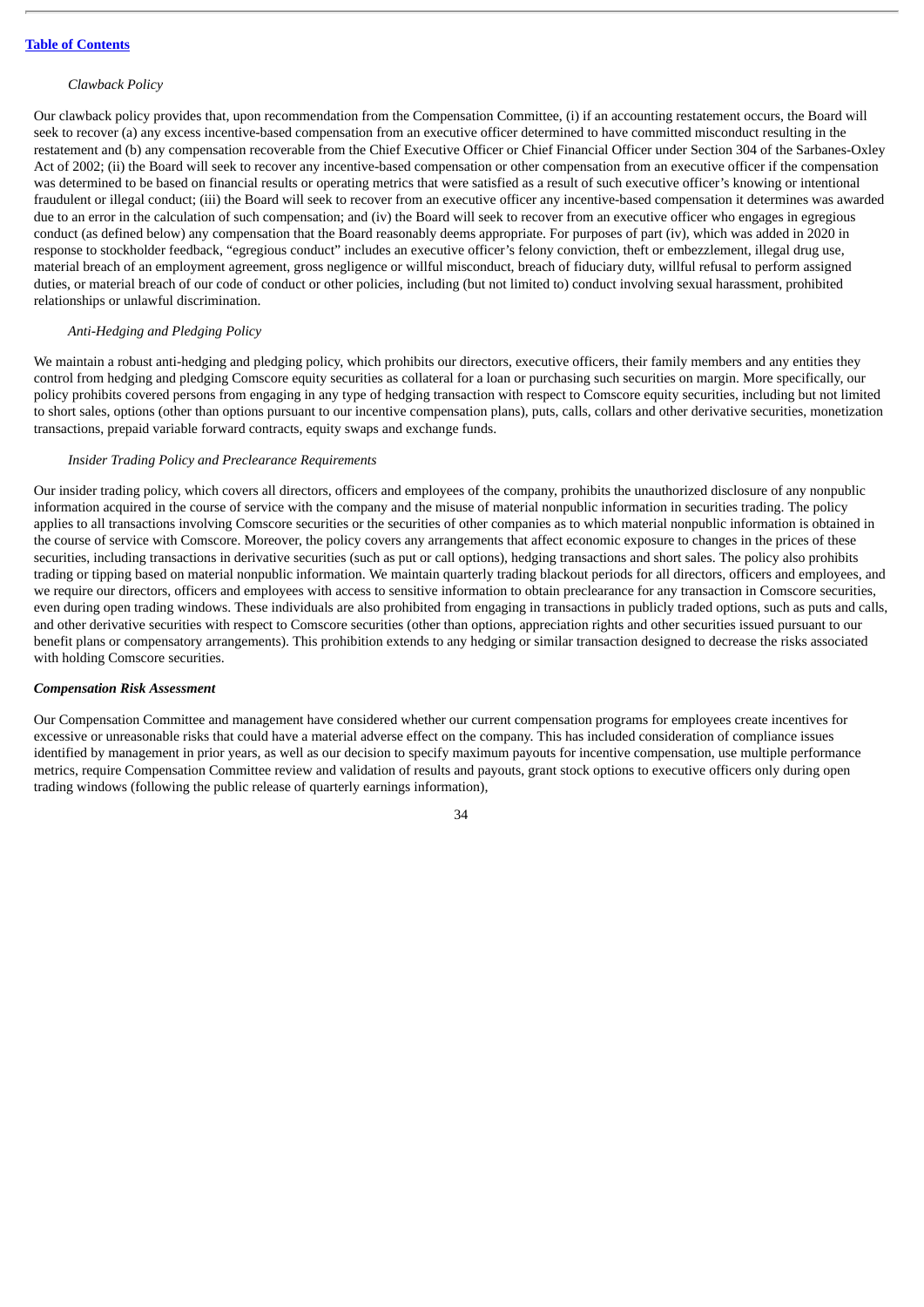implement stock ownership guidelines, and maintain a clawback policy that allows for recovery of executive compensation in the event of an accounting restatement, fraud, error or egregious conduct. We believe that our compensation programs, as currently designed, are consistent with practices for our industry and that risks arising from our compensation policies and practices are not reasonably likely to have a material adverse effect on the company. In structuring future compensation programs and decisions, the Compensation Committee will continue to monitor whether our risk management objectives are being met with respect to incentivizing our employees.

## *Tax and Accounting Implications*

# *Deductibility of Executive Compensation*

Generally, Section 162(m) of the Internal Revenue Code of 1986, as amended (the "Code"), disallows public companies a tax deduction for federal income tax purposes of remuneration in excess of \$1 million paid to certain employees. In making compensation decisions, our Compensation Committee may consider the potential effects of Section 162(m) on the compensation paid to our named executive officers and others.

# *Accounting for Stock-Based Compensation*

We follow Financial Accounting Standards Board Accounting Standards Codification Topic 718 ("ASC Topic 718") for our stock-based compensation awards. ASC Topic 718 requires companies to measure the compensation expense for all share-based payment awards made to employees and directors, including stock options and RSU awards, based on the grant date fair value of these awards. ASC Topic 718 also requires companies to recognize the compensation cost of their stock-based compensation awards in their income statements over the period that an award recipient is required to render service in exchange for the award. In making compensation decisions, our Compensation Committee regularly considers the cost of stock-based compensation awards and any proposed modifications to those awards.

Notwithstanding the foregoing discussion, our Compensation Committee believes that its primary responsibility is to provide a compensation program that is consistent with our compensation philosophy and that supports the achievement of our compensation objectives. Therefore, the Compensation Committee retains authority to grant appropriate compensation items or awards to our service providers notwithstanding an adverse tax or accounting treatment for that compensation.

# **COMPENSATION COMMITTEE REPORT**

The Compensation Committee has reviewed and discussed the Compensation Discussion and Analysis contained in this filing with the company's management. Based its review of, and discussions with management with respect to, the Compensation Discussion and Analysis, the Compensation Committee recommended to our Board of Directors that the Compensation Discussion and Analysis be included in this filing.

> COMPENSATION COMMITTEE Kathi Love, Chair Nana Banerjee David Kline Brian Wendling

This Compensation Committee report shall not be deemed incorporated by reference into any filing under the Securities Act of 1933 or the Securities Exchange Act of 1934 and shall not otherwise be deemed filed under these acts, except to the extent we specifically incorporate by reference into such *filings.*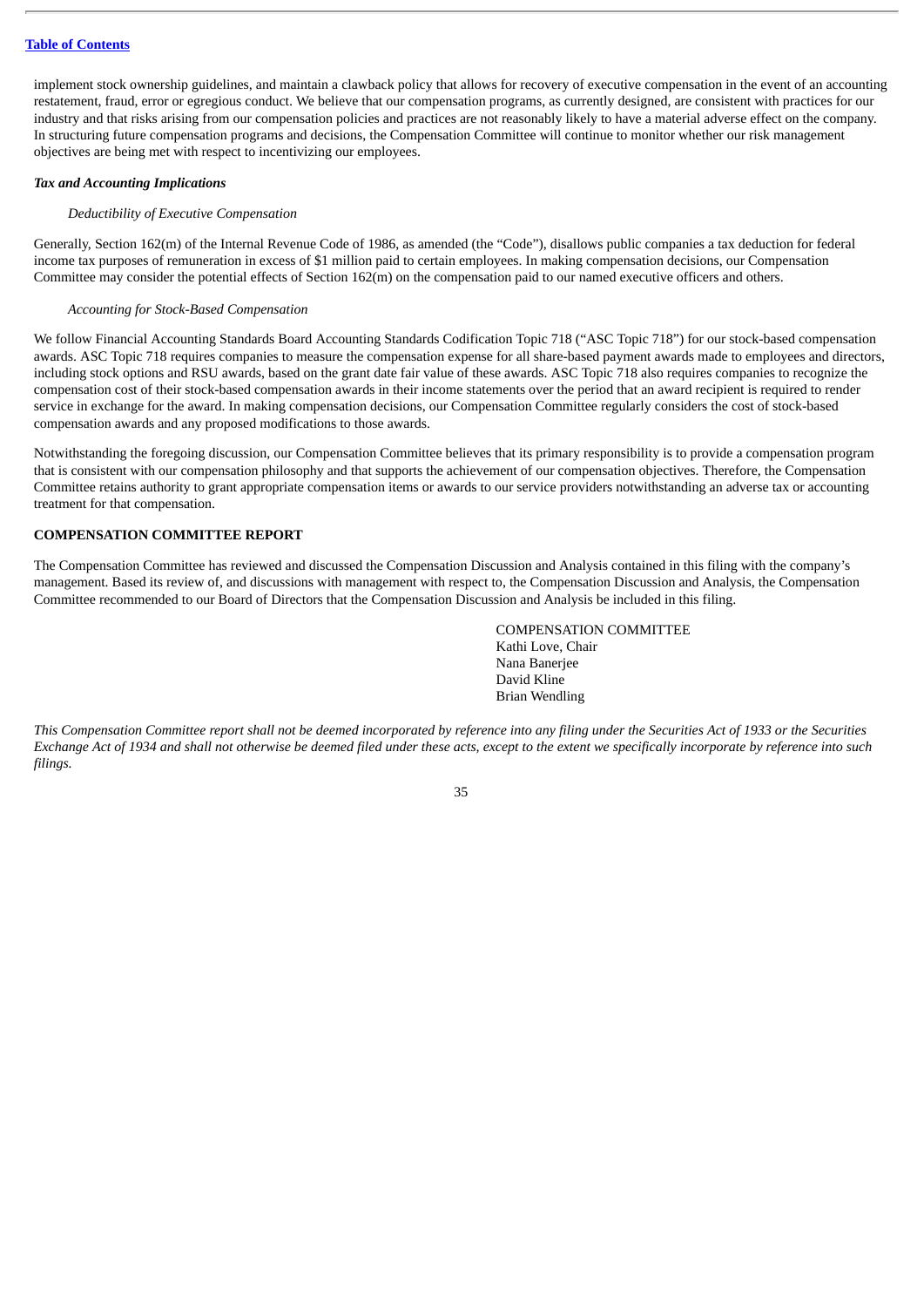## **Compensation Tables**

## *2021 Summary Compensation Table*

The following table sets forth summary information concerning compensation for the following persons: (i) all persons serving as our principal executive officer during 2021, (ii) all persons serving as our principal financial officer during 2021, and (iii) the next most highly compensated executive officer who was serving as of December 31, 2021. We had no other executive officers in 2021. We refer to these individuals as our "named executive officers" elsewhere in this filing. The following table includes all compensation earned by the named executive officers for the respective periods, regardless of whether such amounts were actually paid during the period.

| <b>Name and Principal Position</b>                  | Year | Salary<br>(5) | <b>Bonus</b><br>(S)      | Stock<br>Awards<br>$($ \$ $)(1)$ | Option<br>Awards<br>$($ \$ $)(2)$ | <b>Non-Equity</b><br><b>Incentive Plan</b><br>Compensation | All Other<br>Compensation<br>$($ \$ $)(3)$ | <b>Total</b><br>$(s)$ |
|-----------------------------------------------------|------|---------------|--------------------------|----------------------------------|-----------------------------------|------------------------------------------------------------|--------------------------------------------|-----------------------|
| Bill Livek (4)                                      | 2021 | 650,000       | $\overline{\phantom{a}}$ | 991,140                          |                                   | 507,000                                                    | 3,513                                      | 2,151,653             |
| Chief Executive Officer and Executive Vice Chairman | 2020 | 528.125       | 422,500                  |                                  |                                   | 227,500                                                    | 3,436                                      | 1,181,561             |
|                                                     | 2019 | 477,302       | 358,563                  | 1,086,250                        | 504,962                           |                                                            | 203,846                                    | 2,630,923             |
| Jon Carpenter (5)<br>Chief Financial Officer        | 2021 | 29,712        |                          | 1,599,999                        | _                                 | $\overline{\phantom{a}}$                                   | 17                                         | 1,629,728             |
| Greg Fink (6)                                       | 2021 | 260,000       |                          | 988,245                          | _                                 |                                                            | 250,800                                    | 1,499,045             |
| Former Chief Financial Officer                      | 2020 | 346,125       | 190.125                  |                                  | —                                 | 102.375                                                    | 3,353                                      | 641,978               |
|                                                     | 2019 | 390,000       | 719,375                  | _                                | _                                 |                                                            | 2,281                                      | 1,111,656             |
| Chris Wilson (7)                                    | 2021 | 375,000       | 450,000                  | 346,900                          | $\overline{\phantom{a}}$          | 351,000                                                    | 3,566                                      | 1,526,466             |
| Chief Commercial Officer                            | 2020 | 332,813       | 292,500                  |                                  | _                                 | 157,500                                                    | 478                                        | 783,291               |
|                                                     | 2019 | 264,205       | 337,500                  | 2,191,010                        | 730,478                           |                                                            | 139.723                                    | 3,662,916             |

(1) Amounts reflected in this column represent the aggregate grant date fair value of stock awards computed in accordance with FASB ASC Topic 718. Assumptions used in the calculation of these amounts are described in Note 5 to the consolidated financial statements included in our Annual Report on Form 10-K for the fiscal year ended December 31, 2021. As described below under "Narrative to 2021 Summary Compensation Table and 2021 Grants of Plan-Based Awards Table," the 2021 amount reported in this column for Mr. Fink also includes incremental fair value of \$641,345 related to RSU award modifications in connection with his separation from service in 2021.

- (2) None of our named executive officers received option awards in 2021.
- (3) Amounts for 2021 include (a) matching contributions by us to the named executive officers' 401(k) plan accounts, (b) payment of life insurance and accidental death and dismemberment premiums on behalf of the named executive officers, and (c) for Mr. Fink, the following amounts paid or received in 2021 in connection with his separation from employment on August 31 2021: (i) cash severance of \$227,500, (ii) COBRA benefits of \$10,107, and (iii) attorneys' fees of \$10,000. For a description of the full severance payments and benefits Mr. Fink is eligible to receive, see "Payments Upon Termination of Employment for Departing Executive Officers" below.
- (4) Mr. Livek served as our President until May 30, 2018, as a special advisor from May 30, 2018 until November 4, 2019, and as our Chief Executive Officer starting November 4, 2019.
- (5) Mr. Carpenter joined the company on November 29, 2021.
- (6) Mr. Fink left the company on August 31, 2021.
- (7) Mr. Wilson served as our Chief Revenue Officer until December 31, 2018, as a consultant from January 1, 2019 until April 17, 2019, and as our Chief Commercial Officer starting April 17, 2019. The 2021 amount reported for Mr. Wilson in the bonus column reflects a retention bonus paid in 2018 (prior to Mr. Wilson becoming a named executive officer) that was earned based on continued service through August 31, 2021.

#### *2021 Grants of Plan-Based Awards Table*

The following table sets forth information about grants of plan-based awards to our named executive officers during 2021.

|                   |               |                      |                          | <b>Estimated Possible Pavouts Under</b><br><b>Non-Equity Incentive Plan Awards</b> | <b>All Other Stock</b><br>Awards:<br>Number of | Grant Date Fair<br><b>Value of Stock</b> |                                |
|-------------------|---------------|----------------------|--------------------------|------------------------------------------------------------------------------------|------------------------------------------------|------------------------------------------|--------------------------------|
| Name              | Grant<br>Date | <b>Approval Date</b> | Threshold (\$)           | Target (\$)                                                                        | Maximum (\$)                                   | <b>Shares of Stock</b><br>or Units (#)   | and Option<br>Awards $($ ) (2) |
| <b>Bill Livek</b> |               |                      | 325,000                  | 650,000                                                                            | 1,300,000                                      |                                          |                                |
|                   | 3/10/2021     | 1/7/2021             | $\overline{\phantom{a}}$ | $\overline{\phantom{a}}$                                                           | $\overline{\phantom{a}}$                       | 404,547                                  | 991,140                        |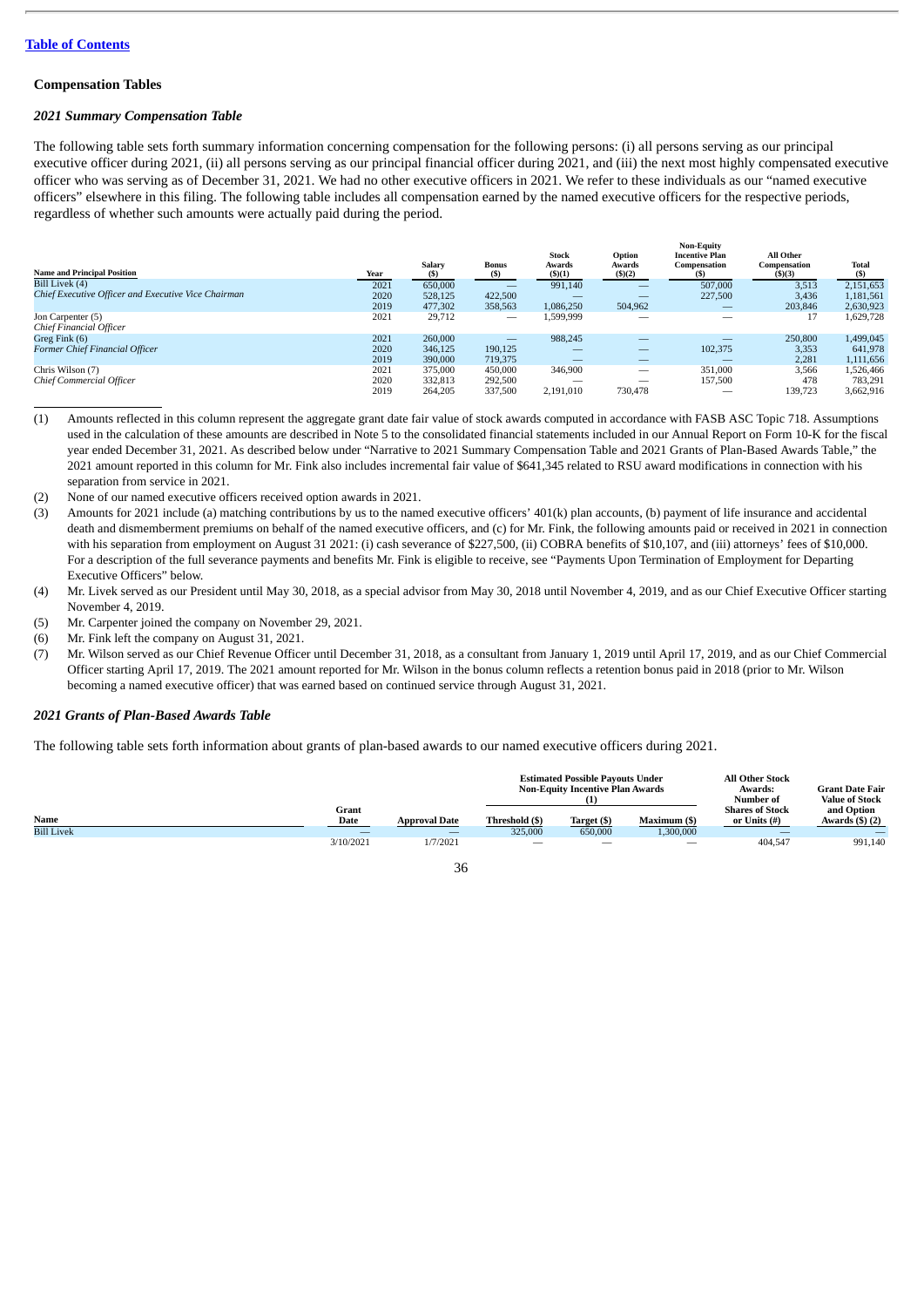|               |                          |                      |                          | <b>Estimated Possible Pavouts Under</b><br><b>Non-Equity Incentive Plan Awards</b><br>$\left(1\right)$ |                                                                                                                                                                                                                                                                                                                                                                                               |                                        | <b>Grant Date Fair</b><br><b>Value of Stock</b> |
|---------------|--------------------------|----------------------|--------------------------|--------------------------------------------------------------------------------------------------------|-----------------------------------------------------------------------------------------------------------------------------------------------------------------------------------------------------------------------------------------------------------------------------------------------------------------------------------------------------------------------------------------------|----------------------------------------|-------------------------------------------------|
| Name          | Grant<br>Date            | <b>Approval Date</b> | Threshold (\$)           | Target (\$)                                                                                            | Maximum (\$)                                                                                                                                                                                                                                                                                                                                                                                  | <b>Shares of Stock</b><br>or Units (#) | and Option<br>Awards $($ ) (2)                  |
| Jon Carpenter | 11/29/2021               | 10/19/2021           | _                        |                                                                                                        |                                                                                                                                                                                                                                                                                                                                                                                               | 451,977                                | 1,599,999                                       |
| Greg Fink     | -                        |                      | 146,250                  | 292,500                                                                                                | 585,000                                                                                                                                                                                                                                                                                                                                                                                       | -                                      |                                                 |
|               | 3/10/2021                | 1/7/2021             | $\overline{\phantom{a}}$ |                                                                                                        | $\hspace{1.0cm} \overline{\hspace{1.0cm} \hspace{1.0cm} \hspace{1.0cm} } \hspace{1.0cm} \hspace{1.0cm} \overline{\hspace{1.0cm} \hspace{1.0cm} \hspace{1.0cm} } \hspace{1.0cm} \hspace{1.0cm} \overline{\hspace{1.0cm} \hspace{1.0cm} \hspace{1.0cm} } \hspace{1.0cm} \hspace{1.0cm} \overline{\hspace{1.0cm} \hspace{1.0cm} \hspace{1.0cm} } \hspace{1.0cm} \hspace{1.0cm} \hspace{1.0cm} }$ | 141.592                                | 346,900                                         |
|               | 8/31/2021                | 7/21/2021            | _                        | $\overline{\phantom{a}}$                                                                               | $\overline{\phantom{a}}$                                                                                                                                                                                                                                                                                                                                                                      | $\overline{\phantom{a}}$               | 641,345                                         |
| Chris Wilson  | $\overline{\phantom{a}}$ |                      | 225,000                  | 450,000                                                                                                | 900,000                                                                                                                                                                                                                                                                                                                                                                                       |                                        |                                                 |
|               | 3/10/2021                | 1/7/2021             | —                        |                                                                                                        |                                                                                                                                                                                                                                                                                                                                                                                               | 141.592                                | 346,900                                         |

(1) Amounts in these columns reflect the estimated payouts for 2021 annual incentive awards assuming threshold, target and maximum achievement. The actual amounts paid to our named executive officers for 2021 performance can be found in the "Non-Equity Incentive Plan Compensation" column of the Summary Compensation Table above. Mr. Carpenter was not eligible for an annual incentive award for 2021 due to his November 29, 2021 start date. See "Compensation Discussion and Analysis – Executive Compensation Actions and Decisions for 2021 – Annual Incentive Compensation" above for additional information regarding these awards.

(2) Amounts in this column represent the aggregate grant date fair value of RSUs granted in 2021 to the named executive officers, computed in accordance with FASB ASC Topic 718. Additionally, the amounts in this column for Mr. Fink include the incremental fair value of the modifications to RSU awards previously granted to him that accelerated and became vested in connection with his separation on August 31, 2021, computed in accordance with FASB ASC Topic 718 as of the modification date. Assumptions used in the calculation of these amounts are described in Note 5 to the consolidated financial statements included in our Annual Report on Form 10-K for the fiscal year ended December 31, 2021.

## *Narrative to 2021 Summary Compensation Table and 2021 Grants of Plan-Based Awards Table*

#### *Long-Term Incentive Plan Awards*

For a description of the material terms (including vesting periods) of long-term incentive awards granted to our named executive officers in 2021, see "Compensation Discussion and Analysis – Executive Compensation Actions and Decisions for 2021 – Long-Term Incentive Compensation" above.

# *Amendments to Long-Term Incentive Plan Awards*

In connection with Mr. Fink's separation, our Compensation Committee amended the terms of outstanding RSUs previously granted to Mr. Fink in 2018 and 2021. These amendments were effective as of Mr. Fink's August 31, 2021 separation date. The incremental fair value of such modifications has been included in the Summary Compensation Table and the Grants of Plan-Based Awards Table above. For additional information regarding Mr. Fink's separation terms, see "Compensation Discussion and Analysis – Other Compensation Elements – CFO Separation Agreement" above.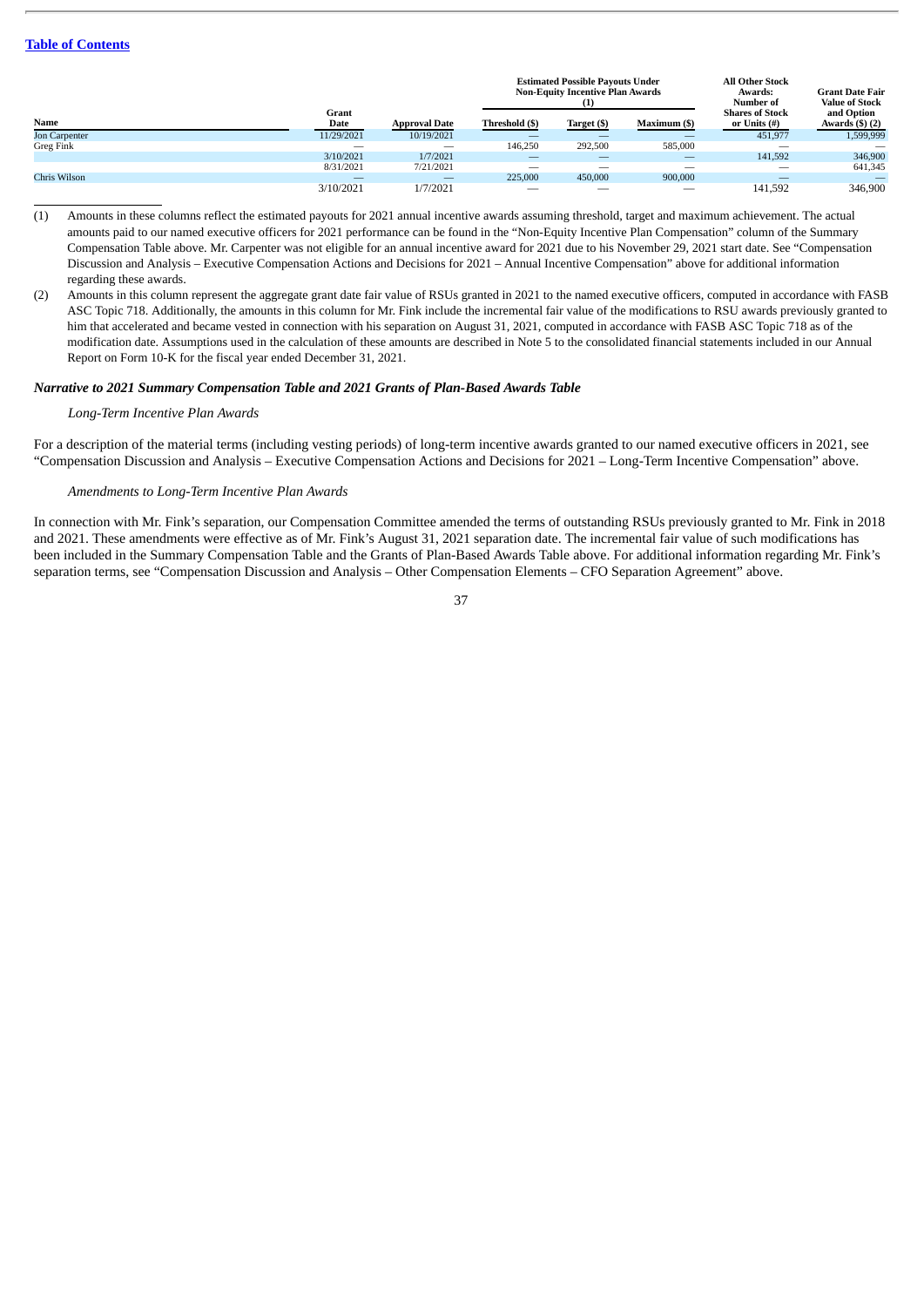# *2021 Outstanding Equity Awards at Fiscal Year End*

The following table sets forth certain information concerning outstanding equity awards held by the named executive officers as of December 31, 2021.

|                   |                                                                                                                           | <b>Option Awards</b> |                                                                                                                                 |     |                                           |                                     | <b>Stock Awards</b>                                                                               |                                                                                                                              |                                                                                                                                                                          |                                                                                                                                                                                                            |
|-------------------|---------------------------------------------------------------------------------------------------------------------------|----------------------|---------------------------------------------------------------------------------------------------------------------------------|-----|-------------------------------------------|-------------------------------------|---------------------------------------------------------------------------------------------------|------------------------------------------------------------------------------------------------------------------------------|--------------------------------------------------------------------------------------------------------------------------------------------------------------------------|------------------------------------------------------------------------------------------------------------------------------------------------------------------------------------------------------------|
| Name              | Number of<br><b>Securities</b><br><b>Underlying</b><br>Unexercised<br>and<br><b>Exercisable</b><br><b>Options</b><br>(# ) |                      | Number of<br><b>Securities</b><br><b>Underlying</b><br><b>Unexercised</b><br>and<br>Unexercisable<br><b>Options</b><br>$^{(#)}$ |     | Option<br><b>Exercise</b><br>Price<br>(S) | Option<br><b>Expiration</b><br>Date | Number<br>of Shares<br>or Units<br>of Stock<br>That<br><b>Have Not</b><br><b>Vested</b><br>(#)(1) | Market<br>Value of<br><b>Shares</b> or<br><b>Units of</b><br><b>Stock That</b><br><b>Have Not</b><br><b>Vested</b><br>(5)(2) | Equity<br>Incentive<br>Plan<br>Awards:<br><b>Number</b> of<br>Unearned<br>Shares,<br>Units or<br>Other<br><b>Rights</b><br><b>That Have</b><br><b>Not Vested</b><br>#(3) | <b>Equity</b><br><b>Incentive</b><br>Plan<br>Awards:<br>Market or<br>Payout<br>Value of<br>Unearned<br>Shares,<br><b>Units or</b><br>Other<br><b>Rights</b><br>That<br>Have<br><b>Not Vested</b><br>(5)(2) |
| <b>Bill Livek</b> | 200,000                                                                                                                   |                      | 100,000                                                                                                                         | (5) | 3.21                                      | 11/7/2029                           | $\overline{\phantom{a}}$                                                                          |                                                                                                                              |                                                                                                                                                                          |                                                                                                                                                                                                            |
|                   |                                                                                                                           |                      |                                                                                                                                 |     |                                           |                                     | 58,334                                                                                            | 194,836                                                                                                                      | 70,805                                                                                                                                                                   | 236,489                                                                                                                                                                                                    |
| Jon Carpenter     | $\overline{\phantom{a}}$                                                                                                  |                      | __                                                                                                                              |     | $\hspace{0.05cm}$                         | $\hspace{0.05cm}$                   | 451,977                                                                                           | 1,509,603                                                                                                                    |                                                                                                                                                                          |                                                                                                                                                                                                            |
| Greg Fink         |                                                                                                                           |                      | --                                                                                                                              |     |                                           |                                     | __                                                                                                | __                                                                                                                           |                                                                                                                                                                          |                                                                                                                                                                                                            |
| Chris Wilson      | 75,000<br>46,000                                                                                                          | (4)                  | 75,000                                                                                                                          | (6) | 10.35<br>17.55                            | 5/22/2029<br>4/4/2022               |                                                                                                   |                                                                                                                              |                                                                                                                                                                          |                                                                                                                                                                                                            |
|                   | –                                                                                                                         |                      |                                                                                                                                 |     |                                           |                                     | 141,592                                                                                           | 472,917                                                                                                                      | 28,125                                                                                                                                                                   | 93,938                                                                                                                                                                                                     |

(1) The awards reported in this column reflect time-based RSUs, which vest as set forth in the following table, subject to the named executive officer's continued employment or service through such vesting dates:

| Name              | <b>Number of RSUs</b> | <b>Remaining Vesting Schedule</b>                                                     |
|-------------------|-----------------------|---------------------------------------------------------------------------------------|
| <b>Bill Livek</b> | 58,334                | 100% on November 4, 2022                                                              |
| Jon Carpenter     | 451,977               | One-third on each of November 29,<br>2022, November 29, 2023 and<br>November 29, 2024 |
| <b>Greg Fink</b>  |                       |                                                                                       |
| Chris Wilson      | 141.592               | One-third on each of March 10,<br>2022, March 10, 2023 and<br>March 10, 2024          |

(2) Amounts in these columns reflect the market value of shares or units of stock reported in the preceding column that have not vested, computed based on the closing price of our Common Stock as reported on Nasdaq on December 31, 2021, which was \$3.34 per share.

(3) The awards reported in this column reflect the threshold number of performance-based RSUs granted in 2019 which become eligible to be earned based on achievement of certain stock-price hurdles subject to the named executive officer's continued employment or service through the date of achievement of the applicable stock-price hurdle during the applicable performance period. The awards are reported at threshold because the threshold level of performance had not been achieved as of December 31, 2021. The following table sets forth the end of the applicable performance period for each award with respect to the number of performance-based RSUs reflected in this column. As described under "Payments Upon Termination or Change in Control" below, Mr. Livek's performance-based RSUs will vest in full with respect to 425,000 shares of Common Stock (to the extent not already vested) upon his separation from service as a member of the Board.

|                   | <b>Number of Performance-</b> |                                    |
|-------------------|-------------------------------|------------------------------------|
| Name              | <b>Based RSUs</b>             | <b>Performance Period End Date</b> |
| <b>Bill Livek</b> | 70,805                        | November 4, 2029                   |
| Jon Carpenter     |                               | __                                 |
| Greg Fink         |                               |                                    |
| Chris Wilson      | 28,125                        | May 22, 2029                       |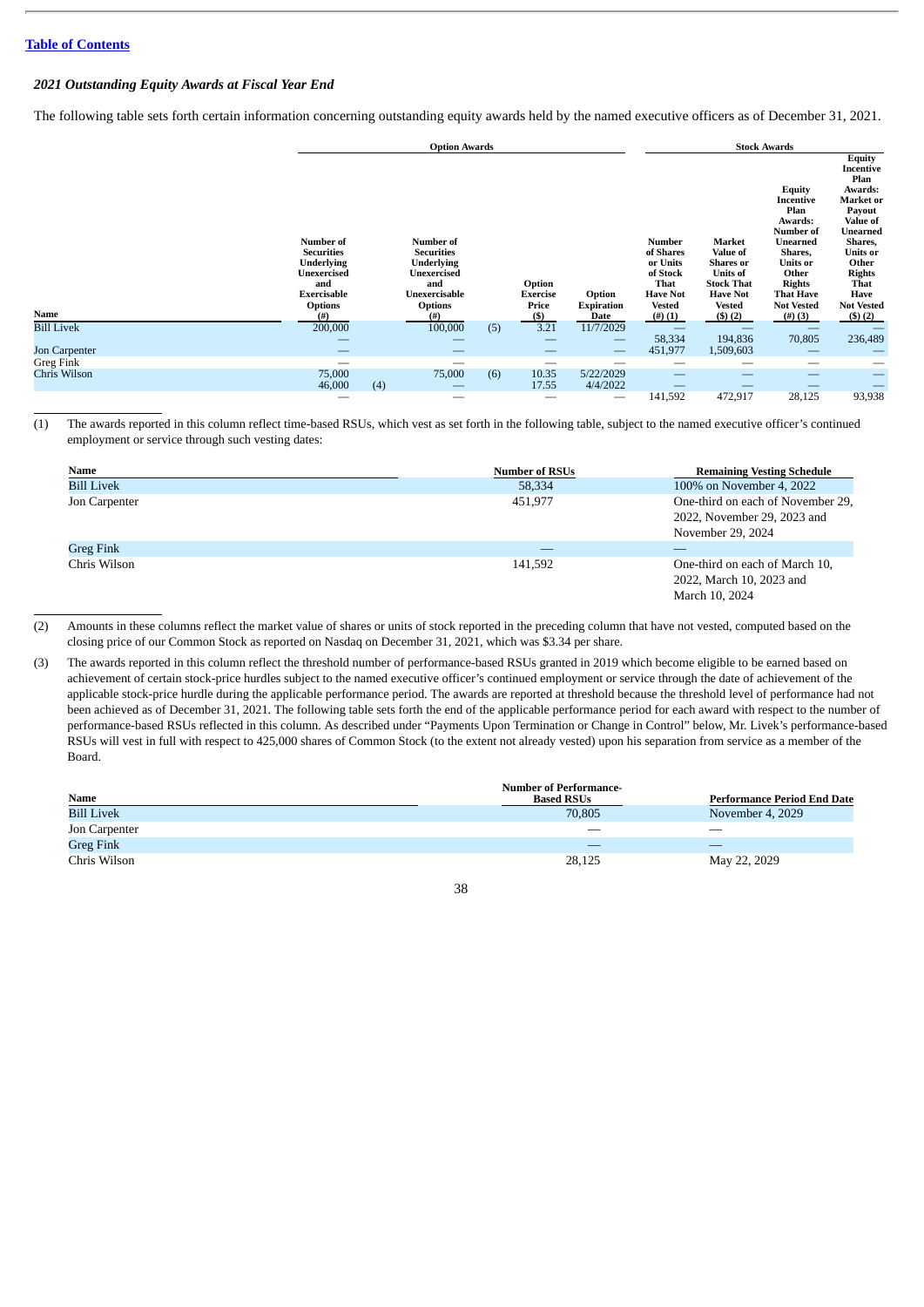- (4) Award granted under the Rentrak Corporation 2011 Stock Incentive Plan and assumed by the company on January 29, 2016 in connection with the Rentrak merger.
- (5) Time-based stock option award granted under our 2018 Equity and Incentive Compensation Plan, as amended and restated effective as of July 9, 2020 (the "2018 Plan") that vests on November 7, 2022, subject to Mr. Livek's continued employment or service through such vesting date.
- (6) Time-based stock option award granted under the 2018 Plan that vests as to one-half on each of May 22, 2022 and May 22, 2023, subject to Mr. Wilson's continued employment or service through each such vesting date.

# *2021 Option Exercises and Stock Vested*

The following table sets forth certain information concerning the number of shares our named executive officers acquired and the value they realized upon vesting of stock awards during 2021. Values are shown before payment of any applicable withholding taxes or brokerage commissions. None of our named executive officers exercised options in 2021. The values reported in the table below may not represent the actual amounts received by the executive upon settlement of the awards due to the delayed delivery of shares.

|                |                                                          | <b>Stock Awards</b>                                  |
|----------------|----------------------------------------------------------|------------------------------------------------------|
| Name           | Number of<br><b>Shares Acquired</b><br>on Vesting<br>(#) | <b>Value Realized</b><br>on Vesting<br>$($ \$) $(1)$ |
| Bill Livek (2) | 462,880                                                  | 1,579,269                                            |
| Jon Carpenter  |                                                          |                                                      |
| Greg Fink (3)  | 164,354                                                  | 639,148                                              |
| Chris Wilson   | 24,070                                                   | 90,467                                               |

(1) The value realized on vesting is calculated by multiplying the number of shares of stock subject to the time-based RSU awards (and, for Mr. Fink, 4,881 performance-based RSUs for which performance was achieved as of December 31, 2020 but which remained outstanding and subject to service-based vested conditions until March 1, 2021) that vested by the closing price of the underlying shares on the vesting date (or, if such date is not a trading date, the last trading date prior to the applicable vesting date).

- (2) The value of the awards reported in this row includes (i) \$1,351,187 representing 404,547 RSUs that vested on December 31, 2021 but remain subject to holding requirements, and (ii) \$228,082 representing 58,333 RSUs that vested on November 4, 2021 but will be settled and payable to Mr. Livek following his termination of employment.
- (3) The value of the awards reported in this row includes (i) \$32,026 representing 8,254 RSUs granted in 2018 that accelerated and vested on August 31, 2021 in connection with Mr. Fink's separation from employment on such date but which were not settled and payable to Mr. Fink until March 3, 2022, and (ii) \$549,377 representing 141,592 RSUs granted in 2021 that accelerated and vested on August 31, 2021 in connection with Mr. Fink's separation from employment on such date but which were settled and payable to Mr. Fink in installments of 47,197 on March 3, 2022, 47,197 on March 7, 2022 and 47,198 on March 10, 2022.

#### *2021 Non-Qualified Deferred Compensation Table*

| Name              | Plan Name         | Executive<br>Contributions<br>in Last FY | Registrant<br>C <b>ontributions</b><br>in Last FY | Aggregate<br>Earnings in<br>Last FY<br>$($ \$) $(1)$ | Aggregate<br>Withdrawals/<br><b>Distributions</b> | Aggregate<br><b>Balance</b> at<br>Last FYE<br>(3)(2) |
|-------------------|-------------------|------------------------------------------|---------------------------------------------------|------------------------------------------------------|---------------------------------------------------|------------------------------------------------------|
| <b>Bill Livek</b> | Deferred RSUs (3) |                                          | 228,082                                           | 44,333                                               |                                                   | 389,664                                              |
| Greg Fink         | Deferred RSUs (4) |                                          | 581,402                                           | (80, 917)                                            |                                                   | 500,486                                              |

(1) This column represents the aggregate earnings (or losses) for 2021 for equity awards that vested in one tax year but whose settlement was deferred to a subsequent tax year. The earnings (or loss) amount for these awards represents an estimate of annual earnings with respect to vested but unpaid and deferred shares and (i) for Mr. Livek, is based on the difference in (a) for the RSUs that vested in 2020 but were deferred, the closing price per share of our Common Stock of (x) \$2.01 as of November 4, 2020 and (y) \$3.34 as of December 31, 2021, and (b) for the RSUs that vested in 2021 but were deferred, the closing price per share of our Common Stock of (x) \$3.91 as of November 4, 2021 and (y) \$3.34 as of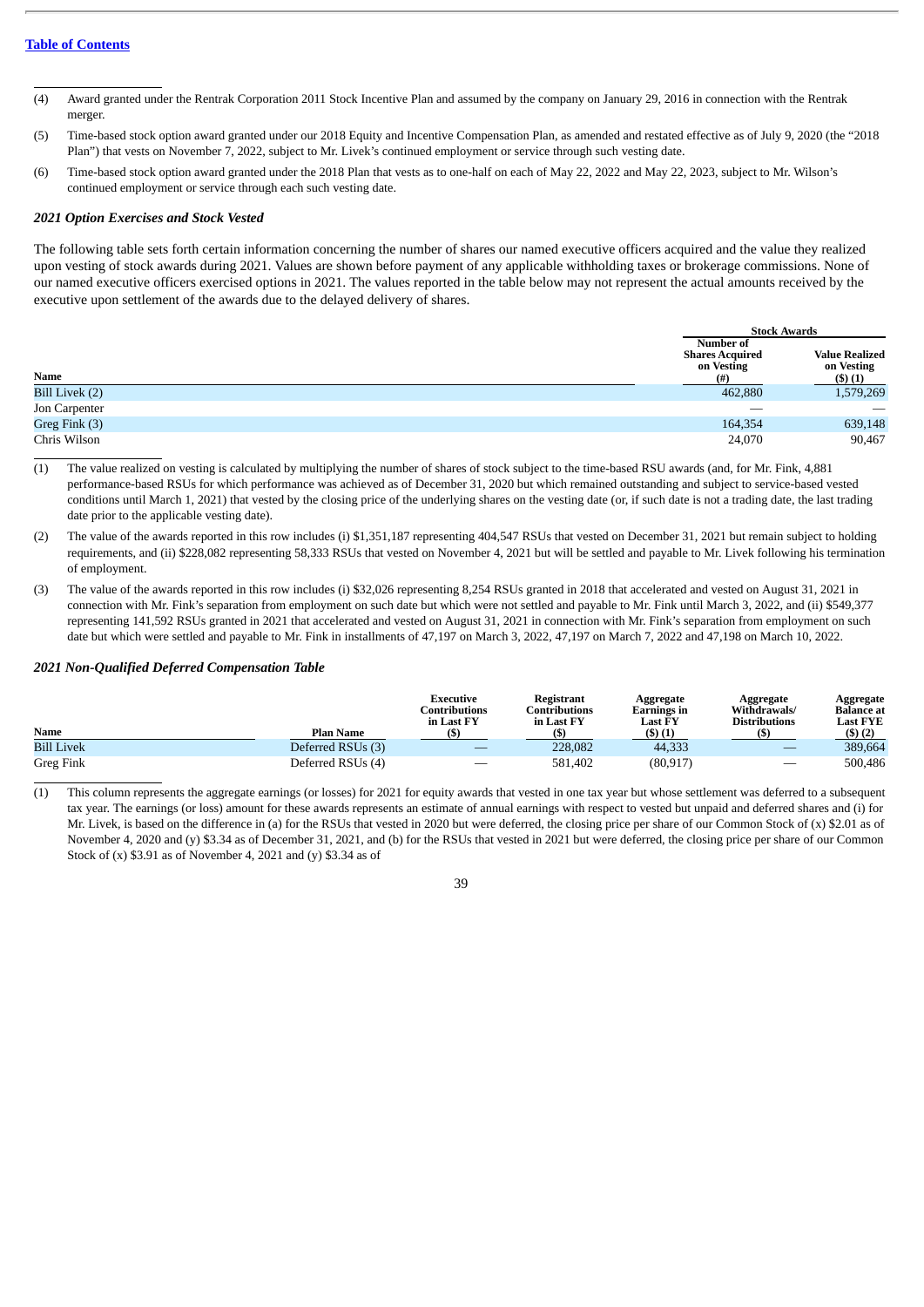December 31, 2021, in each case, multiplied by the number of RSUs that were vested but deferred as of November 4, 2020 and November 4, 2021, as applicable, as described in more detail in Note 3 to this table below, and (ii) for Mr. Fink, is based on the difference in the closing price per share of our Common Stock of \$3.88 as of August 31, 2021 and \$3.34 as of December 31, 2021, multiplied by the number of RSUs that were vested but deferred as of August 31, 2021, as described in more detail in Note 4 to this table below.

- (2) For Mr. Livek, this column reflects the total value of the 58,333 RSUs that became vested in each of 2020 and 2021 but for which settlement was deferred, and for Mr. Fink, this column reflects the total value of the 149,846 RSUs that became vested on his August 31, 2021 separation date but for which settlement was deferred. The value is computed based on the closing price of our Common Stock as reported on Nasdaq on December 31, 2021, which was \$3.34 per share. The deferred RSUs that became vested in 2021 are included in the 2021 Option Exercises and Stock Vested Table above for each of Messrs. Livek and Fink.
- (3) Mr. Livek's deferred RSUs represent 58,333 RSUs that vested in November 2020 and 58,333 RSUs that vested in November 2021 but with a deferred payout following the years in which such RSUs vested. The shares underlying the award will become payable to Mr. Livek following his termination of employment.
- (4) Mr. Fink's deferred RSUs represent 149,846 RSUs that vested on August 31, 2021 but with a deferred payout following the years in which such RSUs vested. 55,451 of the shares underlying the awards became payable to Mr. Fink on March 3, 2022, 47,197 of the shares underlying the awards became payable to Mr. Fink on March 7, 2022, and 47,198 of the shares underlying the awards became payable to Mr. Fink on March 10, 2022 (as described below under "Payments Upon Termination or Change in Control – Fink Separation Agreement").

# **Payments Upon Termination or Change in Control**

# *Livek Change of Control and Severance Agreement*

Mr. Livek is a party to a change of control and severance agreement (the "Livek Agreement"). The Livek Agreement has a three-year initial term with automatic three-year renewals thereafter, and in the event of a change of control, will continue in effect through the longer of the date that is 12 months following the effective date of the change of control or the remainder of the term then in effect. As of December 31, 2021, the Livek Agreement provided that if we terminated Mr. Livek without "cause" or Mr. Livek resigned for "good reason" (each as described below), then, subject to compliance with certain post-employment covenants and execution and non-revocation of a release of claims in favor of the company, Mr. Livek would be eligible to receive (i) accrued but unpaid vacation, expense reimbursements, wages and other benefits due under our compensation plans, policies and arrangements (the "Accrued Amounts"); (ii) reimbursement of COBRA premiums (or an equivalent cash distribution if the severance period exceeded the permitted COBRA participation period) for two years; and (iii) two times Mr. Livek's annual base salary, payable over two years in accordance with our normal payroll practices (or if such termination was on or within 12 months following a change of control, in a lump sum).

Additionally, if (a) Mr. Livek remained employed or continued to provide services through the first anniversary of the date of a change of control or (b) we terminated Mr. Livek without cause or Mr. Livek resigned for good reason on or within 12 months following a change of control, then, in each case and except as otherwise described below, all of Mr. Livek's outstanding and unvested equity awards held as of the date of a change of control would vest in full.

Under the Livek Agreement as in effect on December 31, 2021:

- "cause" is generally defined as Mr. Livek's indictment, plea of nolo contendere or conviction of any felony or any crime involving dishonesty; material breach of duties or a company policy; or commission of any act of dishonesty, embezzlement, theft, fraud or misconduct with respect to the company, any of which in the good faith and reasonable determination of the Board or the Compensation Committee is materially detrimental to the company, its business or its reputation;
- "change of control" is generally defined as the occurrence of (i) a change in ownership of the company pursuant to the acquisition by any one person or any persons acting as a group of a number of shares of the company's stock that, together with the stock already held by such person, represents more than 50% of the total voting power of the company's stock (other than an acquisition of stock of the company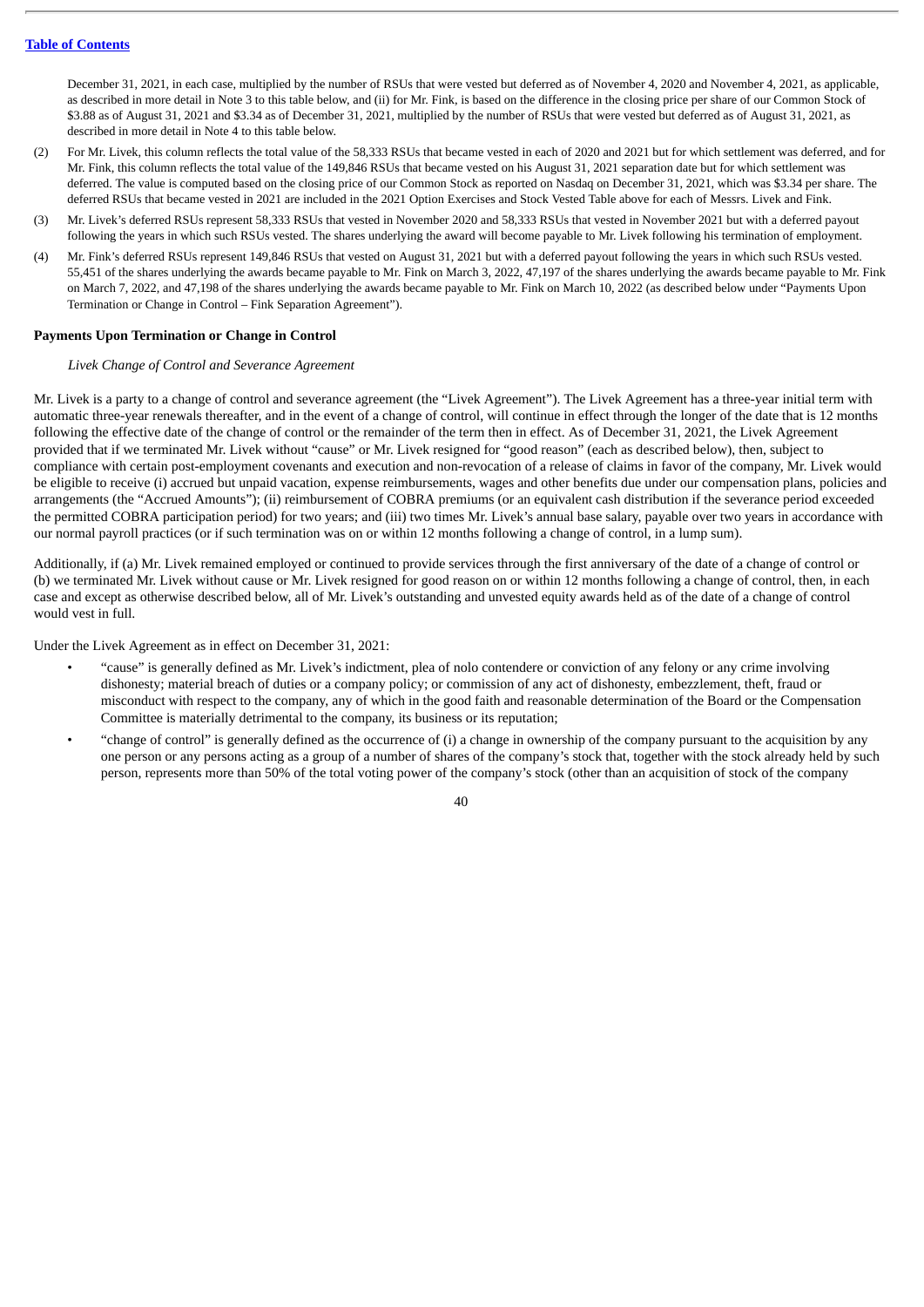as a result of a private financing that is approved by the Board), (ii) a change in the effective control of the company due to the majority of the members of the Board being replaced during any 12-month period by directors whose appointment or election is not endorsed by a majority of the members of the Board prior to the date of the appointment or election, or (iii) a change in the ownership of a substantial portion of the company's assets which occurs on the date that any person acquires (or has acquired during the 12-month period preceding such acquisition) assets from the company that have a total gross fair market value equal to or more than 50% of the total gross fair market value of all of the company's assets immediately prior to such acquisition (determined without regard to any liabilities associated with such assets); and

• "good reason" is generally defined as Mr. Livek's termination of employment within 90 days after the expiration of a specified cure period following the occurrence of one or more of the following: (i) a material diminution in his base compensation (unless done for all of our senior-level executives); (ii) a material reduction of his authority or responsibilities or, following a change of control, a change in his reporting position; or (iii) a relocation of his primary workplace of more than 50 miles.

In the event that the payments or benefits under the Livek Agreement (i) would constitute "parachute payments" within the meaning of Section 280G of the Code and (ii) would subject Mr. Livek to an excise tax under Section 4999 of the Code, then, depending on which method produced the largest net after-tax benefit for Mr. Livek, the payments would either be: (a) reduced to the level at which no excise tax applies or (b) paid in full, which would subject Mr. Livek to the excise tax.

After the end of 2021, the Livek Agreement was modified as described under "Livek Transition Agreement" below.

## *Livek 2019 Equity Awards*

In 2019, Mr. Livek was granted equity awards in the form of stock options, RSUs, and performance-based RSUs ("PRSUs"). As of December 31, 2021, each of these award agreements provided for certain treatment upon a qualifying termination of employment and/or change of control. The award agreements evidencing the grant of options and RSUs to Mr. Livek in 2019 both provided that if we terminated Mr. Livek without "cause" or if Mr. Livek resigned for "good reason" (both terms as defined in the Livek Agreement) within one year following a change of control, the applicable equity award would become fully vested. The award agreement evidencing the grant of PRSUs to Mr. Livek in 2019 provided that (a) if we terminated Mr. Livek without "cause" or if Mr. Livek resigned or terminated employment as a result of death or "disability" (as defined in the Livek Agreement), the PRSUs would become vested based on actual achievement of the stock price hurdle during the period beginning on the most recent vesting date preceding the date of termination and ending on the date of such termination, and (b) if a change of control occurred, the PRSUs would become vested by applying the per-share price paid in connection with the change of control as the stock price hurdle for purposes of determining attainment of performance goals. After the end of 2021, this PRSU award was modified as described under "Livek Transition Agreement" below.

#### *Livek 2019 Letter Agreement*

In connection with his appointment as our Chief Executive Officer ("CEO"), we and Mr. Livek entered into a letter agreement on November 4, 2019 (the "Livek 2019 Letter Agreement") pursuant to which Mr. Livek was eligible to receive a one-time bonus of at least \$1,000,000 upon the successful completion of a refinance of all or substantially all of our outstanding senior secured convertible notes. As described above under "Compensation Discussion and Analysis – Executive Compensation Actions and Decisions for 2021 – Long-Term Incentive Compensation –Transaction Awards," the refinance bonus was paid to Mr. Livek in the form of RSUs (the "2021 RSUs") on March 10, 2021, upon the closing of our Series B Convertible Preferred Stock transactions. The 2021 RSUs vested in full on December 31, 2021. Mr. Livek was required to hold the net shares of Common Stock delivered to him under the 2021 RSUs over the three-year period following the closing of the transactions, with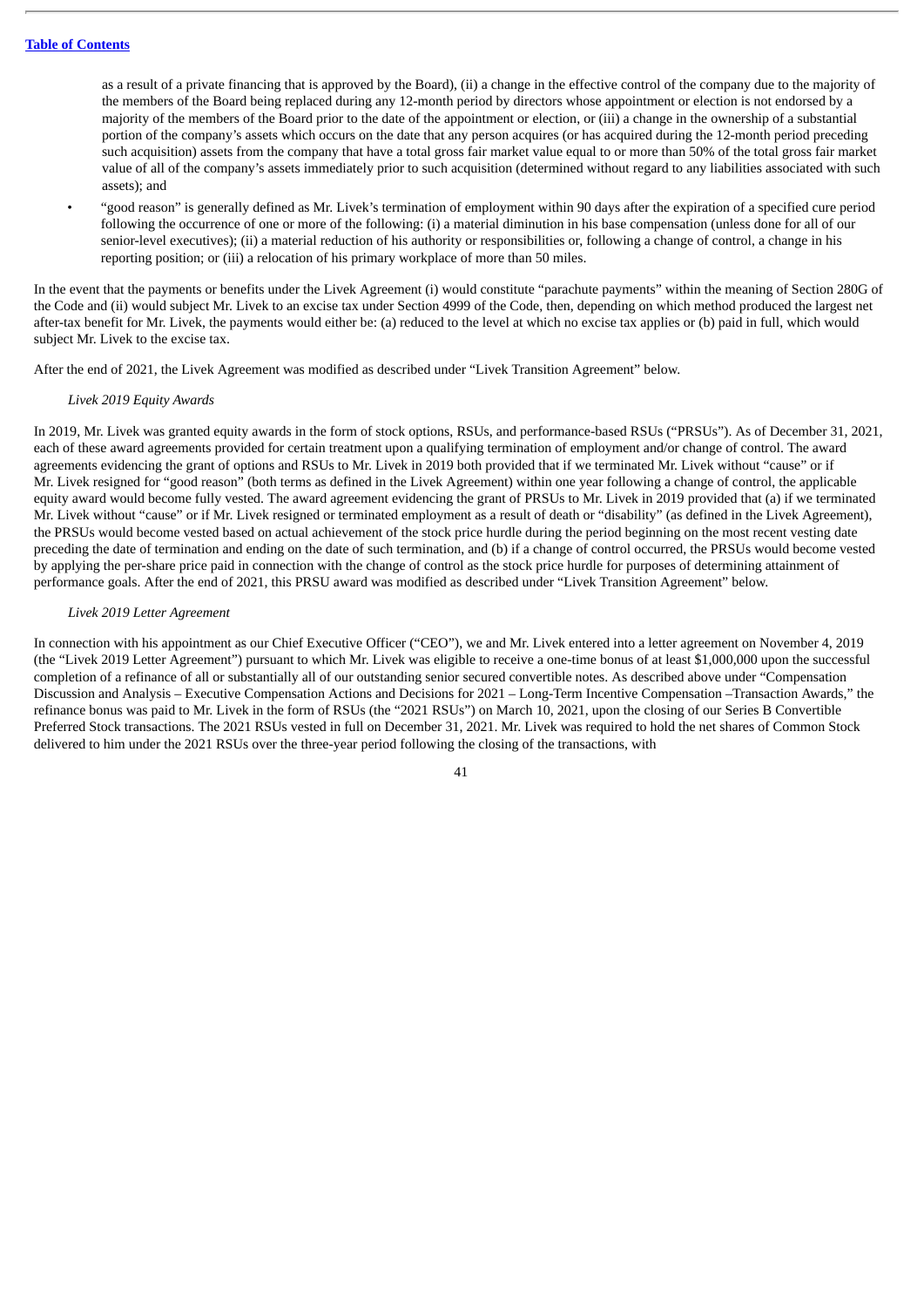one-third of such shares being released from the hold on each anniversary of March 10, 2021. These holding requirements are expected to terminate upon Mr. Livek's retirement as CEO, as described under "CEO Transition Agreement" below.

Upon the consummation of a qualifying change in control, Mr. Livek will receive a one-time bonus of \$1,000,000, plus an additional one-time bonus based on specified percentages (ranging from 0.30% to 0.32%) of the gross transaction proceeds (but no more than \$4,000,000) resulting from such change in control so long as the change in control results in gross transaction proceeds of at least \$500 million. Each bonus payable upon the consummation of a change in control is generally subject to Mr. Livek's continued employment through such change in control, provided that if we terminate Mr. Livek without cause or if Mr. Livek resigns for good reason within the 90-day period preceding the consummation of the change in control, Mr. Livek will remain eligible to receive such bonus upon the consummation of such change in control.

# *Livek Transition Agreement*

On February 28, 2022, Mr. Livek announced his intention to retire as our CEO and transition to a non-executive Vice Chairman role after his successor as CEO is named. On the same date, we entered into a Transition and Separation Agreement (the "Transition Agreement") to facilitate Mr. Livek's retirement as CEO. Pursuant to the Transition Agreement, Mr. Livek has agreed to serve in his current capacity as CEO through the date on which we appoint a new CEO, at which time Mr. Livek's employment will end. As of the date of this filing, we have not yet appointed a new CEO.

During his service as CEO, Mr. Livek will remain eligible to earn (i) base salary at his current rate, (ii) annual incentive compensation pursuant to our annual incentive program, and (iii) long-term incentive compensation pursuant to the 2018 Plan. For the year in which Mr. Livek's retirement occurs, his annual and long-term incentive awards will be prorated for his period of service as CEO and will be paid or vested, as applicable, otherwise in accordance with our annual and long-term incentive compensation programs.

Subject to Mr. Livek's timely execution and non-revocation of a general release of claims following his retirement, and his continued compliance with the terms of the Transition Agreement, Mr. Livek will receive cash severance and healthcare continuation coverage consistent with the terms of the Livek Agreement (described above). Effective February 28, 2022, he will no longer have the ability to resign for "good reason" under the Livek Agreement.

Mr. Livek's outstanding equity awards will remain outstanding and continue to vest or be exercisable (as applicable) in accordance with their terms following his transition to serving as non-executive Vice Chairman, provided that any outstanding PRSUs granted to Mr. Livek in 2019 (i) will not vest upon a change of control, and (ii) will vest in full upon Mr. Livek's separation from service as a member of the Board. In addition, the holding requirements for the shares of Common Stock delivered to Mr. Livek under the 2021 RSUs will be deemed satisfied upon his retirement as CEO.

During his service as a non-employee director, Mr. Livek will receive standard non-employee director compensation payable on the same terms as applicable to our other non-employee directors. Finally, we agreed to reimburse up to \$10,000 in attorneys' fees incurred by Mr. Livek in connection with the Transition Agreement.

# *Carpenter Change of Control and Severance Agreements*

Mr. Carpenter is party to a change of control agreement and a severance agreement (the "Carpenter Agreements"). The Carpenter Agreements have a two-year initial term with automatic one-year renewals thereafter, and in the event of a change of control will continue in effect through the longer of the date that is 12 months following the effective date of the change of control or the remainder of the term then in effect. The Carpenter Agreements provide that if we terminate Mr. Carpenter without "cause" or Mr. Carpenter resigns for "good reason" (each as described below), then, subject to compliance with certain post-employment covenants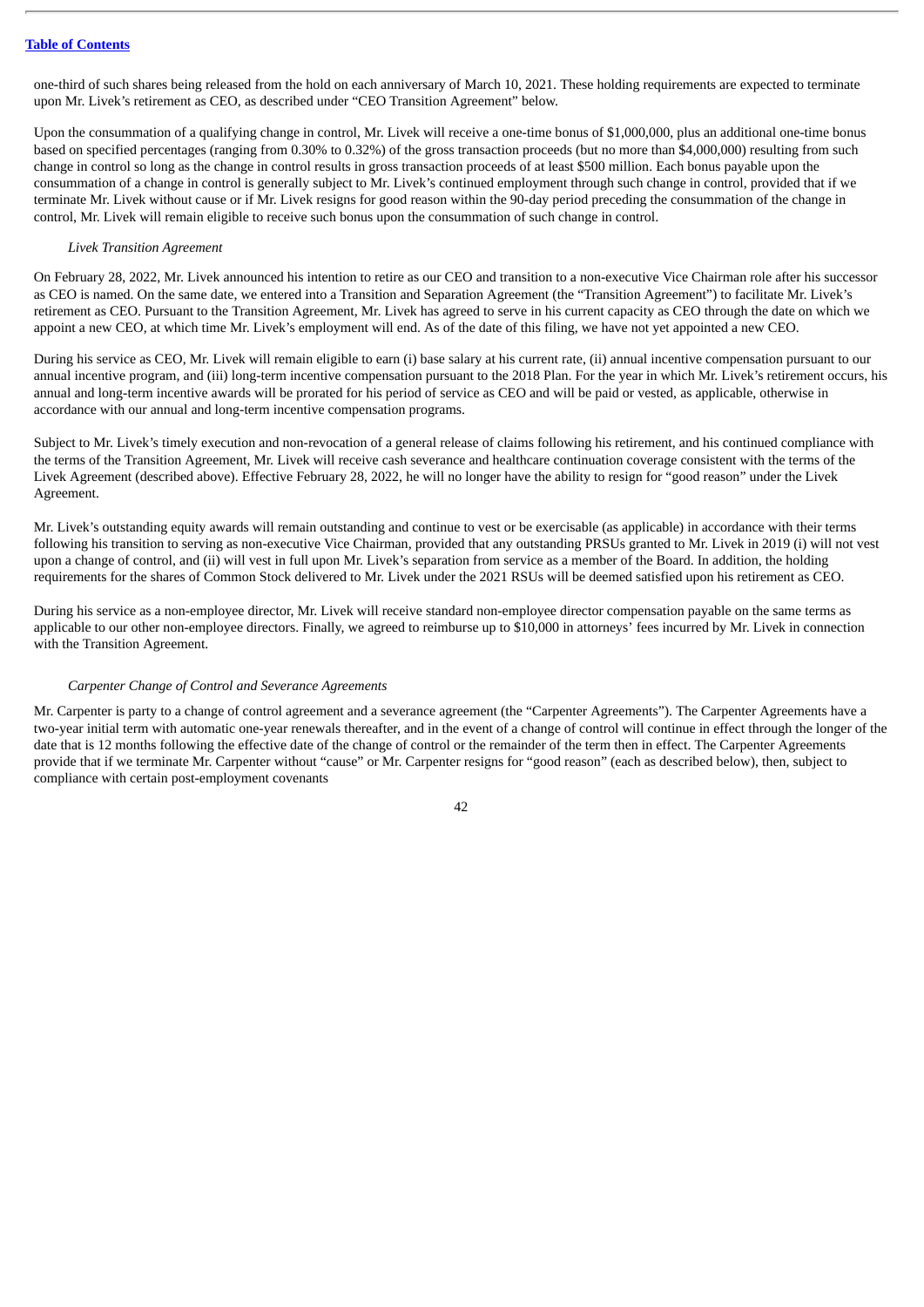and execution and non-revocation of a release of claims in favor of the company, Mr. Carpenter would be eligible to receive (i) all Accrued Amounts; (ii) reimbursement of COBRA premiums (or an equivalent cash distribution if the severance period exceeds the permitted COBRA participation period) for 15 months; and (iii) the following severance payments, depending on the time of termination or resignation:

|                                         | <b>Time of Termination or Resignation</b>                                                                                                                                             |                                                                                                                                                                                                                                                                                           |  |  |  |
|-----------------------------------------|---------------------------------------------------------------------------------------------------------------------------------------------------------------------------------------|-------------------------------------------------------------------------------------------------------------------------------------------------------------------------------------------------------------------------------------------------------------------------------------------|--|--|--|
| <b>Severance Benefit</b>                | <b>Prior to a Change of Control</b>                                                                                                                                                   | On or Within 12 Months Following<br>a Change of Control                                                                                                                                                                                                                                   |  |  |  |
| Cash Severance                          | 15 months of Mr. Carpenter's annual base salary<br>as in effect immediately prior to the termination<br>date, paid over 15 months in accordance with<br>our normal payroll practices. | 15 months of Mr. Carpenter's annual base<br>salary as in effect immediately prior to the<br>termination date (or, if greater, the change<br>of control), paid 60 days following<br>termination.                                                                                           |  |  |  |
| Current Year Short-Term Incentive Award | Pro-rata portion based on actual performance<br>through the end of the applicable year, paid at<br>the time short-term incentive awards are paid to<br>other senior executives.       | Pro-rata portion of the greater of<br>(A) Mr. Carpenter's target short-term<br>incentive award for the year of termination<br>and (B) the projected full-year short-term<br>incentive award, paid 60 days following<br>termination.                                                       |  |  |  |
| Time-Based Equity Acceleration          | None (but see "Carpenter RSU Award" below).                                                                                                                                           | Full acceleration.                                                                                                                                                                                                                                                                        |  |  |  |
| Performance-Based Equity Acceleration   | None.                                                                                                                                                                                 | Acceleration as to the greater of $(A)$ the<br>target number of shares subject to the<br>applicable equity award or $(B)$ if 50% of<br>the performance period has elapsed, the<br>projected number of shares that would have<br>been earned through the end of the<br>performance period. |  |  |  |

Under the Carpenter Agreements:

- "cause" is generally defined as Mr. Carpenter's indictment, plea of nolo contendere or conviction of any felony or any crime involving dishonesty; material breach of duties or a company policy (that is not cured by Mr. Carpenter within 30 days following written notice); or commission of any act of dishonesty, embezzlement, theft, fraud or misconduct with respect to the company, any of which in the good faith and reasonable determination of the Board or the Compensation Committee is materially detrimental to the company, its business or its reputation;
- "change of control" has the same meaning given to such term under the Livek Agreement; and
- "good reason" is defined as Mr. Carpenter's termination of employment within 90 days after a specified cure period following the occurrence of one or more of the following: (i) a material diminution in Mr. Carpenter's base compensation (unless done for all of our senior-level executives) or (ii) a relocation of Mr. Carpenter's primary workplace of over 50 miles.

Termination will not be considered for "good reason" if the compensation is subject to any clawback provisions.

In the event that the payments or benefits under the Carpenter Agreements (i) would constitute "parachute payments" within the meaning of Section 280G of the Code and (ii) would subject Mr. Carpenter to the excise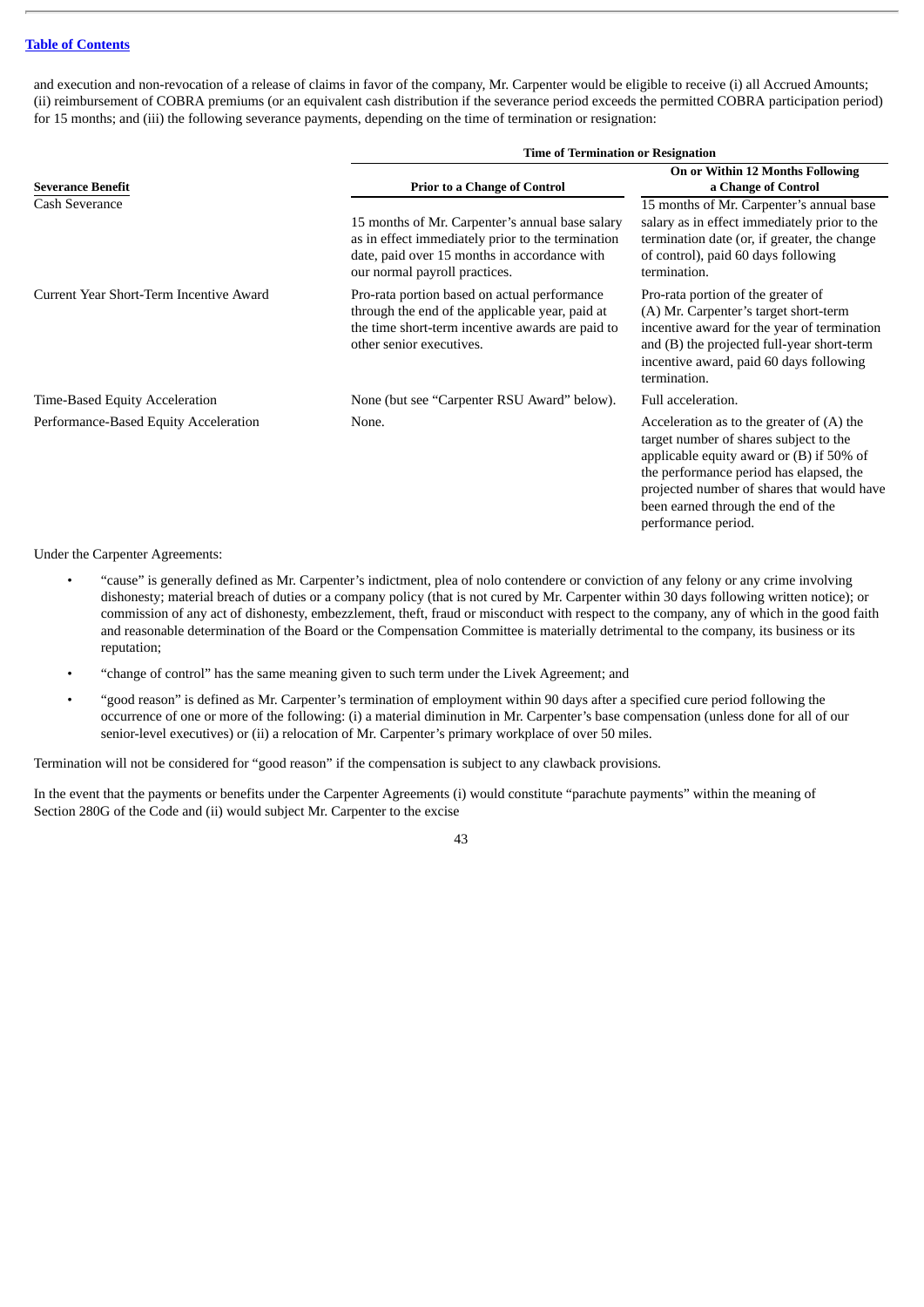tax imposed by Section 4999 of the Code, then, depending on which method produces the largest net after-tax benefit for Mr. Carpenter, the payments shall either be: (a) reduced to the level at which no excise tax applies or (b) paid in full, which would subject Mr. Carpenter to the excise tax.

## *Carpenter RSU Award*

In connection with his appointment as our Chief Financial Officer in November 2021, Mr. Carpenter received an inducement award of RSUs with respect to 451,977 shares of our Common Stock. These RSUs will vest as to one-third on each of the first three anniversaries of his start date (November 29, 2021). In addition to the severance benefits described above, if we terminate Mr. Carpenter's employment without cause or he resigns for good reason, in either case prior to a change in control, a portion of the RSU grant equal to 15 months of vesting (or the remaining term, if shorter) will vest upon termination.

# *Wilson Change of Control and Severance Agreement*

Mr. Wilson is party to a change of control and severance agreement (the "Wilson Agreement"). The Wilson Agreement has a three-year initial term with automatic one-year renewals thereafter, and in the event of a change of control will continue in effect through the longer of the date that is 12 months following the effective date of the change of control or the remainder of the term then in effect. The Wilson Agreement provides that if we terminate Mr. Wilson without "cause" or Mr. Wilson resigns for "good reason" (each as described below), then, subject to compliance with certain postemployment covenants and execution and non-revocation of a release of claims in favor of the company, Mr. Wilson would be eligible to receive (i) all Accrued Amounts; (ii) reimbursement of COBRA premiums (or an equivalent cash distribution if the severance period exceeds the permitted COBRA participation period) for one year; and (iii) the following severance payments, depending on the time of termination or resignation:

|                                         | <b>Time of Termination or Resignation</b>                                                                                                                                                                                                                                  |                                                                                                                                                                                                                                  |  |  |  |
|-----------------------------------------|----------------------------------------------------------------------------------------------------------------------------------------------------------------------------------------------------------------------------------------------------------------------------|----------------------------------------------------------------------------------------------------------------------------------------------------------------------------------------------------------------------------------|--|--|--|
| <b>Severance Benefit</b>                | <b>Prior to a Change of Control</b>                                                                                                                                                                                                                                        | On or Within 12 Months Following<br>a Change of Control                                                                                                                                                                          |  |  |  |
| Cash Severance                          | The sum of Mr. Wilson's (A) annual base salary<br>and (B) target short-term incentive award, paid<br>over one year in accordance with our normal<br>payroll practices.                                                                                                     | The sum of Mr. Wilson's (A) annual base<br>salary and (B) target short-term incentive<br>award, paid 60 days following termination.                                                                                              |  |  |  |
| Current Year Short-Term Incentive Award | Pro-rata portion based on actual performance<br>through the end of the applicable year (but with<br>any individual performance objectives deemed<br>achieved at the target level), paid at the time<br>short-term incentive awards are paid to other<br>senior executives. | Pro-rata portion of the greater of<br>(A) Mr. Wilson's target short-term incentive<br>award for the year of termination and<br>(B) the projected full-year short-term<br>incentive award, paid 60 days following<br>termination. |  |  |  |
| Time-Based Equity Acceleration          | None.                                                                                                                                                                                                                                                                      | Full acceleration.                                                                                                                                                                                                               |  |  |  |
| Performance-Based Equity Acceleration   | None.                                                                                                                                                                                                                                                                      | Except as otherwise described below under<br>"Executive Compensation - Payments<br>Upon Termination or Change in Control -<br>Wilson 2019 PRSU Award," acceleration as                                                           |  |  |  |

44

to the greater of (A) the target number of

shares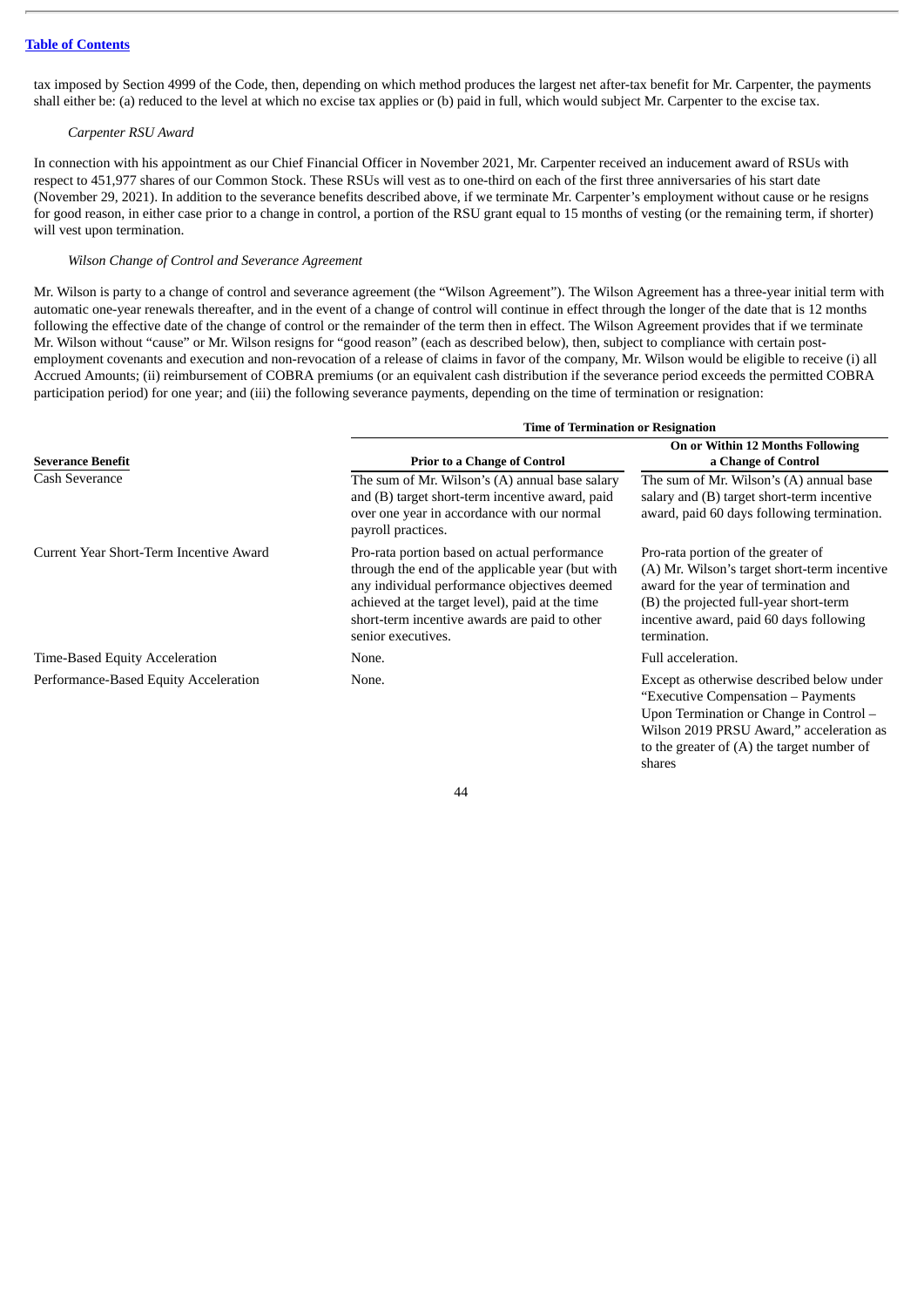|  |  |  |  | <b>Table of Contents</b> |
|--|--|--|--|--------------------------|
|--|--|--|--|--------------------------|

|                          | <b>Time of Termination or Resignation</b> |                                                                                                                                                                                                               |  |  |  |
|--------------------------|-------------------------------------------|---------------------------------------------------------------------------------------------------------------------------------------------------------------------------------------------------------------|--|--|--|
| <b>Severance Benefit</b> | <b>Prior to a Change of Control</b>       | On or Within 12 Months Following<br>a Change of Control                                                                                                                                                       |  |  |  |
|                          |                                           | subject to the applicable equity award or<br>(B) if 50% of the performance period has<br>elapsed, the projected number of shares that<br>would have been earned through the end of<br>the performance period. |  |  |  |

# Under the Wilson Agreement:

- "cause" is generally defined as Mr. Wilson's indictment, plea of nolo contendere or conviction of any felony or any crime involving dishonesty; material breach of duties or a company policy (that is not cured by Mr. Wilson within 30 days following written notice); or commission of any act of dishonesty, embezzlement, theft, fraud or misconduct with respect to the company, any of which in the good faith and reasonable determination of the Board or the Compensation Committee is materially detrimental to the company, its business or its reputation;
- "change of control" has the same meaning given to such term under the Livek Agreement;
- with respect to severance benefits related to short-term incentive awards under the Wilson Agreement and equity awards granted on or after September 4, 2018, "good reason" is defined as Mr. Wilson's termination of employment within 90 days after a specified cure period following the occurrence of one or more of the following: (i) a material diminution in Mr. Wilson's base compensation (unless done for all of our senior-level executives) or (ii) a relocation of Mr. Wilson's primary workplace of over 50 miles; and
- for purposes of all other severance and other benefits, "good reason" is defined as Mr. Wilson's termination of employment within 90 days after a specified cure period following the occurrence of one or more of the following: (i) a material diminution in his base compensation (unless done for all senior-level executives); (ii) a material reduction of his authority or responsibilities or, following a change of control, a change in his reporting position; or (iii) a relocation of his primary workplace of over 50 miles.

Termination will not be considered for "good reason" if the compensation is subject to any clawback provisions.

In the event that the payments or benefits under the Wilson Agreement (i) would constitute "parachute payments" within the meaning of Section 280G of the Code and (ii) would subject Mr. Wilson to the excise tax imposed by Section 4999 of the Code, then, depending on which method produces the largest net after-tax benefit for Mr. Wilson, the payments shall either be: (a) reduced to the level at which no excise tax applies or (b) paid in full, which would subject Mr. Wilson to the excise tax.

# *Wilson 2019 PRSU Award*

In 2019, Mr. Wilson was granted PRSUs that provide for certain treatment upon a qualifying termination of employment and/or change of control. The award agreement evidencing the grant of PRSUs to Mr. Wilson in 2019 provides that (a) if we terminate Mr. Wilson without "cause" or if Mr. Wilson resigns or terminates employment as a result of death or "disability" (as defined in the Wilson Agreement), the PRSUs will become vested based on actual achievement of the stock-price hurdle during the period beginning on the most recent vesting date preceding the date of termination and ending on the date of such termination, and (b) if a change of control occurs, the PRSUs will become vested by applying the per-share price paid in connection with the change of control as the stock-price hurdle for purposes of determining attainment of performance goals.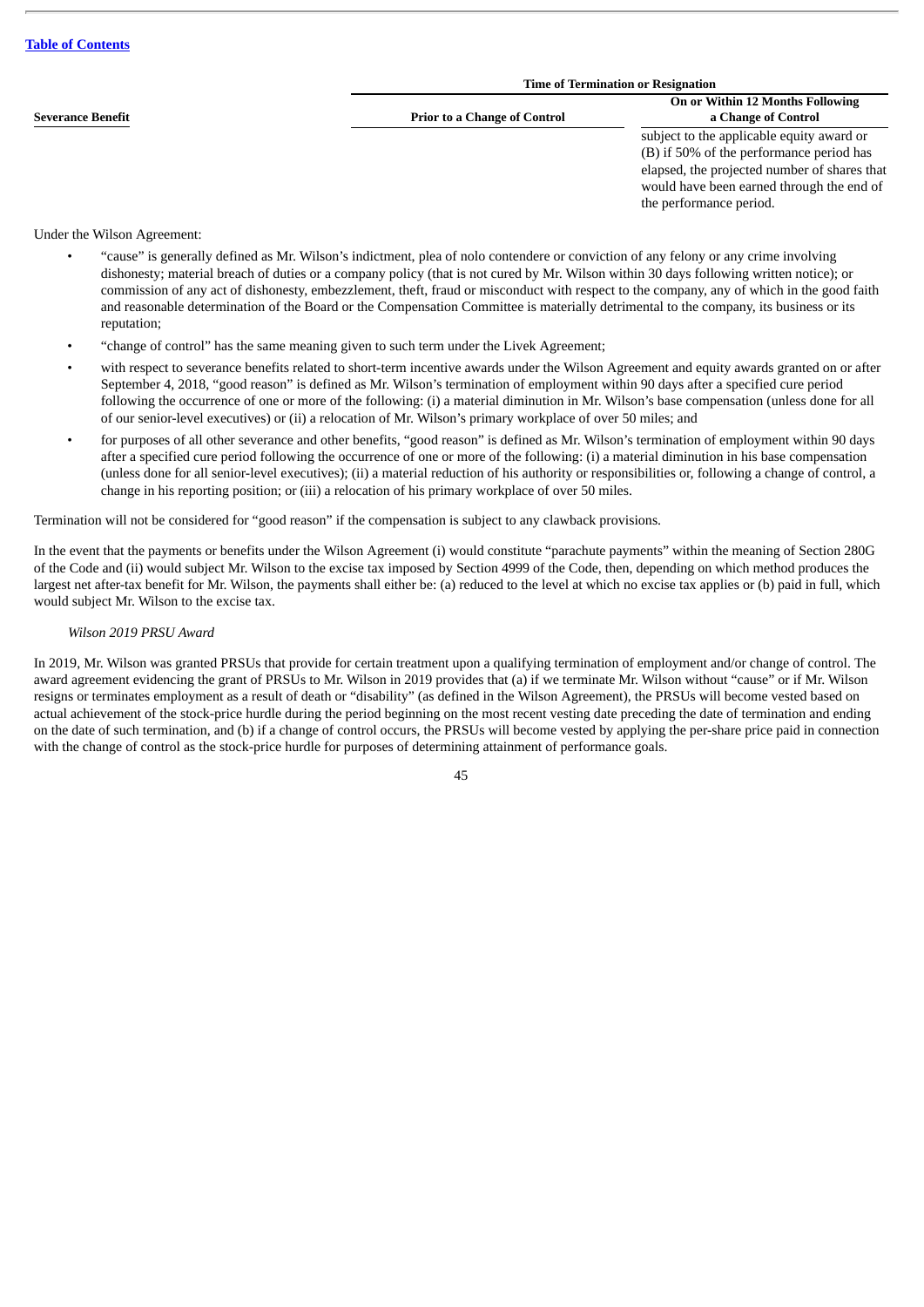## *Fink Separation Agreement*

In connection with Mr. Fink's departure, the company and Mr. Fink entered into a Separation and Release Agreement on July 21, 2021 (the "Fink Separation Agreement"). Pursuant to the terms of the Fink Separation Agreement, Mr. Fink left the company on August 31, 2021 (the "Fink Separation Date") and received or will receive: (i) cash severance of \$853,125, less applicable taxes and withholdings, which was paid or will be paid in substantially equal installments on our regularly scheduled payroll dates for the 15-month period following the Fink Separation Date, (ii) a lump sum cash severance amount equal to the greater of (a) a pro-rata annual incentive award for 2021 based on achievement of applicable performance goals (but with any individual subjective performance objectives being deemed achieved at target level) and (b) \$97,366, in either case, payable at the time annual incentive awards were paid to other executive officers of the company for 2021, (iii) reimbursement of the cost of continued health coverage under our group health plans pursuant to COBRA for a period of up to 15 months, (iv) accelerated vesting of (a) the 8,254 outstanding and unvested time-based RSUs originally granted to Mr. Fink on June 5, 2018, which were settled on March 3, 2022, and (b) 141,592 outstanding and unvested time-based RSUs originally granted to Mr. Fink on March 10, 2021, which were settled in installments of 47,197 RSUs on March 3, 2022, 47,197 RSUs on March 7, 2022 and 47,198 RSUs on March 10, 2022, and (v) reimbursement or payment of up to \$10,000 in legal fees incurred by Mr. Fink in connection with the negotiation of the Fink Separation Agreement, payable within 45 days following the Fink Separation Date.

Under the Fink Separation Agreement, Mr. Fink agreed to a comprehensive release of claims in favor of the company and its affiliates. Mr. Fink also reaffirmed his commitment to be bound by restrictive covenants regarding confidential information, non-disparagement, non-competition and non-solicitation.

# *Payments Upon Termination of Employment for Departing Named Executive Officers*

The following table quantifies the actual payments and benefits that we provided to Mr. Fink in connection with his departure, pursuant to the terms of the Fink Separation Agreement.

| <b>Payments Pursuant to Fink Separation Agreement</b> | Amounts<br>(S) |
|-------------------------------------------------------|----------------|
| Severance Payments (1)                                | 853,125        |
| Short-Term Incentive (2)                              | 151,892        |
| <b>COBRA Benefits (3)</b>                             | 37,903         |
| Equity Awards (4)                                     | 581,402        |
| Legal Fee Reimbursement                               | 10,000         |
| Total                                                 | 1,634,322      |

(1) Represents cash severance of \$853,125 that is payable in equal installments in accordance with our normal payroll practices over the 15-month period following the Fink Separation Date, in each case, subject to Mr. Fink's continued compliance with his obligations under the Fink Separation Agreement as of each payment date.

(2) Represents a pro-rata portion of Mr. Fink's annual incentive award for 2021 based on actual performance achieved for 2021 and paid at the same time 2021 annual incentive awards were paid to our other executive officers.

(3) Represents the full amount of COBRA reimbursements payable under the Fink Separation Agreement. For purposes of this disclosure, we have assumed that (i) Mr. Fink elected continuation healthcare coverage under COBRA for the full severance period and (ii) the reimbursement right has not ceased due to employment with another employer. For the portion representing COBRA reimbursements payable in 2021, the amount includes the actual amount paid in 2021.

(4) As described above under "Fink Separation Agreement," (i) 8,254 outstanding and unvested time-based RSUs originally granted to Mr. Fink on June 5, 2018 and (ii) 141,592 outstanding and time-based RSUs originally granted to Mr. Fink on March 10, 2021 vested on the Fink Separation Date and were settled in 2022.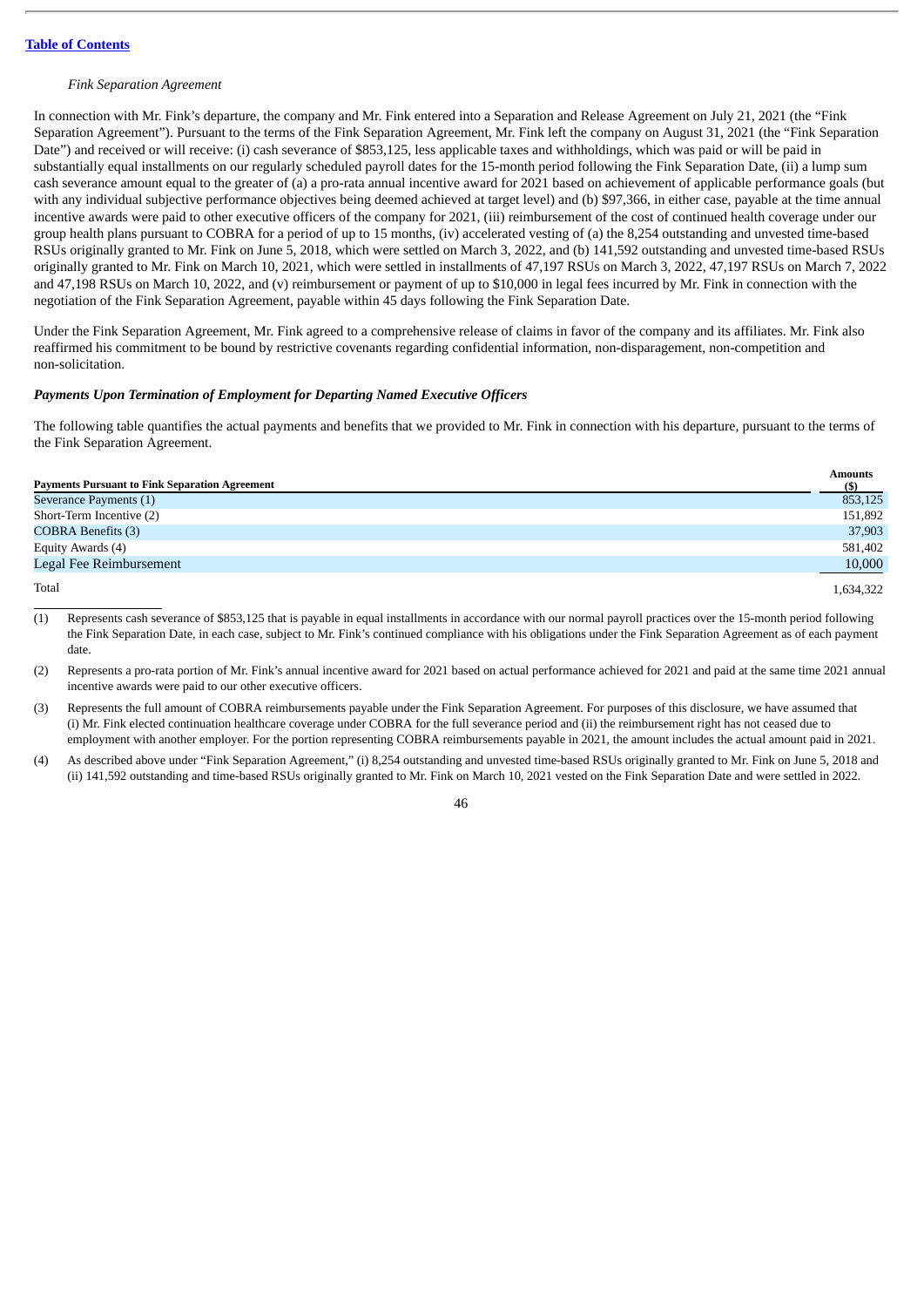# *Potential Payments Upon Termination or Change in Control for Remaining Named Executive Officers*

The following tables show the value of the potential payments that each named executive officer would have received in various scenarios involving a termination of his employment or a change of control event, assuming a December 31, 2021 triggering date and, where applicable, a price per share for our Common Stock of \$3.34 (the closing price of our Common Stock on Nasdaq on December 31, 2021).

## *Bill Livek*

| <b>Payments Upon Termination</b> | <b>Voluntary</b><br>Termination<br>(\$) | Termination<br>by Employee<br>for Good<br>Reason<br>(\$) | Involuntary<br>Termination<br>without<br>Cause | Involuntary<br>Termination<br>for Cause | Double-<br><b>Trigger</b><br>Change of<br>Control<br>Event<br>(5)(1) |     |
|----------------------------------|-----------------------------------------|----------------------------------------------------------|------------------------------------------------|-----------------------------------------|----------------------------------------------------------------------|-----|
| <b>Severance Payments</b>        |                                         | 1,300,000                                                | 1,300,000                                      |                                         | 1,300,000                                                            |     |
| <b>Transaction Bonus</b>         |                                         |                                                          |                                                |                                         | 1,000,000                                                            | (2) |
| <b>COBRA Benefits (3)</b>        |                                         | 42,833                                                   | 42,833                                         | __                                      | 42,833                                                               |     |
| Equity Acceleration (4)          |                                         |                                                          |                                                | __                                      | 207,836                                                              |     |
| <b>Total</b>                     |                                         | 1,342,833                                                | 1,342,833                                      |                                         | 2,550,669                                                            |     |

(1) Represents the amount payable if Mr. Livek were terminated without cause or resigned for good reason on or within 12 months after a change of control.

(2) Represents the minimum bonus payable under the Livek 2019 Letter Agreement if we had terminated Mr. Livek without cause or if Mr. Livek resigned for good reason within the 90-day period preceding the consummation of a change in control.

(3) Represents the amount payable if Mr. Livek elected continuation healthcare coverage under COBRA for the full 24-month severance period.

(4) Represents (i) the fair market value of unvested time-based RSUs, the vesting of which would have accelerated if Mr. Livek were terminated without cause or resigned for good reason on or within 12 months after a change of control, or if he remained employed by or continued to provide services to the company through the one-year anniversary of a change of control, and (ii) the difference between the price of our Common Stock on December 31, 2021 (\$3.34) and the exercise price of Mr. Livek's unvested options (\$3.21), the vesting of which would have accelerated if Mr. Livek were terminated without cause or resigned for good reason on or within 12 months after a change of control, or if he remained employed by or continued to provide services to the company through the one-year anniversary of a change of control. The value of accelerated vesting of Mr. Livek's 2019 PRSUs is not included in these amounts because the stock-price hurdles would not have been achieved assuming a termination or change of control occurring on December 31, 2021.

# *Jon Carpenter*

| <b>Payments Upon Termination</b> | <b>Voluntary</b><br>Termination | Termination<br>by Employee<br>for Good<br>Reason | Involuntary<br>Termination<br>without<br>Cause<br>(S) | Involuntary<br>Termination<br>for Cause<br>(S | Double-<br><b>Trigger</b><br>Change of<br>Control<br>Event<br>$($ \$ $)(1)$ |
|----------------------------------|---------------------------------|--------------------------------------------------|-------------------------------------------------------|-----------------------------------------------|-----------------------------------------------------------------------------|
| <b>Severance Payments</b>        |                                 | 643,750                                          | 643,750                                               |                                               | 643,750                                                                     |
| Short-Term Incentive (2)         |                                 |                                                  |                                                       |                                               |                                                                             |
| <b>COBRA Benefits (3)</b>        |                                 |                                                  |                                                       |                                               |                                                                             |
| Equity Acceleration (4)          |                                 | 629,002                                          | 629,002                                               |                                               | 1,509,603                                                                   |
| Total                            |                                 | 1,272,752                                        | 1,272,752                                             |                                               | 2,153,353                                                                   |

(1) Represents the amount payable if Mr. Carpenter were terminated without cause or resigned for good reason on or within 12 months after a change of control.

(2) Mr. Carpenter was not eligible for a short-term incentive award for 2021 due to his partial year of service.

(3) Mr. Carpenter did not elect coverage under our group health plans for 2021.

(4) Represents the fair market value of unvested time-based RSUs, the vesting of which would have accelerated (i) with respect to 0.4166667 (15 months) if Mr. Carpenter were terminated without cause or resigned for good reason prior to a change of control, or (ii) in full if Mr. Carpenter were terminated without cause or resigned for good reason on or within 12 months after a change of control.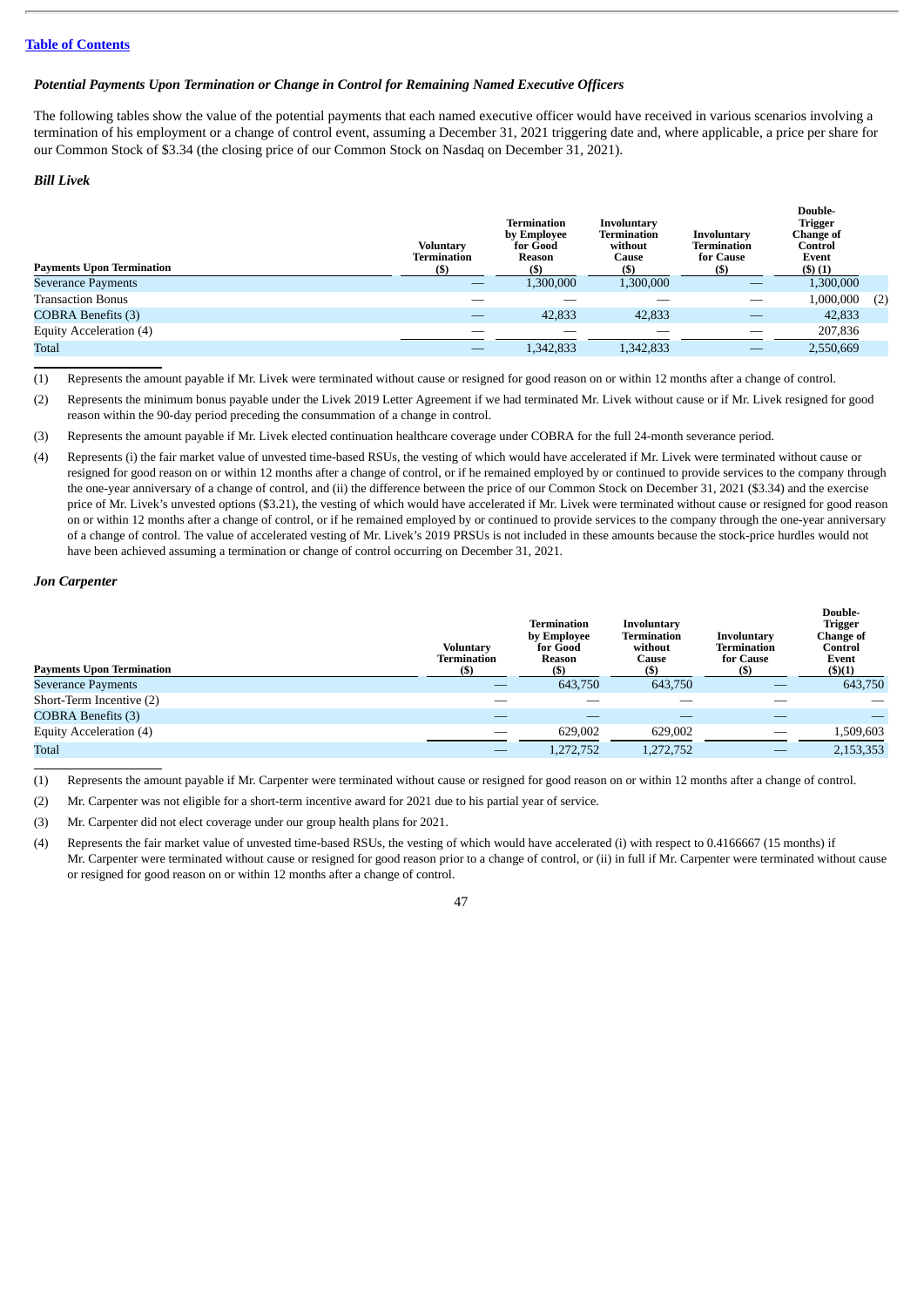# *Chris Wilson*

| <b>Payments Upon Termination</b> | Voluntary<br>Termination | <b>Termination</b><br>by Employee<br>for Good<br>Reason<br>(S) | <b>Involuntary</b><br>Termination<br>without<br>Cause<br>(S) | Involuntary<br>Termination<br>for Cause | Double-<br>Trigger<br>Change of<br>Control<br>Event<br>$($ \$ $)(1)$ |
|----------------------------------|--------------------------|----------------------------------------------------------------|--------------------------------------------------------------|-----------------------------------------|----------------------------------------------------------------------|
| <b>Severance Payments</b>        |                          | 825,000                                                        | 825,000                                                      |                                         | 825,000                                                              |
| Short-Term Incentive (2)         | $\overline{\phantom{a}}$ | 351,000                                                        | 351,000                                                      | __                                      | 450,000                                                              |
| <b>COBRA Benefits (3)</b>        |                          | 32,235                                                         | 32,235                                                       |                                         | 32,235                                                               |
| Equity Acceleration (4)          |                          |                                                                |                                                              |                                         | 472.917                                                              |
| <b>Total</b>                     |                          | 1,208,235                                                      | 1,208,235                                                    |                                         | 1,780,152                                                            |

(1) Represents the amount payable if Mr. Wilson were terminated without cause or resigned for good reason on or within 12 months after a change of control.

- (2) Represents a pro-rata portion of the applicable short-term incentive amount based on (i) in the event of a qualifying termination prior to or more than 12 months after a change of control, actual performance achieved for 2021 (but with any individual performance objectives deemed achieved at the target level) or (ii) in the event of a qualifying termination on or within 12 months after a change of control, the greater of the projected actual performance or target performance. The pro-rata portion is equal to 100% of such amount assuming the termination occurred on December 31, 2021.
- (3) Represents the amount payable if Mr. Wilson elected continuation healthcare coverage under COBRA for the full 12-month severance period.
- (4) Represents the fair market value of unvested time-based RSUs, the vesting of which would have accelerated if Mr. Wilson were terminated without cause or resigned for good reason on or within 12 months after a change of control. The value of accelerated vesting of Mr. Wilson's 2019 PRSUs is not included in these amounts because the stock price hurdles would not have been achieved assuming a termination or change of control occurring on December 31, 2021. The value of accelerated vesting of Mr. Wilson's unvested options is not included in these amounts because the exercise price of the options was greater than the closing price of our Common Stock on December 31, 2021.

#### *Pay Ratio Disclosure*

As required by the Dodd-Frank Wall Street Reform and Consumer Protection Act and Item 402(u) of Regulation S-K, we are providing the following information about the relationship of the annual total compensation of our employees and the annual total compensation of Mr. Livek, our Chief Executive Officer as of December 31, 2021.

For 2021, the ratio of the annual total compensation of Mr. Livek to the median of the annual total compensation of all our employees other than our Chief Executive Officer ("Median Annual Compensation") was 29 to 1. This ratio is a reasonable estimate calculated in a manner consistent with Item 402(u) of Regulation S-K, using the data and assumptions summarized below. In this summary, we refer to the employee who received such Median Annual Compensation as the "Median Employee." For purposes of this disclosure, the date used to identify the Median Employee was December 31, 2021 (the "Determination Date").

For purposes of this disclosure, Median Annual Compensation was \$74,358 and was calculated by totaling for our Median Employee all applicable elements of compensation for 2021 in accordance with Item 402(c)(2)(x) of Regulation S-K.

To identify the Median Employee, we first determined our employee population as of the Determination Date. We had 1,329 employees, representing all full-time, part-time, seasonal and temporary employees of the company and our consolidated subsidiaries, as of the Determination Date. As permitted by Item 402(u)(3) of Regulation S-K, this number does not include any independent contractors or "leased" workers. We then measured compensation for the period beginning on January 1, 2021 and ending on December 31, 2021 for these employees using year-to-date Box 1 Form W-2 earnings (or, outside of the United States, a comparable local equivalent) as reflected in our U.S. and local payroll records for 2021. A portion of our employee workforce (full-time and part-time) worked for less than the full fiscal year due to commencing employment after the beginning of the fiscal year. In determining the Median Employee, we annualized the compensation for such individuals.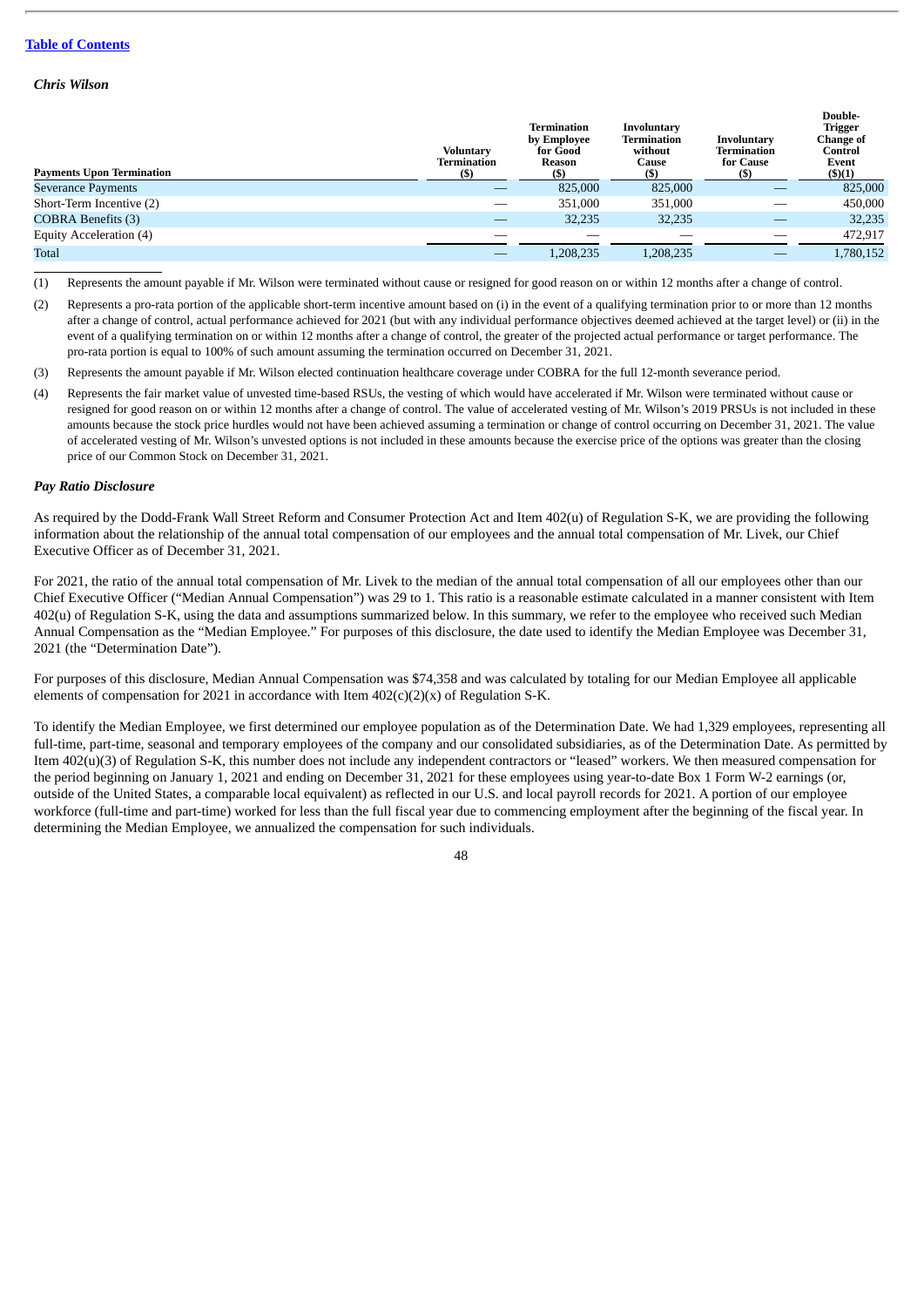# **CERTAIN RELATIONSHIPS AND RELATED TRANSACTIONS**

## **Policies and Procedures for Transactions with Related Parties**

Various Comscore policies and procedures, including our Code of Business Conduct and Ethics and annual questionnaires completed by our directors and executive officers, require disclosure of transactions or relationships that may constitute conflicts of interest or otherwise require disclosure under applicable SEC rules. In addition, our Board has adopted a written policy and procedures for the review and approval of transactions in which the company is a participant, the amount involved exceeds \$120,000, and one of our directors, executive officers, or a holder of more than 5% of our Common Stock or Series B Convertible Preferred Stock, including any of their immediate family members and any entity owned or controlled by such persons (collectively, "related parties"), has or will have a direct or indirect material interest.

If any related party proposes to enter into any such transaction (a "related party transaction"), our Audit Committee will consider all of the available material facts and circumstances of the transaction, including: the direct and indirect interests of the related party; the approximate dollar value of the amount involved in the transaction and the dollar value of such related person's direct or indirect interest in the transaction; whether the transaction was undertaken in the ordinary course of business of the company; whether the transaction is proposed to be entered into on terms no less favorable to the company than those reached with an unrelated third party; whether any alternative transactions or sources for comparable services or products are available; the purpose of the transaction and potential benefits, or potential risks or costs, to the company; whether the transaction is in the best interests of the company; any required public disclosure of the transaction; whether the transaction presents an improper conflict of interest for any company officer or director; in the event the related party is a director or nominee for director (or immediate family member of a director or nominee or an entity with which a director or nominee is affiliated), the impact that the transaction will have on that director's or nominee's independence; and any other information regarding the transaction that would be material to investors in light of the circumstances of such transaction.

Following such consideration and review, if deemed appropriate, the disinterested members of the Audit Committee will approve the related party transaction (except that, if the transaction is proposed to be, or was, entered into on terms less favorable to the company than terms that could have been reached with an unrelated third party, approval will be obtained by unanimous approval of the disinterested members of the Board). A related party transaction will not be approved if the transaction would render a director no longer independent and would cause less than a majority of the Board to meet our director independence requirements. Whenever practicable, the reporting, review and approval will occur prior to entry into the related party transaction. If advance review is not practicable, our Audit Committee may ratify the related party transaction.

# **2021 Transactions with Related Parties**

Other than compensation disclosed under "Director Compensation" or "Executive Compensation" in this proxy statement and the transactions described below, we believe there were no other related party transactions (as defined above) during the year ended December 31, 2021.

# *Transactions with WPP*

As of April 19, 2022, based on public filings, WPP plc ("WPP") and its affiliates owned approximately 12.5% of our outstanding Common Stock. In the normal course of business, we provide WPP and its affiliates with services amongst our different product lines and receive services from WPP and its affiliates supporting our data collection efforts. In 2021, our transactions with WPP and its affiliates resulted in approximately \$13.6 million of revenue and \$12.7 million of expense.

#### *Transactions with Qurate*

Mr. Wendling serves as an executive officer of Qurate. In 2021, we recognized revenue of approximately \$0.8 million from transactions with Qurate and its affiliates in the normal course of business.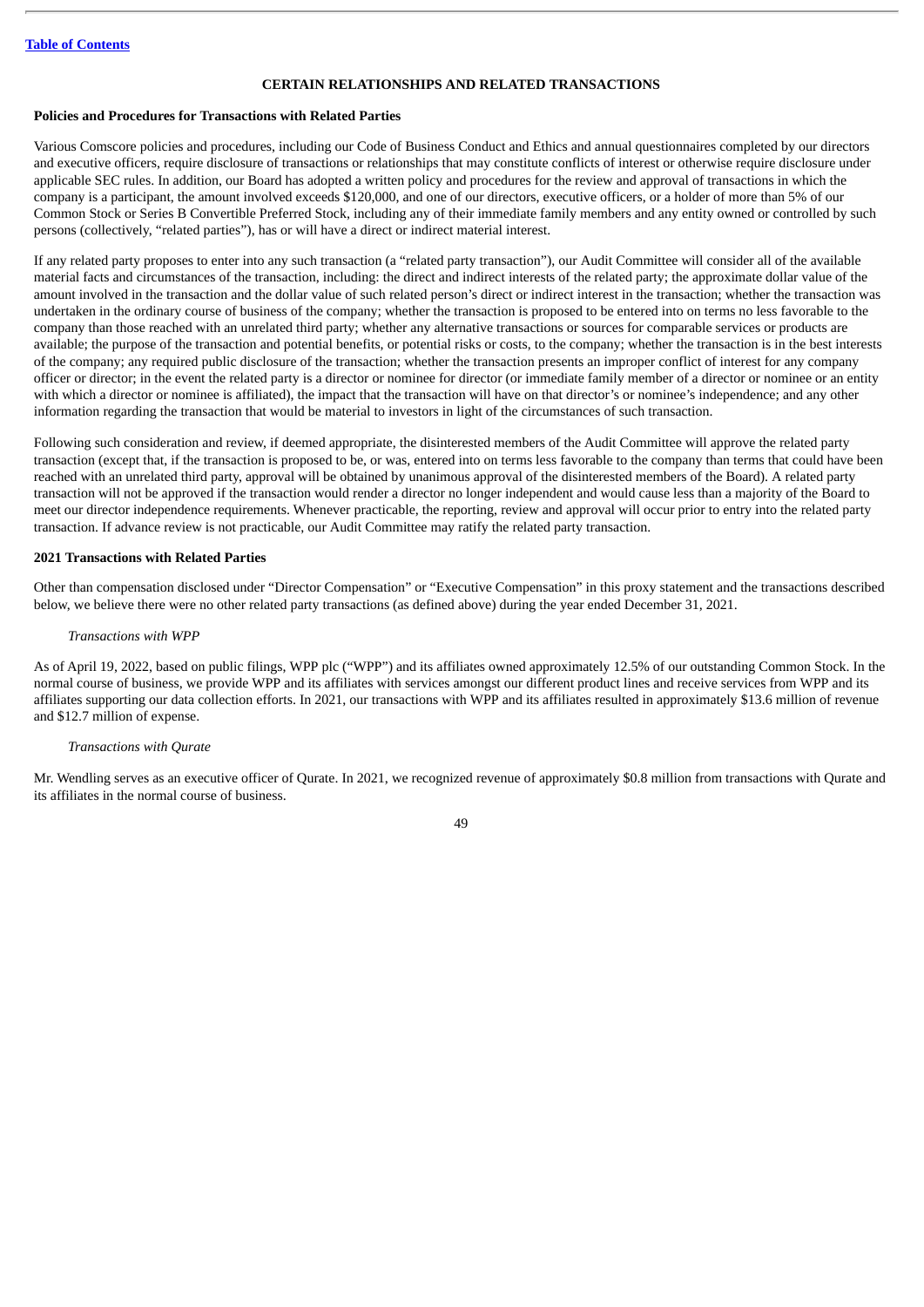# *Compensation of Non-Executive Employees*

Mr. Livek's son has been a non-executive employee of the company since January 2016. During 2021, he received salary and incentive compensation of approximately \$106,000, in addition to the standard benefits that he received as an employee of the company.

Ms. Love's son was a non-executive employee of the company from May 2017 until April 2022. During 2021, he received salary and incentive compensation of approximately \$169,000, in addition to the standard benefits that he received as an employee of the company.

*Acquisition of Shareablee*

On December 16, 2021, we entered into an Agreement and Plan of Merger (the "Merger Agreement") with Shareablee, Inc. ("Shareablee"), pursuant to which we acquired Shareablee for a total purchase price of up to \$45.0 million, subject to certain adjustments and conditions set forth in the Merger Agreement. Itzhak Fisher is a former director, stockholder (through Pereg Holdings, LLC) and equity award holder of Shareablee. Pursuant to the Merger Agreement, Mr. Fisher and Pereg Holdings, LLC received 89,888 shares of our Common Stock upon closing and are eligible to receive approximately \$297,000 in deferred consideration, subject to certain adjustments and conditions set forth in the Merger Agreement. In addition, Mr. Fisher's outstanding Shareablee options were converted into options to acquire 157,629 shares of our Common Stock, based on a conversion ratio set forth in the Merger Agreement.

# **Series B Convertible Preferred Stock Transactions**

In connection with the Series B Convertible Preferred Stock transactions we announced in January 2021, we entered into the following agreements or transactions with the Investors, each of whom owns 33.3% of our Series B Convertible Preferred Stock.

#### *Stockholders Agreement*

On March 10, 2021 (the "Closing Date"), we and the Investors entered into the SHA, pursuant to which, among other things, immediately following the consummation of our issuance and sale of 27,509,203 shares of Series B Convertible Preferred Stock to each Investor in exchange for \$68.0 million, with aggregate proceeds of \$204.0 million (the "Transactions"), we were obligated to take all necessary action to ensure that the Board consisted of 10 total directors (two designees of each Investor, the Chief Executive Officer of the company and three individuals who were directors of the company prior to the closing of the Transactions).

Under the SHA, we are obligated to take all necessary action (to the extent not prohibited by law) to cause the Board to nominate for election that number of individuals designated by an Investor that, if elected, would result in two designees of such Investor serving on the Board until the earlier of such time as such Investor (a) beneficially owns a number of shares of Series B Convertible Preferred Stock representing less than 50% of the number of shares of Series B Convertible Preferred Stock held by such Investor as of the Closing Date after giving effect to the Transactions ("Initial Preferred Stock Ownership") as a result of such Investor's Transfer (as defined in the SHA) of such shares to any of the other Investors or (b) beneficially owns Voting Stock (as defined in the SHA) representing less than 10% of the outstanding shares of Common Stock (on an as-converted basis), after which time such Investor's designation rights will be reduced to one designee until such time as such Investor beneficially owns Voting Stock representing less than 5% of the outstanding shares of Common Stock (on an as-converted basis), after which time such Investor will no longer have any rights to designate a nominee to serve on the Board thereunder.

Pursuant to the SHA, if one of the Investors (the "Buying Stockholder") acquires from one of the other Investors (the "Selling Stockholder") a number of shares of Series B Convertible Preferred Stock equal to (a) at least 50% (but less than 100%) or (b) 100% of the Selling Stockholder's Initial Preferred Stock Ownership in accordance with the terms of the SHA, the Selling Stockholder will be obligated to cause one (in the case of clause (a)) or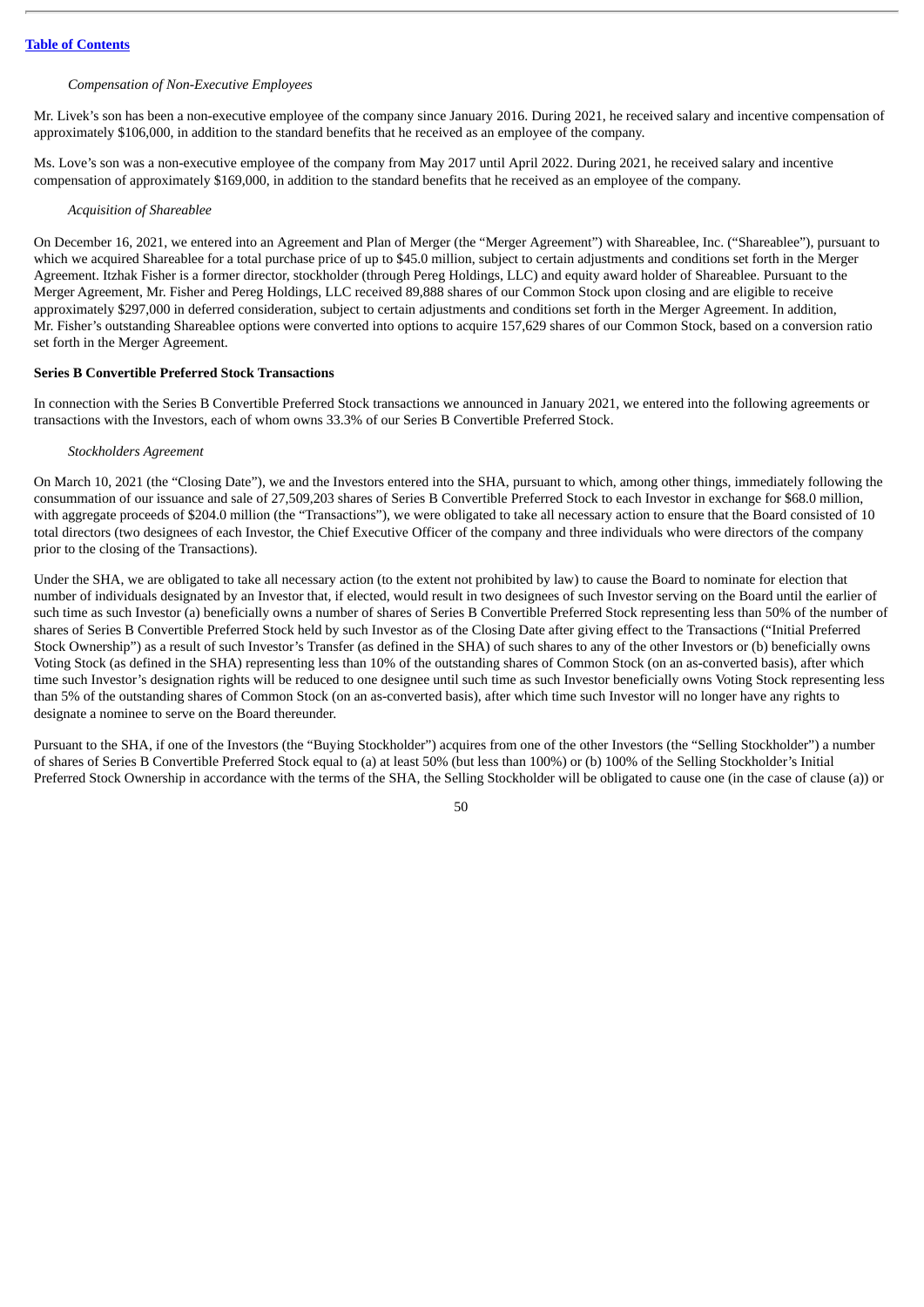two (in the case of clause (b)) of its designated directors to resign, and we will be obligated to take all necessary action (to the extent not prohibited by applicable law) to cause the Board to appoint one or two, respectively, additional person(s) designated by the Buying Stockholder to fill such vacancy or vacancies, as applicable. If a Buying Stockholder acquires a number of shares of Common Stock equal to 10% or more of the number of shares of outstanding Common Stock as of such time (determined on an as-converted basis) from a person other than another Investor and its Permitted Transferees (as defined in the SHA), we will be obligated to, among other things, take all necessary action (to the extent not prohibited by applicable law) to cause the Board to (x) increase the size of the Board as required to enable the Buying Stockholder to designate one additional person to the Board, and (y) appoint such additional person designated by the Buying Stockholder to fill such newly created vacancy, in each case, on the terms and subject to the conditions set forth in the SHA. In no event will a single Investor be entitled to designate a number of directors to the Board that would constitute a majority of the Board.

Subject to compliance with applicable laws, stock exchange regulations and the Settlement (as defined in the SHA), for so long as an Investor beneficially owns Voting Stock representing at least 5% of the outstanding shares of Common Stock (on an as-converted basis), we will take all necessary action (to the extent not prohibited by applicable law) to cause the Board to appoint (i) at least one of such Investor's designees to serve on the Compensation Committee, (ii) at least one of such Investor's designees to serve on the Nominating and Governance Committee, and (iii) at least one of such Investor's designees to serve on the Finance and Acquisitions Committee. For so long as an Investor beneficially owns Voting Stock representing at least 5% of the outstanding shares of Common Stock (on an as-converted basis), such Investor is entitled to appoint one observer on the Board or any committee thereof.

For so long as an Investor beneficially owns Voting Stock representing at least 5% of the outstanding shares of Common Stock (on an as-converted basis), such Investor (a) covenants to the company that it will vote, or provide a written consent or proxy with respect to, its Voting Stock in favor of each Investor's director designees and (b) agrees to vote, or provide a written consent or proxy with respect to, its Voting Stock in a neutral manner in the election of any directors nominated by the Board for election that are not designees of an Investor.

Pursuant to the SHA and subject to certain exceptions, each Investor agreed, for one year after the Closing Date, not to Transfer (as defined in the SHA) or enter into a cash-settled hedge with respect to any shares of Series B Convertible Preferred Stock held by such Investor, including any shares of Common Stock issued or issuable upon conversion of such shares of Series B Convertible Preferred Stock. Thereafter, until the second anniversary of the Closing Date, and subject to customary exceptions, each Investor agrees not to Transfer or enter into a cash-settled hedge with respect to more than 50% of such Investor's Initial Preferred Stock Ownership, including any shares of Common Stock issued or issuable upon conversion of such Series B Convertible Preferred Stock. Each Investor agrees that any permitted Transfers will not be to a competitor of the company, an activist investor or certain other restricted persons as specified in the SHA.

Pursuant to the SHA, until such time as such Investor beneficially owns Voting Stock representing less than 5% of the outstanding shares of Common Stock (on an as-converted basis), each Investor is subject to customary standstill restrictions in accordance with which each Investor and its respective affiliates agreed not to, among other things, and subject to the exceptions set forth in the SHA, (a) for a period of 12 months following the Closing Date, acquire any equity securities of the company from any other Investor or any of its affiliates, (b) acquire any equity securities of the company such that after such acquisition such Investor and its affiliates would beneficially own 45% or more of the outstanding shares of Common Stock (on an as-converted basis) (c) publicly seek or encourage any offer or proposal for a merger or similar transaction involving the company, (d) make, or in any way participate in, directly or indirectly, any "solicitation" of "proxies" (within the meaning of Rule 14a-1 under the Exchange Act) to vote any Voting Stock of the company or its subsidiaries, or call or seek to call a meeting of our stockholders or initiate any stockholder proposal for action by our stockholders or seek the removal of any director from the Board, or (e) form, join or in any way participate in a "group" (as defined in Section 13(d)(3) of the Exchange Act) in connection with any Voting Stock of the company or its subsidiaries, including with any other Investor or its affiliates.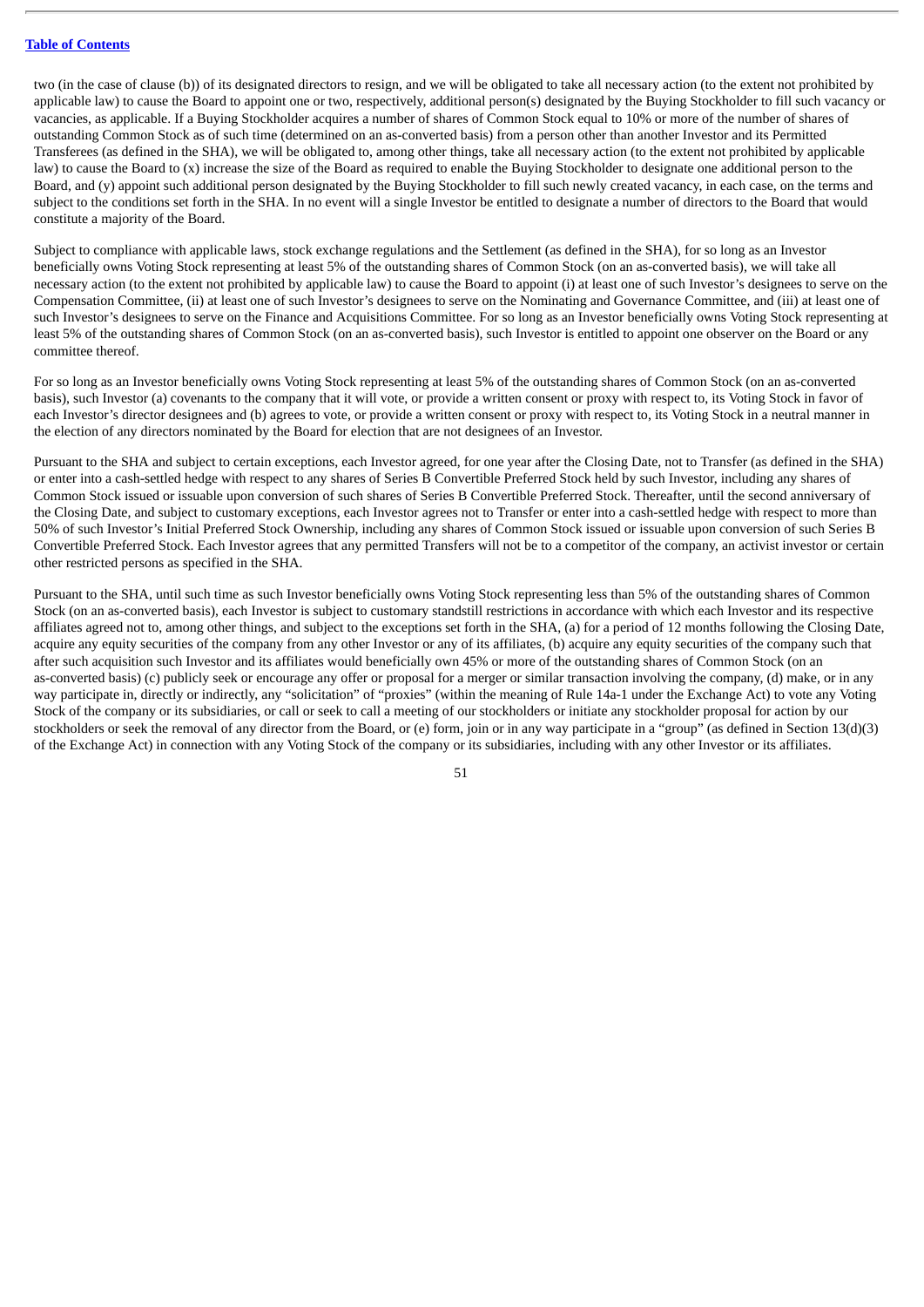Pursuant to the SHA, in the event an Investor contemplates Transferring any shares of Series B Convertible Preferred Stock or Common Stock to another person, the other Investors will each have a right of first refusal to purchase any or all of their respective pro rata portions of such shares, subject to exceptions set forth in the SHA. Additionally, in the event we contemplate the sale or other disposition of any patents, Charter will have a right of first offer and a right of first refusal to acquire such patents, on the terms and subject to exceptions as more particularly set forth in the SHA.

Pursuant to the SHA, on a single occasion after January 1, 2022, upon any Investor's request, subject to the conditions set forth in the SHA, we will (a) take all actions reasonably necessary to pay a one-time dividend on the Series B Convertible Preferred Stock (the "Special Dividend") equal to the highest dividend that the Board determines can be paid at that time (or a lesser amount as may be unanimously agreed upon by the Investors), subject to the additional conditions and limitations as more particularly set forth in the SHA, (b) to the extent required based on our financial condition, reasonably promptly seek and obtain debt financing to effectuate such Special Dividend, and (c) declare and pay such Special Dividend, which, if debt financing is required, will be paid substantially contemporaneous with, or reasonably promptly after, the consummation of such debt financing.

Pursuant to the terms of the SHA, the prior written consent of each Investor is required for the company to effect or validate certain enumerated actions in the SHA for so long as such Investor beneficially owns Voting Stock representing at least 10% of the outstanding shares of Common Stock (on an as-converted basis).

The SHA will terminate with respect to any particular Investor upon the mutual agreement in writing among the company and such Investor. The SHA will terminate automatically as to any particular Investor and certain transferees at such time as such Investor no longer beneficially owns at least 5% of the outstanding shares of Common Stock (on an as-converted basis) at any time.

# *Registration Rights Agreement*

On the Closing Date, we entered into a Registration Rights Agreement (the "RRA") with the Investors (together with any other party that may become a party to the RRA, "Holders"), pursuant to which, among other things, and on the terms and subject to certain limitations set forth therein, we were obligated to file a registration statement registering the sale or distribution of shares of Series B Convertible Preferred Stock or Common Stock held by any Holder, including any shares of Common Stock acquired by any Holder pursuant to the conversion of the Series B Convertible Preferred Stock, and any other securities issued or issuable with respect to any such shares of Common Stock or Series B Convertible Preferred Stock by way of share split, share dividend, distribution, recapitalization, merger, exchange, replacement or similar event or otherwise (the "Registrable Securities"). We filed a registration statement on Form S-3 with respect to the Registrable Securities on August 30, 2021.

In addition, pursuant to the RRA, Holders have the right to require us, subject to certain limitations set forth therein, to effect a sale of any or all of their Registrable Securities by means of an underwritten offering or an underwritten block trade or bought deal. We are not obligated to effect any underwritten offering or underwritten block trade or bought deal (a) subject to certain exceptions, unless the dollar amount of the Registrable Securities of Holder(s) demanding such underwritten offering or underwritten block trade or bought deal to be included therein is anticipated to result in gross sale proceeds of at least \$25 million, (b) if three underwritten offerings or underwritten block trades or bought deals have already been launched at the request of Holder(s) within a 365-day period or (c) during the Quarterly Blackout Period (as defined in the RRA).

The RRA also provides Holders with certain customary piggyback registration rights. These registration rights are subject to certain conditions and limitations, including the right of the underwriters to limit the number of shares to be included in a registration or offering and our right to delay or withdraw a registration statement under certain circumstances.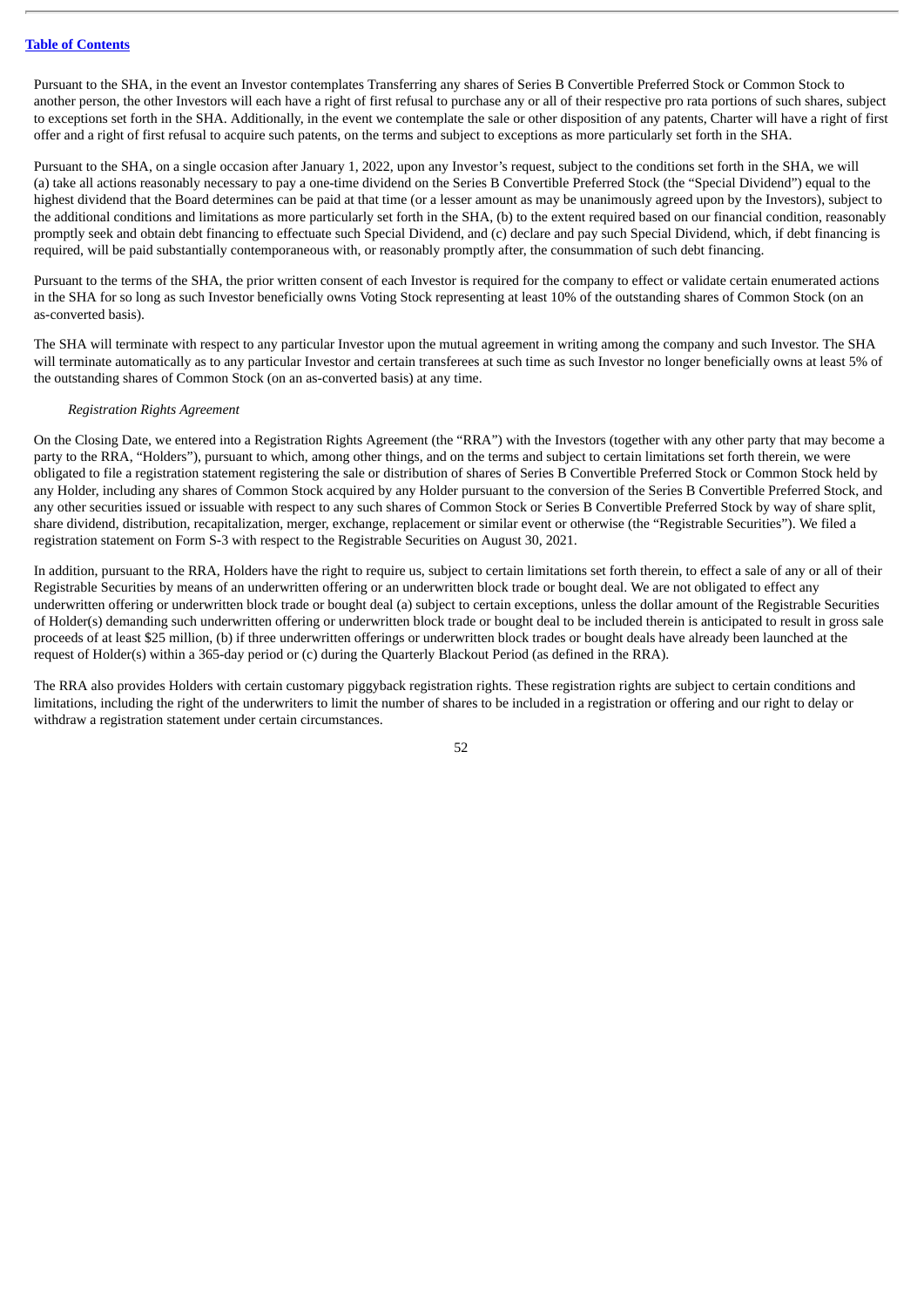## *Data License Agreement*

On the Closing Date, we entered into a Data License Agreement with Charter Communications Operating, LLC ("Charter Operating"), an affiliate of Charter. Under the Data License Agreement, which has a term of 10 years, Charter Operating will bill us for license fees according to a payment schedule that gradually increases from \$10.0 million in the first year of the term to \$32.3 million in the final (tenth) year of the term. We recognize expense for the license fees ratably over the term. A portion of the annual license fees is allocated to a base license comparable to our prior license with Charter Operating. The remaining fees are allocated to the additional data sets contemplated by the Data License Agreement and the designation and related endorsement of Comscore as Charter Operating's preferred data measurement partner for the term. In addition to the Data License Agreement, we also provide Charter and its affiliates with services amongst our different product lines. In 2021, our commercial transactions with Charter and its affiliates resulted in approximately \$1.8 million of revenue and \$22.0 million of expense.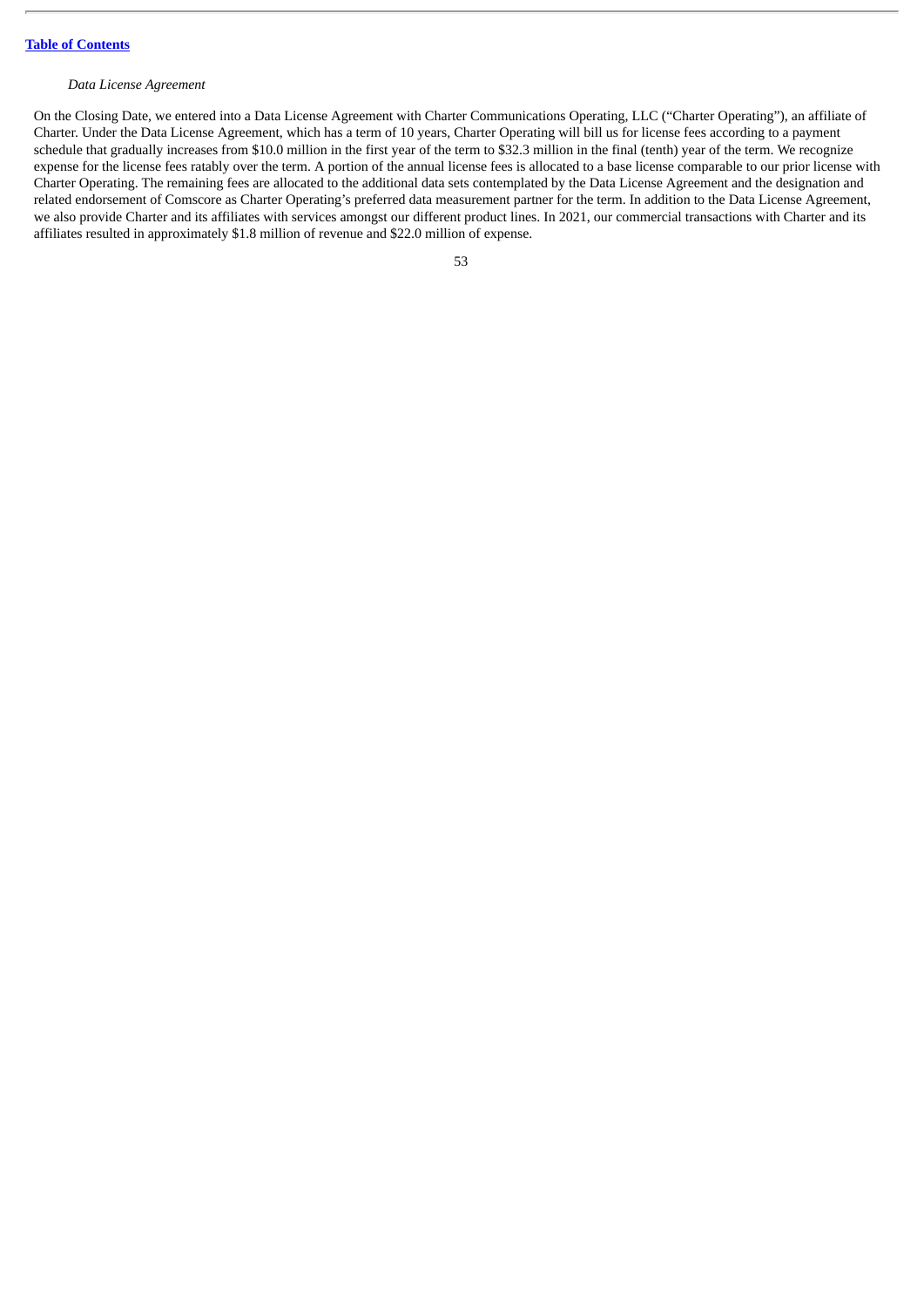# **SECURITY OWNERSHIP OF CERTAIN BENEFICIAL OWNERS AND MANAGEMENT AND RELATED STOCKHOLDER MATTERS**

The following table sets forth certain information with respect to beneficial ownership of our Common Stock and Series B Convertible Preferred Stock as of April 19, 2022, by:

- each beneficial owner of 5% or more of the outstanding shares of our Common Stock or Series B Convertible Preferred Stock;
- each of our current directors and director nominees;
- each of our named executive officers for 2021; and
- all of our current directors and executive officers as a group.

Beneficial ownership is determined in accordance with the rules of the SEC. Except as indicated by the footnotes below, we believe, based on the information furnished to us, that the persons and entities named in the table below have sole voting and investment power with respect to all shares of the Common Stock and Series B Convertible Preferred Stock that they beneficially own, subject to applicable community property laws.

In computing the number of shares beneficially owned by a person and the percentage ownership of that person, shares of Common Stock and Series B Convertible Preferred Stock subject to options or other rights held by that person that are currently exercisable or exercisable within 60 days of April 19, 2022 are deemed outstanding, but are not deemed outstanding for purposes of computing the percentage ownership of any other person. For example, the Common Stock "percentage of class outstanding" shown below for each holder of our Series B Convertible Preferred Stock assumes the conversion of such holder's shares of Series B Convertible Preferred Stock to Common Stock as of April 19, 2022, but does not assume the conversion of the other holders' shares of Series B Convertible Preferred Stock to Common Stock, resulting in Common Stock ownership percentages below that exceed the holders' ownership percentages on a fully converted basis. On a fully converted basis, each holder of our Series B Convertible Preferred Stock **would own approximately 16.4% of our Common Stock as of April 19, 2022.**

Unless otherwise indicated, these shares do not include any stock or options awarded after April 19, 2022. As of April 19, 2022, a total of 90,705,342 shares of our Common Stock and 82,527,609 shares of our Series B Convertible Preferred Stock were outstanding. Except as otherwise indicated, the address of each person in this table is c/o Comscore, 11950 Democracy Drive, Suite 600, Reston, Virginia 20190.

|                                                | Amount and<br>Nature of     | <b>Common Stock</b>                       | Amount and<br>Nature of            | <b>Preferred Stock</b>                    |
|------------------------------------------------|-----------------------------|-------------------------------------------|------------------------------------|-------------------------------------------|
| Name and Address of Beneficial Owner           | Beneficial<br>Ownership (1) | Percentage of<br><b>Class Outstanding</b> | <b>Beneficial</b><br>Ownership (1) | Percentage of<br><b>Class Outstanding</b> |
| 5% or Greater Stockholders:                    |                             |                                           |                                    |                                           |
| Charter Communications, Inc. (2)               | 29,338,388                  | 24.4%                                     | 27,509,203                         | 33.3%                                     |
| Cerberus Capital Management, L.P. (3)          | 29,271,211                  | 24.4%                                     | 27,509,203                         | 33.3%                                     |
| Qurate SCOR, LLC (4)                           | 29,194,142                  | 24.3%                                     | 27,509,203                         | 33.3%                                     |
| WPP plc and affiliated entities (5)            | 11,319,363                  | 12.5%                                     |                                    |                                           |
| Weiss Multi-Strategy Advisers LLC (6)          | 8,022,902                   | 8.8%                                      |                                    |                                           |
| PRIMECAP Management Company (7)                | 5,447,627                   | $6.0\%$                                   |                                    |                                           |
| BlackRock, Inc. (8)                            | 4,833,039                   | 5.3%                                      |                                    |                                           |
| <b>Directors and Named Executive Officers:</b> |                             |                                           |                                    |                                           |
| Nana Banerjee, Director (9)                    |                             |                                           |                                    |                                           |
| Itzhak Fisher, Director (10)                   | 322,128                     | $\ast$                                    |                                    |                                           |
| Irwin Gotlieb, Director (11)                   | 438,193                     | $\ast$                                    |                                    |                                           |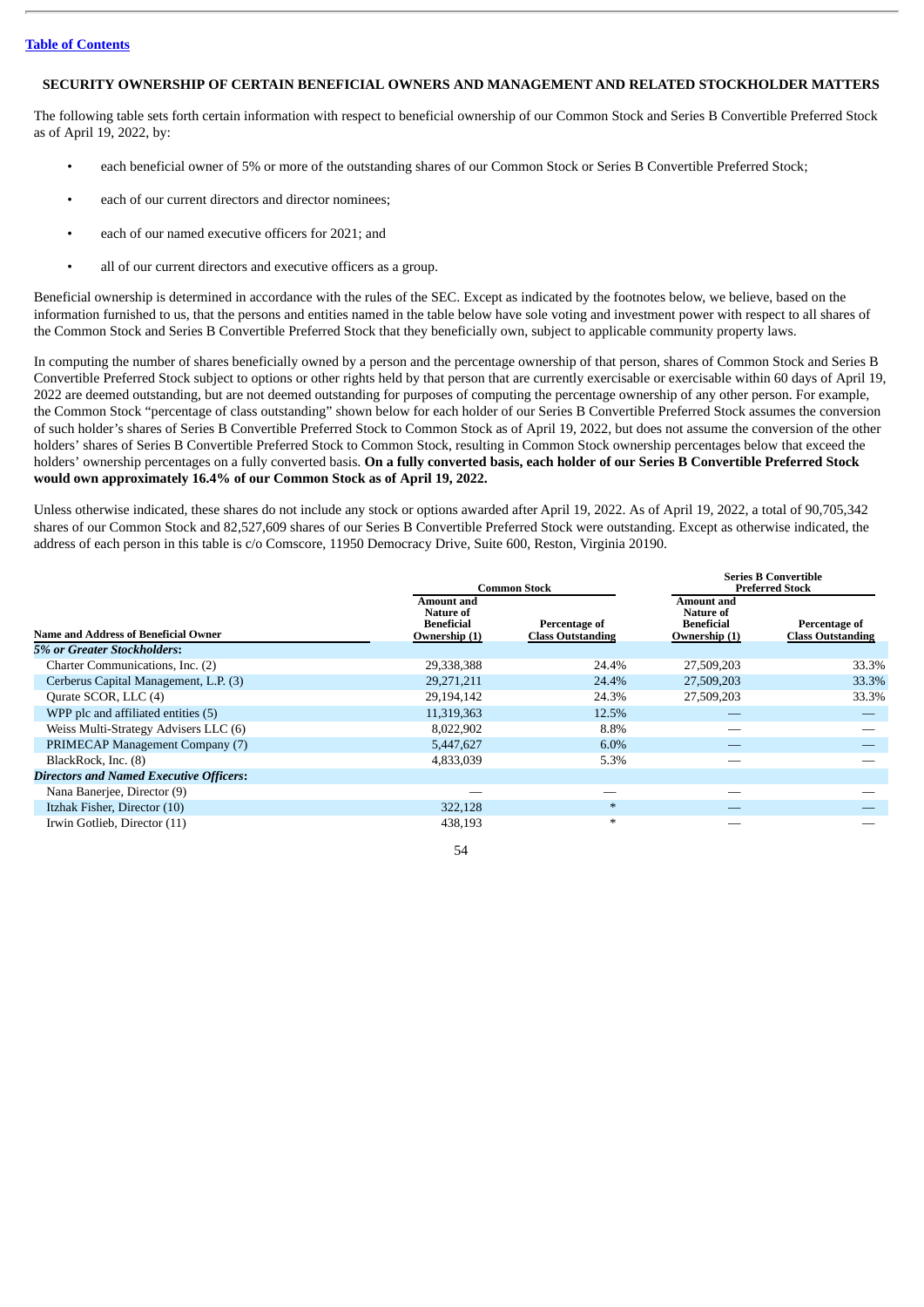|                                                              |                                                               | <b>Common Stock</b>                       | <b>Series B Convertible</b><br><b>Preferred Stock</b>         |                                           |  |
|--------------------------------------------------------------|---------------------------------------------------------------|-------------------------------------------|---------------------------------------------------------------|-------------------------------------------|--|
| Name and Address of Beneficial Owner                         | Amount and<br>Nature of<br><b>Beneficial</b><br>Ownership (1) | Percentage of<br><b>Class Outstanding</b> | Amount and<br>Nature of<br><b>Beneficial</b><br>Ownership (1) | Percentage of<br><b>Class Outstanding</b> |  |
| David Kline, Director (12)                                   |                                                               |                                           |                                                               |                                           |  |
| Pierre Liduena, Director (13)                                | 13,800                                                        | $*$                                       |                                                               |                                           |  |
| Bill Livek, Chief Executive Officer and Executive Vice       |                                                               |                                           |                                                               |                                           |  |
| Chairman (14)                                                | 1,999,379                                                     | $2.2\%$                                   |                                                               |                                           |  |
| Kathi Love, Director (15)                                    | 181,431                                                       | $*$                                       |                                                               |                                           |  |
| Marty Patterson, Director (16)                               | 77,069                                                        | $\ast$                                    |                                                               |                                           |  |
| Brent Rosenthal, Chairman of the Board (17)                  | 866,574                                                       | $\ast$                                    |                                                               |                                           |  |
| Brian Wendling, Director (18)                                | 77,069                                                        | $\ast$                                    |                                                               |                                           |  |
| Jon Carpenter, Chief Financial Officer                       |                                                               |                                           |                                                               |                                           |  |
| Greg Fink, Former Chief Financial Officer                    | 151,339                                                       |                                           |                                                               |                                           |  |
| Chris Wilson, Chief Commercial Officer (19)                  | 287,449                                                       | $\ast$                                    |                                                               |                                           |  |
| All current directors and executive officers as a group (12) |                                                               |                                           |                                                               |                                           |  |
| $persons)$ (20)                                              | 4,263,092                                                     | 4.6%                                      |                                                               |                                           |  |

Represents less than 1% of the outstanding shares of Common Stock.

(1) The information provided in this table is based on company records, information supplied to us by our directors, executive officers, former executive officers and principal stockholders and information contained in Schedules 13D and 13G and Forms 4 filed with the SEC.

- (2) This information is derived in part from the Schedule 13D filed with the SEC on March 19, 2021 and the Form 4 filed with the SEC on June 14, 2021. Charter Communications, Inc., CCH II, LLC, Charter Communications Holdings, LLC, Spectrum Management Holding Company, and Charter Communications Holding Company, LLC have shared voting and dispositive power for 27,509,203 shares of Series B Convertible Preferred Stock, convertible at any time at the option of the holder into shares of Common Stock (shown on an as-converted basis including accrued dividends through April 19, 2022). Also reported are 44,046 shares of Common Stock subject to vested, deferred stock units that are scheduled to be delivered on the earlier of the holder's separation from service or a change in control of the company and 100,200 shares of Common Stock subject to restricted stock units that are scheduled to vest within 60 days of April 19, 2022. These restricted stock units are currently held by Mr. Kline and Mr. Liduena, who have assigned their rights and interests in such restricted stock units to Charter. The address for Charter Communications, Inc., CCH II, LLC, Charter Communications Holdings, LLC, Spectrum Management Holding Company, and Charter Communications Holding Company, LLC is 400 Washington Blvd., Stamford, CT 06902.
- (3) This information is derived in part from the Schedule 13D filed with the SEC on March 19, 2021 and the Forms 4 filed with the SEC on June 11, 2021 and July 2, 2021. Cerberus Capital Management, L.P. has sole voting and dispositive power for 27,509,203 shares of Series B Convertible Preferred Stock, convertible at any time at the option of the holder into shares of Common Stock (shown on an as-converted basis including accrued dividends through April 19, 2022). Also reported are 26,969 shares of Common Stock subject to vested, deferred stock units that are scheduled to be delivered on the earlier of the holder's separation from service or a change in control of the company and 50,100 shares of Common Stock subject to restricted stock units that are scheduled to vest within 60 days of April 19, 2022. These restricted stock units are currently held by Dr. Banerjee, who has assigned his rights and interests in such restricted stock units to Cerberus Capital Management, L.P. The address for Cerberus Capital Management, L.P. is 875 Third Avenue, 11th Floor, New York, NY 10022.
- (4) This information is derived in part from the Schedule 13D filed with the SEC on March 16, 2021. Qurate SCOR, LLC (an affiliate of Qurate Retail, Inc.) has sole voting and dispositive power for 27,509,203 shares of Series B Convertible Preferred Stock, convertible at any time at the option of the holder into shares of Common Stock (shown on an as-converted basis including accrued dividends through April 19, 2022). The address for Qurate Retail, Inc. is 12300 Liberty Boulevard, Englewood, CO 80112.
- (5) This information is derived solely from the Schedule 13D/A filed with the SEC on April 6, 2018. Shares are owned directly by Cavendish Square Holding B.V. ("Cavendish"), which is a wholly owned subsidiary of WPP plc that WPP plc owns indirectly through a series of holding companies. WPP plc is an indirect beneficial owner of the reported securities. The address for WPP plc is 27 Farm Street, London, United Kingdom W1J 5RJ. The address for Cavendish is Laan op Zuid 167, 3072 DB Rotterdam, Netherlands.
- (6) This information is derived solely from the Schedule 13G/A filed with the SEC on February 14, 2022. Weiss Multi-Strategy Advisers LLC and George A. Weiss have shared voting and dispositive power for 8,022,902 shares of Common Stock. The address for Weiss Multi-Strategy Advisers LLC and George A. Weiss is 320 Park Avenue, 20th Floor, New York, NY 10020.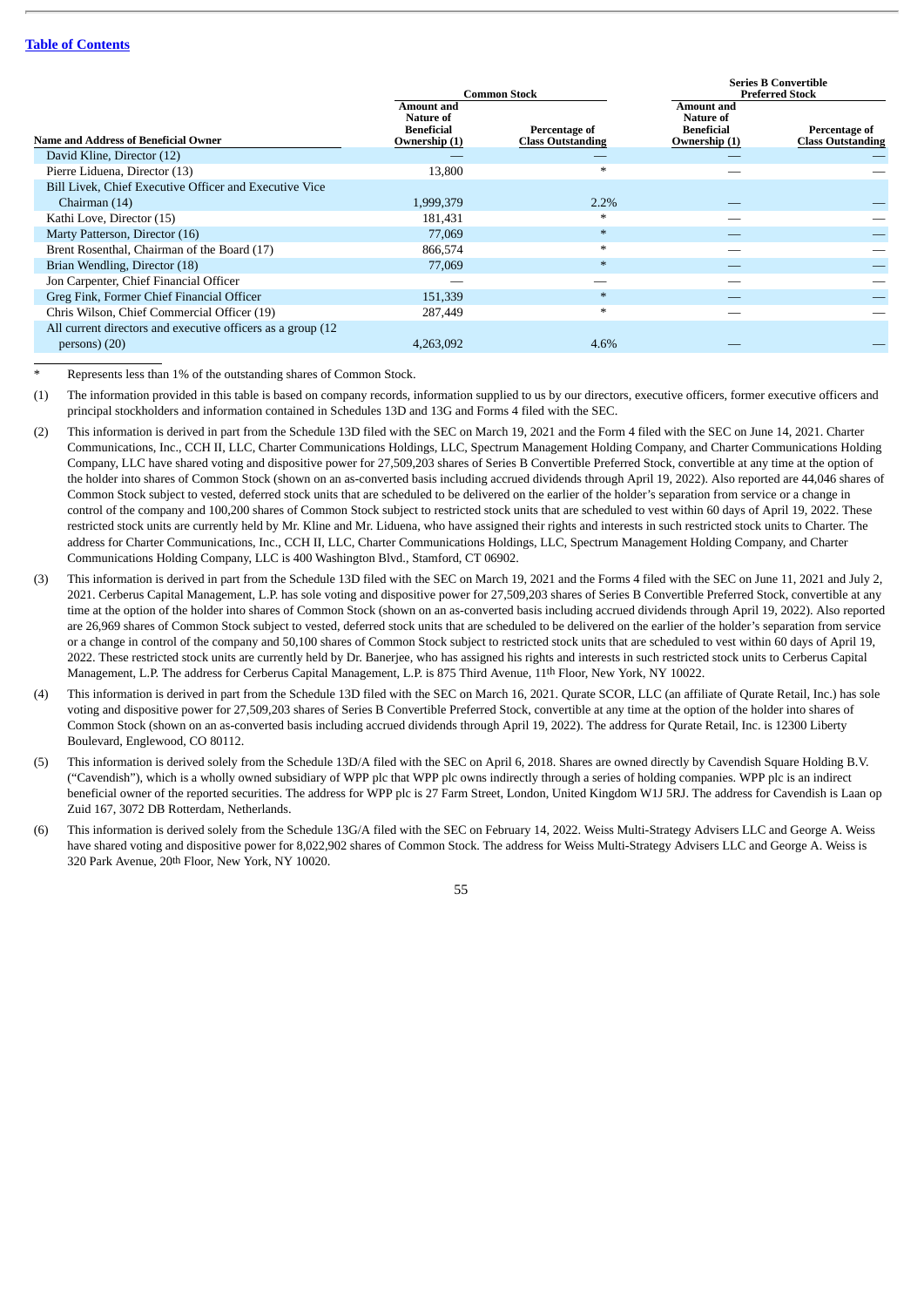- (7) This information is derived solely from the Schedule 13G/A filed with the SEC on February 10, 2022. PRIMECAP Management Company has sole voting and dispositive power for 5,447,627 shares of Common Stock. The address for PRIMECAP Management Company is 177 E. Colorado Blvd., 111<sup>th</sup> Floor, Pasadena, CA 91105.
- (8) This information is derived solely from the Schedule 13G/A filed with the SEC on February 3, 2022. BlackRock, Inc. has sole voting power for 4,727,816 shares of Common Stock and sole dispositive power for 4,833,039 shares of Common Stock. The address for BlackRock, Inc. is 55 East 52nd Street, New York, NY 10055.
- (9) Excludes 26,969 shares of Common Stock subject to vested, deferred stock units that are scheduled to be delivered on the earlier of Dr. Banerjee's separation from service or a change in control of the company and 50,100 shares of Common Stock subject to restricted stock units that are scheduled to vest within 60 days of April 19, 2022. Dr. Banerjee has assigned his rights and interests in these shares to Cerberus Capital Management, L.P.
- (10) Includes (i) 89,888 shares of Common Stock held indirectly through Pereg Holdings, LLC; (ii) 26,969 shares of Common Stock subject to vested, deferred stock units that are scheduled to be delivered on the earlier of Mr. Fisher's separation from service or a change in control of the company; (iii) 50,100 shares of Common Stock subject to restricted stock units that are scheduled to vest within 60 days of April 19, 2022, and (iv) 55,171 shares of Common Stock subject to options that are scheduled to vest and become exercisable within 60 days of April 19, 2022.
- (11) Includes 188,093 shares of Common Stock subject to vested, deferred stock units that are scheduled to be delivered on the earlier of Mr. Gotlieb's separation from service or a change in control of the company and 50,100 shares of Common Stock subject to restricted stock units that are scheduled to vest within 60 days of April 19, 2022.
- (12) Excludes 26,969 shares of Common Stock subject to vested, deferred stock units that are scheduled to be delivered on the earlier of Mr. Kline's separation from service or a change in control of the company and 50,100 shares of Common Stock subject to restricted stock units that are scheduled to vest within 60 days of April 19, 2022. Mr. Kline has assigned his rights and interests in these shares to Charter.
- (13) Excludes 17,077 shares of Common Stock subject to vested, deferred stock units that are scheduled to be delivered on the earlier of Mr. Liduena's separation from service or a change in control of the company and 50,100 shares of Common Stock subject to restricted stock units that are scheduled to vest within 60 days of April 19, 2022. Mr. Liduena has assigned his rights and interests in these shares to Charter.
- (14) Includes 116,666 shares of Common Stock subject to vested, deferred stock units that are scheduled to be delivered following Mr. Livek's termination of employment and 200,000 shares of Common Stock subject to options that are currently exercisable.
- (15) Represents 131,331 shares of Common Stock subject to vested, deferred stock units that are scheduled to be delivered on the earlier of Ms. Love's separation from service or a change in control of the company and 50,100 shares of Common Stock subject to restricted stock units that are scheduled to vest within 60 days of April 19, 2022.
- (16) Represents 26,969 shares of Common Stock subject to vested, deferred stock units that are scheduled to be delivered on the earlier of Mr. Patterson's separation from service or a change in control of the company and 50,100 shares of Common Stock subject to restricted stock units that are scheduled to vest within 60 days of April 19, 2022.
- (17) Includes (i) 605,957 shares of Common Stock subject to vested, deferred stock units that are scheduled to be delivered on the earlier of Mr. Rosenthal's separation from service or a change in control of the company, (ii) 79,328 shares of Common Stock subject to restricted stock units that are scheduled to vest within 60 days of April 19, 2022, and (iii) 36,875 shares of Common Stock subject to options that are currently exercisable.
- (18) Represents 26,969 shares of Common Stock subject to vested, deferred stock units that are scheduled to be delivered on the earlier of Mr. Wendling's separation from service or a change in control of the company and 50,100 shares of Common Stock subject to restricted stock units that are scheduled to vest within 60 days of April 19, 2022.
- (19) Includes (i) 47,198 shares of Common Stock subject to vested, deferred stock units that are scheduled to be delivered no later than December 31, 2022, (ii) 75,000 shares of Common Stock subject to options that are currently exercisable, and (iii) 37,500 shares of Common Stock subject to options that are scheduled to vest and become exercisable within 60 days of April 19, 2022.
- (20) Includes (i) 1,170,152 shares of Common Stock subject to vested, deferred stock units that are scheduled to be delivered as described above, (ii) 329,828 shares of Common Stock subject to restricted stock units that are scheduled to vest within 60 days of April 19, 2022, (iii) 311,875 shares of Common Stock subject to options that are currently exercisable, and (iv) 92,671 shares subject to options that are scheduled to vest and become exercisable within 60 days of April 19, 2022.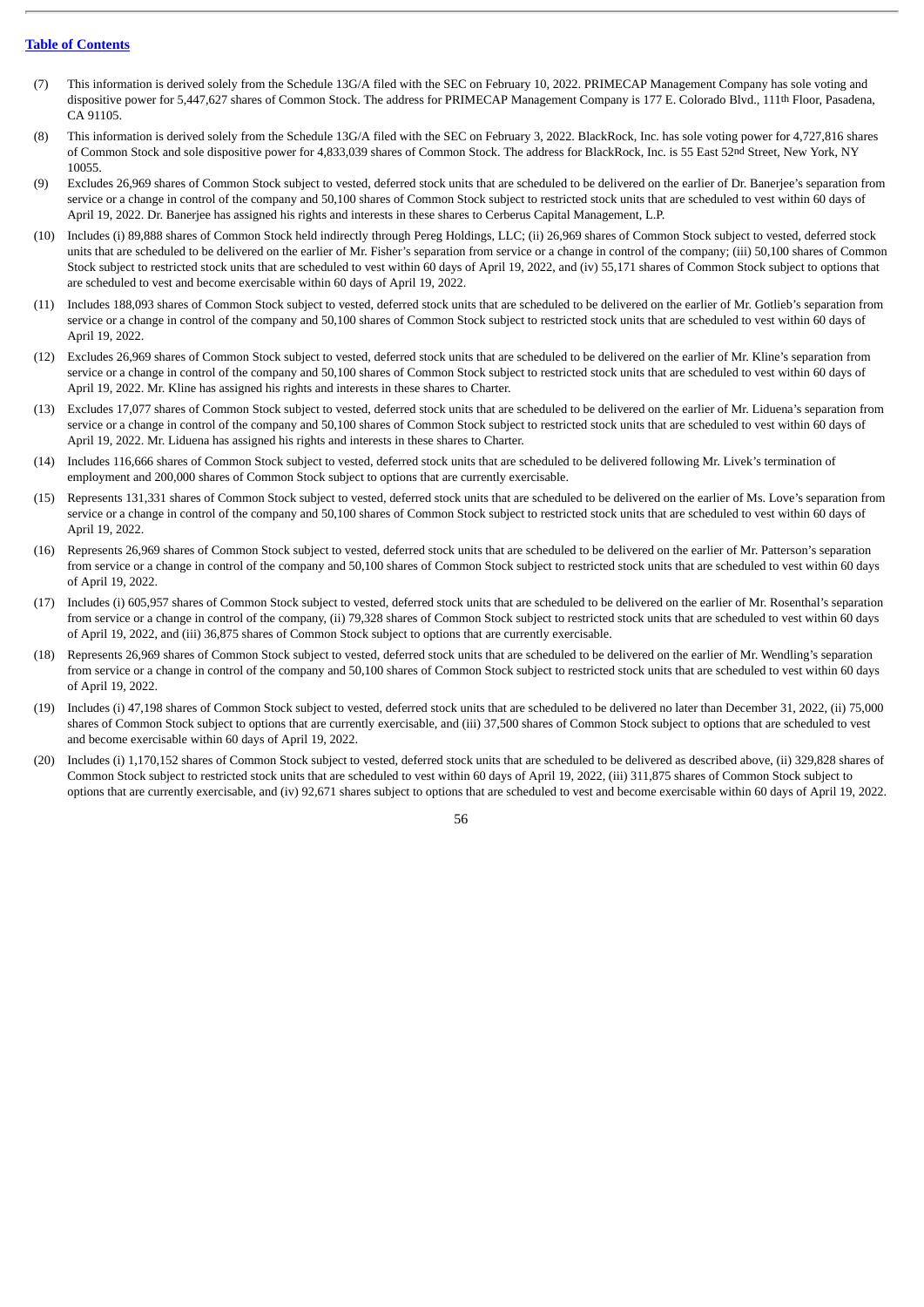# **PRINCIPAL ACCOUNTING FEES AND SERVICES**

# **Fees and Services**

The following table sets forth a summary of the fees billed to us by Deloitte for professional services for the fiscal years ended December 31, 2021 and 2020. Audit-related fees were for services in connection with foreign statutory audits, our registration statements on Form S-3 and Form S-8, and access to Deloitte's workpapers for third-party due diligence in connection with our strategic review process. Tax fees were principally for tax consulting services.

| Name                      | 2021 |       |   | 2020  |
|---------------------------|------|-------|---|-------|
|                           |      |       |   |       |
| <b>Audit Fees</b>         | J    | 3,395 | Ψ | 3,137 |
| <b>Audit-Related Fees</b> |      | 117   |   | 67    |
| <b>Tax Fees</b>           |      |       |   | 44    |
| All Other Fees            |      |       |   |       |
| <b>Total Fees</b>         |      | 3,519 |   | 3,248 |

All of the services described in the fee tables above were approved by the Audit Committee. The Audit Committee meets regularly with the independent auditor and reviews both audit and non-audit services performed by Deloitte as well as fees charged for such services. The Audit Committee has determined that the provision of the services described above is compatible with maintaining Deloitte's independence in the conduct of its audit functions.

# **Pre-Approval Policies and Procedures**

Our Audit Committee has adopted, and our Board has approved, procedures and conditions pursuant to which services proposed to be performed by our independent auditors should be pre-approved. Such procedures and conditions are set forth in the Audit Committee's charter. The Audit Committee has delegated pre-approval authority to its chairman for certain services other than the annual audit and quarterly reviews performed by Deloitte. The chairman must report any pre-approval decisions to the Audit Committee at its next scheduled meeting. The Audit Committee pre-approved all audit, audit-related and other services rendered by Deloitte in its capacity as our independent auditor for 2021 and 2020.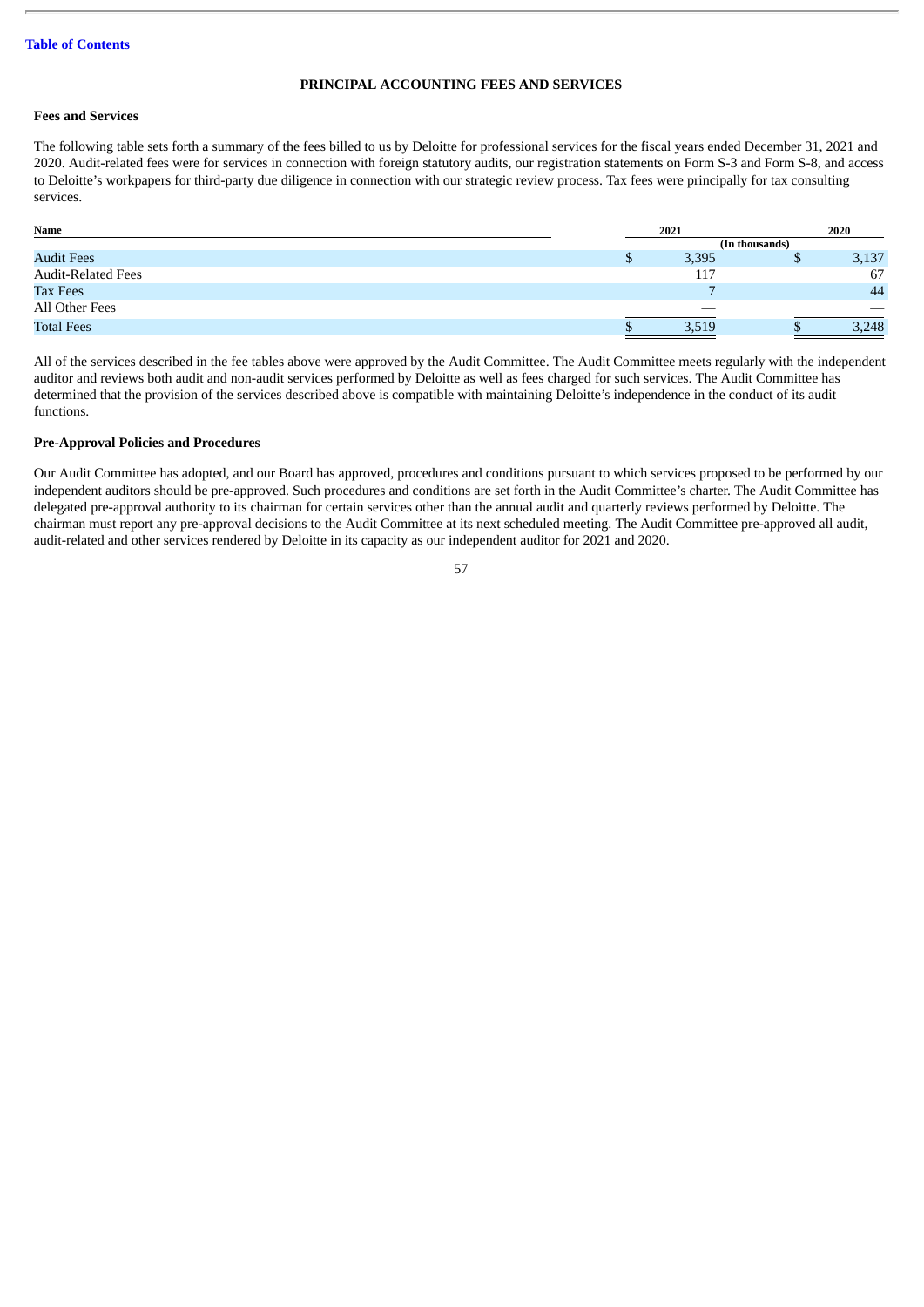# **AUDIT COMMITTEE REPORT**

The Audit Committee is composed of "independent" directors, as determined in accordance with applicable Nasdaq standards and Rule 10A-3 of the Securities Exchange Act of 1934. The Audit Committee operates pursuant to a written charter adopted by the Board, a copy of which is available under "Corporate Governance" on the Investor Relations section of our website at *www.comscore.com*.

As described more fully in its charter, the purpose of the Audit Committee is to oversee the accounting and financial reporting processes of the company and the audits of the financial statements of the company. Company management is responsible for the preparation, presentation and integrity of our financial statements as well as our financial reporting process, accounting policies, internal audit function, internal accounting controls and disclosure controls and procedures. Our independent registered public accounting firm is responsible for performing an independent audit of our consolidated financial statements in accordance with standards of the Public Company Accounting Oversight Board (United States) ("PCAOB") and issuing a report thereon. The Audit Committee's responsibility is to monitor and oversee these processes. The following is the Audit Committee's report submitted to the Board of Directors for 2021.

The Audit Committee has:

- reviewed and discussed the company's audited financial statements with management and Deloitte & Touche LLP ("Deloitte"), the company's independent registered public accounting firm for 2021;
- discussed with Deloitte the matters required to be discussed under the applicable requirements of the PCAOB; and
- received the written disclosures and the letter from Deloitte required by applicable requirements of the PCAOB regarding Deloitte's communications with the Audit Committee concerning independence, and has discussed with Deloitte its independence.

In addition, the Audit Committee has met separately with company management and with Deloitte.

Based on the review and discussions referred to above, the Audit Committee recommended to the Board of Directors that the audited financial statements for 2021 be included in the company's Annual Report on Form 10-K for the year ended December 31, 2021 for filing with the Securities and Exchange Commission.

# AUDIT COMMITTEE

Nana Banerjee Pierre Liduena Kathi Love Marty Patterson

The foregoing Audit Committee report shall not be deemed incorporated by reference into any filing under the Securities Act of 1933 or the Securities Exchange Act of 1934, and shall not otherwise be deemed filed under these acts, except to the extent we specifically incorporate by reference into such *filings.*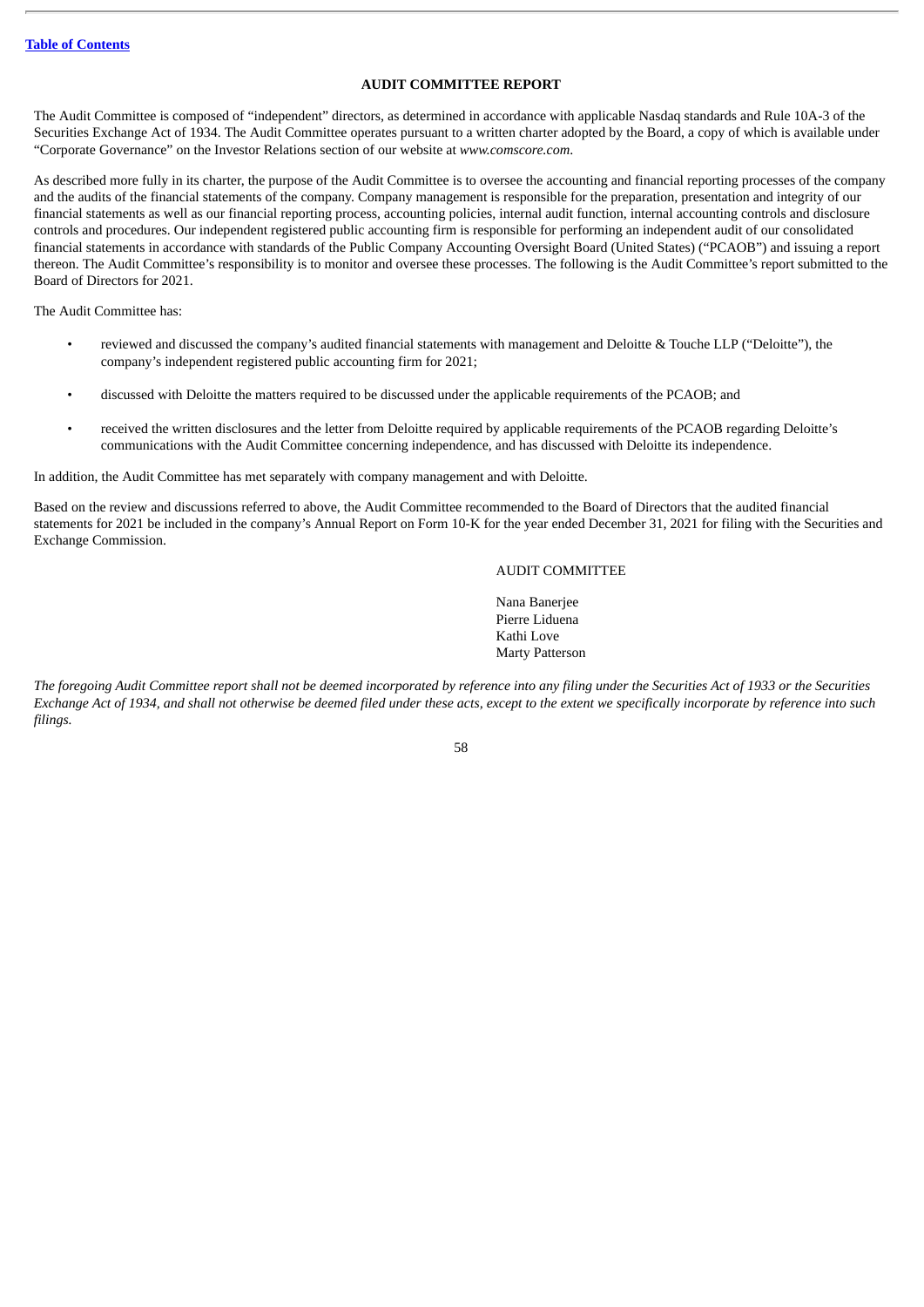# **PROPOSALS TO BE VOTED ON**

# **Proposal No. 1 – Election of Directors**

Our stockholders are being asked to elect the three nominees named in this proxy statement as Class III directors to serve for terms expiring at our 2025 annual meeting of stockholders, to hold office until their respective successors have been duly elected and qualified.

Our Nominating and Governance Committee recommended, and our Board has nominated, Itzhak Fisher, Pierre Liduena and Marty Patterson for election at the 2022 Annual Meeting. Each of these individuals is currently a director of the company. All have agreed to serve if elected, and we have no reason to believe that any nominee will be unable or unwilling to serve.

Shares represented by the accompanying proxy will be voted for the election of the nominees recommended by the Board unless the proxy is marked in such a manner so as to withhold authority to vote. If any nominee is unable or unexpectedly declines to serve as a director, the Board may designate another nominee to fill the vacancy, and the proxy will be voted for that nominee. Alternatively, the Board may reduce the size of the Board, or the proxies may vote just for the remaining nominees, leaving a vacancy that the Board may fill at a later date. Proxies cannot be voted for more than the three named nominees.

The section of this proxy statement titled "Directors, Director Nominees, Executive Officers and Corporate Governance – Directors, Director Nominees and Executive Officers" contains more information about the experience, qualifications, attributes and skills that caused our Nominating and Governance Committee and our Board to determine that these nominees should serve as directors of Comscore.

#### **Required Vote**

The nominees receiving the highest number of affirmative "FOR" votes with respect to each class shall be elected as directors. Abstentions and broker non-votes will have no effect on the outcome of this proposal.

## **Recommendation of Our Board of Directors**

**OUR BOARD OF DIRECTORS RECOMMENDS THAT YOU VOTE "FOR" THE ELECTION OF EACH OF THE ABOVEMENTIONED NOMINEES AS DIRECTORS PURSUANT TO PROPOSAL NO. 1.**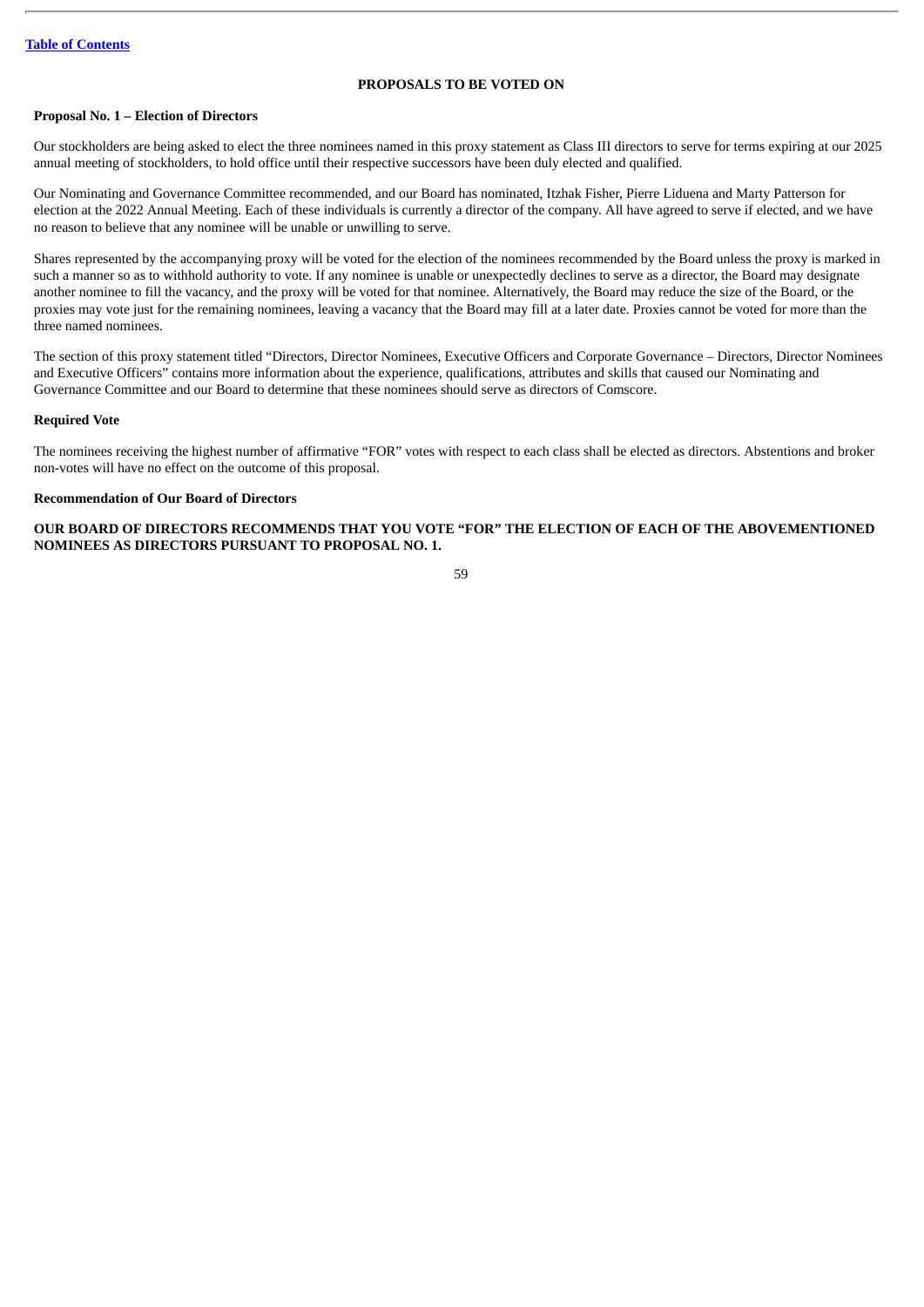# **Proposal No. 2 – Advisory Vote to Approve Named Executive Officer Compensation**

We are seeking the advisory, non-binding approval of our stockholders with respect to the compensation paid to our named executive officers as disclosed in this proxy statement.

Our executive compensation programs are designed to align our executive officers' interests with those of our stockholders, promote the achievement of our financial, strategic and operating objectives, attract and retain top talent, and prioritize a strong, ethical corporate culture. We seek to motivate and reward our executive officers for achievement of positive business results and to promote and enforce accountability. We value input from our stockholders, and we regularly consider investor feedback in evaluating our executive compensation programs.

This proposal gives you, as a stockholder, the opportunity to express your views on the compensation of our named executive officers as disclosed in this proxy statement. This vote is not intended to address any specific item of compensation, but rather the overall compensation of our named executive officers and the philosophy, policies and practices described in this proxy statement. Accordingly, we are asking stockholders to approve the following resolution:

"RESOLVED, that the compensation paid to the company's named executive officers, as disclosed pursuant to the compensation disclosure rules of the SEC, including the Compensation Discussion and Analysis, compensation tables and related narrative discussion included in this **proxy statement, is hereby APPROVED."**

# **Required Vote**

You may vote for or against this Proposal No. 2, or you may abstain. Approval of this proposal requires the affirmative vote ("FOR") of a majority of the shares present or represented by proxy at the 2022 Annual Meeting and entitled to vote thereon. Abstentions will have the same effect as a vote against this proposal. Broker non-votes will have no effect on the outcome of this proposal. Because this vote is advisory, it will not be binding upon our Board. However, our Board and Compensation Committee will consider the outcome of the vote, along with other relevant factors, in evaluating our executive compensation programs.

# **Recommendation of Our Board of Directors**

# **OUR BOARD OF DIRECTORS RECOMMENDS THAT YOU VOTE "FOR" PROPOSAL NO. 2.**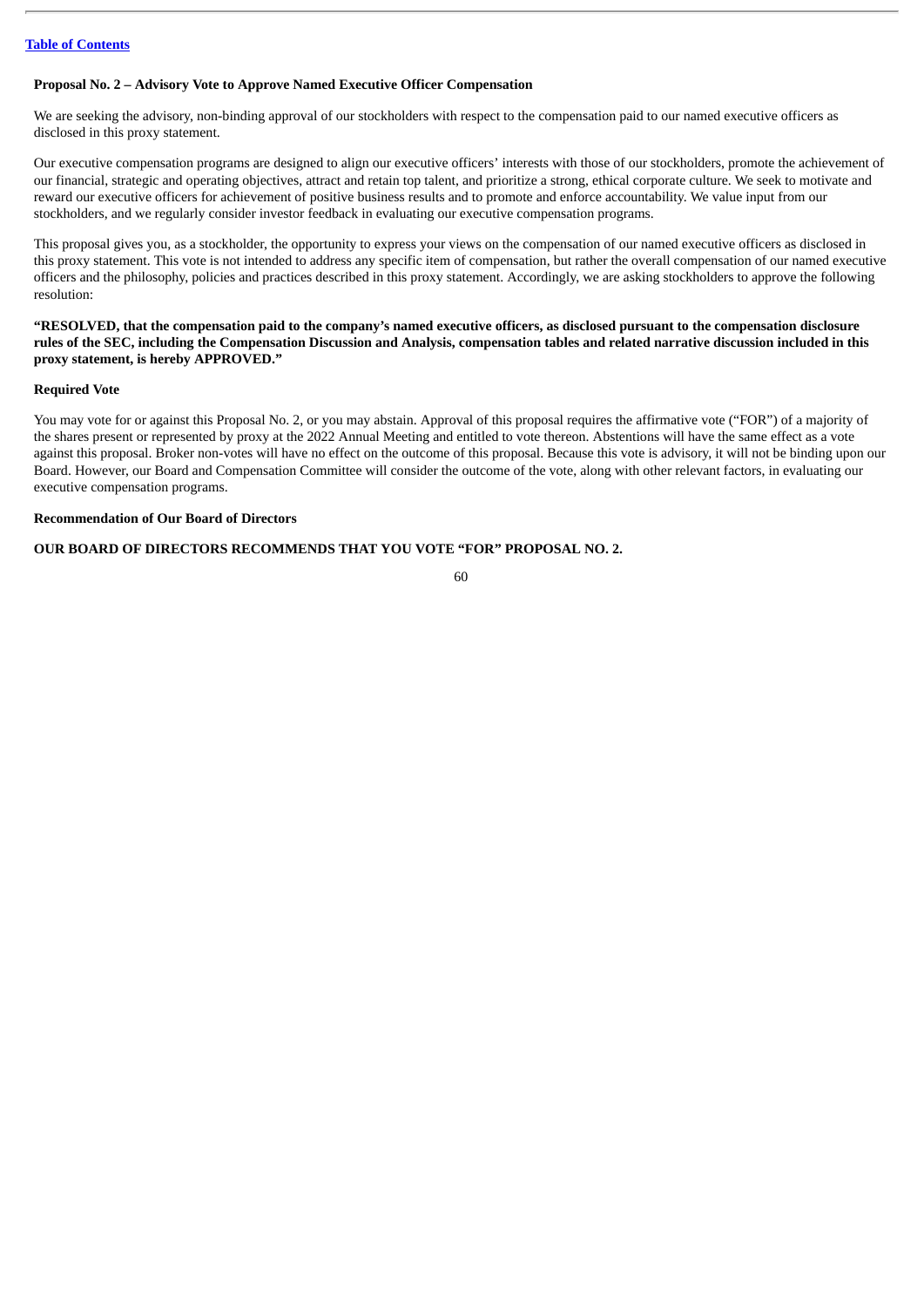# **Proposal No. 3 – Ratification of Appointment of Independent Registered Public Accounting Firm**

Our Audit Committee has appointed Deloitte & Touche LLP ("Deloitte") as our independent registered public accounting firm for the year ending December 31, 2022. Deloitte has served as our independent audit firm since 2017 and audited our financial statements for the fiscal year ended December 31, 2021. For more information about services Deloitte provided to us, as well as our procedures for approving such services, see the section of this proxy statement titled "Principal Accounting Fees and Services." A representative of Deloitte is expected to be present at our 2022 Annual Meeting and will have an opportunity to make a statement and respond to appropriate questions from stockholders.

Ratification of the appointment of Deloitte as our independent registered public accounting firm is not required by our bylaws or other applicable legal requirements. Our Board is submitting the appointment of Deloitte to our stockholders for ratification as a matter of good corporate practice. If our stockholders fail to ratify the appointment, the Audit Committee will reconsider whether to retain the firm; however, the Audit Committee may, in its discretion, continue to retain Deloitte. Even if the appointment is ratified, the Audit Committee may, in its discretion, direct the appointment of a different independent registered public accounting firm at any time during the year if it determines that such a change would be in the best interests of the company and our stockholders.

# **Required Vote**

The affirmative vote ("FOR") of a majority of the shares present or represented by proxy at the 2022 Annual Meeting and entitled to vote is required to ratify the appointment of Deloitte as our independent registered public accounting firm for the year ending December 31, 2022. Abstentions will have the same effect as a vote against this proposal. Broker non-votes will have no effect on the outcome of this proposal.

# **Recommendation of Our Board of Directors**

# **OUR BOARD OF DIRECTORS RECOMMENDS THAT YOU VOTE "FOR" PROPOSAL NO. 3.**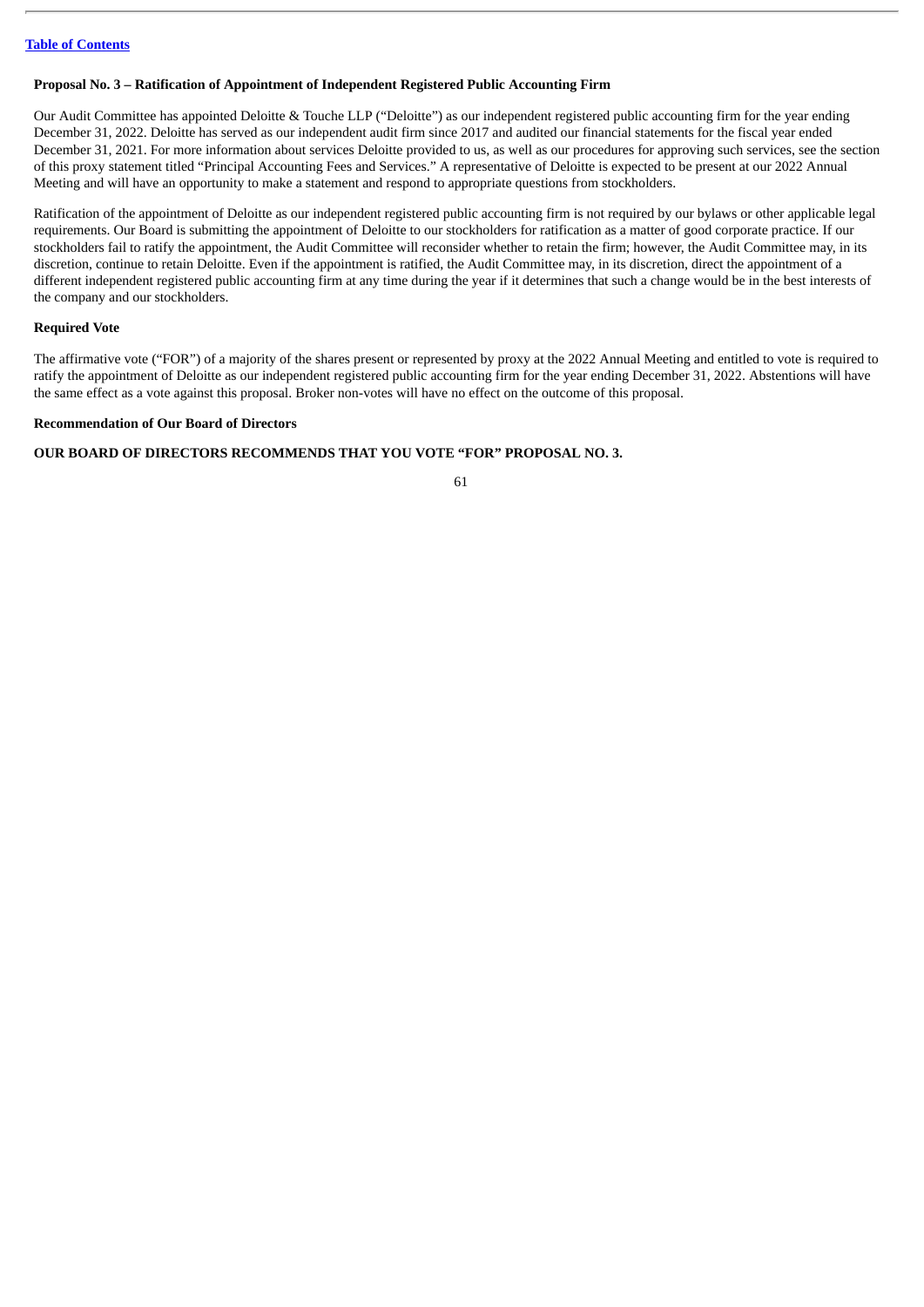# Proposal No. 4 - Approval of an Amendment to the comScore, Inc. 2018 Equity and Incentive Compensation Plan (as Amended and Restated **Effective as of July 9, 2020)**

# *Overview*

The use of equity-based awards under the 2018 Plan has been a key component of our compensation program. The ability to grant equity-based awards is critical to attracting and retaining highly qualified individuals. The Board believes that it is in the best interests of the company and our stockholders for those individuals to have an ownership interest in the company in recognition of their present and potential contributions and to align their interests with those of our stockholders.

The Board has determined that the current number of shares of our Common Stock available for grants under the 2018 Plan is not sufficient to meet the objectives of our compensation program going forward. Accordingly, on April 22, 2022, upon recommendation by our Compensation Committee, the Board approved and adopted, subject to the approval of the stockholders of the company at the 2022 Annual Meeting, an amendment to the 2018 Plan (the "Amendment") to increase the number of shares of our Common Stock available for grant by 7,600,000. No other changes to the 2018 Plan were approved by the Board.

You are being asked to approve the Amendment, and the Board is recommending that the company's stockholders vote in favor of the Amendment. If approved by our stockholders, the Amendment will become effective as of the date of the 2022 Annual Meeting. If the Amendment is not approved by our stockholders, then the 2018 Plan will remain in effect in its present form. Whether the Amendment is approved by our stockholders or not, each award granted under the 2018 Plan prior to the date of the 2022 Annual Meeting will continue to be subject to the terms and provisions applicable to such award under the 2018 Plan as in effect immediately prior to the effective date of the Amendment.

At the 2018 annual meeting, the stockholders of the company approved the 2018 Plan, and 10,650,000 shares of our Common Stock were reserved for issuance thereunder. At the 2020 annual meeting, the stockholders of the company approved an amendment and restatement of the 2018 Plan, effective as of July 9, 2020, to increase the number of shares of our Common Stock available for grant under the 2018 Plan by 9,600,000 shares and to make other ministerial changes to the 2018 Plan.

The 2018 Plan succeeded our 2007 Equity Incentive Plan, as amended and restated (the "2007 Plan"). The 2007 Plan expired in accordance with its terms on March 2, 2017, and no further grants may be made thereunder. In addition, no further grants will be made under the Rentrak Corporation Amended and Restated 2005 Stock Incentive Plan and the Rentrak Corporation 2011 Incentive Plan (together, the "Rentrak Plans"), which we assumed in connection with our merger with Rentrak Corporation in 2016. However, outstanding awards under the 2007 Plan and the Rentrak Plans will generally continue in effect in accordance with their terms.

The 2018 Plan, as modified by the Amendment (the "Second Amended 2018 Plan"), will continue to afford the Compensation Committee the ability to design compensatory awards that are responsive to the company's needs and includes authorization for a variety of awards designed to advance the interests and long-term success of the company by encouraging stock ownership among employees of the company and its subsidiaries, certain consultants to the company and its subsidiaries, and non-employee directors of the company.

Stockholder approval of the Amendment would increase the number of shares of Common Stock that the company may issue under the 2018 Plan by 7,600,000 shares. After taking into account this increase and subject to adjustment as provided in the Second Amended 2018 Plan, the total number of shares of Common Stock authorized for issuance under the Second Amended 2018 Plan will equal 27,850,000, including past awards under the 2018 Plan.

The actual text of the Amendment is attached to this proxy statement as Annex A. The following description of the Amendment is only a summary of its principal terms and provisions and is qualified by reference to the actual text as set forth in Annex A.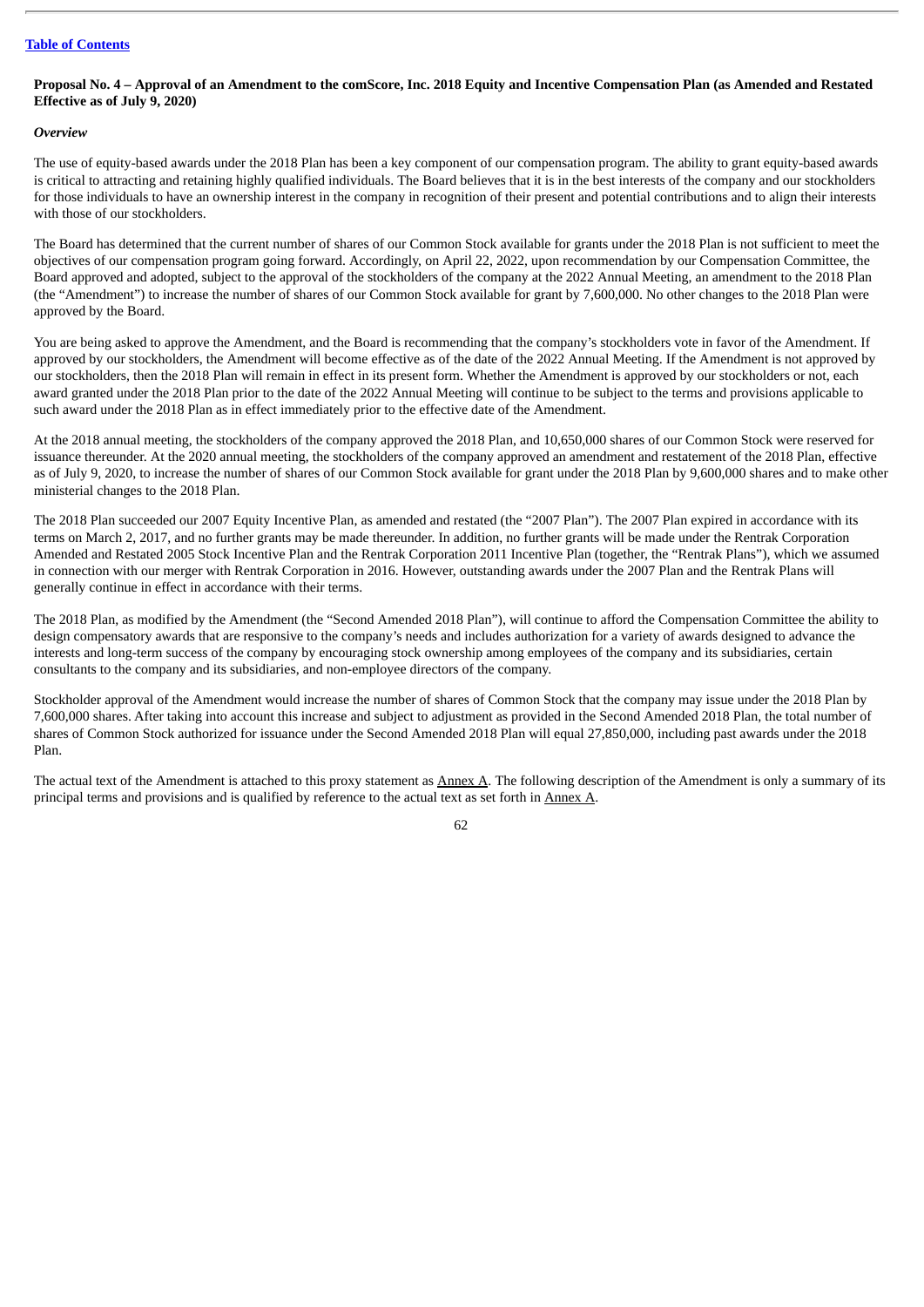# **Why We Believe You Should Vote for this Proposal**

The Second Amended 2018 Plan authorizes the Compensation Committee to provide cash awards and equity-based compensation in the form of stock options, stock appreciation rights ("SARs"), restricted stock, RSUs, performance shares, performance units, dividend equivalents, and certain other awards, including those denominated or payable in, or otherwise based on, shares of Common Stock, for the purpose of providing our non-employee directors, employees of the company and its subsidiaries, and certain consultants of the company and its subsidiaries, incentives and/or rewards for performance. Some of the key features of the Second Amended 2018 Plan that reflect our commitment to effective management of equity and incentive compensation are set forth below in this subsection.

We believe our future success depends in part on our ability to attract, motivate, and retain high-quality employees and directors and that the ability to provide equity-based and incentive-based awards under the Second Amended 2018 Plan is critical to achieving this success. We would be at a severe competitive disadvantage if we could not use equity-based awards to recruit and compensate our employees and directors. The use of Common Stock as part of our compensation program is also important because equity-based awards are an essential component of our compensation program for key employees, as they help link compensation with long-term stockholder value creation and reward participants based on service and/or performance.

In 2021, 2020 and 2019, we granted awards under the 2018 Plan covering 4,592,614 shares, 684,570 shares and 3,503,866 shares, respectively, of our Common Stock. Our "burn rate" (which represents the rate at which our equity award grants diluted our stockholders) for each of 2021, 2020 and 2019 was 5.68%, 0.96% and 5.51%, respectively, for a three-year average burn rate of 4.05%. We define burn rate as the sum of (i) the total number of fullvalue shares (including time-based and performance-based RSUs) granted during a fiscal year and (ii) the total number of stock options and SARs granted during a fiscal year, expressed as a percentage of the weighted average basic common shares outstanding as of the fiscal year-end.

As of April 19, 2022, there were 90,705,342 shares of Common Stock outstanding. Based on the closing price of our Common Stock on April 19, 2022 of \$2.59 per share, the aggregate market value as of April 19, 2022 of the new shares of Common Stock requested under the Amendment, assuming all available shares were awarded as stock option or SAR awards (7,600,000), would be \$19,684,000. (The actual value delivered under stock option or SAR awards would depend on increases in our stock price over the exercise price of the awards.) If all available shares were awarded as full-value awards, the aggregate market value of the new shares (3,800,000) as of April 19, 2022 would be \$9,842,000. As described below, the Second Amended 2018 Plan is a flexible authorization plan, often referred to as a "fungible share plan."

Based on current projections, we anticipate that the number of shares remaining available under the 2018 Plan is insufficient to cover anticipated employee and non-employee director awards through the end of fiscal year 2022. If we are unable to adequately provide long-term equity compensation to incentivize our employees or provide annual equity grants as part of compensation to our non-employee directors, we may lose key personnel, which would be detrimental to our operations. If the Amendment is not approved, we may be compelled to increase significantly the cash component of our employee and director compensation, which approach may not necessarily align employee and director compensation interests with the investment interests of our stockholders. Replacing equity awards with cash also would increase cash compensation expense and use cash that could be better utilized for other purposes, including reinvestment in our business.

In determining the number of additional shares to request for approval under the Amendment, our management team worked with Meridian and the Compensation Committee to evaluate a number of factors, including our recent share usage and criteria expected to be utilized by institutional proxy advisory firms in evaluating our proposal for the Amendment.

If the Amendment is approved, we intend to use the shares authorized under the Amendment to continue our practice of incentivizing key individuals through equity grants. We currently anticipate that the shares requested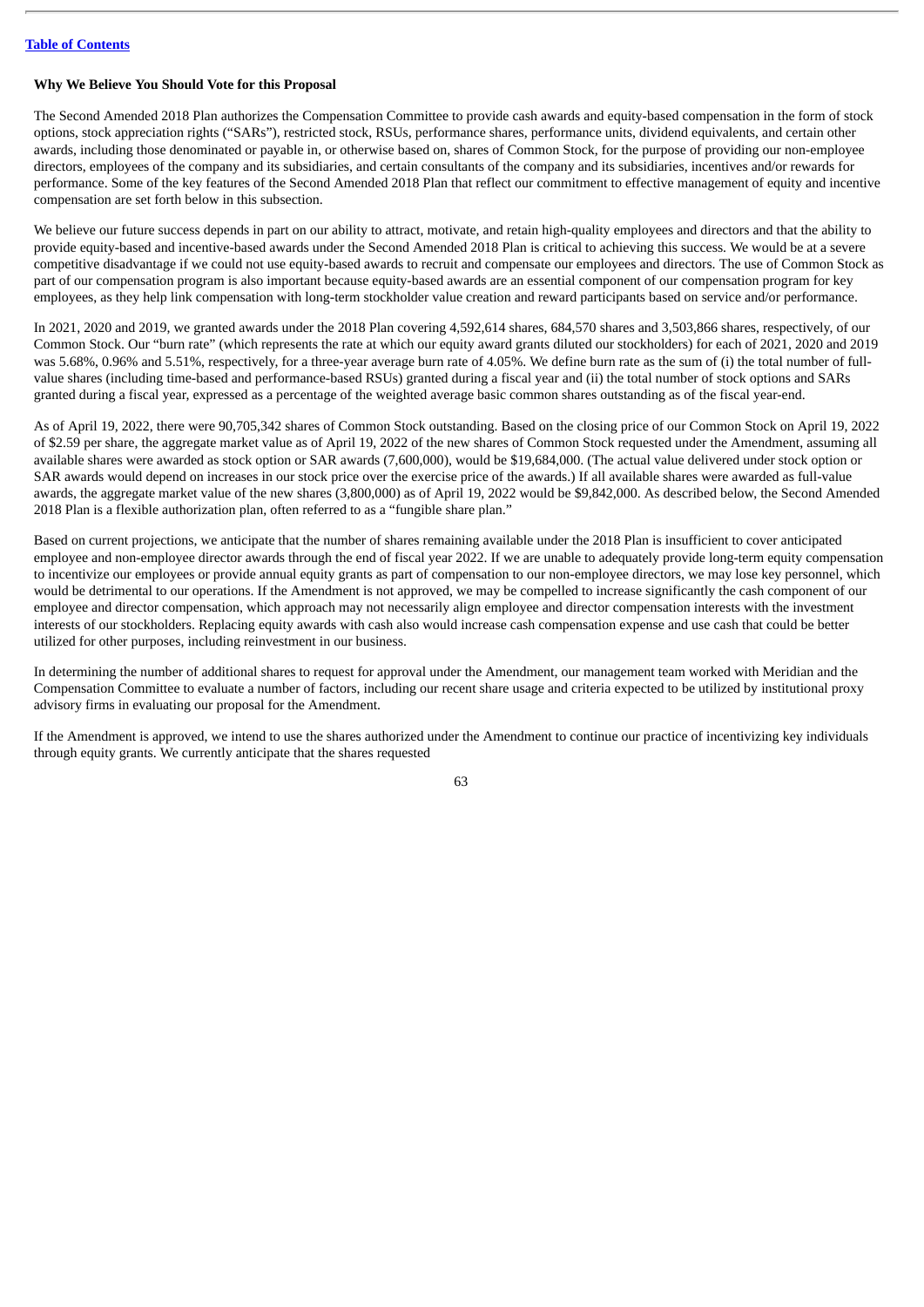in connection with the approval of the Amendment will last for approximately one to two years, based on our historic grant rates, estimated future grant rates, and our approximate current share price, but could last for a shorter or longer period of time if actual practice does not match historic rates or if our future plans or share price change materially. As noted below, our Compensation Committee retains full discretion under the Second Amended 2018 Plan to determine the number and size of awards to be granted under the Second Amended 2018 Plan, subject to the terms of the Second Amended 2018 Plan.

Our equity compensation practices are intended to be competitive and consistent with market practice. In evaluating this proposal, stockholders should consider all of the information in this proposal.

## **Information on Equity Compensation Plans as of March 31, 2022**

The information included in this proxy statement and our Annual Report on Form 10-K for the fiscal year ending December 31, 2021 is updated by the following information regarding all existing equity compensation plans as of March 31, 2022 (except as noted otherwise):

| Total shares underlying outstanding stock options (1)                    | 1,683,455  |
|--------------------------------------------------------------------------|------------|
| Weighted-average exercise price of outstanding stock options             | 4.58       |
| Weighted-average remaining contractual life of outstanding stock options | 6.42 years |
| Total shares underlying outstanding full-value awards (2)                | 4.556.589  |
| Total shares of common stock outstanding as of April 19, 2022            | 90,705,342 |
| Total shares available for grant (3)                                     | 1,761,614  |

(1) No SARs were outstanding as of March 31, 2022.

- (2) Reflects (i) all shares subject to time-based RSUs and deferred stock units that were outstanding as of March 31, 2022, and (ii) the maximum number of shares subject to performance-based RSUs that were outstanding as of March 31, 2022. If actual performance under the performancebased RSUs falls below the maximum level for these awards, fewer shares would be issued. Includes 451,977 shares subject to an outstanding time-based RSU award that was granted as an inducement award.
- (3) Reflects (i) 1,586,955 shares available for grant under the 2018 Plan as of March 31, 2022, and (ii) 174,659 shares available for grant under the Shareablee, Inc. 2013 Stock Option/Stock Issuance Plan (the "Shareablee Plan") (which we assumed in our acquisition of Shareablee, Inc. in December 2021) as of March 31, 2022. Assumes the maximum number of shares subject to outstanding performance-based RSUs is no longer available for issuance. Under the 2018 Plan's fungible share ratio, each stock option or SAR counts as one share against the plan reserve and each full-value share counts as two shares against the plan reserve, with performance-based RSUs counted at maximum performance. If actual performance under the performance-based RSUs falls below the maximum level for these awards, a greater number of shares would be available for issuance under the 2018 Plan.

#### **Summary of the Changes to the 2018 Plan Included in the Amendment**

The Amendment will amend the 2018 Plan and will allow us to grant equity-based awards to our employees, officers, non-employee directors, and certain contractors, as described in more detail below.

The Amendment will increase the number of shares of Common Stock available for issuance under the 2018 Plan (including as awards of Incentive Stock Options) by 7,600,000 shares of our Common Stock. After taking into account this increase and subject to adjustment as provided in the Second Amended 2018 Plan, the total number of shares of Common Stock authorized for issuance under the Second Amended 2018 Plan (including as awards of Incentive Stock Options) will equal 27,850,000, including past awards under the 2018 Plan. The Amendment makes no other changes to the 2018 Plan.

This description does not purport to be complete and is qualified in its entirety by the full text of the proposed Amendment, which is included as Annex A hereto. If our stockholders approve this proposal, we intend to file, pursuant to the Securities Act of 1933, a registration statement on Form S-8 to register additional shares available for delivery under the Second Amended 2018 Plan.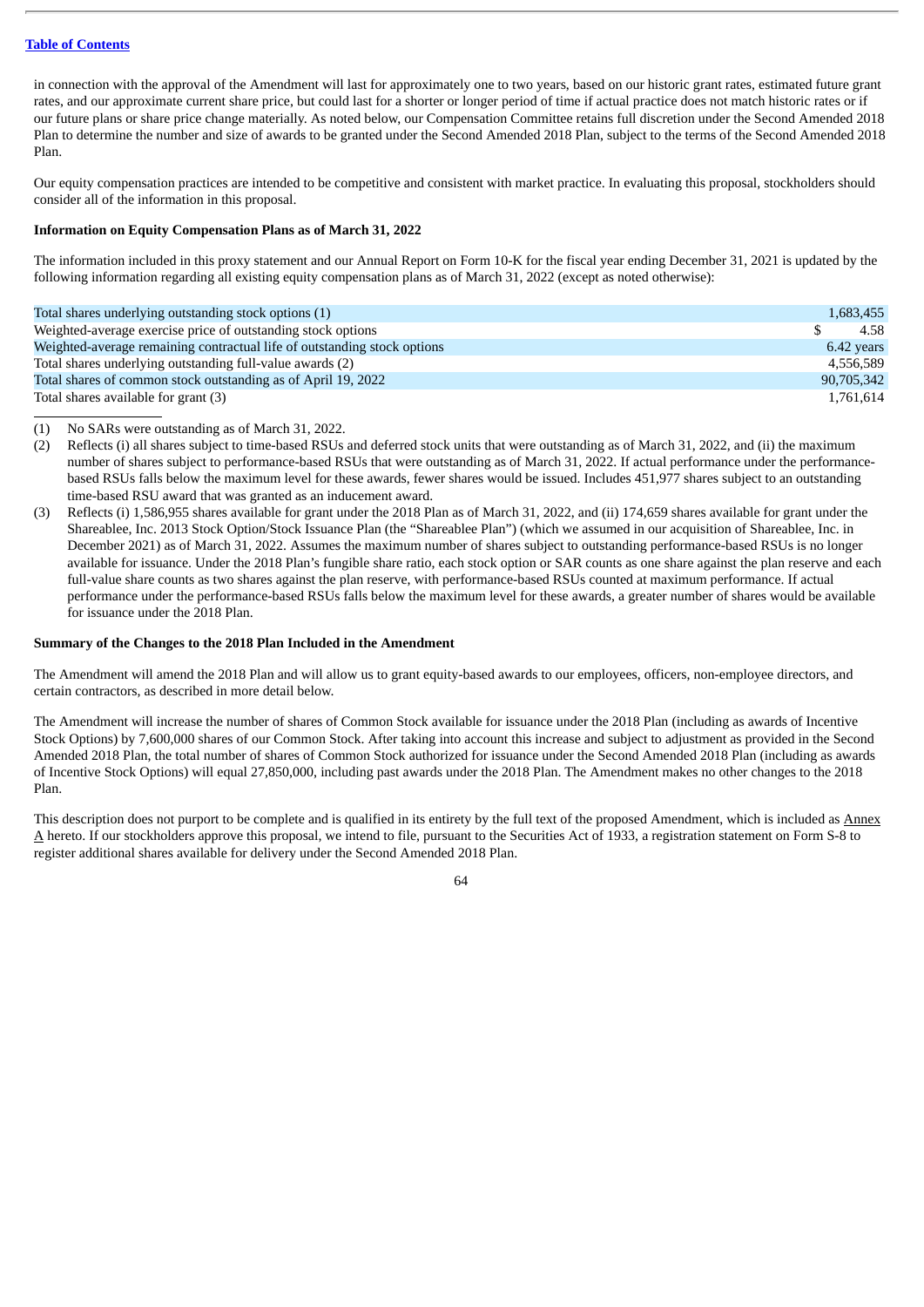#### **Share Increase**

Currently, the 2018 Plan is the only active stockholder-approved plan that we use to grant equity-based compensation awards. (The Shareablee Plan was assumed in our acquisition of Shareablee, Inc. in December 2021, was not approved by our stockholders, and may not be used for awards to individuals who were our employees prior to the acquisition.) As of March 31, 2022, there were 1,586,955 shares remaining available for issuance under the 2018 Plan (the "Available Shares"). If the Amendment is approved by our stockholders, an additional 7,600,000 shares would be reserved for issuance under the Second Amended 2018 Plan (the "New Shares"), with the maximum number of shares available for issuance under the Second Amended 2018 Plan following the date of stockholder approval being equal to (i) 9,186,955 (which is the sum of the Available Shares plus the New Shares), minus (ii) the sum of (a) one share for every share subject to a stock option or appreciation right granted under the 2018 Plan after March 31, 2022 and prior to the 2022 Annual Meeting and (b) two shares for every one share subject to other awards that are granted under the 2018 Plan after March 31, 2022 and prior to the 2022 Annual Meeting, plus (iii) any shares that again become available after March 31, 2022 for awards under the 2018 Plan or the Second Amended 2018 Plan (pursuant to the share recycling provisions of the 2018 Plan, as described under "Limited Share Recycling Provisions" below).

The shares issued under the Second Amended 2018 Plan may be shares of original issuance, treasury shares, or a combination of the two.

# **Highlights of the Second Amended 2018 Plan**

*Flexible Authorization Plan:* The Second Amended 2018 Plan is a flexible authorization plan. Under the Second Amended 2018 Plan, the aggregate number of shares of Common Stock available for issuance will be reduced by (1) one share of Common Stock for every one share of Common Stock subject to an award of stock options or SARs granted under the Second Amended 2018 Plan, and (2) two shares of Common Stock for every one share of Common Stock subject to an award other than of stock options or SARs granted under the Second Amended 2018 Plan.

*Reasonable Second Amended 2018 Plan Limits:* The Second Amended 2018 Plan provides that, subject to adjustment as applicable and the applicable Common Stock counting provisions as described in the Second Amended 2018 Plan:

- the aggregate number of shares of Common Stock actually issued or transferred upon the exercise of Incentive Stock Options (as defined below) will not exceed 27,850,000 shares of Common Stock; and
- no non-employee member of the Board will be granted, in any one calendar year, compensation for such service having an aggregate maximum value (measured at the date of grant as applicable and calculating the value of any awards under the Second Amended 2018 Plan based on the grant date fair value for financial reporting purposes) in excess of \$900,000.

*Allowances for Conversion Awards and Assumed Plans:* Shares of Common Stock issued or transferred under awards granted under the Second Amended 2018 Plan in substitution for or conversion of, or in connection with an assumption of, stock options, SARs, restricted stock, RSUs, or other stock or stock-based awards held by awardees of an entity engaging in a corporate acquisition or merger transaction with us or any of our subsidiaries will not count against (or be added to) the aggregate share limit or other Second Amended 2018 Plan limits described above. Additionally, shares available under certain plans that we or our subsidiaries may assume in connection with corporate transactions from another entity may be available for certain awards under the Second Amended 2018 Plan, under circumstances further described in the Second Amended 2018 Plan, but will not count against the aggregate share limit or other Second Amended 2018 Plan limits described above.

*No Repricing Without Stockholder Approval:* The repricing of stock options and SARs (outside of certain corporate transactions or adjustment events described in the Second Amended 2018 Plan or in connection with a "change in control") is prohibited without stockholder approval under the Second Amended 2018 Plan.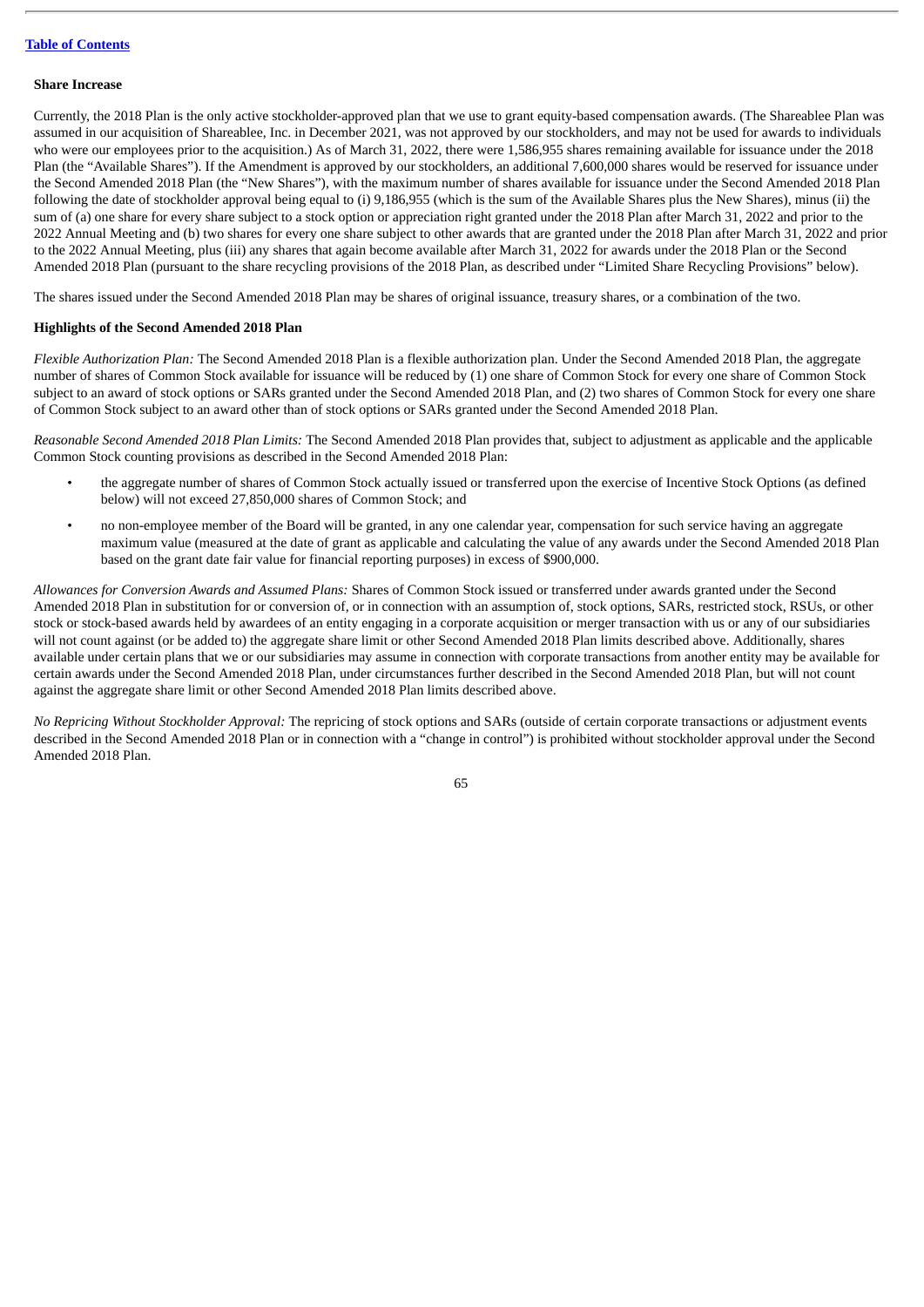*Change in Control Definition:* The Second Amended 2018 Plan includes a definition of "change in control," which is described below.

*Exercise or Base Price Limitation:* The Second Amended 2018 Plan also provides that, except with respect to certain converted, assumed or substituted awards as described in the Second Amended 2018 Plan, no stock options or SARs will be granted with an exercise or base price less than the fair market value of a share of Common Stock on the date of grant.

# **Code Section 162(m)**

Section 162(m) of the Code generally disallows a deduction for certain compensation paid to certain executive officers and former executive officers to the extent that compensation to a covered employee exceeds \$1 million for such year. Compensation qualifying for a performance-based exception as "qualified performance-based compensation" under Section 162(m) of the Code historically was not subject to the deduction limit if the compensation satisfied the requirements of Section 162(m) of the Code. This exception was repealed, effective for taxable years beginning after December 31, 2017, unless certain transition relief for certain compensation arrangements in place as of November 2, 2017 was available. To be clear, stockholders are not being asked to approve the Amendment (or any of its provisions) for purposes of Section 162(m) of the Code or the performance-based exception. The company does not anticipate that it would be able to make any grants under the Second Amended 2018 Plan that will qualify for the performance-based exception.

## **Summary of Other Material Terms of the Second Amended 2018 Plan**

*Administration:* The Second Amended 2018 Plan will generally be administered by the Compensation Committee (or its successor), or any other committee of the Board designated by the Board to administer the Second Amended 2018 Plan. References to the "Committee" in this proposal refer to the Compensation Committee or such other committee designated by the Board, as applicable. The Committee may from time to time delegate all or any part of its authority under the Second Amended 2018 Plan to a subcommittee. Any interpretation, construction and determination by the Committee of any provision of the Second Amended 2018 Plan, or of any agreement, notification or document evidencing the grant of awards under the Second Amended 2018 Plan, will be final and conclusive. To the extent permitted by applicable law, the Committee may delegate to one or more of its members or to one or more officers, or to one or more agents or advisors of the company, such administrative duties or powers as it deems advisable. In addition, the Committee may by resolution, subject to certain restrictions set forth in the Second Amended 2018 Plan, authorize one or more officers of the company to (1) designate employees to be recipients of awards under the Second Amended 2018 Plan, and (2) determine the size of such awards. However, the Committee may not delegate such responsibilities to officers for awards granted to non-employee directors or certain employees who are subject to the reporting requirements of Section 16 of the Exchange Act. The Committee is authorized to take appropriate action under the Second Amended 2018 Plan subject to the express limitations contained in the Second Amended 2018 Plan.

*Eligibility:* Any person who is selected by the Committee to receive benefits under the Second Amended 2018 Plan and who is at that time an employee of the company or any of its subsidiaries (including a person who has agreed to commence serving in such capacity within 90 days of the date of grant) is eligible to participate in the Second Amended 2018 Plan. In addition, certain consultants (provided that such persons satisfy the Form S-8 definition of "employee"), and non-employee members of the Board, may also be selected by the Committee to participate in the Second Amended 2018 Plan. As of April 19, 2022, approximately 1,370 employees, 170 consultants, and nine non-employee members of the Board would be eligible to participate in the Second Amended 2018 Plan. The basis for participation in the Second Amended 2018 Plan by eligible persons is the selection of such persons by the Committee in its discretion.

*Limited Share Recycling Provisions:* Subject to certain exceptions described in the Second Amended 2018 Plan, if any award granted under the 2018 Plan or the Second Amended 2018 Plan (in whole or in part) is canceled or forfeited, expires, is settled for cash, or is unearned, the shares of Common Stock subject to such award will, to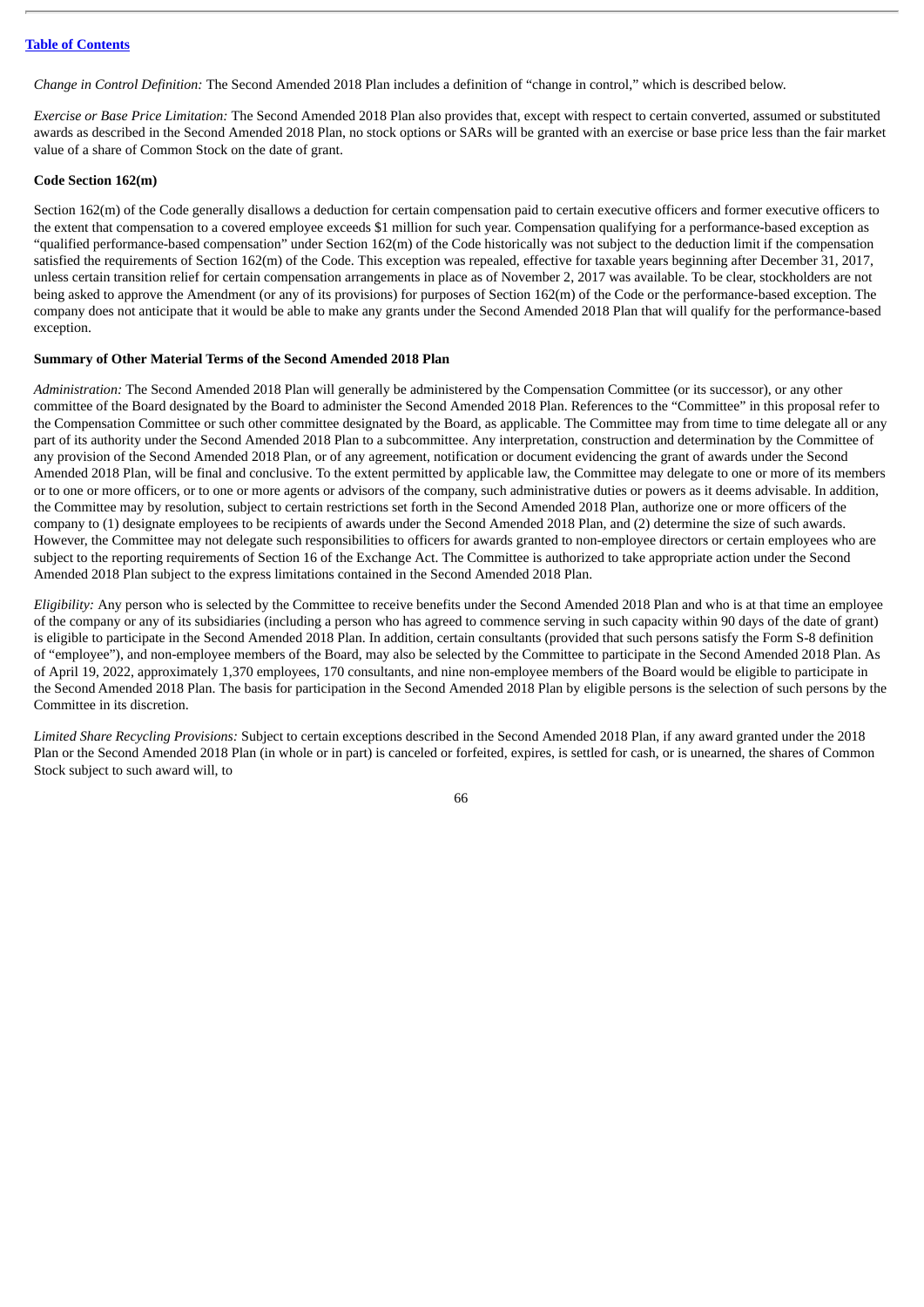the extent of such cancellation, forfeiture, expiration, cash settlement, or unearned amount, again be available under the Second Amended 2018 Plan at a rate of one share for every one share subject to stock option or SAR awards and two shares for every one share subject to awards other than stock options or SARs. If, after December 31, 2017, any shares of Common Stock subject to an award granted under the 2007 Plan are forfeited, or an award granted under the 2007 Plan (in whole or in part) is cancelled or forfeited, expires, is settled for cash, or is unearned, the shares of Common Stock subject to such award will, to the extent of such cancellation, forfeiture, expiration, cash settlement, or unearned amount, be available for awards under the 2018 Plan or Second Amended 2018 Plan, as applicable (at a rate of one share of Common Stock for every one share of Common Stock subject to such award). Notwithstanding anything to the contrary contained in the Second Amended 2018 Plan: (1) shares of Common Stock withheld by us, tendered or otherwise used in payment of the exercise price of a stock option or the base price of an SAR granted under the 2018 Plan or the Second Amended 2018 Plan will not be added (or added back, as applicable) to the aggregate number of shares of Common Stock available under the Second Amended 2018 Plan, (2) shares of Common Stock withheld by us, tendered or otherwise used to satisfy tax withholding with respect to awards (whether granted under the 2018 Plan or the Second Amended 2018 Plan) other than as described in (3) below will not be added (or added back, as applicable) to the aggregate number of shares of Common Stock available under the Second Amended 2018 Plan, (3) shares of Common Stock withheld by us, tendered or otherwise used prior to the expiration of the Second Amended 2018 Plan to satisfy tax withholding with respect to awards (whether granted under the 2018 Plan or the Second Amended 2018 Plan) other than stock options or SARs will be added back (but only to the extent such withholding did not exceed the minimum amounts of tax required to be withheld) to the aggregate number of shares of Common Stock available under the Second Amended 2018 Plan, and (4) shares of Common Stock reacquired by the company on the open market or otherwise using cash proceeds from the exercise of stock options (whether granted under the 2018 Plan or the Second Amended 2018 Plan) will not be added (or added back, as applicable) to the aggregate number of shares of Common Stock available under the Second Amended 2018 Plan. Further, all shares of Common Stock covered by stock-settled SARs (whether granted under the 2018 Plan or the Second Amended 2018 Plan) that are exercised and settled in shares, whether or not all shares of Common Stock covered by the SARs are actually issued to the participant upon exercise, will not be added back to the aggregate number of shares available under the Second Amended 2018 Plan. If a participant elects to give up the right to receive compensation in exchange for shares of Common Stock based on fair market value, such shares of Common Stock will not count against the aggregate number of shares available under the Second Amended 2018 Plan.

*Types of Awards Under the Second Amended 2018 Plan:* Pursuant to the Second Amended 2018 Plan, the company may grant cash awards and stock options (including stock options intended to be "incentive stock options" as defined in Section 422 of the Code ("Incentive Stock Options")), SARs, restricted stock, RSUs, performance shares, performance units, cash incentive awards, and certain other awards based on or related to shares of our Common Stock.

Generally, each grant of an award under the Second Amended 2018 Plan will be evidenced by an award agreement, certificate, resolution or other type or form of writing or other evidence approved by the Committee (an "Evidence of Award"), which will contain such terms and provisions as the Committee may determine, consistent with the Second Amended 2018 Plan. A brief description of the types of awards which may be granted under the Second Amended 2018 Plan is set forth below.

*Stock Options:* A stock option is a right to purchase shares of Common Stock upon exercise of the stock option. Stock options granted to an employee under the Second Amended 2018 Plan may consist of either an Incentive Stock Option, a non-qualified stock option that is not intended to be an "incentive stock option" under Section 422 of the Code, or a combination of both. Incentive Stock Options may only be granted to employees of the company or certain of our related corporations. Except with respect to awards issued in substitution for, in conversion of, or in connection with an assumption of stock options held by awardees of an entity engaging in a corporate acquisition or merger with us or any of our subsidiaries, Incentive Stock Options and non-qualified stock options must have an exercise price per share that is not less than the fair market value of a share of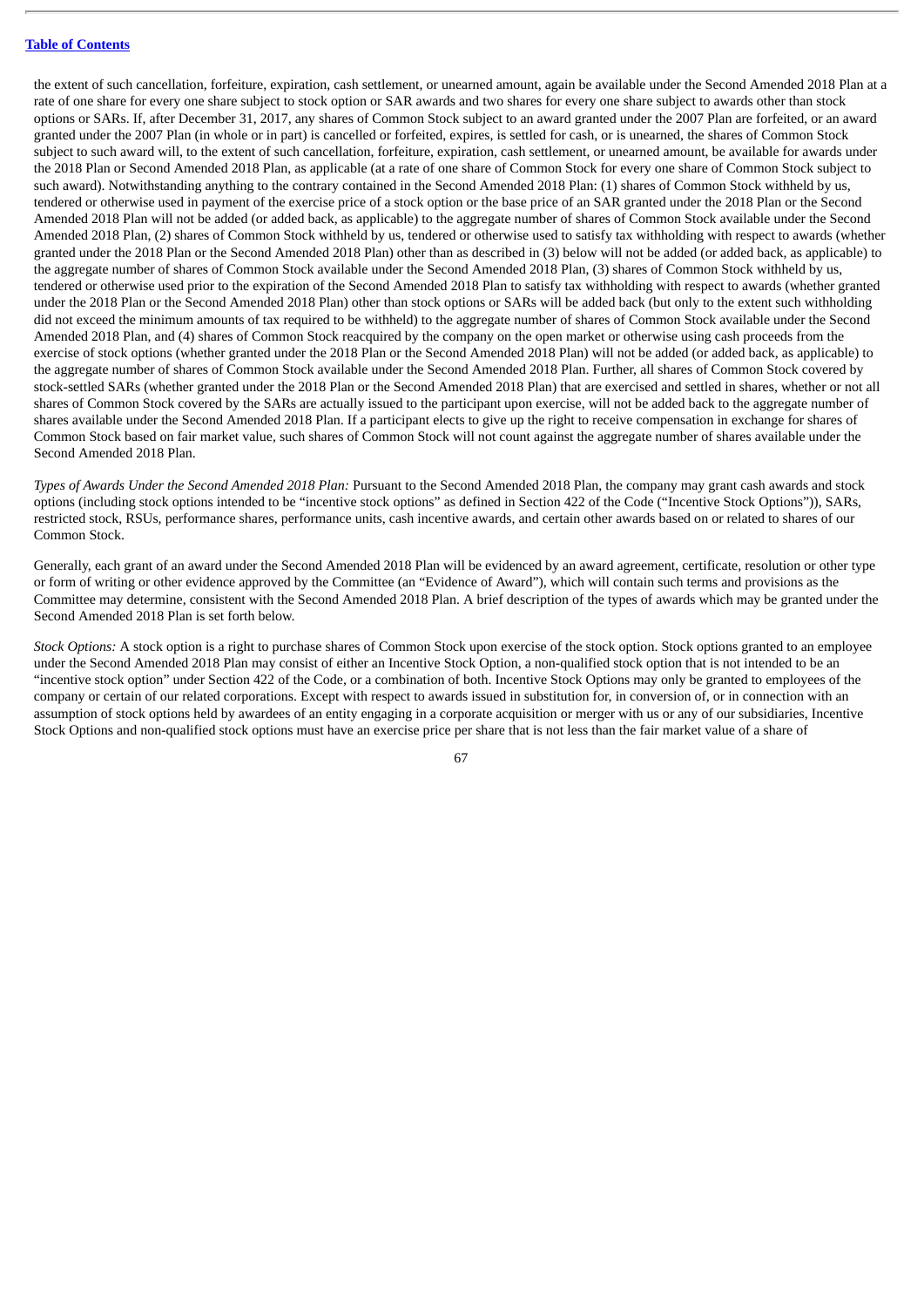Common Stock on the date of grant. The term of a stock option may not extend more than 10 years from the date of grant. The Committee may provide in an Evidence of Award for the automatic exercise of a stock option.

Each grant of a stock option will specify the applicable terms of the stock option, including the number of shares of Common Stock subject to the stock option and the required period or periods of the participant's continuous service, if any, before any stock option or portion of a stock option will become exercisable. Any grant of stock options may specify management objectives that must be achieved as a condition to the exercise of the stock options. Stock options may provide for continued vesting or the earlier exercise of the stock options, including in the event of retirement, death or disability of the participant or in the event of a change in control.

Each grant will specify whether the consideration to be paid in satisfaction of the exercise price will be payable: (1) in cash, by check acceptable to the company, or by wire transfer of immediately available funds; (2) by the actual or constructive transfer to the company of shares of Common Stock owned by the participant with a value at the time of exercise that is equal to the total exercise price; (3) subject to any conditions or limitations established by the Committee, by a net exercise arrangement pursuant to which the company will withhold shares of Common Stock otherwise issuable upon exercise of a stock option; (4) by a combination of the foregoing methods; or (5) by such other methods as may be approved by the Committee. To the extent permitted by law, any grant may provide for deferred payment of the exercise price from the proceeds of a sale through a bank or broker of some or all of the shares to which the exercise relates. Stock options granted under the Second Amended 2018 Plan may not provide for dividends or dividend equivalents.

*Appreciation Rights:* The Committee may, from time to time and upon such terms and conditions as it may determine, authorize the granting of SARs. A SAR is a right to receive from us an amount equal to 100%, or such lesser percentage as the Committee may determine, of the spread between the base price and the value of shares of our Common Stock on the date of exercise.

Each grant of SARs will specify the period or periods of continuous service, if any, by the participant with the company or any subsidiary that is necessary before the SARs or installments of such SARs will become exercisable. Any grant of SARs may specify management objectives that must be achieved as a condition of the exercise of such SARs. SARs may provide for continued vesting or earlier exercise, including in the case of retirement, death or disability of the participant or in the event of a change in control. A SAR may be paid in cash, shares of Common Stock or any combination of the two.

Except with respect to awards issued in substitution for, in conversion of, or in connection with an assumption of SARs held by awardees of an entity engaging in a corporate acquisition or merger with us or any of our subsidiaries, the base price of a SAR may not be less than the fair market value of a share of Common Stock on the date of grant. The term of a SAR may not extend more than 10 years from the date of grant. The Committee may provide in an Evidence of Award for the automatic exercise of a SAR. SARs granted under the Second Amended 2018 Plan may not provide for dividends or dividend equivalents.

*Restricted Stock:* Restricted stock constitutes an immediate transfer of the ownership of shares of Common Stock to the participant in consideration of the performance of services, entitling such participant to dividend, voting and other ownership rights, subject to the substantial risk of forfeiture and restrictions on transfer determined by the Committee for a period of time determined by the Committee or until certain management objectives specified by the Committee are achieved. Each such grant or sale of restricted stock may be made without additional consideration or in consideration of a payment by the participant that is less than the fair market value per share of Common Stock on the date of grant.

Any grant of restricted stock may specify management objectives that, if achieved, will result in termination or early termination of the restrictions applicable to the restricted stock. Any grant of restricted stock will require that any and all dividends or distributions paid on restricted stock that remains subject to a substantial risk of forfeiture be automatically deferred and/or reinvested in additional restricted stock, which will be subject to the same restrictions as the underlying restricted stock. Any such dividends or other distributions on restricted stock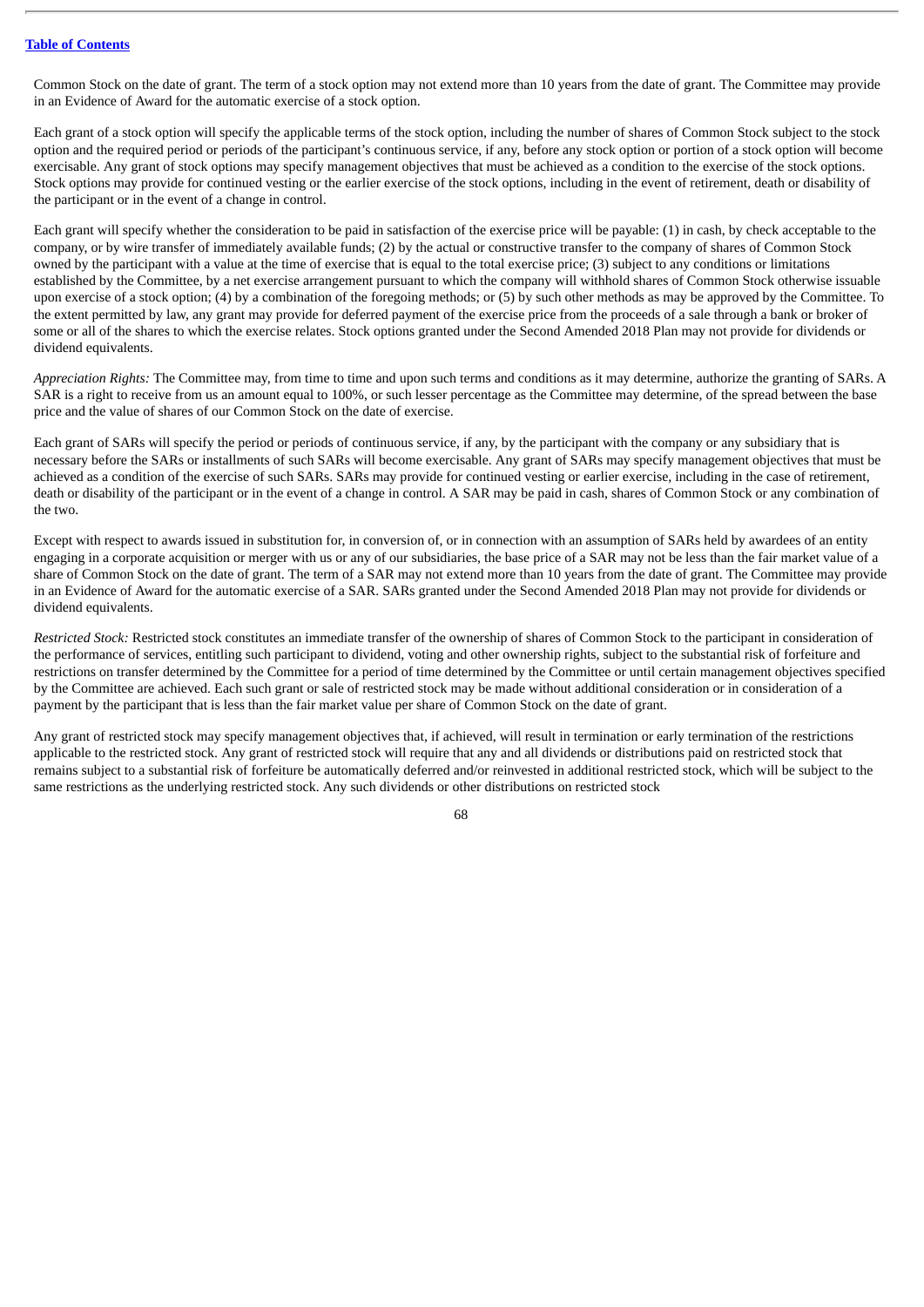will be deferred until, and paid contingent upon, the vesting of such restricted stock. Restricted stock may provide for continued vesting or the earlier termination of restrictions on such restricted stock, including in the event of retirement, death or disability of the participant or in the event of a change in control.

*RSUs:* RSUs awarded under the Second Amended 2018 Plan constitute an agreement by the company to deliver shares of Common Stock, cash, or a combination of the two, to the participant in the future in consideration of the performance of services, but subject to the fulfillment of such conditions (which may include the achievement of management objectives) during the restriction period as the Committee may specify. Each grant or sale of RSUs may be made without additional consideration or in consideration of a payment by the participant that is less than the fair market value of shares of our Common Stock on the date of grant.

RSUs may provide for continued vesting or the earlier lapse or other modification of the restriction period, including in the event of retirement, death or disability of the participant or in the event of a change in control. During the restriction period applicable to RSUs, the participant will have no right to transfer any rights under the award and will have no rights of ownership in the shares of Common Stock underlying the RSUs and no right to vote them. Rights to dividend equivalents may be extended to and made part of any RSU award at the discretion of and on the terms determined by the Committee, on a deferred and contingent basis, either in cash or in additional shares of Common Stock, but dividend equivalents or other distributions on shares of Common Stock under the RSUs will be deferred until and paid contingent upon vesting of such RSUs. Each grant or sale of RSUs will specify the time and manner of payment of the RSUs that have been earned. An RSU may be paid in cash, shares of Common Stock or any combination of the two.

*Cash Incentive Awards, Performance Shares, and Performance Units:* Performance shares, performance units and cash incentive awards may also be granted to participants under the Second Amended 2018 Plan. A performance share is a bookkeeping entry that records the equivalent of one share of Common Stock, and a performance unit is a bookkeeping entry that records a unit equivalent to \$1.00 or such other value as determined by the Committee. Each grant will specify the number or amount of performance shares or performance units, or the amount payable with respect to a cash incentive award being awarded, which number or amount may be subject to adjustment to reflect changes in compensation or other factors.

These awards, when granted under the Second Amended 2018 Plan, generally become payable to participants based on the achievement of specified management objectives and upon such terms and conditions as the Committee determines at the time of grant. Each grant may specify with respect to the management objectives a minimum acceptable level or levels of achievement and may set forth a formula for determining the number of performance shares or performance units, or the amount payable with respect to a cash incentive award, that will be earned if performance is at or above the minimum or threshold level or levels, or is at or above the target level or levels but falls short of maximum achievement. Each grant will specify the time and manner of payment of a cash incentive award, performance shares or performance units that have been earned. Any grant may specify that the amount payable with respect to such grant may be paid by the company in cash, in shares of Common Stock, in restricted stock or RSUs, or in any combination thereof.

Any grant of performance shares or performance units may provide for the payment of dividend equivalents in cash or in additional shares of Common Stock, subject to deferral and payment on a contingent basis based on the participant's earning and vesting of the performance shares or performance units, as applicable, with respect to which such dividend equivalents are paid.

The performance period with respect to each cash incentive award or grant of performance shares or performance units will be a period of time determined by the Committee and within which the management objectives relating to such award are to be achieved. The performance period may be subject to continued vesting or earlier lapse or modification, including in the event of retirement, death or disability of the participant or in the event of a change in control.

*Other Awards:* Subject to applicable law and applicable share limits under the Second Amended 2018 Plan, the Committee may grant to any participant shares of Common Stock or such other awards ("Other Awards") that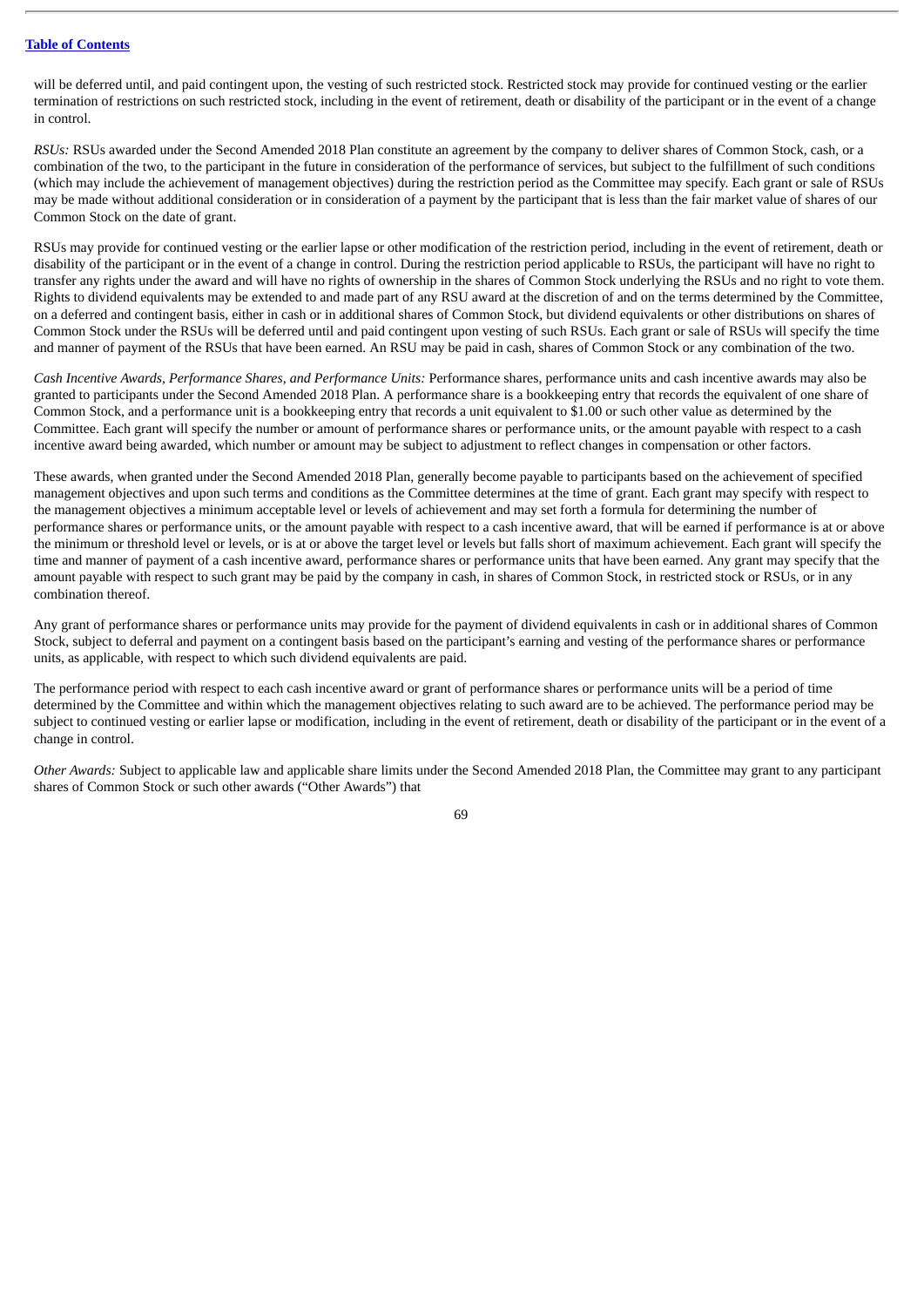may be denominated or payable in, valued in whole or in part by reference to, or otherwise based on, or related to, shares of Common Stock or factors that may influence the value of such shares of Common Stock, including, without limitation, convertible or exchangeable debt securities, other rights convertible or exchangeable into shares of Common Stock, purchase rights for shares of Common Stock, awards with value and payment contingent upon performance of the company or specified subsidiaries, affiliates or other business units or any other factors designated by the Committee, and awards valued by reference to the book value of the shares of Common Stock or the value of securities of, or the performance of the subsidiaries, affiliates or other business units of the company. The terms and conditions of any such awards will be determined by the Committee. Shares of Common Stock delivered under an award in the nature of a purchase right granted under the Second Amended 2018 Plan will be purchased for such consideration, paid for at such time, by such methods, and in such forms, including, without limitation, shares of Common Stock, other awards, notes or other property, as the Committee determines.

In addition, the Committee may grant cash awards, as an element of or supplement to any other awards granted under the Second Amended 2018 Plan. The Committee may also authorize the grant of shares of Common Stock as a bonus, or may authorize the grant of other awards in lieu of obligations of the company or a subsidiary to pay cash or deliver other property under the Second Amended 2018 Plan or under other plans or compensatory arrangements, subject to terms determined by the Committee in a manner that complies with Section 409A of the Code.

Other Awards may provide for the earning or vesting of, or earlier elimination of restrictions applicable to, such awards, including in the event of the retirement, death or disability of the participant or in the event of a change in control. The Committee may provide for the payment of dividends or dividend equivalents on Other Awards in cash or in additional shares of Common Stock, subject to deferral and payment on a contingent basis based on the participant's earning and vesting of the Other Awards with respect to which such dividends or dividend equivalents are paid.

*Change in Control:* The Second Amended 2018 Plan includes a definition of "change in control." In general, except as may be otherwise prescribed by the Committee with respect to an award under the Second Amended 2018 Plan, a change in control will be deemed to have occurred if, in general (subject to certain limitations and as further described in the Second Amended 2018 Plan): (1) a person or group becomes the beneficial owner of 50% or more of either the then-outstanding Common Stock or the combined voting power of the then-outstanding voting securities of the company entitled to vote generally in the election of directors; (2) individuals who constitute the Board as of the effective date of the Second Amended 2018 Plan cease for any reason to constitute at least a majority of the Board, unless their replacements are approved as described in the Second Amended 2018 Plan (subject to certain exceptions); (3) the company closes a reorganization, merger, statutory share exchange or consolidation or similar transaction involving the company or any of our subsidiaries, a sale or other disposition of all or substantially all of our assets, or the acquisition of assets or securities of another entity by the company or a subsidiary, as further described in the Second Amended 2018 Plan (subject to certain exceptions); or (4) the company's stockholders approve a complete liquidation or dissolution of the company.

*Management Objectives:* The Second Amended 2018 Plan provides that any of the awards set forth above may be granted subject to the achievement of specified management objectives. Management objectives are defined as the measurable performance objective or objectives established pursuant to the Second Amended 2018 Plan for participants who have received grants of performance shares, performance units or cash incentive awards or, when so determined by the Committee, stock options, SARs, restricted stock, RSUs, dividend equivalents or Other Awards, all as determined by the Committee. The management objectives may be based upon, but will not be limited to, one or more of the following performance criteria: earnings, cash flow, cash value added performance, stockholder return and/or value, revenues or revenue growth, operating profits (including earnings before interest, taxes, depreciation and/or amortization or variations thereof), net profits, earnings per share, stock price, cost reduction goals, debt ratios, financial return ratios, profit return and margins, market share, working capital, return on capital, safety, employee engagement, employee satisfaction, and other cultural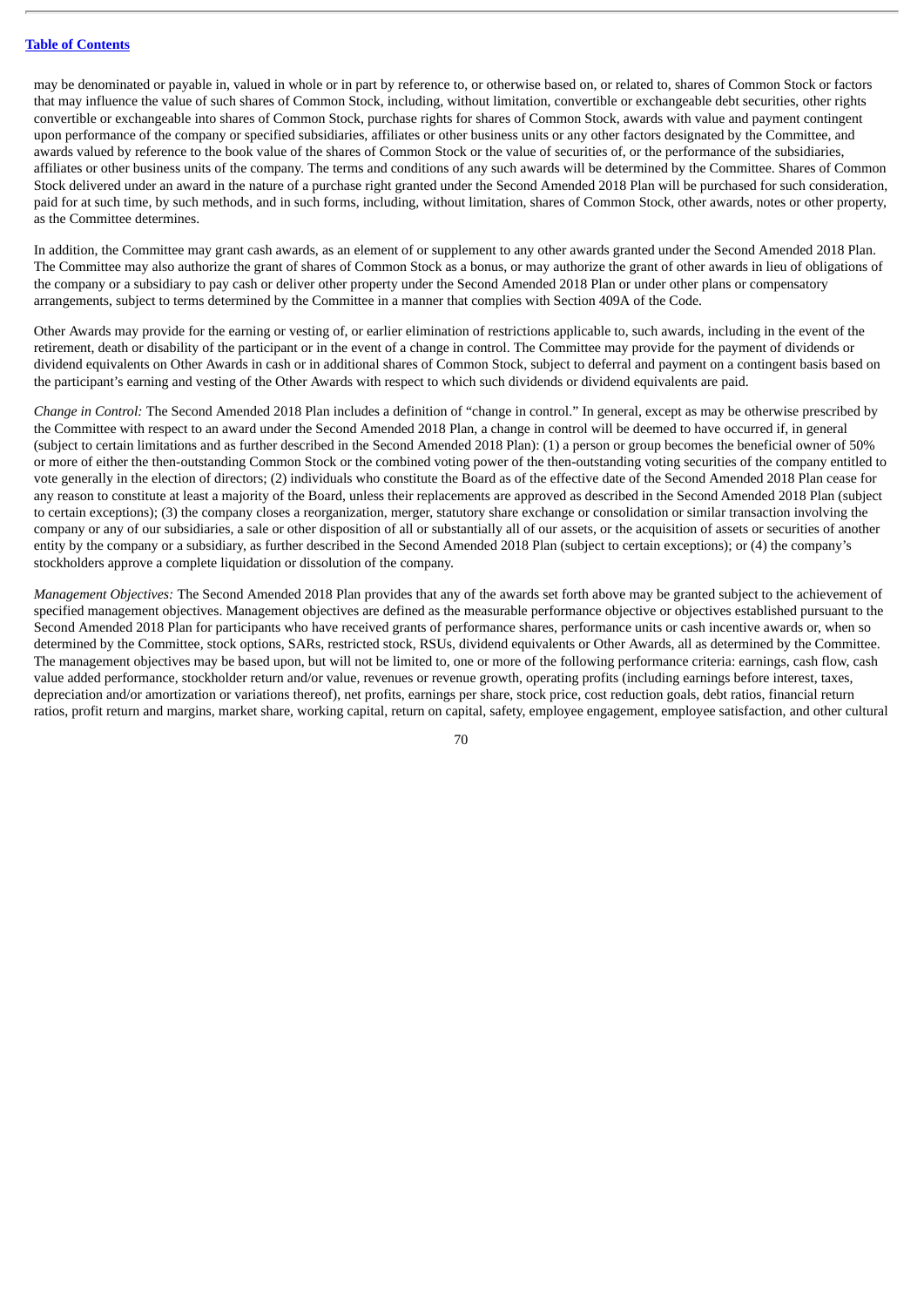improvement goals. The Committee may select one criterion or multiple criteria for measuring performance. Management objectives may be measured on company, subsidiary, business unit, business group, or corporate department performance, or on any combination thereof. Further, a management objective may be based on comparative performance with other companies or other external measures of the selected objective.

Additionally, if the Committee determines that a change in the business, operations, corporate structure or capital structure of the company, or the manner in which it conducts its business, or other events or circumstances render the management objectives unsuitable, the Committee may in its discretion modify such management objectives or the acceptable levels of achievement, in whole or in part, as the Committee deems appropriate and equitable.

*Transferability of Awards:* Except as otherwise provided by the Committee, no stock option, SAR, restricted stock, RSU, performance share, performance unit, cash incentive award, Other Award or dividend equivalents paid with respect to awards made under the Second Amended 2018 Plan will be transferrable by a participant except by will or the laws of descent and distribution. In no event will any such award granted under the Second Amended 2018 Plan be transferred for value. Except as otherwise determined by the Committee, stock options and SARs will be exercisable during the participant's lifetime only by him or her or, in the event of the participant's legal incapacity to do so, by his or her guardian or legal representative acting on behalf of the participant in a fiduciary capacity under state law or court supervision.

The Committee may specify on the grant date that all or part of the shares of Common Stock that are subject to awards under the Second Amended 2018 Plan will be subject to further restrictions on transfer, including minimum holding periods.

*Adjustments; Corporate Transactions:* The Committee will make or provide for such adjustments in: (1) the number and kind of shares of Common Stock covered by outstanding stock options, SARs, restricted stock, RSUs, performance shares and performance units granted under the Second Amended 2018 Plan; (2) if applicable, the number and kind of shares of Common Stock covered by Other Awards granted pursuant to the Second Amended 2018 Plan; (3) the exercise price or base price provided in outstanding stock options and SARs, respectively; (4) cash incentive awards; and (5) other award terms, as the Committee in its sole discretion exercised in good faith determines to be equitably required in order to prevent dilution or enlargement of the rights of participants that otherwise would result from (a) any extraordinary cash dividend, stock dividend, stock split, combination of shares, recapitalization or other change in the capital structure of the company; (b) any merger, consolidation, spin-off, spin-out, split-off, split-up, reorganization, partial or complete liquidation or other distribution of assets, issuance of rights or warrants to purchase securities; or (c) any other corporate transaction or event having an effect similar to any of the foregoing.

In the event of any such transaction or event, or in the event of a change in control of the company, the Committee may provide in substitution for any or all outstanding awards under the Second Amended 2018 Plan such alternative consideration (including cash), if any, as it may in good faith determine to be equitable under the circumstances and will require in connection therewith the surrender of all awards so replaced in a manner that complies with Section 409A of the Code. In addition, for each stock option or SAR with an exercise price or base price, respectively, greater than the consideration offered in connection with any such transaction or event or change in control of the company, the Committee may in its discretion elect to cancel such stock option or SAR without any payment to the person holding such stock option or SAR. The Committee will make or provide for such adjustments to the numbers of shares of Common Stock available under the Second Amended 2018 Plan and the share limits of the Second Amended 2018 Plan as the Committee in its sole discretion may in good faith determine to be appropriate in connection with such transaction or event. However, any adjustment to the limit on the number of shares of Common Stock that may be issued upon exercise of Incentive Stock Options will be made only if and to the extent such adjustment would not cause any option intended to qualify as an Incentive Stock Option to fail to so qualify.

*Prohibition on Repricing:* Except in connection with certain corporate transactions or changes in the capital structure of the company or in connection with a change in control, the terms of outstanding awards may not be amended to (1) reduce the exercise price or base price of outstanding stock options or SARs, respectively, or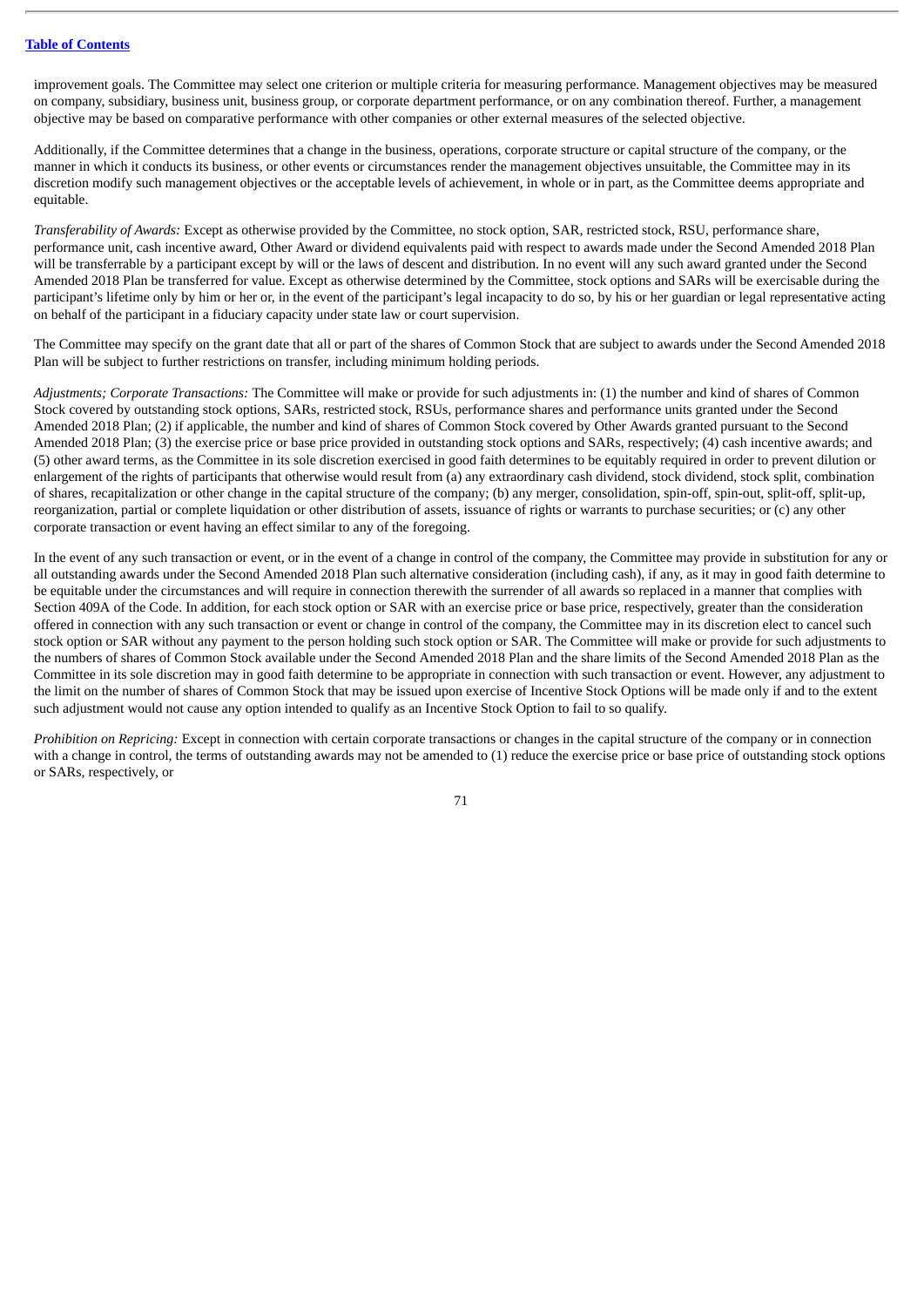(2) cancel outstanding "underwater" stock options or SARs (including following a participant's voluntary surrender of "underwater" stock options or SARs) in exchange for cash, other awards or stock options or SARs with an exercise price or base price, as applicable, that is less than the exercise price or base price of the original stock options or SARs, as applicable, without stockholder approval. The Second Amended 2018 Plan specifically provides that this provision is intended to prohibit the repricing of "underwater" stock options and SARs and that it may not be amended without approval by our stockholders.

*Detrimental Activity and Recapture:* Any Evidence of Award may reference a clawback policy of the company or provide for the cancellation or forfeiture and repayment to us of any gain related to an award, or other provisions intended to have a similar effect, upon such terms and conditions as may be determined by the Committee from time to time, if any participant, either during employment or other service with us or a subsidiary or within a specified period after such employment or service, engages in any detrimental activity, as described in the applicable Evidence of Award or such clawback policy. In addition, any Evidence of Award or such clawback policy may provide for cancellation or forfeiture of an award or the forfeiture and repayment of any shares of Common Stock issued under and/or any other benefit related to an award, or other provisions intended to have a similar effect, upon such terms and conditions as may be required by the Committee or under Section 10D of the Exchange Act and any applicable rules and regulations promulgated by the SEC or any national securities exchange or national securities association on which the shares of Common Stock may be traded. For information about our clawback policy, see "Executive Compensation – Compensation Discussion and Analysis – Other Compensation Policies – Clawback Policy" above.

*Grants to Non-U.S. Based Participants:* In order to facilitate the making of any grant or combination of grants under the Second Amended 2018 Plan, the Committee may provide for such special terms for awards to participants who are foreign nationals, who are employed by the company or any of its subsidiaries outside of the United States or who provide services to the company or any of its subsidiaries under an agreement with a foreign nation or agency, as the Committee may consider necessary or appropriate to accommodate differences in local law, tax policy or custom. The Committee may approve such supplements to, or amendments, restatements or alternative versions of, the Second Amended 2018 Plan (including sub-plans) as it may consider necessary or appropriate for such purposes, provided that no such special terms, supplements, amendments or restatements will include any provisions that are inconsistent with the terms of the Second Amended 2018 Plan as then in effect unless the Second Amended 2018 Plan could have been amended to eliminate such inconsistency without further approval by our stockholders.

*Withholding:* To the extent the company is required to withhold federal, state, local or foreign taxes or other amounts in connection with any payment made or benefit realized by a participant or other person under the Second Amended 2018 Plan, and the amounts available to us for such withholding are insufficient, it will be a condition to the receipt of such payment or the realization of such benefit that the participant or such other person make arrangements satisfactory to the company for payment of the balance of such taxes or other amounts required to be withheld, which arrangements, in the discretion of the Committee, may include relinquishment of a portion of such benefit. If a participant's benefit is to be received in the form of shares of Common Stock, and such participant fails to make arrangements for the payment of taxes or other amounts, then, unless otherwise determined by the Committee, we will withhold shares of Common Stock having a value equal to the amount required to be withheld. When a participant is required to pay the company an amount required to be withheld under applicable income, employment, tax or other laws, the participant may elect, unless otherwise determined by the Committee, to satisfy the obligation, in whole or in part, by having withheld, from the shares required to be delivered to the participant, shares of Common Stock having a value equal to the amount required to be withheld or by delivering to us other shares of Common Stock held by such participant. The shares used for tax or other withholding will be valued at an amount equal to the fair market value of such shares of Common Stock on the date the benefit is to be included in the participant's income. In no event will the fair market value of the shares of Common Stock to be withheld and delivered pursuant to the Second Amended 2018 Plan exceed the minimum amount required to be withheld, unless (i) an additional amount can be withheld and not result in adverse accounting consequences, (ii) such additional withholding amount is authorized by the Committee, and (iii) the total amount withheld does not exceed the participant's estimated tax obligations attributable to the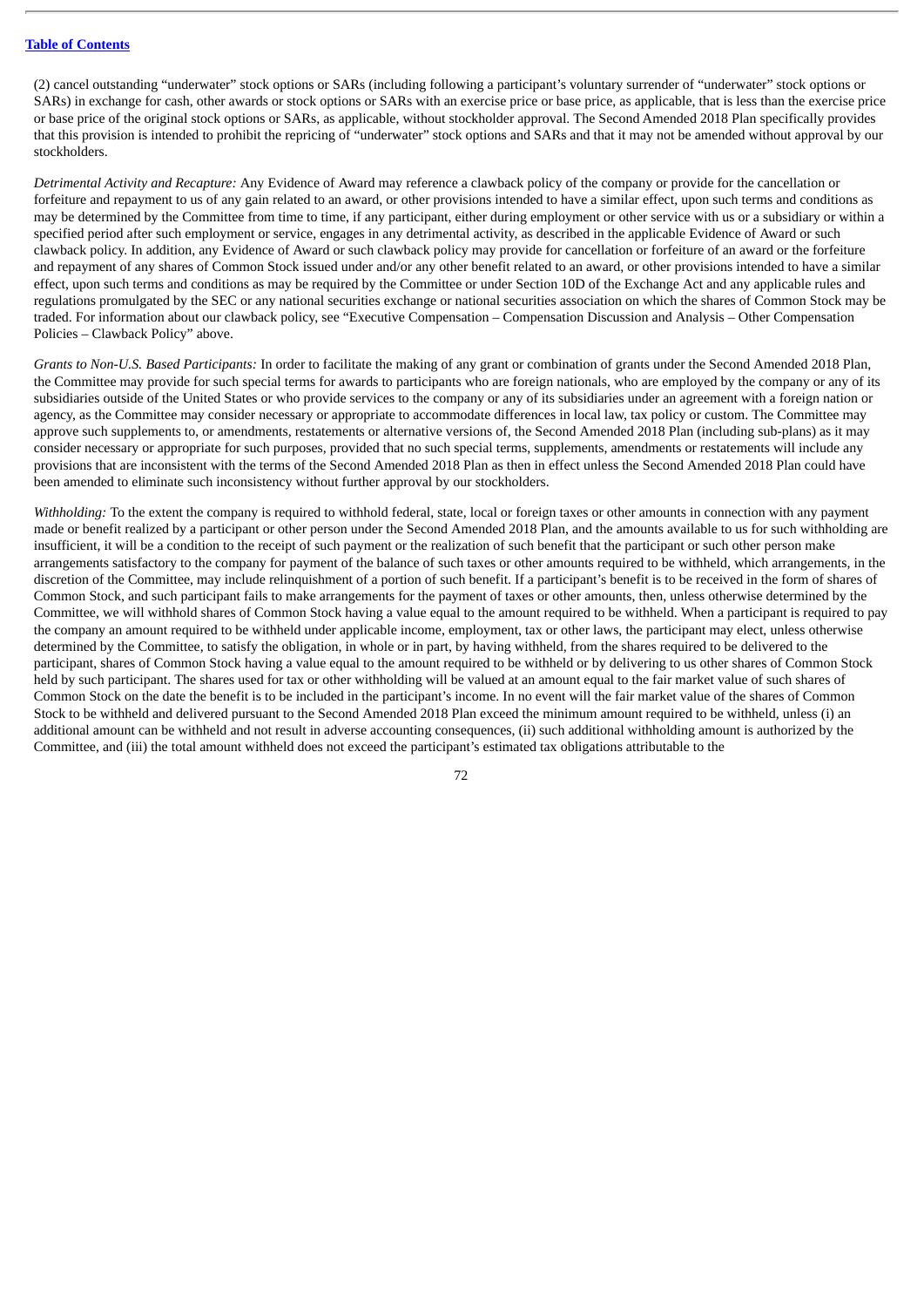applicable transaction. Participants will also make such arrangements as the company may require for the payment of any withholding tax or other obligation that may arise in connection with the disposition of shares of Common Stock acquired upon the exercise of stock options.

*No Right to Continued Employment:* The Second Amended 2018 Plan does not confer upon any participant any right with respect to continuance of employment or service with the company or any of its subsidiaries.

*Effective Date of the Amendment:* The Amendment will become effective on the date it is approved by the company's stockholders.

*Amendment and Termination of the Second Amended 2018 Plan:* The Board generally may amend the Second Amended 2018 Plan from time to time in whole or in part. However, if any amendment, for purposes of applicable stock exchange rules (and except as permitted under the adjustment provisions of the Second Amended 2018 Plan) (1) would materially increase the benefits accruing to participants under the Second Amended 2018 Plan, (2) would materially increase the number of securities which may be issued under the Second Amended 2018 Plan, (3) would materially modify the requirements for participation in the Second Amended 2018 Plan, or (4) must otherwise be approved by our stockholders in order to comply with applicable law or Nasdaq rules, or, if the shares of Common Stock are not traded on Nasdaq, the principal national securities exchange upon which the shares of Common Stock are traded or quoted, all as determined by the Board, then such amendment will be subject to stockholder approval and will not be effective unless and until such approval has been obtained.

Further, subject to the Second Amended 2018 Plan's prohibition on repricing, the Committee generally may amend the terms of any award prospectively or retroactively. Except in the case of certain adjustments permitted under the Second Amended 2018 Plan, no such amendment may be made that would materially impair the rights of any participant without his or her consent. If permitted by Section 409A of the Code and subject to certain other limitations set forth in the Second Amended 2018 Plan, including in the case of termination of employment or service, or in the case of unforeseeable emergency or other circumstances or in the event of a change in control, the Committee may provide for continued vesting or accelerate the vesting of certain awards granted under the Second Amended 2018 Plan.

The Board may, in its discretion, terminate the Second Amended 2018 Plan at any time. Termination of the Second Amended 2018 Plan will not affect the rights of participants or their successors under any awards outstanding and not exercised in full on the date of termination. No grant will be made under the Second Amended 2018 Plan on or after May 30, 2028, the tenth anniversary of the date the 2018 Plan was approved by the company's stockholders, but all grants made prior to such date will continue in effect thereafter subject to their terms and the terms of the Second Amended 2018 Plan.

# **Stock Plan Benefits**

The terms and number of awards to be granted in the future under the Second Amended 2018 Plan are to be determined in the discretion of the Committee. Because no such determinations have been made, the benefits or amounts that will be received by or allocated to the company's executive officers, directors or other eligible employees cannot be determined at this time, although the company intends to make awards to such groups under the Second Amended 2018 Plan consistent with its existing compensation practices. Therefore, the New Plan Benefits Table is not provided.

The following table sets forth, for each of our named executive officers, each person who has been granted 5% or more of the total amount of awards granted under the 2018 Plan, and certain groups, the number of shares of our Common Stock that are subject to outstanding stock option grants under the 2018 Plan as of April 19, 2022. No other person has been granted 5% or more of the total amount of awards granted under the 2018 Plan, and no stock option awards have been granted under the 2018 Plan to any associate of a non-employee director, nominee or executive officer.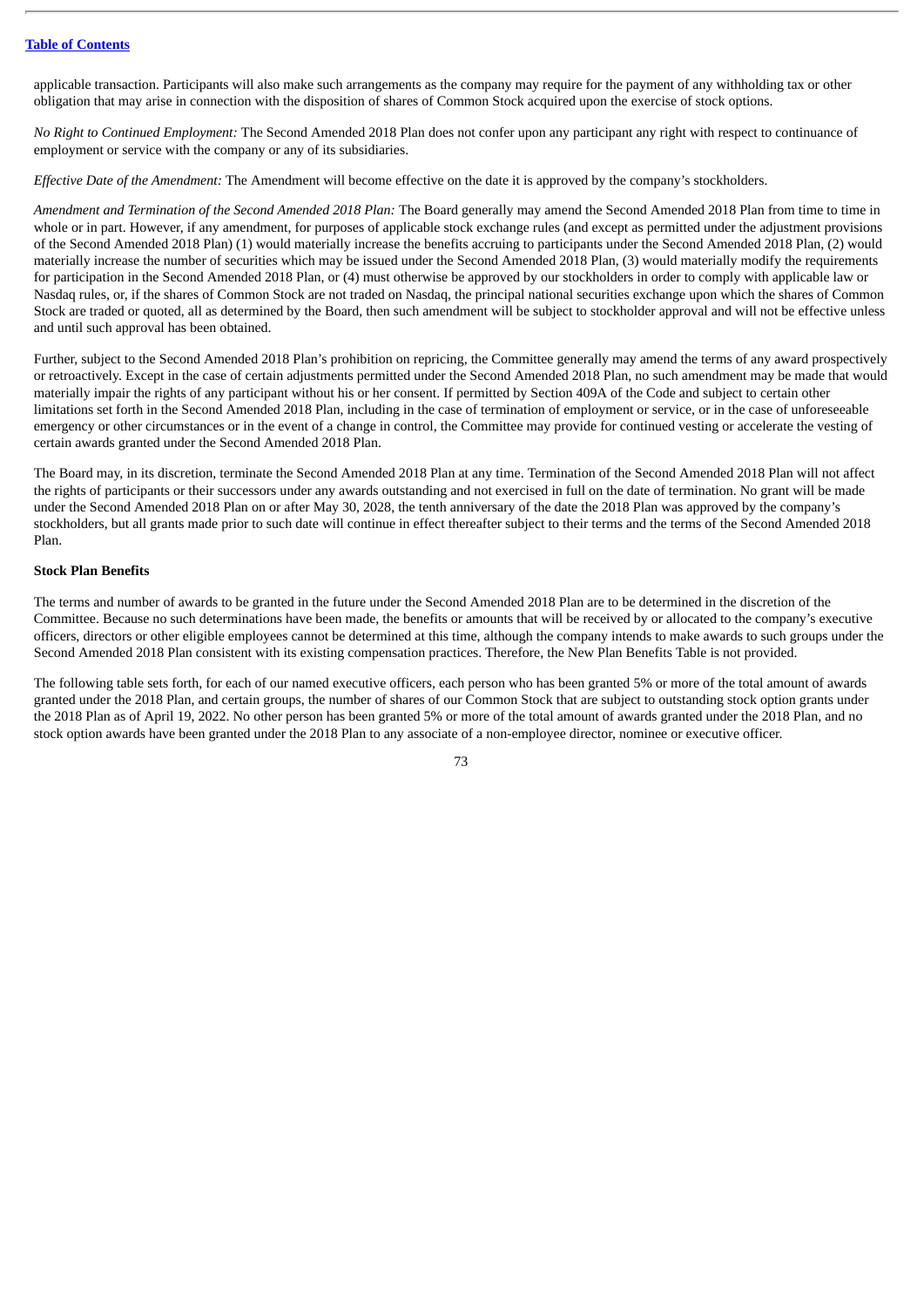# **2018 Plan Stock Options**

|                                                                                                                | <b>Number of Shares of</b><br><b>Common Stock</b><br><b>Subject to 2018 Plan</b><br><b>Stock Options</b> |
|----------------------------------------------------------------------------------------------------------------|----------------------------------------------------------------------------------------------------------|
| <b>Bill Livek</b>                                                                                              | 300,000                                                                                                  |
| Jon Carpenter                                                                                                  |                                                                                                          |
| <b>Greg Fink</b>                                                                                               |                                                                                                          |
| Chris Wilson                                                                                                   | 150,000                                                                                                  |
| <b>Brent Rosenthal</b>                                                                                         |                                                                                                          |
| All current executive officers as a group                                                                      | 450,000                                                                                                  |
| All current non-executive directors as a group (1)                                                             |                                                                                                          |
| All current non-executive employees, including all current officers who are not executive officers, as a group | 150,000                                                                                                  |

(1) Includes Itzhak Fisher, Pierre Liduena and Marty Patterson, who are current directors nominated for election at the 2022 Annual Meeting. Messrs. Fisher, Liduena and Patterson do not hold any outstanding stock option awards under the 2018 Plan.

# **U.S. Federal Income Tax Consequences**

The following is a brief summary of certain of the U.S. federal income tax consequences of certain transactions under the Second Amended 2018 Plan based on federal income tax laws currently in effect. This summary, which is presented for the information of stockholders considering how to vote on this proposal and not for Second Amended 2018 Plan participants, is not intended to be complete and does not describe federal taxes other than income taxes (such as Medicare and Social Security taxes) or state, local or foreign tax consequences.

### *Tax Consequences to Participants*

*Restricted Stock:* The recipient of restricted stock generally will be subject to tax at ordinary income rates on the fair market value of the restricted stock (reduced by any amount paid by the recipient for such restricted stock) at such time as the shares of restricted stock are no longer subject to forfeiture or restrictions on transfer for purposes of Section 83 of the Code ("Restrictions"). However, a recipient who so elects under Section 83(b) of the Code within 30 days of the date of transfer of the shares will have taxable ordinary income on the date of transfer of the shares equal to the excess of the fair market value of such shares (determined without regard to the Restrictions) over the purchase price, if any, of such restricted stock. If a Section 83(b) election has not been made, any dividends received with respect to restricted stock that are subject to the Restrictions generally will be treated as compensation that is taxable as ordinary income to the recipient.

*Performance Shares, Performance Units and Cash Incentive Awards:* No income generally will be recognized upon the grant of performance shares, performance units or cash incentive awards. Upon payment in respect of the earn-out of performance shares, performance units or cash incentive awards, the recipient generally will be required to include as taxable ordinary income in the year of receipt an amount equal to the amount of cash received and the fair market value of any unrestricted shares of Common Stock received.

# *Nonqualified Stock Options:* In general:

- no income will be recognized by an optionee at the time a non-qualified stock option is granted;
- at the time of exercise of a non-qualified stock option, ordinary income will be recognized by the optionee in an amount equal to the difference between the option price paid for the shares and the fair market value of the shares, if unrestricted, on the date of exercise; and
- at the time of sale of shares acquired pursuant to the exercise of a non-qualified stock option, appreciation (or depreciation) in value of the shares after the date of exercise will be treated as either short-term or long-term capital gain (or loss) depending on how long the shares have been held.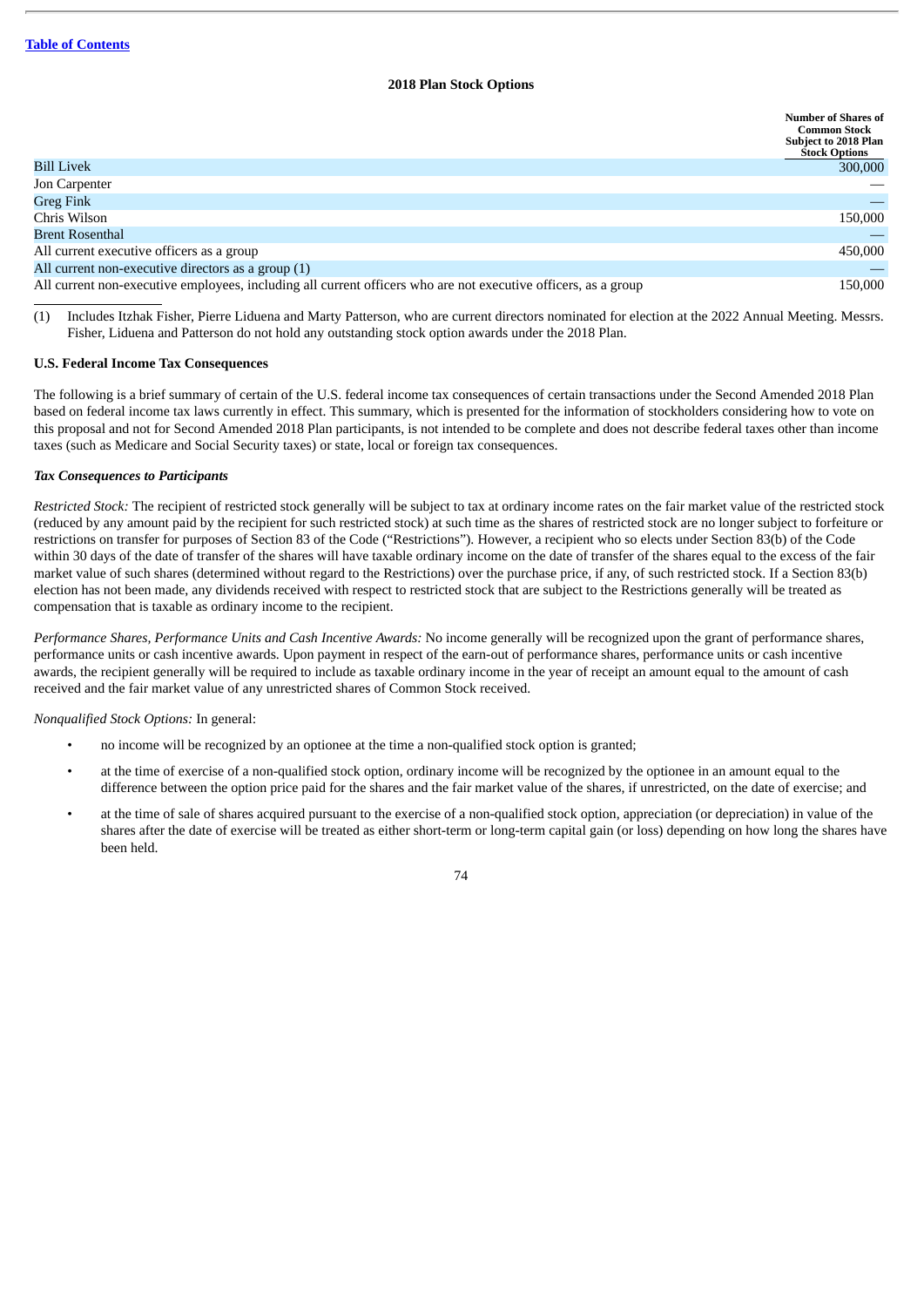*Incentive Stock Options:* No income generally will be recognized by an optionee upon the grant or exercise of an Incentive Stock Option. If shares of Common Stock are issued to the optionee pursuant to the exercise of an Incentive Stock Option, and if no disqualifying disposition of such shares is made by such optionee within two years after the date of grant or within one year after the transfer of such shares to the optionee, then upon sale of such shares, any amount realized in excess of the option price will be taxed to the optionee as a long-term capital gain and any loss sustained will be a longterm capital loss.

If shares of Common Stock acquired upon the exercise of an Incentive Stock Option are disposed of prior to the expiration of either holding period described above, the optionee generally will recognize ordinary income in the year of disposition in an amount equal to the excess (if any) of the fair market value of such shares at the time of exercise (or, if less, the amount realized on the disposition of such shares if a sale or exchange) over the exercise price paid for such shares. Any further gain (or loss) realized by the participant generally will be taxed as short-term or long-term capital gain (or loss) depending on the holding period.

*SARs:* No income will be recognized by a participant in connection with the grant of a SAR. When the SAR is exercised, the participant normally will be required to include as taxable ordinary income in the year of exercise an amount equal to the amount of cash received and the fair market value of any unrestricted shares of Common Stock received on the exercise.

*RSUs:* No income generally will be recognized upon the award of RSUs. The recipient of an RSU award generally will be subject to tax at ordinary income rates on the fair market value of unrestricted shares of Common Stock on the date that such shares are transferred to the participant under the award (reduced by any amount paid by the participant for such RSUs), and the capital gains/loss holding period for such shares will also commence on such date.

### **Tax Consequences to the Company or its Subsidiaries**

To the extent that a participant recognizes ordinary income in the circumstances described above, the company or the subsidiary for which the participant performs services will be entitled to a corresponding deduction provided that, among other things, the income meets the test of reasonableness, is an ordinary and necessary business expense, is not an "excess parachute payment" within the meaning of Section 280G of the Code and is not disallowed by the \$1 million deduction limitation on certain executive compensation under Section 162(m) of the Code.

# **Registration with the SEC**

We intend to file a Registration Statement on Form S-8 relating to the issuance of shares of Common Stock under the Second Amended 2018 Plan with the SEC pursuant to the Securities Act of 1933, as amended, as soon as practicable after approval of the Amendment by our stockholders.

# **Equity Compensation Plan Information**

The closing price of a share of our Common Stock as reported by Nasdaq on April 19, 2022 was \$2.59. The following table summarizes our equity compensation plans as of December 31, 2021:

|                                                                | <b>Number of Securities</b><br>to be Issued Upon<br><b>Exercise</b> of<br><b>Outstanding Options,</b><br><b>Warrants and Rights</b> | Weighted-Average<br><b>Exercise Price of</b><br><b>Outstanding Options,</b><br><b>Warrants and Rights</b> | <b>Number of Securities</b><br><b>Remaining Available</b><br>for Future Issuance<br><b>Under Equity</b><br>Compensation Plans<br><b>(Excluding Securities)</b><br><b>Reflected in Column</b> |
|----------------------------------------------------------------|-------------------------------------------------------------------------------------------------------------------------------------|-----------------------------------------------------------------------------------------------------------|----------------------------------------------------------------------------------------------------------------------------------------------------------------------------------------------|
| <b>Plan Category</b>                                           | $(a)$ $(1)$                                                                                                                         | (b) $(2)$                                                                                                 | (a)) (c) (3)                                                                                                                                                                                 |
| Equity compensation plans approved by security holders         | 4,316,750                                                                                                                           | 8.54                                                                                                      | 3,063,191                                                                                                                                                                                    |
| Equity compensation plans not approved by security holders (4) | 1,496,548                                                                                                                           | 1.17                                                                                                      | 167,750                                                                                                                                                                                      |
| Total                                                          | 5,813,298                                                                                                                           | 4.45                                                                                                      | 3,230,941                                                                                                                                                                                    |

(1) This column reflects (i) all shares subject to time-based RSUs and deferred stock units that were outstanding as of December 31, 2021, (ii) the maximum number of shares subject to performance-based RSUs that were outstanding as of

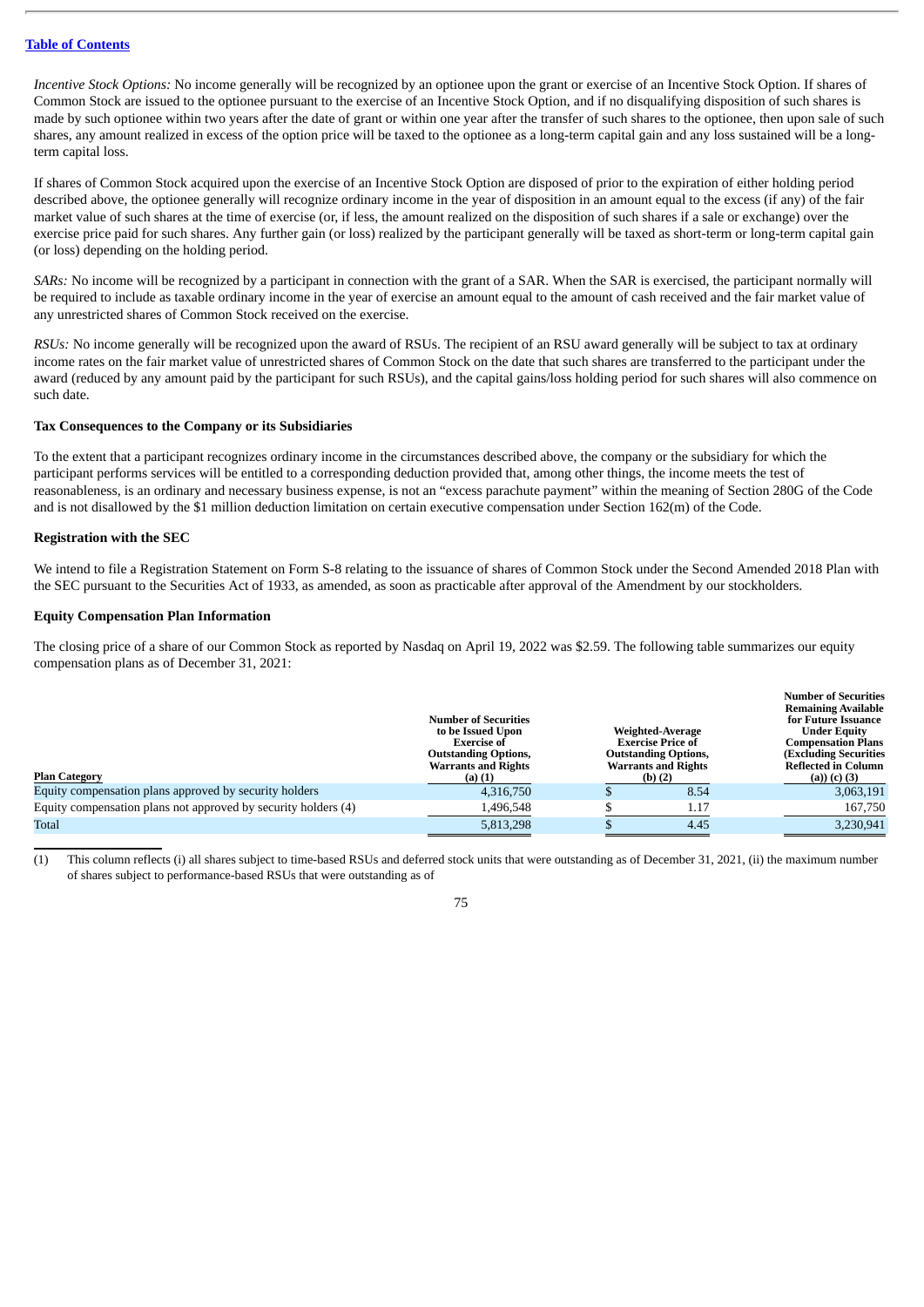December 31, 2021, and (iii) all shares subject to outstanding stock options as of December 31, 2021. If actual performance under the performance-based RSUs falls below the maximum level for these awards, fewer shares would be issued.

- (2) The weighted average exercise price reflected in this column is calculated based solely on the exercise prices of outstanding options and does not take into account time-based RSUs, deferred stock units or performance-based RSUs, which do not have an exercise price.
- (3) This column reflects the total number of shares remaining available for issuance as of December 31, 2021, assuming the maximum number of shares subject to outstanding performance-based RSUs is no longer available for issuance. If actual performance under these performance-based RSUs falls below the maximum level for these awards, a greater number of shares would be available for issuance.
- (4) Equity compensation plans not approved by security holders comprise (i) the Shareablee Plan, with 1,044,571 shares underlying outstanding awards reflected in column (a) and 167,750 shares remaining available for future awards reflected in column (c), and (ii) an outstanding inducement award of time-based RSUs covering 451,977 shares reflected in column (a).

### **Required Vote**

You may vote for or against this Proposal No. 4, or you may abstain. Approval of this proposal requires the affirmative vote ("FOR") of a majority of the shares present or represented by proxy at the 2022 Annual Meeting and entitled to vote thereon. Abstentions will have the same effect as a vote against this proposal. Broker non-votes will have no effect on the outcome of this proposal.

### **Recommendation of Our Board of Directors**

# **OUR BOARD OF DIRECTORS RECOMMENDS THAT YOU VOTE "FOR" PROPOSAL NO. 4.**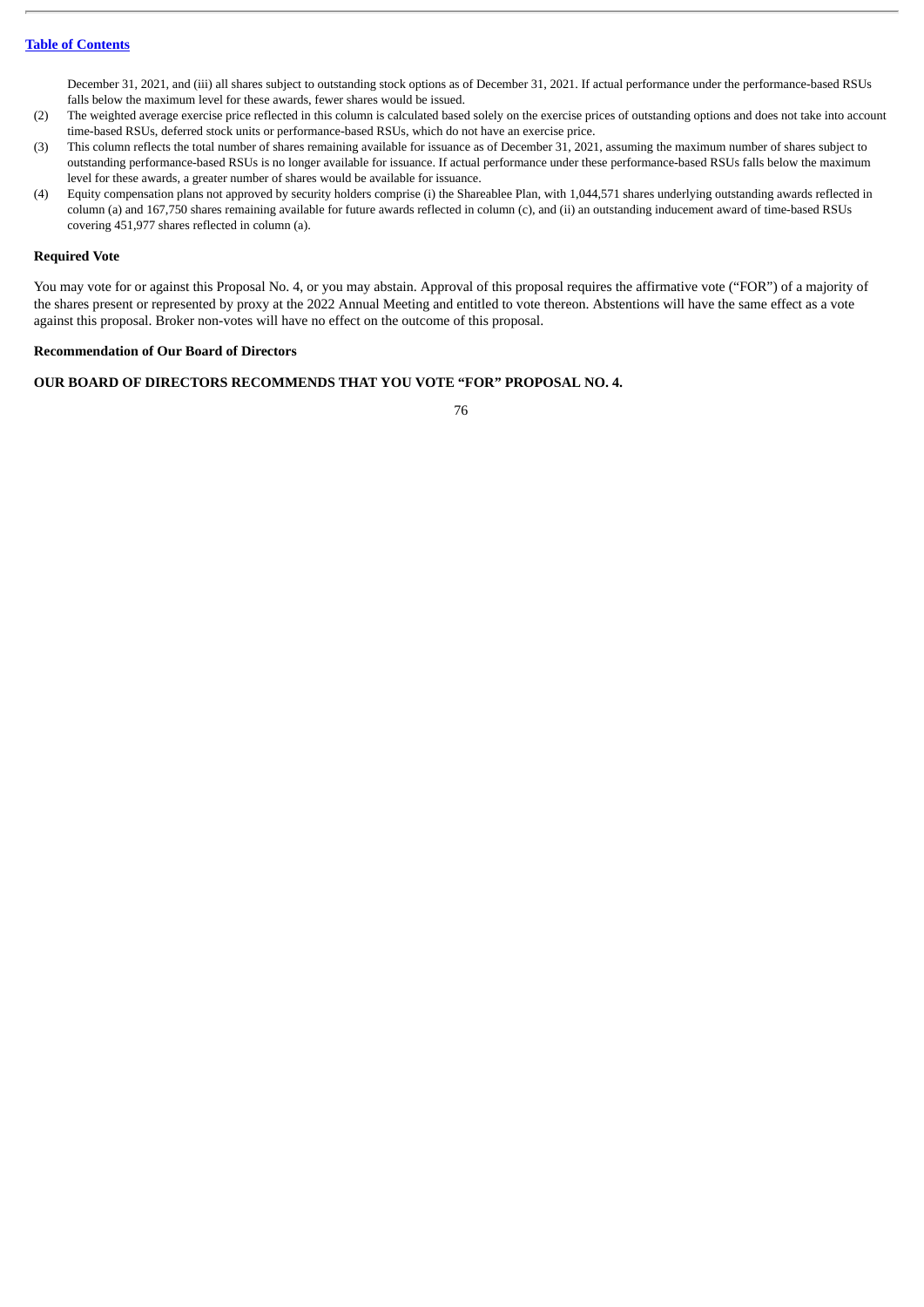# **OTHER INFORMATION**

# **Other Matters to be Presented at the Annual Meeting**

We do not know of any matters to be presented at our 2022 Annual Meeting other than those described in this proxy statement. If any other matters are properly brought before the annual meeting, proxies will be voted in accordance with the best judgment of the person or persons voting the proxies.

# **Security Holder Communication with Board Members**

Any holder of our Common Stock or Series B Convertible Preferred Stock may contact the Board, a committee of the Board or a specified individual director by writing to the attention of the Board (or a specified individual director or committee) and sending such communication to the attention of our Corporate Secretary at our executive offices as identified in this proxy statement. Each communication from a stockholder should include the following information in order to permit us to confirm your status as a security holder and enable us to send a response if deemed appropriate:

- the name, mailing address and telephone number of the security holder sending the communication;
- the number and type of our securities owned by such security holder; and
- if the security holder is not a record owner of our securities, the name of the record owner of our securities beneficially owned by the security holder.

Our Corporate Secretary will forward all appropriate communications to the Board, the applicable committee of the Board or individual members of the Board as specified in the communication. Our Corporate Secretary may, but is not required to, review all correspondence addressed to the Board, a committee of the Board or any individual member of the Board, for any inappropriate correspondence more suitably directed to management.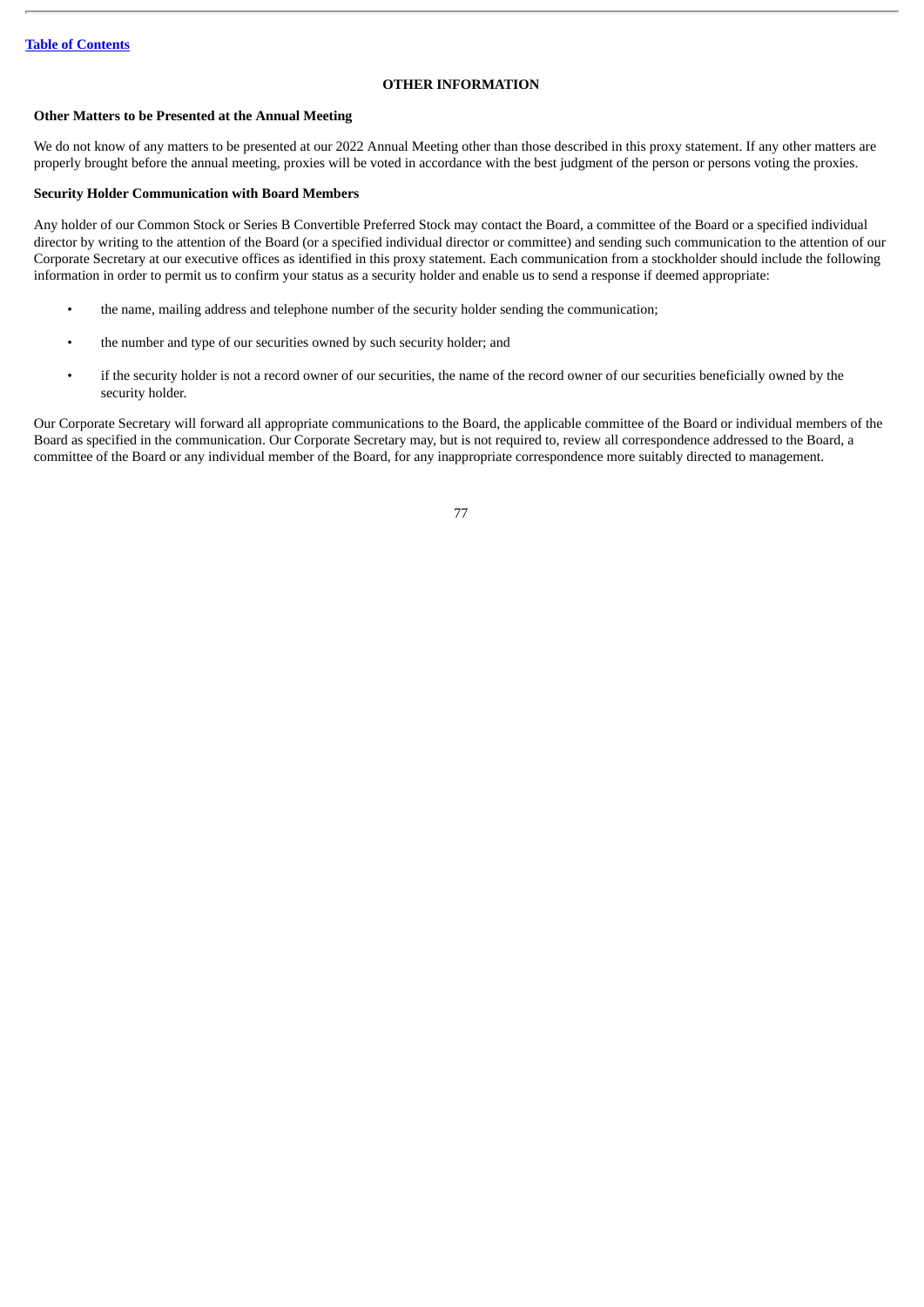#### **Annex A**

# **First Amendment to the comScore, Inc. Amended and Restated 2018 Equity and Incentive Compensation Plan**

**THIS FIRST AMENDMENT** (the "**First Amendment**") to the comScore, Inc. Amended and Restated 2018 Equity and Incentive Compensation Plan (the "**Plan**") was adopted by comScore, Inc.'s (the "**Company's**") board of directors (the "**Board**") on April 22, 2022 to be effective June 15, 2022 (the "**Effective Date**").

### **W I T N E S S E T H:**

**WHEREAS**, the Company previously adopted the Plan, under which the Company is authorized to grant equity-based incentive awards to certain employees and service providers of the Company;

**WHEREAS**, the Company's Board has determined that it is desirable to amend the Plan, effective as of the Effective Date and subject to approval by the stockholders of the Company, to increase the maximum number of shares for which Awards may be granted under the Plan; and

**WHEREAS**, Section 18 of the Plan provides that the Board may amend the Plan from time to time, subject to approval by the stockholders of the Company as required by applicable law.

**NOW, THEREFORE,** the Plan shall be amended as of the Effective Date, subject to approval by the Company's stockholders, as set forth below:

1. Section 3(a)(i) of the Plan shall be deleted and replaced with the following:

Subject to adjustment as provided in Section 11 of this Plan and the share counting rules set forth in Section 3(b) of this Plan, the number of shares of Common Stock available under this Plan for awards of (A) Option Rights or Appreciation Rights, (B) Restricted Stock, (C) Restricted Stock Units, (D) Performance Shares or Performance Units, (E) awards contemplated by Section 9 of this Plan, (F) dividend equivalents paid with respect to awards made under this Plan, or (G) awards corresponding to those described in the preceding clauses (A) through (F) that were made under the Prior Plan will not exceed in the aggregate 27,850,000 shares of Common Stock. Such shares may be shares of original issuance or treasury shares or a combination of the foregoing.

2. Section  $3(c)$  of the Plan shall be deleted and replaced with the following:

Limit on Incentive Stock Options. Notwithstanding anything to the contrary contained in this Plan, and subject to adjustment as provided in Section 11 of this Plan, the aggregate number of shares of Common Stock actually issued or transferred by the Company upon the exercise of Incentive Stock Options (whether granted under this Plan or the Prior Plan) will not exceed 27,850,000 shares of Common Stock.

**NOW, THEREFORE**, be it further provided that, except as set forth above, the Plan shall continue to read in its current state.

**IN WITNESS WHEREOF**, the Company has caused the execution of this First Amendment by its duly authorized officer, effective as of the Effective Date and subject to approval of the Company's stockholders.

# **COMSCORE, INC.**

By: /s/ Ashley Wright Name: Ashley Wright Title: Secretary Date: April 22, 2022

A-1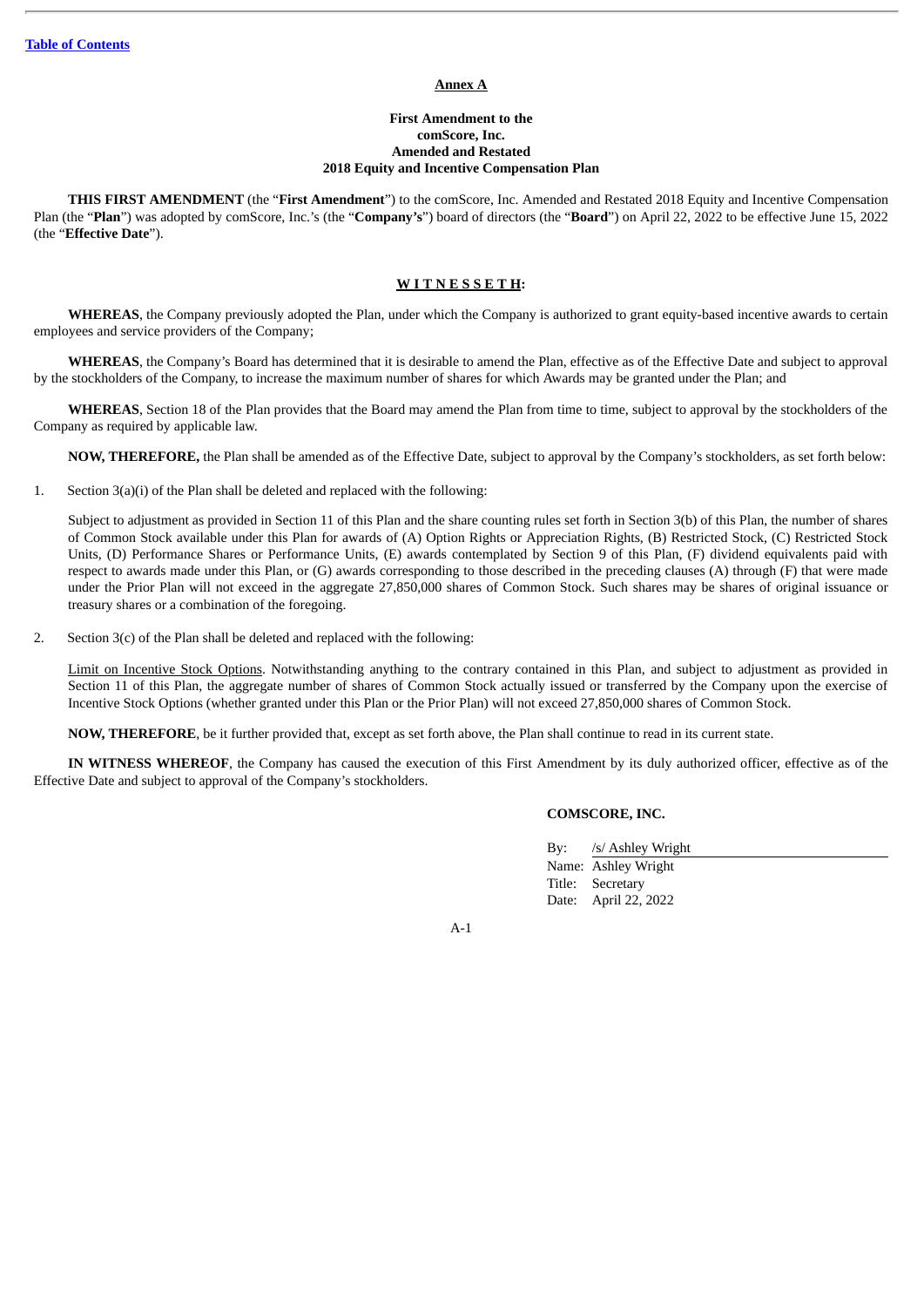

COMSCORE, INC.<br>11950 DEMOCRACY DR., SUITE 600<br>RESTON, VA 20190



# VOTE BY INTERNET<br>Before The Meeting - Go to www.proxyvote.com or scan the QR Barcode above

Use the Internet to transmit your voting instructions and for electronic delivery of information up until 11:59 p.m. Eastern Time on June 14, 2022. Have your proxy card in hand when you access the web site and follow the

VOTE IN PERSON<br>You may vote your shares in person by attending the 2022 Annual Meeting. Directions to<br>attend the Annual Meeting where you may vote in person can be found under the "Locations"<br>section of the Company's websi

VOTE BY PHONE - 1-800-690-6903<br>Use any touch-tone telephone to transmit your voting instructions up until 11:59 p.m.<br>Eastern Time on June 14, 2022. Have your proxy card in hand when you call and then follow<br>the instructio

VOTE BY MAIL<br>Mark, sign and date your proxy card and return it in the postage-paid envelope we<br>have provided or return it to Vote Processing, c/o Broadridge, 51 Mercedes Way,<br>Edgewood, NY 11717.

TO VOTE, MARK BLOCKS BELOW IN BLUE OR BLACK INK AS FOLLOWS:

|                                                                                                                                                                                                                                                                                                                                                                                                                                                                                                                                      |     |                                                          |   | D83087-P68975                                                                                                                                          |   |                     | KEEP THIS PORTION FOR YOUR RECORDS  |
|--------------------------------------------------------------------------------------------------------------------------------------------------------------------------------------------------------------------------------------------------------------------------------------------------------------------------------------------------------------------------------------------------------------------------------------------------------------------------------------------------------------------------------------|-----|----------------------------------------------------------|---|--------------------------------------------------------------------------------------------------------------------------------------------------------|---|---------------------|-------------------------------------|
|                                                                                                                                                                                                                                                                                                                                                                                                                                                                                                                                      |     |                                                          |   | THIS PROXY CARD IS VALID ONLY WHEN SIGNED AND DATED.                                                                                                   |   |                     | DETACH AND RETURN THIS PORTION ONLY |
| COMSCORE, INC.                                                                                                                                                                                                                                                                                                                                                                                                                                                                                                                       | All | For Withhold For All<br>All                              |   | To withhold authority to vote for any individual<br>nominee(s), mark "For All Except" and write the                                                    |   |                     |                                     |
| The Board of Directors recommends you vote FOR the<br>following:                                                                                                                                                                                                                                                                                                                                                                                                                                                                     |     | Except<br>number(s) of the nominee(s) on the line below. |   |                                                                                                                                                        |   |                     |                                     |
| Election of Directors:<br>1.                                                                                                                                                                                                                                                                                                                                                                                                                                                                                                         | О   |                                                          | П |                                                                                                                                                        |   |                     |                                     |
| Nominees:                                                                                                                                                                                                                                                                                                                                                                                                                                                                                                                            |     |                                                          |   |                                                                                                                                                        |   |                     |                                     |
| 01) Itzhak Fisher<br>Pierre Liduena<br>02)<br>Marty Patterson<br>031                                                                                                                                                                                                                                                                                                                                                                                                                                                                 |     |                                                          |   |                                                                                                                                                        |   |                     |                                     |
| The Board of Directors recommends you vote FOR the following proposals:                                                                                                                                                                                                                                                                                                                                                                                                                                                              |     |                                                          |   |                                                                                                                                                        |   | For Against Abstain |                                     |
| The approval, on a non-binding advisory basis, of the compensation paid to the Company's named executive officers<br>2.                                                                                                                                                                                                                                                                                                                                                                                                              |     |                                                          |   |                                                                                                                                                        |   |                     | П                                   |
| 3.<br>December 31, 2022                                                                                                                                                                                                                                                                                                                                                                                                                                                                                                              |     |                                                          |   | The ratification of the appointment of Deloitte & Touche LLP as the Company's independent registered public accounting firm for the fiscal year ending |   | Π                   | Π                                   |
| The approval of an amendment to the Amended and Restated 2018 Equity and Incentive Compensation Plan<br>4.                                                                                                                                                                                                                                                                                                                                                                                                                           |     |                                                          |   |                                                                                                                                                        | п | Ω                   | Ω                                   |
| Note: In their discretion, the proxies may vote on such other matters as may properly come before the meeting or may otherwise be allowed to be considered<br>at the meeting.<br>Please sign exactly as your name(s) appear(s) hereon. When signing as attorney, executor,<br>administrator, or other fiduciary, please give full title as such. Joint owners should each sign<br>personally. All holders must sign. If a corporation or partnership, please sign in full corporate<br>or partnership name by an authorized officer. |     |                                                          |   |                                                                                                                                                        |   |                     |                                     |
| Signature [PLEASE SIGN WITHIN BOX]<br>Date                                                                                                                                                                                                                                                                                                                                                                                                                                                                                           |     |                                                          |   | Signature (Joint Owners)<br>Date                                                                                                                       |   |                     |                                     |